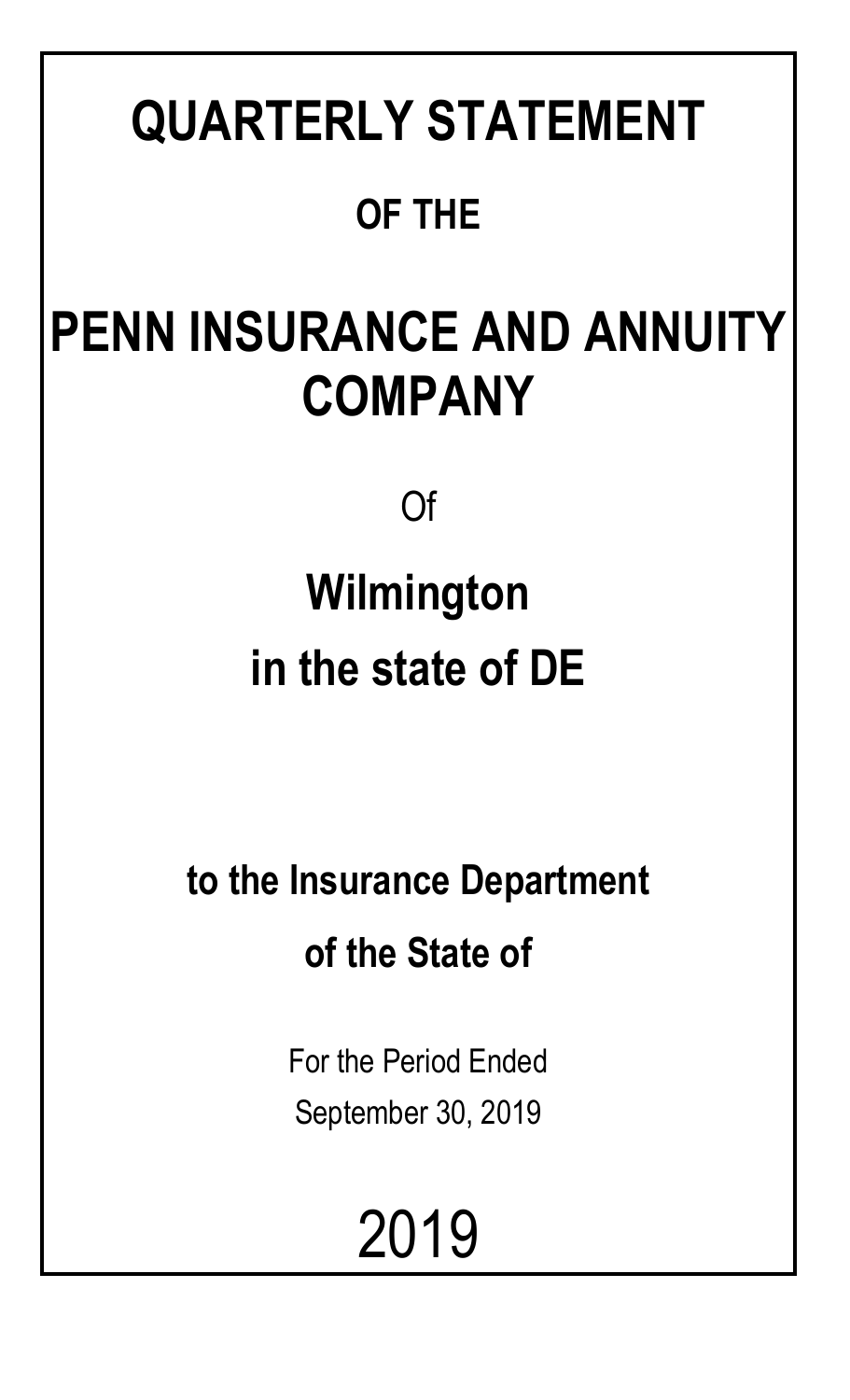# 11 9 9 3 2 6 2 2 0 1 9 2 0 1 0 1 0 1 0 **QUARTERLY STATEMENT**

As of September 30, 2019 of the Condition and Affairs of the

# PENN INSURANCE AND ANNUITY COMPANY

NAIC Group Code.....850. 850 NAIC Company Code..... 93262 Employer's ID Number..... 23-2142731 (Current Period) (Prior Period) Organized under the Laws of DE State of Domicile or Port of Entry DE Country of Domicile US Licensed as Business Type: Life, Accident & Health Incorporated/Organized..... July 3, 1980 Commenced Business..... April 9, 1981 **Statutory Home Office** 1209 Orange Street .. Wilmington .. DE .. US .. 19801 (Street and Number) (City or Town, State, Country and Zip Code) Main Administrative Office 600 Dresher Road .. Horsham .. PA .. US .. 19044 215-956-8000 (Street and Number) (City or Town, State, Country and Zip Code) (Area Code) (Telephone Number) **Mail Address** Penn Insurance & Annuity Company .. Philadelphia .. PA .. US .. 19172 (Street and Number or P. O. Box) (City or Town, State, Country and Zip Code) Primary Location of Books and Records 600 Dresher Road .. Horsham .. PA .. US .. 19044 215-956-8000 (Street and Number) (City or Town, State, Country and Zip Code) (Area Code) (Telephone Number) Internet Web Site Address www.pennmutual.com **Statutory Statement Contact** Bethanne Doyle Adamsky 215-956-8120 (Name) (Area Code) (Telephone Number) (Extension) adamsky.bethanne@pennmutual.com 215-956-8145 (E-Mail Address) (Fax Number) **OFFICERS Name** Title **Name Title** 1. Eileen Claire McDonnell Chairman & Chief Executive Officer 2. Susan Twine Deakins Executive VP & Chief Financial Officer 3. Franklin Luther Best Jr. Secretary & Counsel 4. David Michael O'Malley President & Chief Operating Officer **OTHER** Bethanne Doyle Adamsky Controller & Treasurer Thomas Henry Harris Executive Vice President & Chief **Distribution Officer** 

> Management & Chief Risk Officer Vice President of Financial Management

Senior Vice President, Financial

#### **DIRECTORS OR TRUSTEES** Thomas Henry Harris

Victoria Marie Robinson #

Senior Vice President, Chief Ethics

& Compliance Officer

Eileen Claire McDonnell

**Susan Twine Deakins** David Michael O'Malley

David Michael Raszeja

Steven W Linville #

Gregory Joseph Driscoll

Pennsylvania State of .. County of..... Montgomery

The officers of this reporting entity being duly sworn, each depose and say that they are the described officers of said reporting entity, and that on the reporting period stated above, all of the herein described assets were the absolute property of the said reporting entity, free and clear from any liens or claims thereon, except as herein stated, and that this statement, together with related exhibits, schedules and explanations therein contained, annexed or referred to, is a full and true statement of all the assets and liabilities and of the condition and affairs of the said reporting entity as of the reporting period stated above, and of its income and deductions therefrom for the period ended, and have been completed in accordance with the NAIC Annual Statement Instructions and Accounting Practices and Procedures manual except to the extent that: (1) state law may differ; or, (2) that state rules or regulations require differences in reporting not related to accounting practices and procedures, according to the best of their information, knowledge and belief, respectively. Furthermore, the scope of this attestation by the described officers also includes the related corresponding electronic filing with the NAIC, when required, that is an exact copy (except for formatting differences due to electronic filing) of the enclosed statement. The electronic filing may be requested by various regulators in lieu of or in addition to the enclosed statement.

| (Signature)<br>Eileen Claire McDonnell<br>and the control control<br>$\sqrt{\langle\gamma\gamma\gamma\rangle}$ with $\gamma\gamma$                                                                                                              | (Signature)<br><b>Susan Twine Deakins</b><br>医心包 法诉讼                                                                        | (Signature)<br>Franklin Luther Best Jr.  |                              |
|-------------------------------------------------------------------------------------------------------------------------------------------------------------------------------------------------------------------------------------------------|-----------------------------------------------------------------------------------------------------------------------------|------------------------------------------|------------------------------|
| 1. (Printed Name)<br>남자 아이들은 수업에<br>Chairman & Chief Executive Officer<br>カール・テーブ                                                                                                                                                               | 2. (Printed Name)<br>Executive VP & Chief Financial Officer                                                                 | 3. (Printed Name)<br>Secretary & Counsel |                              |
| (Title)<br>i bila                                                                                                                                                                                                                               | (Title)                                                                                                                     | (Title)                                  |                              |
| Subscribed and sworn to before me<br>2019<br>day of<br>This.<br>Commonwealth of Pennsylvania - Notary Seal<br>CHARLES JOSEPH INGULLI JR - Notary Public<br>Montgomery County<br>My Commission Expires May 13, 2023<br>Commission Number 1351602 | a. Is this an original filing?<br>1. State the amendment number<br>b. If no<br>2. Date filed<br>3. Number of pages attached | Yes $[X]$                                | $No$ $\vert$ $\vert$ $\vert$ |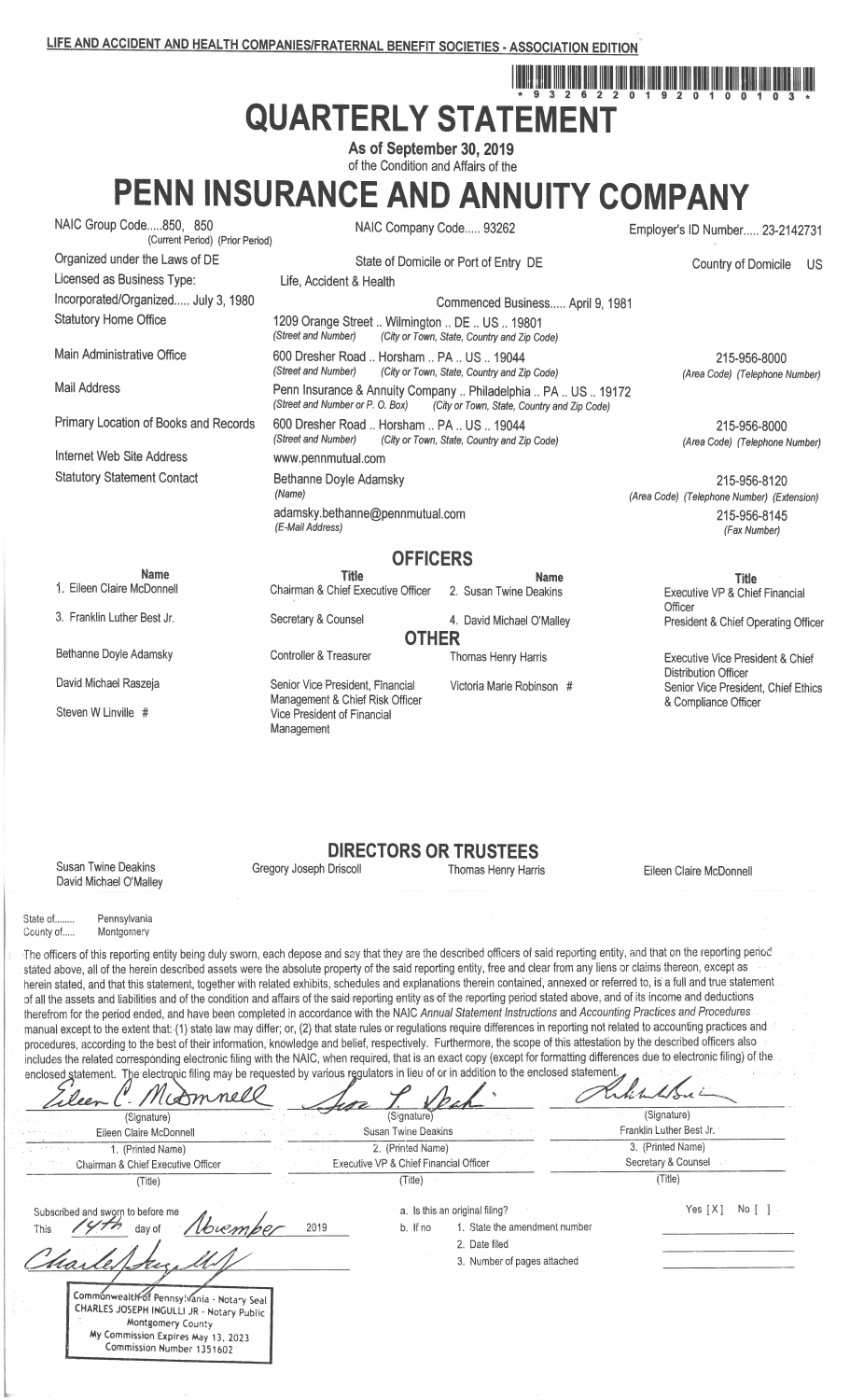|                | лочь і ч                                                                      |                             | <b>Current Statement Date</b>                     |                             | 4                             |
|----------------|-------------------------------------------------------------------------------|-----------------------------|---------------------------------------------------|-----------------------------|-------------------------------|
|                |                                                                               |                             | Nonadmitted                                       | 3<br>Net Admitted<br>Assets | December 31<br>Prior Year Net |
|                |                                                                               | Assets                      | Assets                                            | $(Cols. 1 - 2)$             | <b>Admitted Assets</b>        |
|                |                                                                               | $1.11$ , 4, 347, 681, 210   |                                                   | $1.11$ , 4, 347, 681, 210   | 3,921,739,669                 |
| 2.             | Stocks:                                                                       |                             |                                                   |                             |                               |
|                | 2.1                                                                           |                             |                                                   |                             |                               |
|                | 2.2                                                                           |                             | 100,074,943   56,148,751   27,381,701             |                             |                               |
| 3.             | Mortgage loans on real estate:                                                |                             |                                                   |                             |                               |
|                | 3.1                                                                           |                             |                                                   |                             |                               |
|                | 3.2                                                                           |                             |                                                   |                             |                               |
| 4.             | Real estate:                                                                  |                             |                                                   |                             |                               |
|                | Properties occupied by the company (less \$0<br>4.1                           |                             |                                                   |                             |                               |
|                | Properties held for the production of income (less \$0<br>4.2                 |                             |                                                   |                             |                               |
|                | 4.3                                                                           |                             |                                                   |                             |                               |
|                | Cash (\$8,399,533), cash equivalents (\$72,226,392)                           |                             |                                                   |                             |                               |
|                |                                                                               |                             |                                                   |                             |                               |
| 6.             |                                                                               |                             |                                                   |                             |                               |
| 7 <sub>1</sub> |                                                                               |                             |                                                   |                             |                               |
|                |                                                                               |                             | 912,325 325,359,235                               |                             | $\ldots$ 305,285,597          |
| 9.             |                                                                               |                             |                                                   |                             |                               |
|                |                                                                               |                             |                                                   |                             |                               |
| 11.            |                                                                               |                             |                                                   |                             |                               |
| 12.            |                                                                               |                             |                                                   |                             |                               |
| 13.            |                                                                               |                             |                                                   |                             |                               |
| 14.            |                                                                               |                             |                                                   |                             |                               |
| 15.            | Premiums and considerations:                                                  |                             |                                                   |                             |                               |
|                |                                                                               |                             |                                                   |                             |                               |
|                | 15.2 Deferred premiums, agents' balances and installments booked but deferred |                             |                                                   |                             |                               |
|                | and not vet due (including \$0 earned but unbilled premiums)                  |                             |                                                   | .0                          |                               |
|                | 15.3 Accrued retrospective premiums (\$0) and contracts subject to            |                             |                                                   |                             |                               |
| 16.            | Reinsurance:                                                                  |                             |                                                   |                             |                               |
|                |                                                                               |                             |                                                   |                             |                               |
|                |                                                                               |                             |                                                   |                             |                               |
|                |                                                                               |                             |                                                   |                             |                               |
| 17.            |                                                                               |                             |                                                   |                             |                               |
| 18.1           |                                                                               |                             | │……………………………… │…………………8.996.594 │………………27.393.410 |                             |                               |
| 18.2           |                                                                               |                             | 30,701,175 63,390,809 50,225,851                  |                             |                               |
| 19.            |                                                                               |                             |                                                   |                             |                               |
| 20.            |                                                                               |                             |                                                   |                             |                               |
| 21.            |                                                                               |                             |                                                   |                             |                               |
| 22.            |                                                                               |                             |                                                   |                             |                               |
| 23.            |                                                                               |                             |                                                   |                             |                               |
| 24.            |                                                                               |                             |                                                   |                             |                               |
| 25.            |                                                                               |                             |                                                   |                             |                               |
| 26.            | Total assets excluding Separate Accounts, Segregated Accounts and Protected   |                             |                                                   |                             |                               |
|                |                                                                               |                             |                                                   |                             |                               |
|                |                                                                               |                             |                                                   |                             |                               |
| 28.            |                                                                               |                             |                                                   |                             |                               |
|                |                                                                               | <b>DETAILS OF WRITE-INS</b> |                                                   |                             |                               |
|                |                                                                               |                             |                                                   |                             |                               |
|                |                                                                               |                             |                                                   |                             |                               |
|                |                                                                               |                             |                                                   |                             |                               |
|                |                                                                               |                             |                                                   |                             |                               |
|                |                                                                               |                             |                                                   |                             |                               |
|                |                                                                               |                             |                                                   |                             |                               |
|                |                                                                               |                             |                                                   |                             |                               |
|                |                                                                               |                             |                                                   |                             |                               |
|                |                                                                               |                             |                                                   |                             |                               |
|                |                                                                               |                             |                                                   |                             |                               |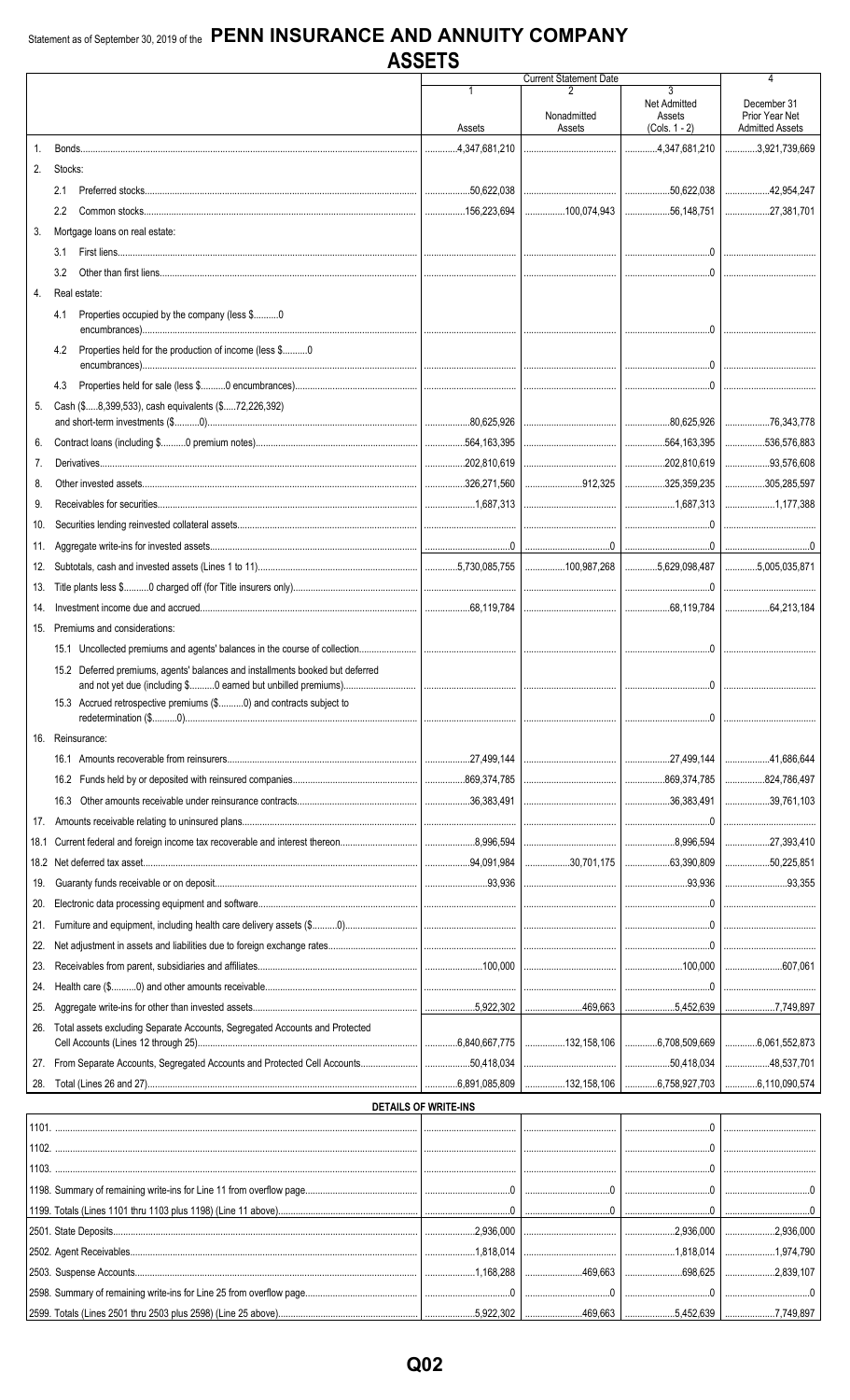# Statement as of September 30, 2019 of the PENN INSURANCE AND ANNUITY COMPANY **LIABILITIES, SURPLUS AND OTHER FUNDS**

|             |                                                                                                                               | $\mathbf{1}$<br>Current<br><b>Statement Date</b> | $\overline{2}$<br>December 31<br>Prior Year |
|-------------|-------------------------------------------------------------------------------------------------------------------------------|--------------------------------------------------|---------------------------------------------|
| $1_{\cdot}$ | Aggregate reserve for life contracts \$4,345,325,160 less \$0                                                                 |                                                  |                                             |
| 2.          |                                                                                                                               |                                                  |                                             |
| 3.<br>4.    | Contract claims:                                                                                                              |                                                  | 182,924,104                                 |
|             | 4.1                                                                                                                           |                                                  |                                             |
| 5.          | 4.2                                                                                                                           |                                                  |                                             |
| 6.          | Provision for policyholders' dividends/refunds to members and coupons payable in following calendar year - estimated amounts: |                                                  |                                             |
|             | 6.1<br>6.2                                                                                                                    |                                                  |                                             |
|             | 6.3                                                                                                                           |                                                  |                                             |
| 7.<br>8.    | Premiums and annuity considerations for life and accident and health contracts received in advance                            |                                                  |                                             |
|             |                                                                                                                               |                                                  |                                             |
| 9.          | Contract liabilities not included elsewhere:<br>9.1                                                                           |                                                  |                                             |
|             | Provision for experience rating refunds, including the liability of \$ O accident and health experience rating<br>9.2         |                                                  |                                             |
|             | 9.3                                                                                                                           |                                                  |                                             |
|             | 9.4                                                                                                                           |                                                  |                                             |
| 10.         | Commissions to agents due or accrued - life and annuity contracts \$0, accident and health \$0                                |                                                  |                                             |
| 11.         |                                                                                                                               |                                                  |                                             |
| 12.<br>13.  | Transfers to Separate Accounts due or accrued (net) (including \$84 accrued for expense                                       |                                                  |                                             |
|             |                                                                                                                               |                                                  |                                             |
| 14.<br>15.1 |                                                                                                                               |                                                  |                                             |
| 15.2        |                                                                                                                               |                                                  |                                             |
| 16.         |                                                                                                                               |                                                  |                                             |
| 17.<br>18.  |                                                                                                                               |                                                  |                                             |
| 19.         |                                                                                                                               |                                                  |                                             |
| 20.<br>21.  |                                                                                                                               |                                                  |                                             |
| 22.         |                                                                                                                               |                                                  |                                             |
| 23.<br>24.  | Miscellaneous liabilities:                                                                                                    |                                                  |                                             |
|             |                                                                                                                               |                                                  |                                             |
|             |                                                                                                                               |                                                  |                                             |
|             |                                                                                                                               |                                                  |                                             |
|             | 24.05 Drafts outstanding                                                                                                      |                                                  | 5,309,980                                   |
|             |                                                                                                                               |                                                  |                                             |
|             |                                                                                                                               |                                                  |                                             |
|             |                                                                                                                               |                                                  |                                             |
| 25.         |                                                                                                                               |                                                  | 28,160,598                                  |
| 26.         |                                                                                                                               |                                                  | 5,588,966,752                               |
| 27.<br>28.  |                                                                                                                               |                                                  | 48,537,701<br>5,637,504,453                 |
| 29.         |                                                                                                                               |                                                  | 2,500,000                                   |
| 30.<br>31.  |                                                                                                                               |                                                  |                                             |
| 32.         |                                                                                                                               |                                                  |                                             |
| 33.<br>34.  |                                                                                                                               |                                                  | 379.661.695                                 |
| 35.         |                                                                                                                               |                                                  | 90,424,426                                  |
| 36.         | Less treasury stock, at cost:<br>36.1                                                                                         |                                                  |                                             |
|             |                                                                                                                               |                                                  |                                             |
| 37.         |                                                                                                                               |                                                  | 470,086,121                                 |
| 38.<br>39.  |                                                                                                                               |                                                  |                                             |
|             | <b>DETAILS OF WRITE-INS</b>                                                                                                   |                                                  |                                             |
|             |                                                                                                                               |                                                  | 249,476                                     |
|             |                                                                                                                               |                                                  |                                             |
|             |                                                                                                                               |                                                  | 28,160.598                                  |
| 3101.       |                                                                                                                               |                                                  |                                             |
| 3103.       |                                                                                                                               |                                                  |                                             |
|             |                                                                                                                               |                                                  |                                             |
|             |                                                                                                                               |                                                  |                                             |
|             |                                                                                                                               |                                                  |                                             |
| 3403.       |                                                                                                                               |                                                  |                                             |
|             |                                                                                                                               |                                                  |                                             |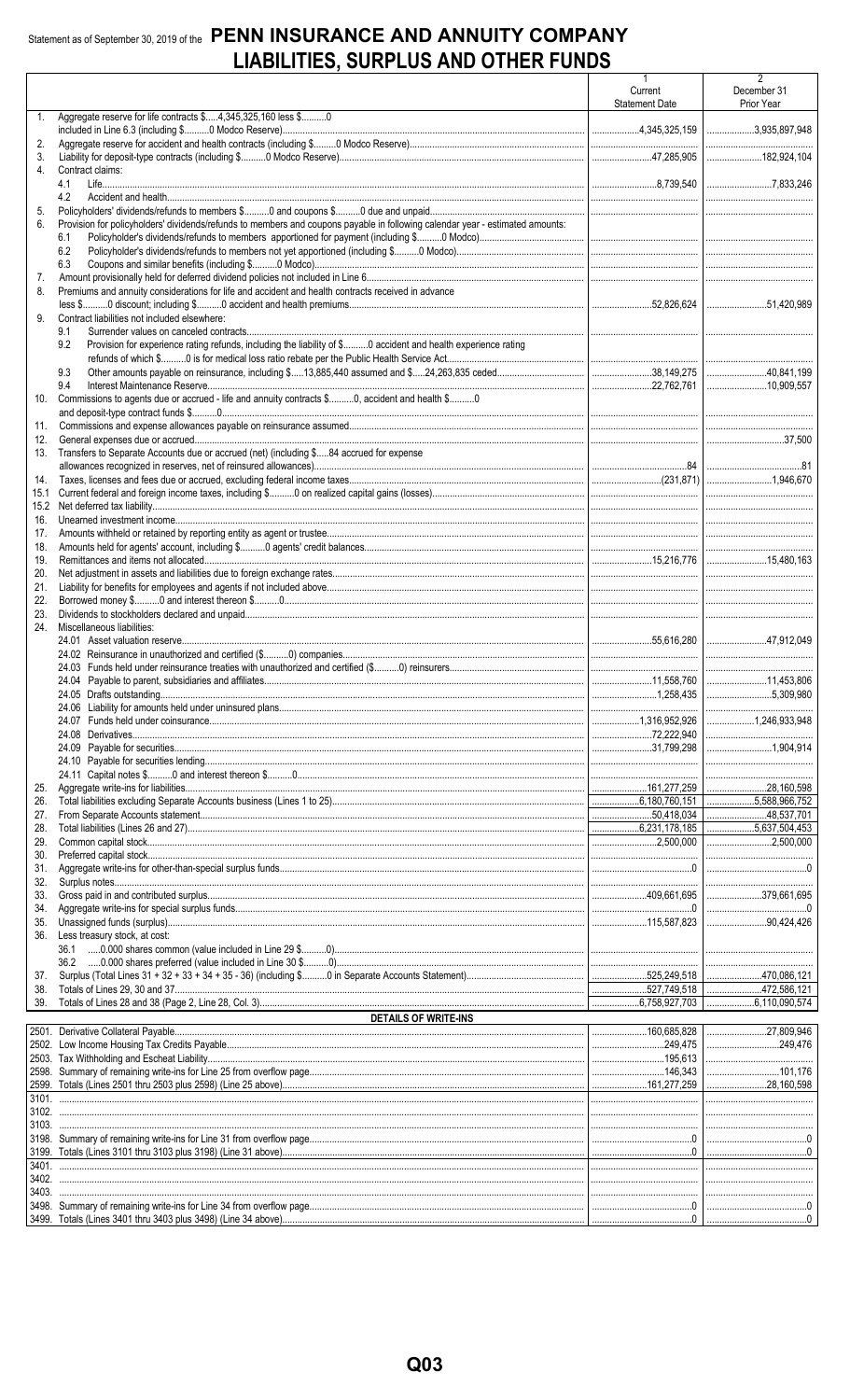# **SUMMARY OF OPERATIONS**

|                |                                                                                                                                | Current                     | 2<br>Prior                       | Prior Year Ended            |
|----------------|--------------------------------------------------------------------------------------------------------------------------------|-----------------------------|----------------------------------|-----------------------------|
| $\mathbf{1}$ . |                                                                                                                                | Year to Date<br>519,511,609 | Year to Date<br>547,331,922      | December 31<br>758,766,861  |
| 2.             |                                                                                                                                | 158.619                     |                                  | 1.648.236                   |
| 3.             |                                                                                                                                | 201,072,796                 |                                  | $\ldots$ 227,352,536        |
| 4.<br>5.       |                                                                                                                                |                             |                                  |                             |
| 6.             |                                                                                                                                |                             |                                  | 1.15, 194, 893              |
| 7.             |                                                                                                                                |                             |                                  |                             |
|                | 8. Miscellaneous Income:<br>8.1 Income from fees associated with investment management, administration and contract guarantees |                             |                                  |                             |
|                |                                                                                                                                |                             | 558,098 598,758                  | 784,277                     |
|                |                                                                                                                                |                             |                                  |                             |
|                |                                                                                                                                |                             |                                  | 1.11111.40,893,662          |
| 9.             |                                                                                                                                | 20,176,634                  | 29,327,533                       | 36,202,147                  |
|                |                                                                                                                                |                             |                                  |                             |
|                |                                                                                                                                |                             | 13,281,594                       | 17,240,399                  |
|                |                                                                                                                                |                             |                                  | 546,244                     |
|                |                                                                                                                                |                             |                                  | 101,982,494                 |
|                |                                                                                                                                |                             |                                  |                             |
|                |                                                                                                                                |                             |                                  |                             |
|                |                                                                                                                                |                             |                                  |                             |
|                |                                                                                                                                |                             | $\ldots$ 558,381,722             | 1.1747,627,015              |
|                |                                                                                                                                |                             | 39,364,850                       | 52,246,879                  |
|                |                                                                                                                                | 19,250,673                  | 25,848,668                       | 33.723.465                  |
|                |                                                                                                                                |                             | $\ldots$ 70,290,023              | $$ 92,734,258<br>11,333,017 |
| 25.            |                                                                                                                                |                             |                                  |                             |
|                |                                                                                                                                |                             |                                  |                             |
|                |                                                                                                                                |                             | $\ldots$ 57,192,641   65,206,530 | 84,512,547                  |
|                |                                                                                                                                |                             | 701,640,598 763,249,759          | 1016,559,044<br>18,486,303  |
|                |                                                                                                                                |                             |                                  |                             |
|                | 31. Net gain from operations after dividends to policyholders, refunds to members and                                          |                             |                                  |                             |
|                |                                                                                                                                |                             |                                  |                             |
|                | 33. Net gain from operations after dividends to policyholders, refunds to members and federal income taxes and                 |                             |                                  |                             |
|                |                                                                                                                                |                             |                                  |                             |
|                | 34. Net realized capital gains (losses) (excluding gains (losses) transferred to the IMR) less capital gains                   |                             |                                  |                             |
|                |                                                                                                                                |                             |                                  | 1, 157, 913                 |
|                |                                                                                                                                |                             | .(13,801,217)   (3,787,203).     | .40.191.564                 |
|                | <b>CAPITAL AND SURPLUS ACCOUNT</b>                                                                                             | $\ldots$ 472.586.121        |                                  |                             |
|                |                                                                                                                                |                             | 431,547,847   431,547,847        |                             |
|                |                                                                                                                                |                             |                                  |                             |
|                |                                                                                                                                |                             |                                  |                             |
|                |                                                                                                                                |                             |                                  |                             |
|                |                                                                                                                                |                             |                                  |                             |
|                |                                                                                                                                |                             |                                  |                             |
|                |                                                                                                                                |                             |                                  |                             |
|                |                                                                                                                                |                             |                                  |                             |
|                |                                                                                                                                |                             |                                  |                             |
|                |                                                                                                                                |                             |                                  |                             |
|                |                                                                                                                                |                             |                                  |                             |
|                | 50. Capital changes:                                                                                                           |                             |                                  |                             |
|                |                                                                                                                                |                             |                                  |                             |
|                |                                                                                                                                |                             |                                  |                             |
|                | 51. Surplus adjustment:                                                                                                        |                             |                                  |                             |
|                |                                                                                                                                |                             |                                  |                             |
|                |                                                                                                                                |                             |                                  |                             |
|                |                                                                                                                                |                             |                                  |                             |
|                |                                                                                                                                |                             |                                  |                             |
|                |                                                                                                                                |                             |                                  |                             |
|                |                                                                                                                                |                             |                                  |                             |
|                | <b>DETAILS OF WRITE-INS</b>                                                                                                    |                             |                                  |                             |
|                | 08.301.                                                                                                                        |                             | 33,033,325 29,505,273 40,893,662 |                             |
|                | 08.302.<br>08.303.                                                                                                             |                             |                                  |                             |
|                | 08.398.                                                                                                                        |                             |                                  |                             |
|                | 08.399.                                                                                                                        |                             |                                  |                             |
|                | 2701.                                                                                                                          |                             |                                  |                             |
|                | 2702.<br>2703.                                                                                                                 |                             |                                  |                             |
|                | 2798.                                                                                                                          |                             |                                  |                             |
|                | 2799.                                                                                                                          |                             |                                  |                             |
|                | 5301.<br>5302.                                                                                                                 |                             |                                  |                             |
|                | 5303.                                                                                                                          |                             |                                  |                             |
|                | 5398.                                                                                                                          |                             |                                  |                             |
|                | 5399.                                                                                                                          |                             |                                  |                             |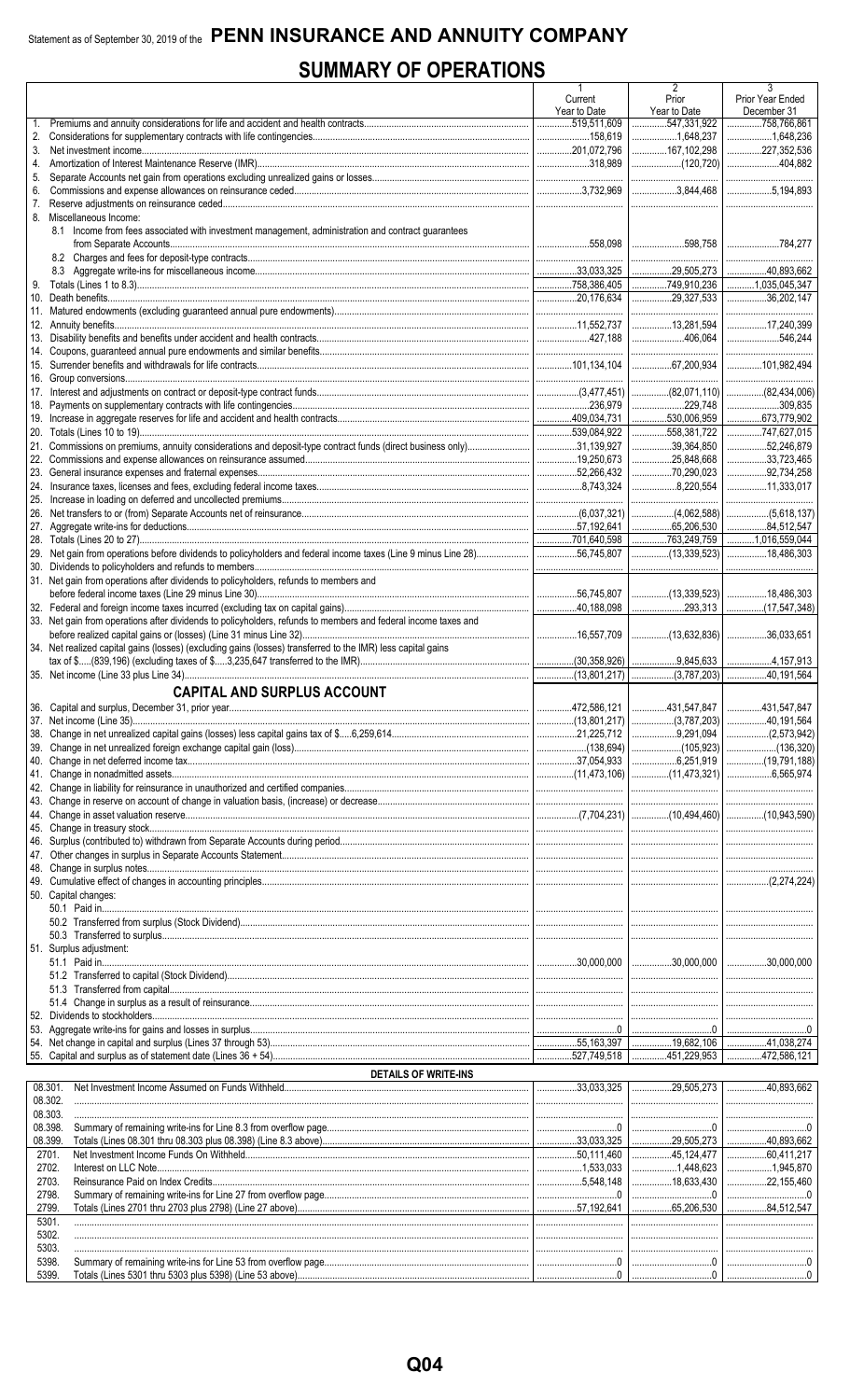|         |                                                                                    | $\mathbf{1}$<br><b>Current Year</b> | $\overline{2}$<br>Prior Year      | $\overline{3}$<br>Prior Year Ended |
|---------|------------------------------------------------------------------------------------|-------------------------------------|-----------------------------------|------------------------------------|
|         | <b>CASH FROM OPERATIONS</b>                                                        | to Date                             | To Date                           | December 31                        |
| 1.      |                                                                                    | 520,892,382                         | $\ldots$ 563,366,411              | 772.015.059                        |
| 2.      |                                                                                    | 236,894,938                         |                                   | $\ldots$ 260,294,691               |
| 3.      |                                                                                    |                                     | 23,140,461                        | 34,356,612                         |
| 4.      |                                                                                    |                                     | 1.1779,357,624                    | 1,066,666,362                      |
| 5.      |                                                                                    |                                     |                                   |                                    |
| 6.      |                                                                                    |                                     |                                   |                                    |
| 7.      |                                                                                    |                                     | 186,080,026                       | 391.175.929                        |
| 8.      |                                                                                    |                                     |                                   |                                    |
| 9.      |                                                                                    |                                     | $\ldots$ 58,462,923               | 64,706,048                         |
| 10.     |                                                                                    |                                     | 210,288,419                       |                                    |
| 11.     |                                                                                    |                                     | $\ldots$ 569,069,205              |                                    |
|         | <b>CASH FROM INVESTMENTS</b>                                                       |                                     |                                   |                                    |
| 12.     | Proceeds from investments sold, matured or repaid:                                 |                                     |                                   |                                    |
|         |                                                                                    |                                     |                                   | 498,821,675                        |
|         |                                                                                    |                                     | 27,497,676                        | 54,776,951                         |
|         | 12.3                                                                               |                                     |                                   |                                    |
|         |                                                                                    |                                     |                                   |                                    |
|         | 12.5                                                                               |                                     | 1, 4, 031, 791                    | 6,636,363                          |
|         | 12.6                                                                               |                                     |                                   | $\ldots$ 8,797                     |
|         | 12.7                                                                               |                                     | 10,692,303                        |                                    |
|         | 12.8                                                                               |                                     | $\ldots$ 355,427,301              | 633,543,250                        |
| 13.     | Cost of investments acquired (long-term only):                                     |                                     |                                   |                                    |
|         |                                                                                    |                                     | 1,047,695,953                     | 1, 230, 836, 283                   |
|         |                                                                                    | $\ldots$ 65,504,844                 | 47,901,135                        | 48,582,250                         |
|         | 13.3                                                                               |                                     |                                   |                                    |
|         | 13.4                                                                               |                                     |                                   |                                    |
|         | 13.5                                                                               |                                     | $\ldots$ 86.327.657               | 99,318,972                         |
|         | 13.6                                                                               |                                     | 3,454,127                         | 367,280                            |
|         | 13.7                                                                               |                                     | 1,190,378,872                     | 1,379,104,785                      |
| 14.     |                                                                                    |                                     | 28,253,528                        | $\ldots$ 31,730,402                |
| 15.     |                                                                                    |                                     |                                   |                                    |
|         |                                                                                    |                                     |                                   |                                    |
|         | <b>CASH FROM FINANCING AND MISCELLANEOUS SOURCES</b>                               |                                     |                                   |                                    |
| 16.     | Cash provided (applied):                                                           |                                     |                                   |                                    |
|         |                                                                                    |                                     |                                   |                                    |
|         |                                                                                    |                                     |                                   | $\ldots$ 30.000.000                |
|         | 16.3                                                                               |                                     |                                   |                                    |
|         | 16.4                                                                               |                                     |                                   | 174,056,201                        |
|         | 16.5                                                                               |                                     |                                   |                                    |
|         | 16.6                                                                               |                                     | 37,484,150                        | 75,573,169                         |
| 17.     |                                                                                    |                                     | 242,579,202                       | 279,629,370                        |
|         | RECONCILIATION OF CASH, CASH EQUIVALENTS AND SHORT-TERM INVESTMENTS                |                                     |                                   |                                    |
| 18.     |                                                                                    |                                     | (51,556,692)   (23,302,026)       |                                    |
| 19.     | Cash, cash equivalents and short-term investments:                                 |                                     |                                   |                                    |
|         | 19.1                                                                               |                                     | 99,645,804                        | 99,645,804                         |
|         |                                                                                    |                                     | 48,089,112                        | 76,343,778<br>.                    |
|         | Note: Supplemental disclosures of cash flow information for non-cash transactions: |                                     |                                   |                                    |
| 20.0001 | 20.0002                                                                            |                                     | (1, 140, 847)<br>(2,064,338)<br>. | (1,501,325)<br>(2,064,338)         |
| 20.0003 |                                                                                    |                                     |                                   | (836,738)                          |
| 20.0004 |                                                                                    |                                     | (218,406)                         | (248, 658)                         |
|         | 20.0005                                                                            | (427.188).                          | (406.064)                         | (546.244).                         |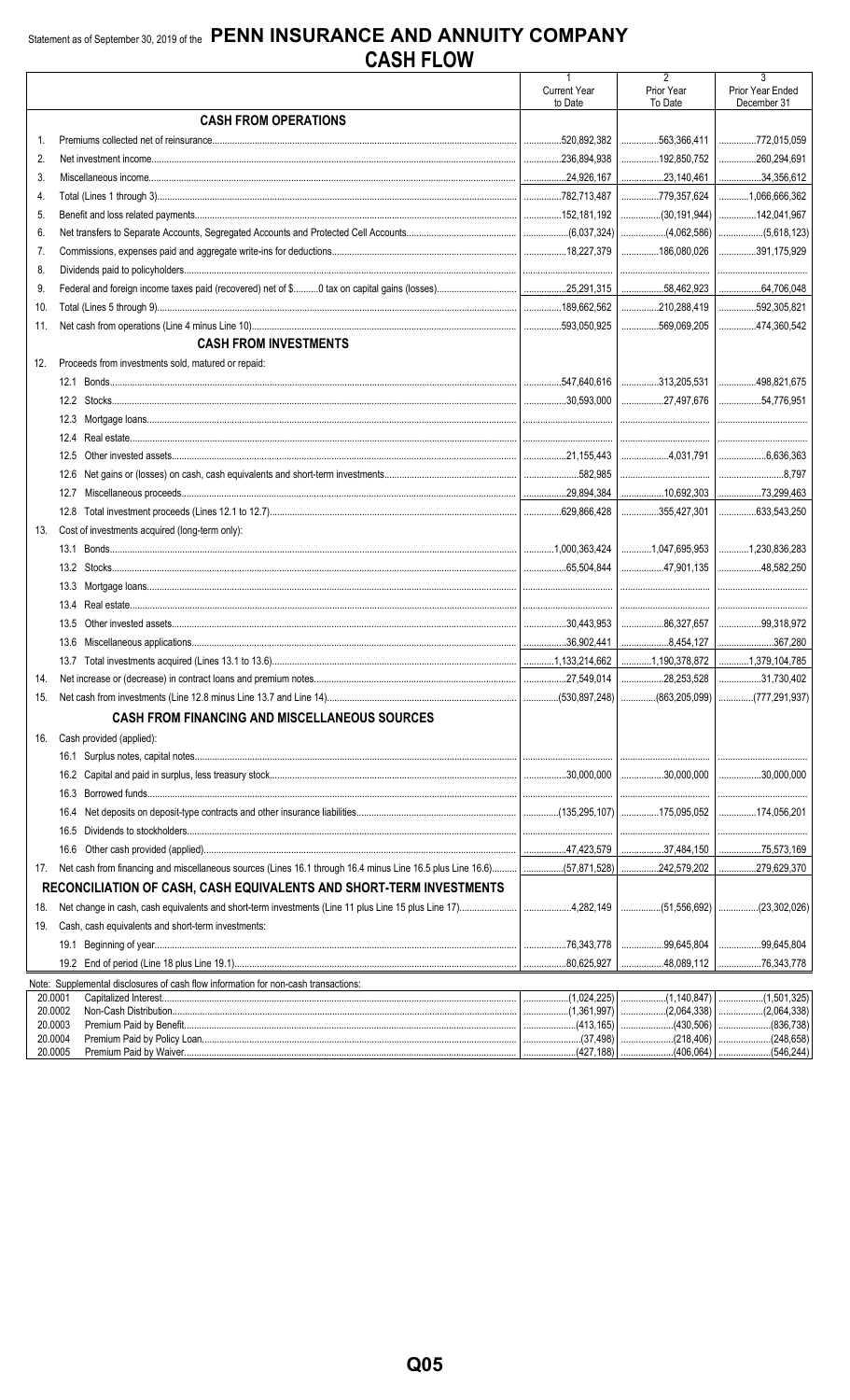#### DIRECT PREMIUMS AND DEPOSIT-TYPE CONTRACTS  $\overline{\phantom{a}}$  $\overline{3}$ Prior Year Prior Year Current Year To Date To Date Ended December 31 1. Industrial life.... 2. Ordinary life insurance. .388,511,723 .386,545,620 .534,928,108 3. Ordinary individual annuities. .27,025,581 ..23,254,564 ..35,975,411 4. Credit life (group and individual)... .233,502 .246,074 5. Group life insurance.... .324,121 175,000,000 6. Group annuities. 7. A&H - group.. 8. A&H - credit (group and individual)... 9. A&H - other...... 10. Aggregate of all other lines of business.  $\overline{\mathbf{0}}$  $\overline{\mathbf{0}}$  $\overline{0}$ 11. Subtotal (Lines 1 through 10).. .415,770,806 .585,046,258 .571,227,640 12. Fraternal (Fraternal Benefit Societies Only).. 13. Subtotal (Lines 11 through 12)... .415,770,806 .585,046,258 .571,227,640 14. Deposit-type contracts.. .415,770,806 .585,046,258 .571,227,640 15. Total (Lines 13 and 14).

|               | DETAILS OF WRITE-INS |  |
|---------------|----------------------|--|
| $100^{\circ}$ |                      |  |
| 1002          |                      |  |
| 100           |                      |  |
|               |                      |  |
|               |                      |  |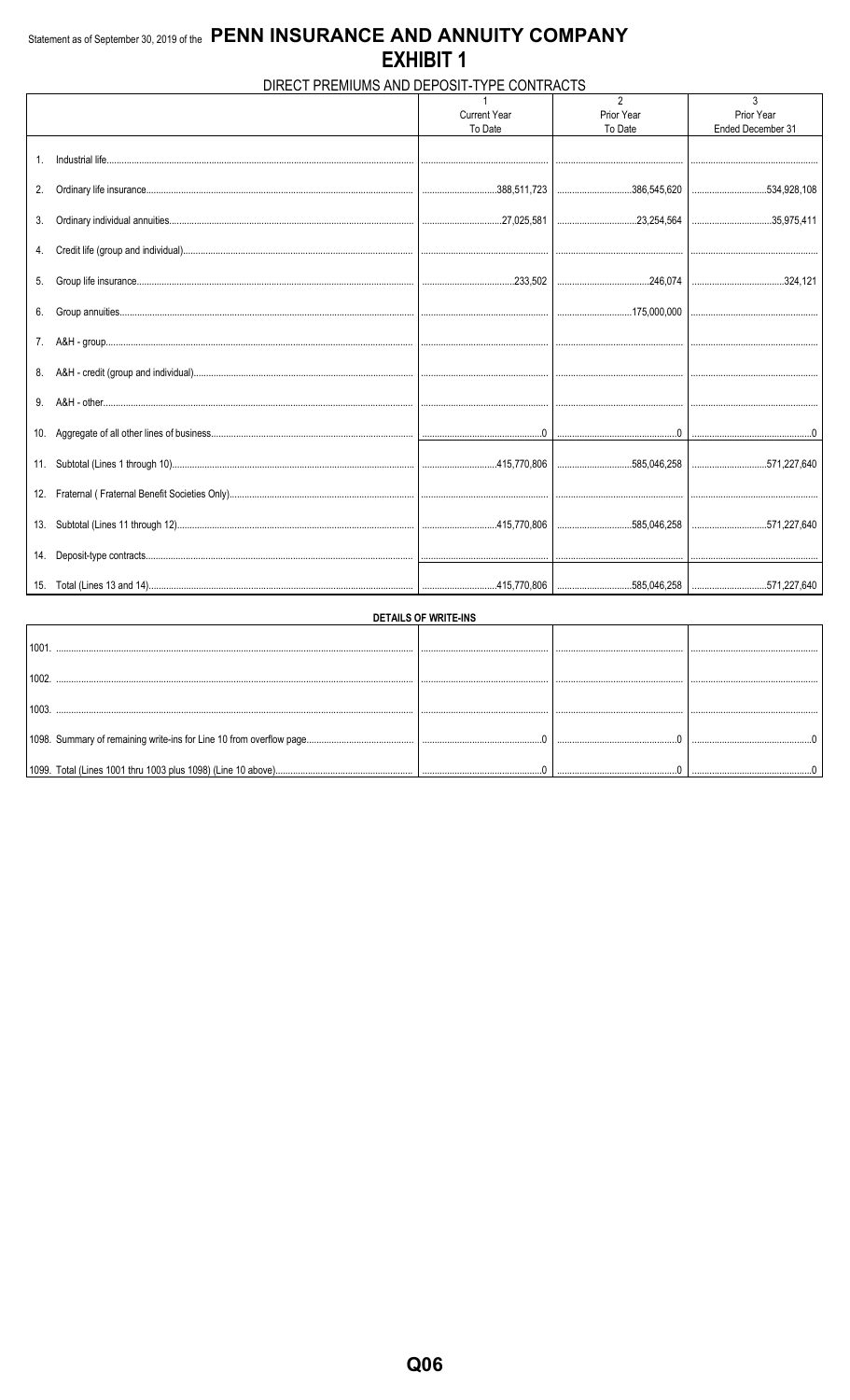#### **Note 1 – Summary of Significant Accounting Policies and Going Concern**

#### A. Accounting Practices

The accompanying financial statements of The Penn Insurance and Annuity Company ("the Company") have been prepared in conformity with statutory accounting practices (SAP) prescribed or permitted by the Delaware Department of Insurance. Insurance companies domiciled in Delaware are required to prepare their statutory financial statements in accordance with the National Association of Insurance Commissioners' *Accounting Practices and Procedures* manual, subject to any deviations prescribed or permitted by the Delaware Insurance Commissioner.

A reconciliation of the Company's net income and capital and surplus between NAIC SAP and practices prescribed and permitted by the State of Delaware is shown below:

|     |                                                                             | SSAP#      | F/S Page   | F/S Line # |    | 2019         |     | 2018        |
|-----|-----------------------------------------------------------------------------|------------|------------|------------|----|--------------|-----|-------------|
|     | <b>INET INCOME</b>                                                          |            |            |            |    |              |     |             |
| (1) | Company state basis (Page 4, Line 35, Columns 1 & 3)                        | XXX.       | <b>XXX</b> | <b>XXX</b> | S  | (13,801,217) | ß.  | 40,191,564  |
| (2) | State Prescribed Practices that are an increase/(decrease)<br>from NAIC SAP |            |            |            |    |              |     |             |
|     |                                                                             |            |            |            | \$ |              | \$  |             |
| (3) | State Permitted Practices that are an increase/(decrease)<br>from NAIC SAP  |            |            |            |    |              |     |             |
|     |                                                                             |            |            |            |    |              |     |             |
| (4) | NAIC SAP $(1 – 2 – 3 = 4)$                                                  | XXX        | <b>XXX</b> | <b>XXX</b> |    | (13,801,217) | I\$ | 40,191,564  |
|     | <b>ISURPLUS</b>                                                             |            |            |            |    |              |     |             |
| (5) | Company sate basis (Page 3, line 38, Columns 1 & 2)                         | <b>XXX</b> | <b>XXX</b> | <b>XXX</b> | \$ | 527,749,518  | \$  | 472,586,121 |
| (6) | State Prescribed Practices that are an increase/(decrease)<br>from NAIC SAP |            |            |            |    |              |     |             |
|     |                                                                             |            |            |            | \$ |              | \$  |             |
| (7) | State Permitted Practices that are an increase/(decrease)<br>from NAIC SAP  |            |            |            |    |              |     |             |
|     |                                                                             |            |            |            | \$ |              | \$  |             |
| (8) | NAIC SAP $(5 - 6 - 7 = 8)$                                                  | XXX.       | XXX        | XXX        |    | 527,749,518  | S   | 472,586,121 |

#### B. Use of Estimates in the Preparation of the Financial Statement

The preparation of financial statements requires management to make estimates and assumptions that impact the reported amounts of assets and liabilities, the disclosure of contingent assets and liabilities as of the date of the financial statements, and the reported amounts of revenues and expenses during the reporting periods. Those estimates are inherently subject to change and actual results could differ from those estimates. Included among the material reported amounts and disclosures that requires extensive use of estimates are:

- Carrying value of certain invested assets
- Liabilities for reserves and funds for the payment of insurance and annuity benefits
- Accounting for income taxes and valuation of deferred income tax assets and liabilities and unrecognized tax benefits
- Litigation and other contingencies

#### C. Accounting Policy

Premiums on products with life contingencies are recognized as revenue over the premium payment period of the related policies. Annuity premium on policies with life contingencies are recognized as revenue as they are received. Both premium and annuity considerations are recorded net of reinsurance premiums. Commissions and other costs related to issuance of new policies, and policy maintenance and settlement costs are charged to current operations when incurred. Surrender fee charges on certain life and annuity products are recorded as a reduction of benefits and expenses. Benefit payments are reported net of the amounts received from reinsurers.

In addition, the Company uses the following accounting policies:

(1) Short-term investments, which are carried at amortized cost and approximate fair value, consist primarily of money market funds and investments purchased with maturities of greater than three months and less than or equal to 12 months.

(2) Bonds with a NAIC designation of 1 to 5 are valued at amortized cost. All other bonds are valued at the lower of cost or market. Fair value is determined using an external pricing service or management's pricing model.

For fixed income securities that do not have a fixed schedule of payments, including asset-backed and mortgage-backed securities, the effect on amortization or accretion is revalued quarterly based on the current estimated cash flows, using the retrospective method, except for favorable changes in expected cash flows for structured securities where the possibility of non-interest loss is other than remote. In these cases, income is recognized on the prospective method over the remaining life of the securities. Under the retrospective method, the recalculated effective yield equates the present value of the actual and anticipated cash flows, including new prepayment assumptions, to the original cost of the investment. Prepayment assumptions are based on borrower constraints and economic incentives such as original term, age, and coupon of the loan as affected by the interest rate environment. The current carrying value is then increased or decreased to the amount that would have resulted had the revised yield been applied since inception, and investment income is correspondingly decreased or increased. Cash flow assumptions for structured securities are obtained from broker dealer survey values or internal estimates. These assumptions are consistent with the current interest rate and economic environment.

The carrying values of fixed income, preferred and common stocks are written down when a decline is considered to be other-than-temporary. The Company considers an impairment to be other than temporary ("OTTI") if: (a) the Company's intent is to sell, (b) the Company will more likely than not be required to sell, (c) the Company does not have the intent and ability to hold the

### **Q07**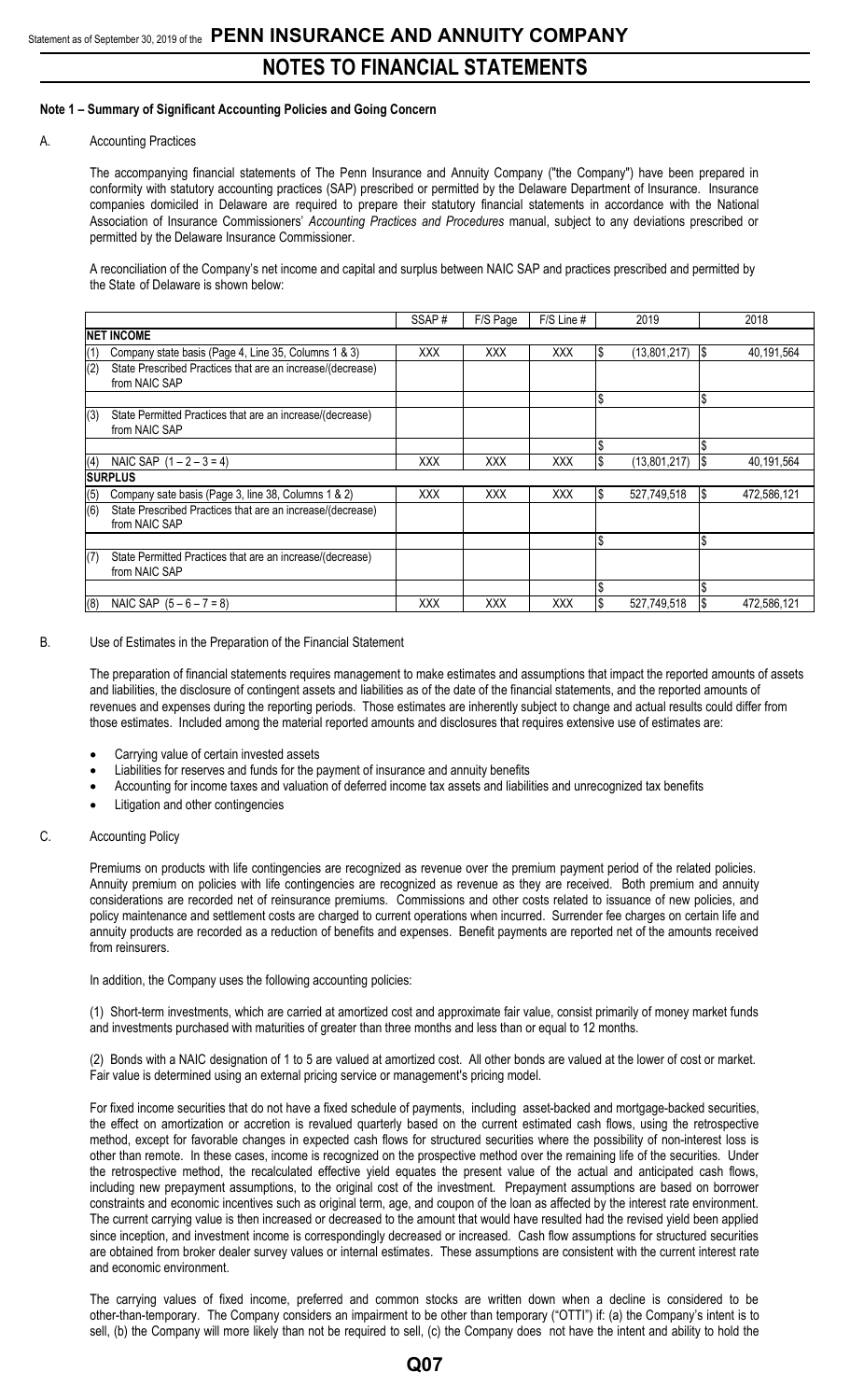security for a period of time sufficient to recover the amortized cost basis, or (d) the Company does not expect to recover the entire amortized cost basis. The Company conducts a periodic management review of all securities with a market to book ratio below 80%, or otherwise designated by management. The Company also considers other qualitative and quantitative factors in determining the existence of other-than-temporary impairments including, but not limited to, unrealized loss trend analysis and significant short-term changes in value, default rates, delinquency rates, percentage of nonperforming loans, prepayments, and severities. If the impairment is other-than-temporary, the non-interest loss portion of the impairment is recorded through realized losses and the interest related portion of the loss would be disclosed in the notes to the financial statements.

The non-interest portion is determined based on the Company's "best estimate" of future cash flows discounted to a present value using the appropriate yield. The difference between the present value of the best estimate of cash flows and the amortized cost is the non-interest loss. The remaining difference between the amortized cost and the fair value is the interest loss.

(3) Common Stock of the Company's insurance affiliate, PIA Reinsurance Company of Delaware I ("PIA Re I") is fully nonadmitted on the Statement of Admitted Assets, Liabilities, and Surplus. Dividends are recognized in net investment income on the ex-dividend date. Changes in the carrying value are recognized in unrealized gains or losses in surplus. The investment in capital stock of the Federal Home Loan Bank of Pittsburgh (FHLB-PGH) is carried at par, which approximates fair value. See the "Federal Home Loan Bank Borrowings" caption within this footnote for additional information on FHLB-PGH.

(4) Preferred stocks with a NAIC designation of 1 to 3 are valued at amortized cost. All other preferred stocks are valued at the lower of cost or market. Fair value is determined using an external pricing service or management's pricing model

(5) The Company has no investments in mortgage loans.

(6) Loan-backed securities are stated at either amortized cost or the lower of amortized cost or market. For loan and asset-backed securities of high credit quality, the impact of changes in expected cash flows are recognized on the retrospective adjustment method. For structured securities where the possibility of credit loss is other than remote, the impact of favorable changes in expected cash flows are recognized on the prospective method over the remaining life of the securities.

(7) Investments in subsidiaries are accounted for using the equity method. The Company's investments in Independence Square Properties LLC ("ISP") and Dresher Run I, LLC ("Dresher Run"), to the extent of the audited equity, are admitted assets, while the Company's investment in PIA Re I is a nonadmitted asset.

Additionally, the Company owns 100% of PIA Re I.

(8) Alternative Assets consist of limited partnerships. The Company accounts for the value of its investments at their underlying GAAP equity. Dividends and income distributions from limited partnerships are recorded in investment income. Undistributed earnings are included in unrealized gains and losses and are reflected in surplus, net of deferred taxes. Distributions that are recorded as a return of capital reduce the carrying value of the limited partnership investment. Due to the timing of the valuation data received from the general partner, these investments are reported in accordance with the most recent valuations received which are primarily on a one quarter lag. Investments in low income housing tax credits ("LIHTC") are included in Other Invested Assets and are accounted for under the cost method. The delayed equity contributions for these investments are unconditional and legally binding and, therefore, have been recognized as a liability. LIHTC investments are reviewed for OTTI, which is accounted for as a realized loss.

(9) All derivatives are carried at fair value except those designated as hedge accounting. Derivatives used in hedging transactions that meet the criteria of a highly effective hedge are reported at cost or in a manner that is consistent with the assets hedged. Derivatives with a positive fair value are reported as admitted assets. Derivatives with a negative fair value are reported in liabilities**.**

- (10) Not applicable
- (11) Not applicable
- (12) The Company has not modified its capitalization policy from the prior period.
- (13) Not applicable
- D. Going Concern

Not applicable

#### **Note 2 – Accounting Changes and Corrections of Errors**

No significant changes

#### **Note 3 – Business Combinations and Goodwill**

No significant changes

#### **Note 4 – Discontinued Operations**

No significant changes

#### **Note 5 – Investments**

D. Loan-Backed Securities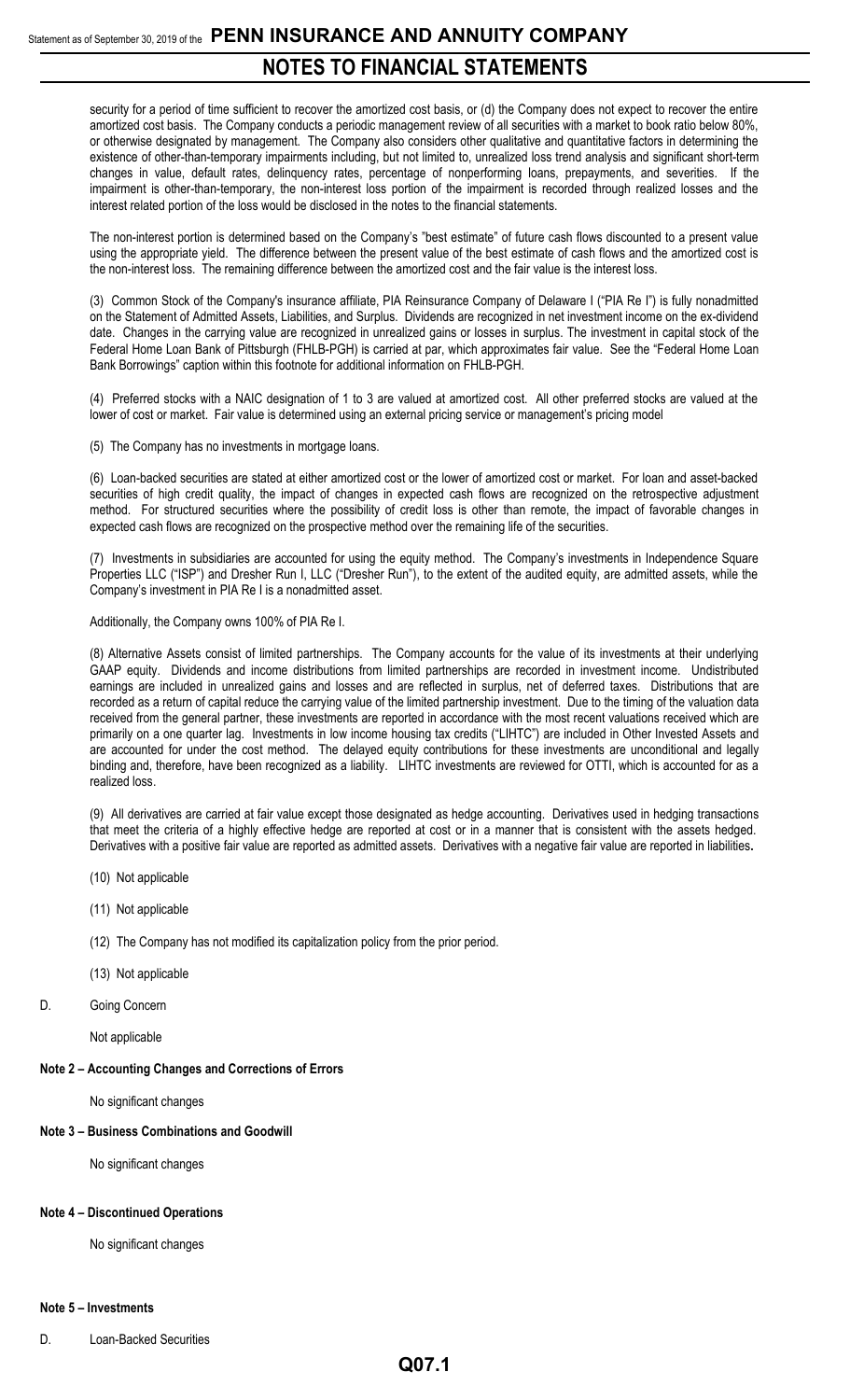(1) Description of Sources Used to Determine Prepayment Assumptions

 $(2)$ 

Prepayment assumptions are based on borrower constraints and economic incentives such as original term, age, and coupon of the loan as affected by the interest rate environment.

| (4)                                             |                          |                       |                       |                 |
|-------------------------------------------------|--------------------------|-----------------------|-----------------------|-----------------|
|                                                 |                          | 2a                    | 2 <sub>b</sub>        | 3               |
|                                                 | <b>Amortized Cost</b>    |                       |                       |                 |
|                                                 | <b>Basis Before</b>      |                       |                       |                 |
|                                                 | Other-than-              | Other-Than- Temporary |                       |                 |
|                                                 | Temporary                |                       | Impairment Recognized | Fair Value      |
|                                                 | Impairment               |                       | in Loss               | $1 - (2a + 2b)$ |
|                                                 |                          | Interest              | Non-Interest          |                 |
| OTTI recognized 1st Quarter                     |                          |                       |                       |                 |
| Intent to sell<br>a.                            | \$                       | S                     | \$                    | \$              |
| Inability or lack of intent to retain the<br>b. |                          |                       |                       |                 |
| investment in the security for a period of time |                          |                       |                       |                 |
| sufficient to recover the amortized cost basis  |                          |                       |                       |                 |
| Total 1st Quarter<br>C.                         | \$                       | \$                    | \$                    | \$              |
| OTTI recognized 2nd Quarter                     |                          |                       |                       |                 |
| Intent to sell<br>d.                            | \$                       | \$                    | \$                    | \$              |
| Inability or lack of intent to retain the<br>е. |                          |                       |                       |                 |
| investment in the security for a period of time |                          |                       |                       |                 |
| sufficient to recover the amortized cost basis  | 3,000,000                |                       | 1,260,150             | 1,739,850       |
| <b>Total 2nd Quarter</b><br>f.                  | \$<br>3,000,000          | $\sqrt{3}$            | \$<br>1,260,150       | \$<br>1,739,850 |
| OTTI recognized 3rd Quarter                     |                          |                       |                       |                 |
| Intent to sell<br>g.                            | \$                       | \$                    | \$                    | \$              |
| Inability or lack of intent to retain the<br>g. |                          |                       |                       |                 |
| investment in the security for a period of time |                          |                       |                       |                 |
| sufficient to recover the amortized cost basis  |                          |                       |                       |                 |
| <b>Total 3rd Quarter</b>                        | $\overline{\mathcal{S}}$ | \$                    | \$                    | \$              |
| OTTI recognized 4th Quarter                     |                          |                       |                       |                 |
| Intent to sell                                  | \$                       | \$                    | \$                    | \$              |
| Inability or lack of intent to retain the<br>k. |                          |                       |                       |                 |
| investment in the security for a period of time |                          |                       |                       |                 |
| sufficient to recover the amortized cost basis  |                          |                       |                       |                 |
| <b>Total 4th Quarter</b>                        | \$                       | \$                    | \$                    | \$              |
| Annual aggregate total<br>m.                    | <b>XXX</b>               | \$                    | \$<br>1,260,150       | XXX             |

#### (3) Recognized OTTI securities

|              |      | Book/Adjusted         |                  |             |                      |               |                   |
|--------------|------|-----------------------|------------------|-------------|----------------------|---------------|-------------------|
|              |      | Carrying Value        |                  | Recognized  | Amortized Cost After |               |                   |
|              |      | <b>Amortized Cost</b> | Present Value of | Other-Than- | Other-Than-          |               | Date of Financial |
|              |      | <b>Before Current</b> | Projected Cash   | Temporary   | Temporary            | Fair Value at | Statement         |
| <b>CUSIP</b> |      | Period OTTI           | <b>Flows</b>     | Impairment  | Impairment           | Time of OTTI  | Where Reported    |
| 46625M 5R    | 6 \$ | 3,000,000             |                  | 1,260,150   | 1,739,850            | 1,739,850     | 06/30/2019        |
| Total        |      |                       |                  | 1,260,150   |                      |               |                   |

(4) All impaired securities (fair value is less than cost or amortized cost) for which an other-than-temporary impairment has not been recognized in earnings as a realized loss (including securities with a recognized other-than-temporary impairment for non-interest related declines when a non-recognized interest related impairment remains):

| The aggregate amount of unrealized losses:                             | Less than 12 Months | 2,122,748   |
|------------------------------------------------------------------------|---------------------|-------------|
|                                                                        | 12 Months or Longer | 4,424,794   |
| The aggregate related fair value of securities with unrealized losses: | Less than 12 Months | 189,533,489 |
|                                                                        | 12 Months or Longer | 152,491,598 |

- (5) Information Investor Considered in Reaching Conclusion that Impairments are Not Other-Than-Temporary The Company conducts a periodic management review of all bonds including those in default, not-in-good standing, or otherwise designated by management. The Company also considers other qualitative and quantitative factors in determining the existence of OTTI including, but not limited to, unrealized loss trend analysis and significant short-term changes in value, default rates, delinquency rates, percentage of nonperforming loans, prepayments, and severities.
- E. Dollar Repurchase Agreements and/or Securities Lending Transactions

The Company did not have any dollar repurchase agreements or securities lending transactions through September 30, 2019.

F. Repurchase Agreements Transactions Accounted for as Secured Borrowing

The Company did not have such transactions through September 30, 2019.

G. Reverse Repurchase Agreements Transactions Accounted for as Secured Borrowing Repurchase Transactions – Cash Provider – Overview of Secured Borrowing Transactions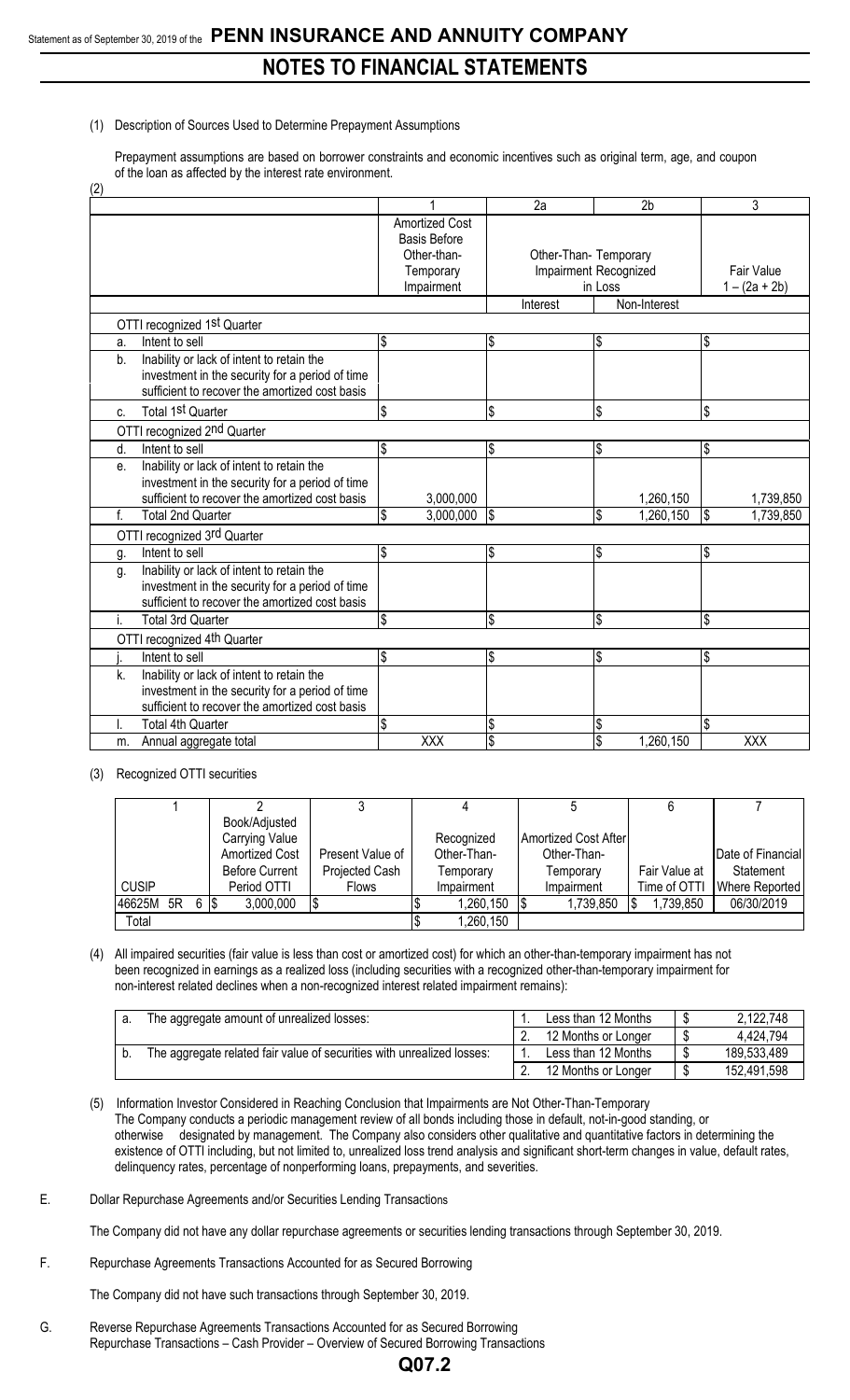The Company did not have such transactions through September 30, 2019.

H. Repurchase Agreements Transactions Accounted for as a Sale Repurchase Transaction – Cash Taker – Overview of Sale Transactions

The Company did not have such transactions through September 30, 2019.

I. Reverse Repurchase Agreements Transactions Accounted for as a Sale Repurchase Transaction – Cash Provider – Overview of Sale Transactions

The Company did not have such transactions through September 30, 2019.

M. Working Capital Finance Investments

The Company did not have any working capital finance investments through September 30, 2019.

#### N. Offsetting and Netting of Assets and Liabilities

The Company did not have any assets or liabilities that are offset and reported net in accordance with a valid right to offset as of September 30, 2019.

#### R. Prepayment Penalty and Acceleration Fees

|                                              | General Account | Separate Account |
|----------------------------------------------|-----------------|------------------|
| Number of CUSIPs                             |                 |                  |
| (2)<br>Aggregate Amount of Investment Income | 155,204<br>κIJ  |                  |

#### **Note 6 – Joint Ventures, Partnerships and Limited Liability Companies**

B. The Company recognized realized losses of \$740,013 in 2019 associated with other-than-temporary impairment of a partnership.

#### **Note 7 – Investment Income**

No significant changes

#### **Note 8 – Derivative Instruments**

H. Total Premium Costs for Contracts

The Company has no Premium Costs for Contracts to report as of September 30, 2019.

#### **Note 9 – Income Taxes**

The Company follows Statement of Statutory Accounting Principles No. 101 – Income Taxes, A Replacement of SSAP No. 10R and SSAP No. 10 ("SSAP 101"). SSAP 101 includes a calculation for the limitation of gross deferred tax assets for insurers that maintain a minimum of 300% of their authorized control level RBC computed without net deferred tax assets. The Company exceeded the 300% minimum RBC requirement at September 30, 2019 and December 31, 2018.

The Company is required to evaluate the recoverability of deferred tax assets and to establish a valuation allowance if necessary to reduce the deferred tax asset to an amount which is more likely than not to be realized. Considerable judgment is required in determining whether a valuation allowance is necessary, and if so, the amount of such valuation allowance. In evaluating the need for a valuation allowance, the Company considers many factors, including: (1) the nature of the deferred tax assets and liabilities; (2) whether they are ordinary or capital; (3) the timing of their reversal; (4) taxable income in prior carryback years as well as projected taxable income exclusive of reversing temporary differences and carryforwards; (5) the length of time that carryovers can be utilized; (6) unique tax rules that would impact the utilization of the deferred tax assets; and (7) any tax planning strategies that the Company would employ to avoid a tax benefit from expiring unused; although the realization is not assured, management believes it is more likely than not that the deferred tax assets, will be realized. The Company has not recorded a valuation allowance as of September 30, 2019 and December 31, 2018.

#### **Note 10 – Information Concerning Parent, Subsidiaries, Affiliates and Other Related Parties**

No significant changes

#### **Note 11 – Debt**

- B. FHLB (Federal Home Loan Bank) Agreements
- (1) Information on the Nature of the Agreement

The Company is a member of the FHLB-PGH, which provides access to collateralized advances, collateralized funding agreements, and other FHLB-PGH products. Collateralized advances from the FHLB-PGH are classified in "Borrowed money." Collateralized funding agreements issued to the FHLB-PGH are classified as liabilities for deposit-type funds and are recorded within Reserves and funds for payment of insurance and annuity benefits. FHLB-PGH is a first-priority secured creditor.

# **Q07.3**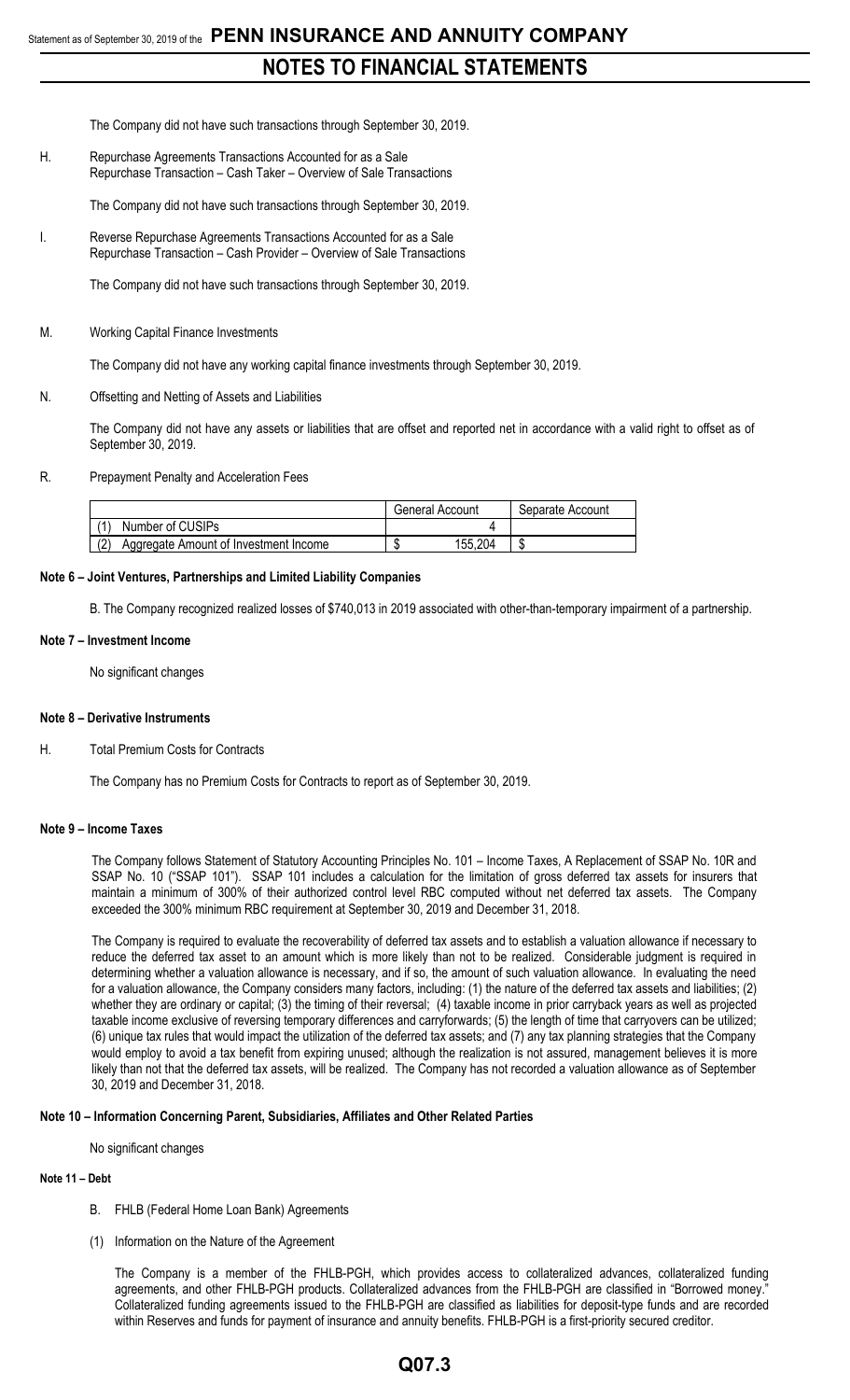The Company' s membership in FHLB-PGH requires the ownership of member stock, and borrowings from FHLB-PGH require the purchase of FHLB-PGH activity based stock in an amount equal to 4% of the outstanding borrowings. All FHLB-PGH stock purchased by the Company is classified as restricted general account investments within Common stock - unaffiliated. The Company's borrowing capacity is determined by the lesser of the assets available to be pledged as collateral to FHLB-PGH or 10% of the Company's prior period admitted general account assets. The fair value of the qualifying assets pledged as collateral by the Company must be maintained at certain specified levels of the borrowed amount, which can vary, depending on the nature of the assets pledged. The Company's agreement allows for the substitution of assets and the advances are pre-payable. Current borrowings are subject to prepayment penalties.

#### (2) FHLB Capital Stock

- a. Aggregate Totals
	- 1. Current Year to Date

|     |                                           | Total       | General          | Separate |
|-----|-------------------------------------------|-------------|------------------|----------|
|     |                                           | $2 + 3$     | Account          | Accounts |
| (a) | Membership Stock - Class A                |             |                  |          |
| (b) | Membership Stock - Class B                | 822,600     | 822.600          |          |
| (c) | <b>Activity Stock</b>                     | 1,600,000   | 1,600,000        |          |
|     | Excess Stock                              |             |                  |          |
| (e) | Aggregate Total (a+b+c+d)                 | 2,422,600   | 2,422,600<br>I S | -15      |
| (f) | Actual or estimated borrowing capacity as |             |                  |          |
|     | determined by the insurer                 | 560,163,000 | <b>XXX</b>       | XXX      |

2. Prior Year

|     |                                           | Total        | General    | Separate   |
|-----|-------------------------------------------|--------------|------------|------------|
|     |                                           | $2 + 3$      | Account    | Accounts   |
| (a) | Membership Stock - Class A                |              |            |            |
| (b) | Membership Stock - Class B                | 677,800      | 677,800    |            |
| (c) | <b>Activity Stock</b>                     | 7,000,000    | 7,000,000  |            |
| (d) | Excess Stock                              |              |            |            |
| (e) | Aggregate Total (a+b+c+d)                 | 7,677,800 \$ | 7,677,800  |            |
| (f) | Actual or estimated borrowing capacity as |              |            |            |
|     | determined by the insurer                 | 526,464,000  | <b>XXX</b> | <b>XXX</b> |

b. Membership Stock (Class A and B) Eligible for Redemption

|    |            |                 |                  |           | Eligible for Redemption |                  |                |  |              |  |  |  |
|----|------------|-----------------|------------------|-----------|-------------------------|------------------|----------------|--|--------------|--|--|--|
|    |            |                 |                  |           |                         |                  |                |  |              |  |  |  |
|    |            | Current Year to |                  |           |                         |                  |                |  |              |  |  |  |
|    | Membership | Date Total      | Not Eligible for | Less than |                         | 6 Months to Less | 1 to Less Than |  |              |  |  |  |
|    | Stock      | (2+3+4+5+6)     | Redemption       | 6 Months  |                         | Than 1 Year      | 3 Years        |  | 3 to 5 Years |  |  |  |
|    | Class A    |                 |                  |           |                         |                  |                |  |              |  |  |  |
| 2. | Class B    | 822,600 \$      |                  |           |                         |                  |                |  | 822.600      |  |  |  |

- (3) Collateral Pledged to FHLB
	- a. Amount Pledged as of Reporting Date

|                |                                                 |                |                  | Aggregate Total |
|----------------|-------------------------------------------------|----------------|------------------|-----------------|
|                |                                                 | Fair Value     | Carrying Value   | Borrowing       |
|                | Current Year Total to Date General and Separate |                |                  |                 |
|                | Accounts                                        |                |                  |                 |
|                | Total Collateral Pledged (Lines 2+3)            | 260,060,622 \$ | 215,220,344   \$ | 40,000,000      |
| <sup>2</sup> . | Current Year to Date General Account            |                |                  |                 |
|                | <b>Total Collateral Pledged</b>                 | 260,060,622    | 215,220,344      | 40,000,000      |
| ΙЗ.            | <b>Current Year to Date Separate Accounts</b>   |                |                  |                 |
|                | <b>Total Collateral Pledged</b>                 |                |                  |                 |
| Ι4.            | Prior Year Total General and Separate Accounts  |                |                  |                 |
|                | <b>Total Collateral Pledged</b>                 | 212,508,000 \$ | 185,950,000   \$ | 175,000,000     |

b. Maximum Amount Pledged During Reporting Period

|    |                                                                                   |                |                    | Amount of Borrowed at |
|----|-----------------------------------------------------------------------------------|----------------|--------------------|-----------------------|
|    |                                                                                   |                |                    | Time of Maximum       |
|    |                                                                                   | Fair Value     | Carrying Value     | Collateral            |
|    | Current Year to Date Total General and Separate<br>Accounts                       |                |                    |                       |
|    | Total Collateral Pledged (Lines 2+3)                                              | 266,260,778 \$ | 226, 169, 437   \$ | 140,000,000           |
| 2. | Current Year to Date General Account<br><b>Total Collateral Pledged</b>           | 266,260,778    | 226, 169, 437      | 140,000,000           |
| 3. | Current Year to Date Separate Accounts<br><b>Total Collateral Pledged</b>         |                |                    |                       |
| 4. | Prior Year Total General and Separate Accounts<br><b>Total Collateral Pledged</b> | 209,967,000 \$ | 186,136,000   \$   | 175,000,000           |

- (4) Borrowing from FHLB
	- a. Amount as of the Reporting Date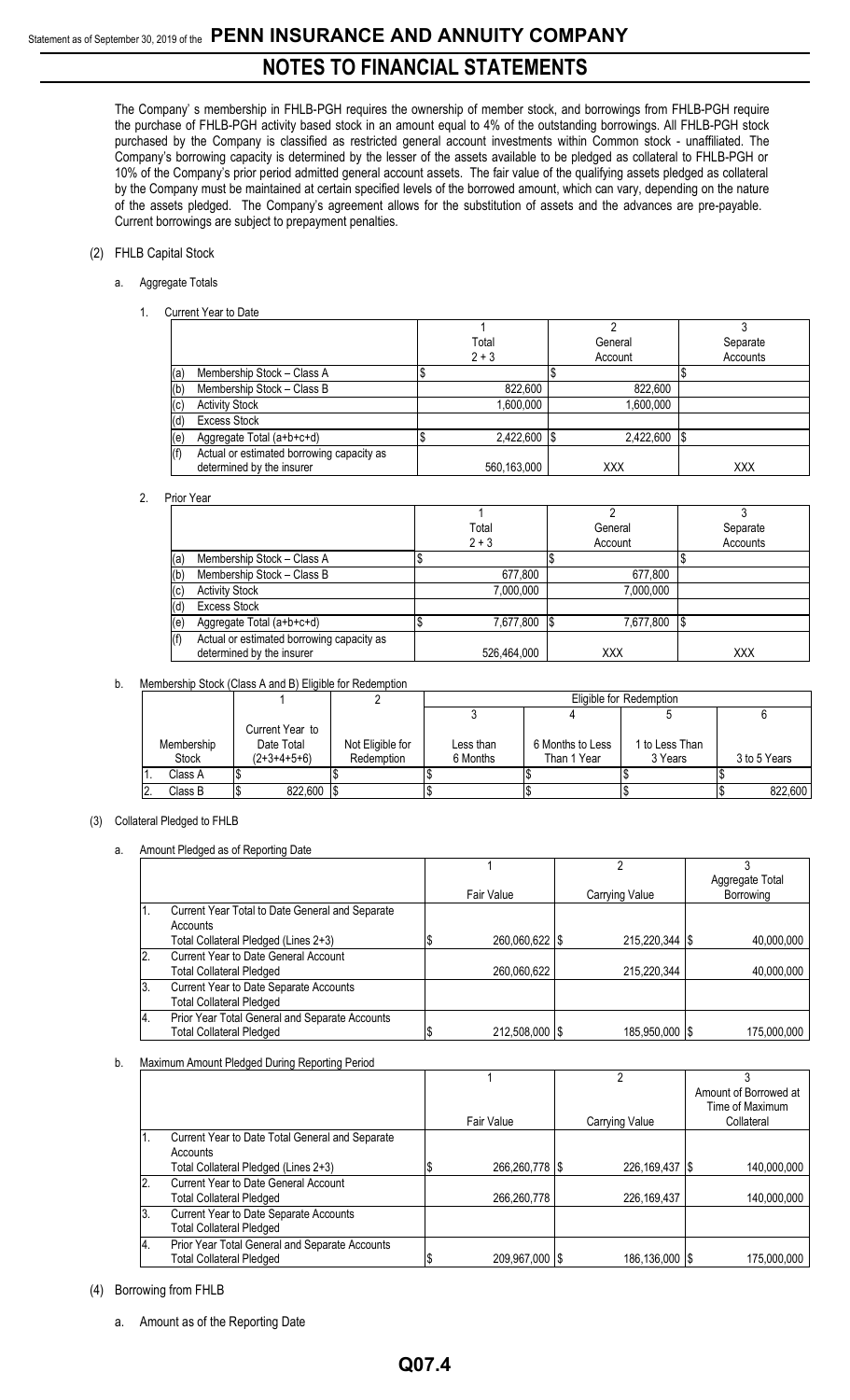# Statement as of September 30, 2019 of the **PENN INSURANCE AND ANNUITY COMPANY NOTES TO FINANCIAL STATEMENTS**

#### 1. Current Year to Date

|     |                           | Total           | General    | Separate | <b>Funding Agreements</b> |
|-----|---------------------------|-----------------|------------|----------|---------------------------|
|     |                           | $2 + 3$         | Account    | Accounts | Reserves Established      |
|     | Debt                      |                 |            |          | XXX                       |
| (b) | <b>Funding Agreements</b> | 40,000,000      | 40,000,000 |          | 40,221,255                |
|     | Other                     |                 |            |          | XXX                       |
| (d) | Aggregate Total (a+b+c)   | 40,000,000   \$ | 40,000,000 |          | 40,221,255                |

2. Prior Year

|     |                           | Total                 | General     | Separate | <b>Funding Agreements</b> |  |  |
|-----|---------------------------|-----------------------|-------------|----------|---------------------------|--|--|
|     |                           | $2 + 3$               | Account     | Accounts | Reserves Established      |  |  |
| (a  | Debt                      |                       |             |          | XXX                       |  |  |
| (b) | <b>Funding Agreements</b> | 175,000,000           | 175,000,000 |          | 175,421,000               |  |  |
| (c) | Other                     |                       |             |          | XXX                       |  |  |
| (d) | Aggregate Total (a+b+c)   | 175,000,000 \$<br>1\$ | 175,000,000 |          | 175,421,000               |  |  |

#### b. Maximum Amount During Reporting Period (Current Year to Date)

|      |                               | Total          | General        | Separate |
|------|-------------------------------|----------------|----------------|----------|
|      |                               | $2 + 3$        | Account        | Accounts |
|      | Debt                          |                |                |          |
| 12.  | <b>Funding Agreements</b>     | 175.000.000    | 175,000,000    |          |
| IJ.  | Other                         |                |                |          |
| -14. | Aggregate Total (Lines 1+2+3) | 175,000,000 \$ | 175,000,000 \$ |          |

#### c. FHLB – Prepayment Obligations

|    |                           | Does the Company have Prepayment<br>Obligations under the Following<br>Arrangements (YES/NO) |
|----|---------------------------|----------------------------------------------------------------------------------------------|
|    | Debt                      |                                                                                              |
| 2. | <b>Funding Agreements</b> |                                                                                              |
| Β. | Other                     |                                                                                              |

#### **Note 12 – Retirement Plans, Deferred Compensation, Postemployment Benefits and Compensated Absences and Other Postretirement Benefit Plans**

The Company does not have such plans.

#### **Note 13 – Capital and Surplus, Shareholder's Dividend Restrictions and Quasi-Reorganizations**

No significant changes

#### **Note 14 – Liabilities, Contingencies and Assessments**

No significant changes

#### **Note 15 – Leases**

The Company had no lease obligations as of September 30, 2019.

#### **Note 16 – Information about Financial Instruments with Off-Balance Sheet Risk and Financial Instruments with Concentrations of Credit Risk**

No significant changes

#### **Note 17 – Sale, Transfer and Servicing of Financial Assets and Extinguishments of Liabilities**

B. Transfer and Servicing of Financial Assets

There have been no transfer or servicing of financial assets through September 30, 2019.

- C. Wash Sales
	- (1) Description of the Objectives Regarding These Transactions

In the normal course of the Company's asset management, securities are sold and required within 30 days of the sale date to enhance the Company's yield on its investment portfolio.

(2) The details by NAIC designation 3 or below, or unrated of securities sold during the current period and reacquired within 30 days of the sale date are:

|             | <b>NAIC</b> | Number of   | Book Value of      | <b>Cost of Securities</b> |             |
|-------------|-------------|-------------|--------------------|---------------------------|-------------|
| Description | Designation | ransactions | Sold<br>Securities | Repurchased               | Gain/(Loss) |
|             |             |             |                    |                           | ۰D          |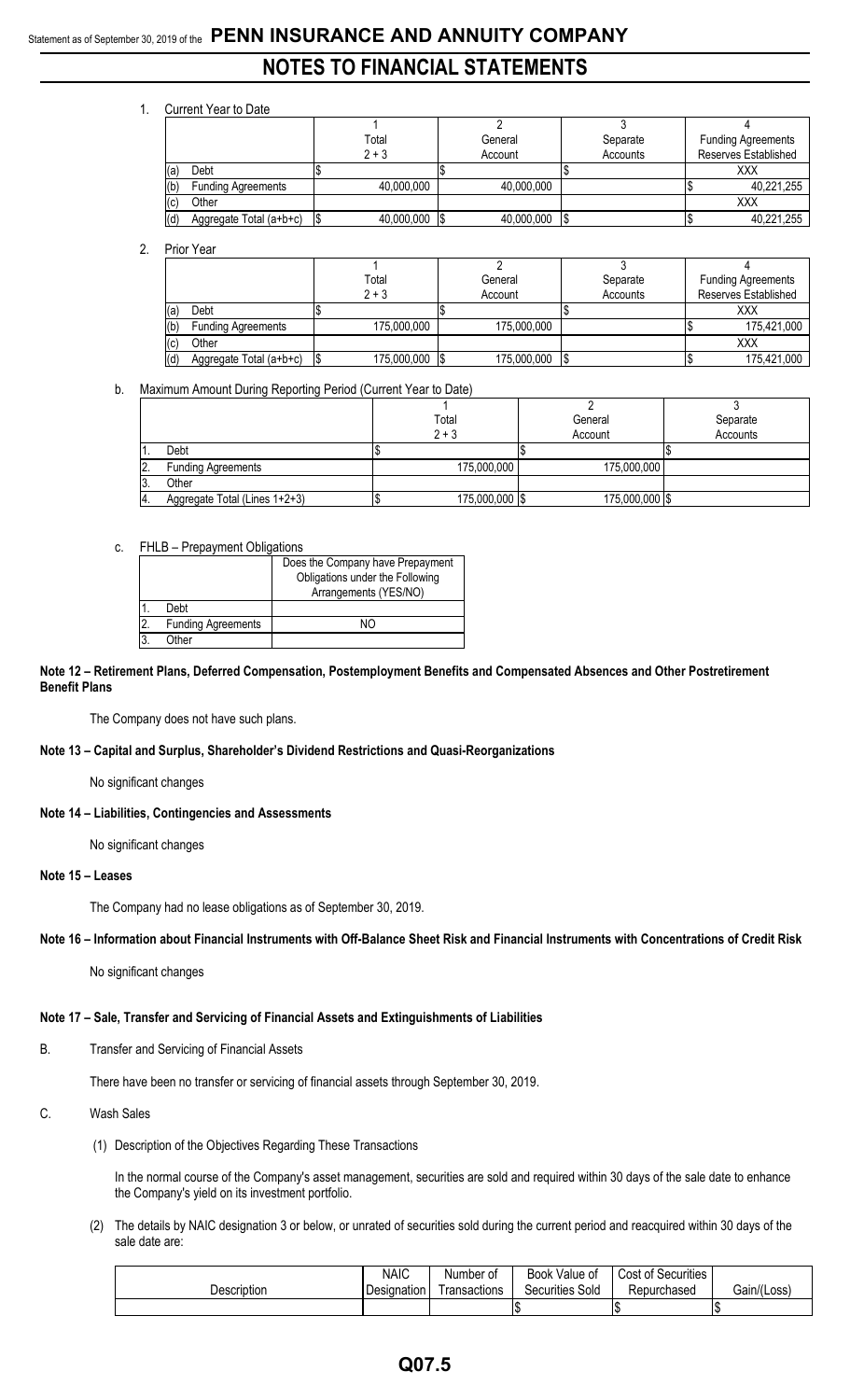#### **Note 18 – Gain or Loss to the Reporting Entity from Uninsured Plans and the Portion of Partially Insured Plans**

No significant changes

#### **Note 19 – Direct Premium Written/Produced by Managing General Agents/Third Party Administrators**

The Company does not have any managing general agents or third party administrators that write premium.

#### **Note 20 – Fair Value Measurements**

Fair value is defined as the price that would be received to sell an asset or paid to transfer a liability in an orderly transaction between market participants at the measurement date. Fair value measurement is based on assumptions market participants would make in pricing an asset or liability. Inputs to valuation techniques to measure fair value are prioritized by establishing a three-level fair value hierarchy. The fair value hierarchy gives the highest priority to quoted prices in active markets and the lowest priority to prices derived from unobservable inputs. An asset or liability's classification within the fair value hierarchy is based on the lowest level of significant input to its fair value measurement.

The Company has categorized its assets and liabilities into the three-level fair value hierarchy based upon the priority of the inputs. The following summarizes the types of assets and liabilities included within the three-level hierarchy:

- Level 1 Fair value is based on unadjusted quoted market prices in active markets for identical assets or liabilities that are accessible at the measurement date. These generally provide the most reliable evidence and are used to measure fair value whenever available. Active markets are defined as having the following for the measured asset/liability: i) many transactions, ii) current prices, iii) price quotes not varying substantially among market makers, iv) narrow bid/ask spreads and v) most information publicly available. Prices are obtained from readily available sources for market transactions involving identical assets and liabilities.
- Level 2 Fair value is based on significant inputs, other than quoted prices included in Level 1, that are observable for the asset or liability, either directly or indirectly, for substantially the full term of the asset or liability through corroboration with observable market data. Prices for assets classified as Level 2 are primarily provided by an independent pricing service or are internally priced using observable inputs. In circumstances where prices from pricing services are reviewed for reasonability but cannot be corroborated to observable market data as noted above, these security values are recorded in Level 3 in the fair value hierarchy.
- Level 3 Fair value is based on significant inputs that are unobservable for the asset or liability. These inputs reflect the Company's assumptions about the assumptions market participants would use in pricing the asset or liability. These are typically less liquid fixed maturity securities with very limited trading activity. Prices are determined using valuation methodologies such as option pricing models, discounted cash flow models, market approach and other similar techniques. Prices may be based upon non-binding quotes from brokers or other market makers that are reviewed for reasonableness, based on the Company's understanding of the market but are not further corroborated with other additional observable market information.

The determination of fair value, which for certain assets and liabilities is dependent on the application of estimates and assumptions, can have a significant impact on the Company's results of operations. The following sections describe the valuation methodologies used to determine fair values as well as key estimates and assumptions surrounding certain assets and liabilities, measured at fair value on a recurring basis, that could have a significant impact on the Company's results of operations or involve the use of significant unobservable inputs.

The fair value process is monitored on a monthly basis by financial and investment professionals who utilize additional subject matter experts as applicable. The purpose is to monitor the Company's asset valuation policies and procedures by ensuring objective and reliable valuation practices and pricing of financial instruments, as well as addressing fair valuation issues, changes to valuation methodologies and pricing sources. To assess the continuing appropriateness of third party pricing service security valuations, the Company regularly monitors the prices and reviews price variance reports. In addition, the Company performs an initial and ongoing review of the third party pricing services methodologies, reviews inputs and assumptions used for a sample of securities on a periodic basis. Pricing challenges are raised on valuations considered not reflective of market and are monitored by the Company.

**BONDS** The fair values of the Company's debt securities are generally based on quoted market prices or prices obtained from independent pricing services. In order to validate reasonability, prices are reviewed by investment professionals through comparison with directly observed recent market trades or color or by comparison of significant inputs used by the pricing service to the Company's observations of those inputs in the market. Consistent with the fair value hierarchy described above, securities with quoted market prices or corroborated valuations from pricing services are generally reflected within Level 2. Inputs considered to be standard for valuations by the independent pricing service include: benchmark yields, reported trades, broker/dealer quotes, issuer spreads, two-sided markets, benchmark securities, bids, offers, reference data and industry and economic events. In circumstances where prices from pricing services are reviewed for reasonability but cannot be corroborated to observable market data as noted above, these security values are recorded in Level 3 in the Company's fair value hierarchy. Under certain conditions, the Company may conclude pricing information received from third party pricing services is not reflective of market activity and may over-ride that information with a valuation that utilizes market information and activity.

In circumstances where market data such as quoted market prices or vendor pricing is not available, internal estimates based on significant observable inputs are used to determine fair value. This category also includes fixed income securities priced internally. Inputs considered include: public debt, industrial comparables, underlying assets, credit ratings, yield curves, type of deal structure, collateral performance, loan characteristics and various indices, as applicable. Also included in Level 2 are private placement securities. Inputs considered are: public corporate bond spreads, industry sectors, average life, internal ratings, security structure, liquidity spreads, credit spreads and yield curves, as applicable. If the discounted cash flow model incorporates significant unobservable inputs, these securities would be reflected within Level 3 in the Company's fair value hierarchy.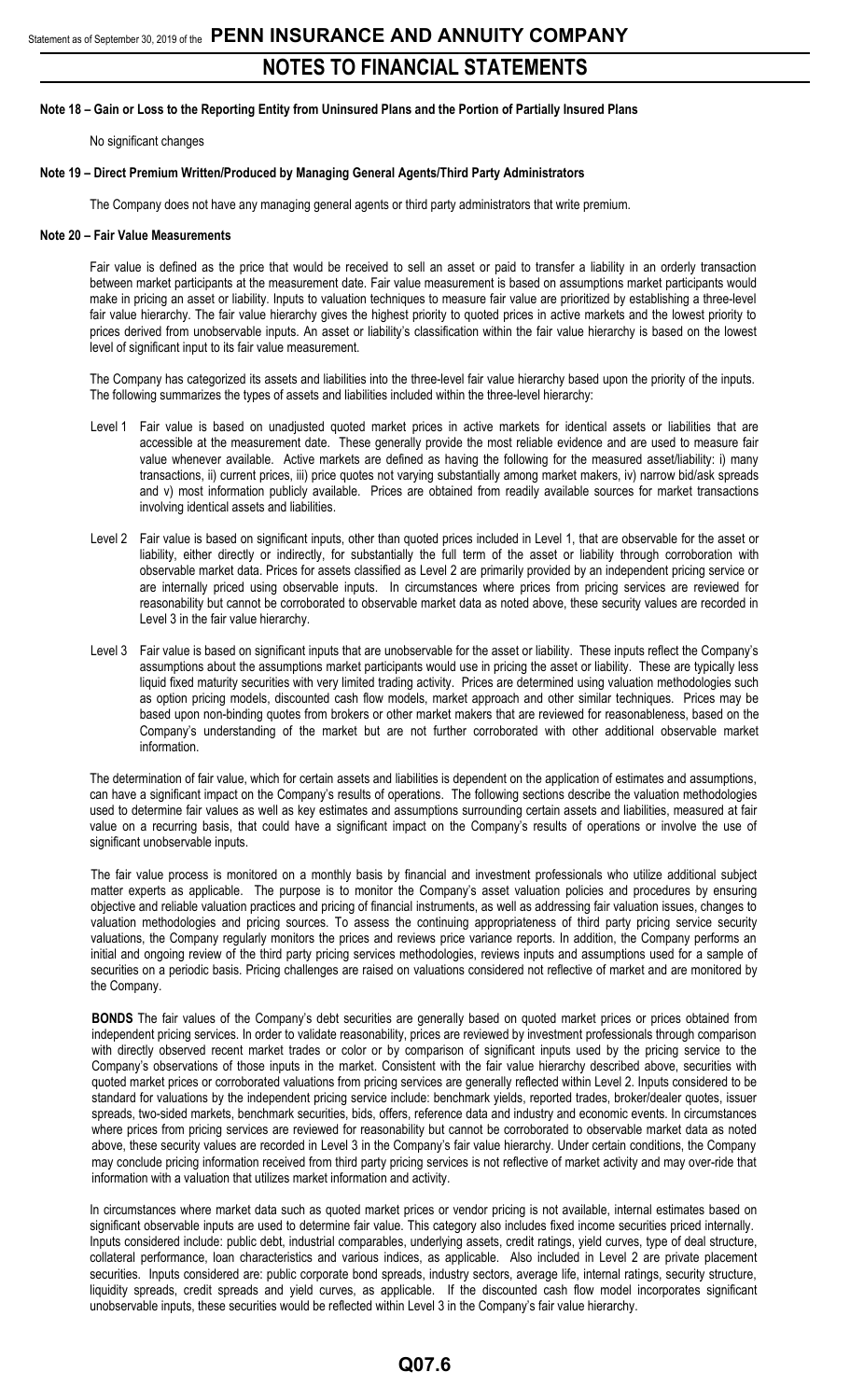In circumstances where significant observable inputs are not available, estimated fair value is calculated internally by using unobservable inputs. These inputs reflect the Company's assumptions about the inputs market participants would use in pricing the asset, and are therefore included in Level 3 in the Company's fair value hierarchy. Circumstances where observable market data is not available may include events such as market illiquidity and credit events related to the security.

**EQUITY SECURITIES** Equity securities consist principally of investments in common and preferred stock of publicly traded companies. The fair values of most publicly traded equity securities are based on quoted market prices in active markets for identical assets and are classified within Level 1 in the Company's fair value hierarchy.

**CASH, CASH EQUIVALENTS AND SHORT-TERM INVESTMENTS** Short-term investments and cash equivalents carried at Level 1 consist of money market funds and investments purchased with maturities less than or equal to 12 months. These are carried at amortized cost and approximate fair value.

**DERIVATIVE INSTRUMENTS** The fair values of derivative contracts are determined based on quoted prices in active exchanges or prices provided by counterparties, exchanges or clearing members as applicable, utilizing valuation models. The fair values of derivative contracts can be affected by changes in interest rates, foreign exchange rates, commodity prices, credit spreads, market volatility, expected returns and liquidity as well as other factors.

The Company's exchange traded futures include index futures that are valued using quoted prices in active markets and are classified within Level 1 in our fair value hierarchy.

Derivative positions traded in the OTC and cleared OTC derivative markets where fair value is determined by third party independent sources are classified within Level 2. These investments included: interest rate swaps, interest rate caps, total return swaps, swaptions, equity options, inflation swaps, forward contracts, and credit default swaps. OTC derivatives classified within Level 2 are valued using models generally accepted in the financial services industry that use actively quoted or observable market input values from external market data providers, broker dealer quotations, third-party pricing vendors and/or recent trading activity. Prices are reviewed by investment professionals through comparison with directly observed recent market trades, comparison with valuations estimated through use of valuation models maintained on an industry standard analytical and valuation platform, or comparison of all significant inputs used by the pricing service to observations of those inputs in the market.

**SEPARATE ACCOUNT ASSETS** Separate account assets primarily consist of mutual funds. The fair value of mutual funds is based upon quoted prices in an active market, resulting in classification in Level 1.

- A. Fair Value Measurements
	- (1) Fair Value Measurements at Reporting Date

|                                                 |    |             |    |            |    |           | Net Asset Value |     |             |
|-------------------------------------------------|----|-------------|----|------------|----|-----------|-----------------|-----|-------------|
| Description for Each Type of Asset or Liability |    | Level 1     |    | Level 2    |    | Level 3   | (NAV)           |     | Total       |
| Assets at Fair Value                            |    |             |    |            |    |           |                 |     |             |
| <b>Bonds</b>                                    | S  | 14,490,300  | \$ |            |    |           |                 | l\$ | 14,490,300  |
| Common stock - unaffiliated                     |    | 53,726,151  |    |            |    | 2,422,600 |                 |     | 56,148,751  |
| Derivatives                                     |    |             |    | 58,338,599 |    |           |                 |     | 58,338,599  |
| Separate Account Assets                         |    | 50,418,034  |    |            |    |           |                 |     | 50,418,034  |
| Total                                           | \$ | 118,634,485 | \$ | 58,338,599 | Ŝ. | 2,422,600 | l\$             | \$  | 179,395,684 |
| Liabilities at Fair Value                       |    |             |    |            |    |           |                 |     |             |
| Derivatives                                     | C  |             | S  | 19,814,169 | \$ |           |                 | l\$ | 19,814,169  |
| Separate Account Liabilities                    |    |             |    |            |    |           |                 |     |             |
| Total                                           | \$ |             | \$ | 19,814,169 | \$ |           |                 | l\$ | 19,814,169  |

(2) Fair Value Measurements in (Level 3) of the Fair Value Hierarchy

|                    |                  |                  |               |                    | <b>Total Gains</b> |           |                  |                    |         |             |
|--------------------|------------------|------------------|---------------|--------------------|--------------------|-----------|------------------|--------------------|---------|-------------|
|                    |                  |                  |               | <b>Total Gains</b> | and                |           |                  |                    |         | Ending      |
|                    |                  |                  |               | and (Losses)       | (Losses)           |           |                  |                    |         | Balance as  |
|                    | Beginning        | <b>Transfers</b> | Transfers Out | Included in        | Included in        |           |                  |                    | Settle- | of Current  |
| Description        | Balance          | Into Level 3     | of Level 3    | Net Income         | Surplus            | Purchases | <b>Issuances</b> | Sales              | ments   | Period      |
| Assets<br>la.      |                  |                  |               |                    |                    |           |                  |                    |         |             |
| Common stock       |                  |                  |               |                    |                    |           |                  |                    |         |             |
| - unaffiliated     | $$8,422,600$ \\$ |                  |               |                    |                    |           |                  | $$ (6,000,000)$ \$ |         | \$2,422,600 |
| Total              | \$8,422,600      |                  |               |                    |                    |           |                  | $$ (6,000,000)$ \$ |         | \$2,422,600 |
| Liabilities<br>Ib. |                  |                  |               |                    |                    |           |                  |                    |         |             |
|                    |                  |                  |               |                    |                    |           |                  |                    |         |             |
| Total              |                  |                  |               |                    |                    |           |                  |                    |         |             |

(3) Policies when Transfers Between Levels are Recognized

The Company recognizes transfers into Level 3 as of the end of the period in which the circumstances leading to the transfer occurred. The Company recognizes transfers out of Level 3 at the beginning of a period in which the circumstances leading to the transfer occurred.

(4) Description of Valuation Techniques and Inputs Used in Fair Value Measurement

The fair values of the Company's debt securities are generally based on quoted market prices or prices obtained from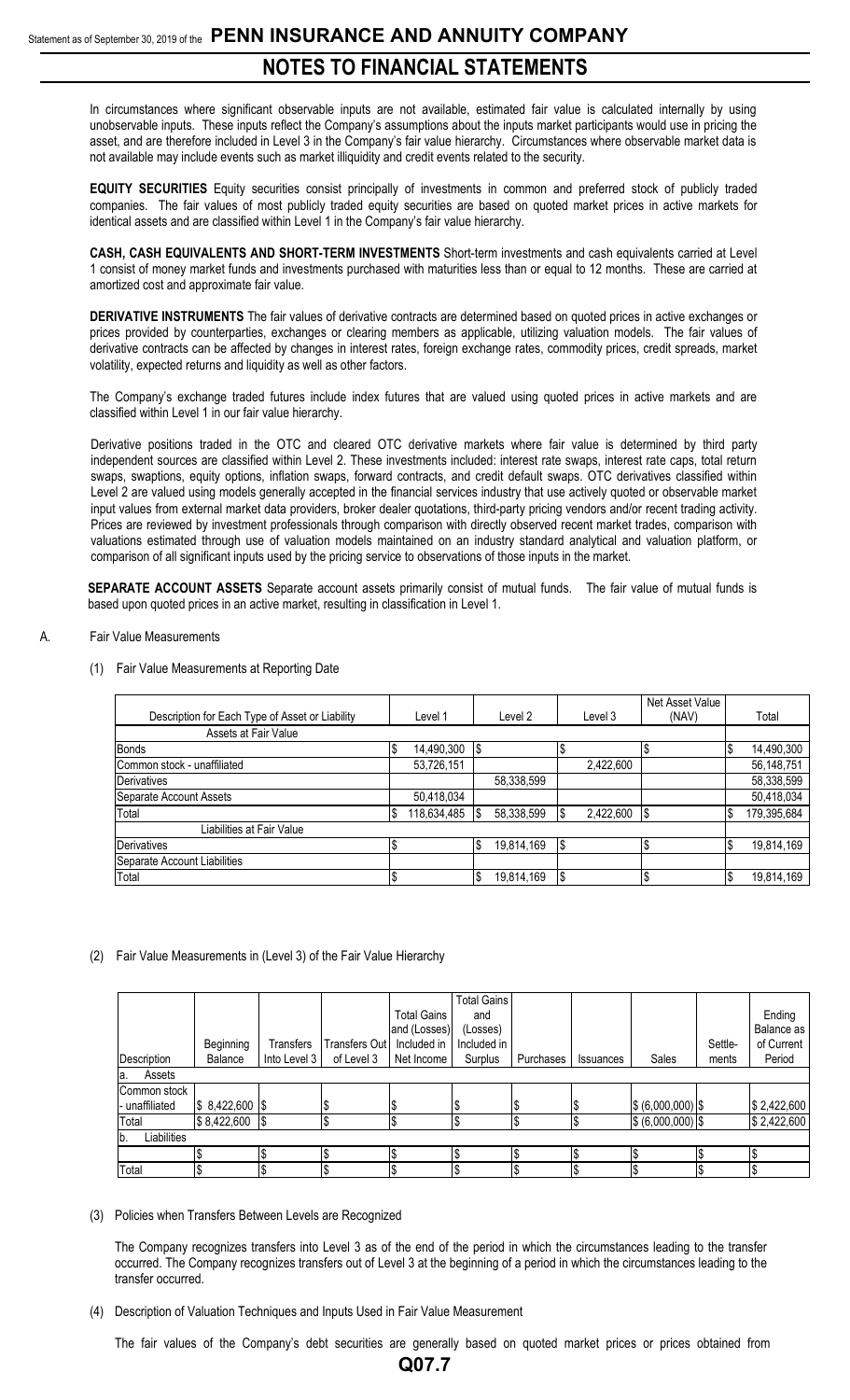independent pricing services. In order to validate reasonability, prices are reviewed by investment professionals through comparison with directly observed recent market trades or color or by comparison of significant inputs used by the pricing service to the Company's observations of those inputs in the market. Consistent with the fair value hierarchy described above, securities with quoted market prices or corroborated valuations from pricing services are generally reflected within Level 2. Inputs considered to be standard for valuations by the independent pricing service include: benchmark yields, reported trades, broker/dealer quotes, issuer spreads, two-sided markets, benchmark securities, bids, offers, reference data and industry and economic events. In circumstances where prices from pricing services are reviewed for reasonability but cannot be corroborated to observable market data as noted above, these security values are recorded in Level 3 in the Company's fair value hierarchy. Under certain conditions, the Company may conclude pricing information received from third party pricing services is not reflective of market activity and may over-ride that information with a valuation that utilizes market information and activity.

In circumstances where market data such as quoted market prices or vendor pricing is not available, internal estimates based on significant observable inputs are used to determine fair value. This category also includes fixed income securities priced internally. Inputs considered include: public debt, industrial comparables, underlying assets, credit ratings, yield curves, type of deal structure, collateral performance, loan characteristics and various indices, as applicable. Also included in Level 2 are private placement securities. Inputs considered are: public corporate bond spreads, industry sectors, average life, internal ratings, security structure, liquidity spreads, credit spreads and yield curves, as applicable. If the discounted cash flow model incorporates significant unobservable inputs, these securities would be reflected within Level 3 in the Company's fair value hierarchy.

In circumstances where significant observable inputs are not available, estimated fair value is calculated internally by using unobservable inputs. These inputs reflect the Company's assumptions about the inputs market participants would use in pricing the asset, and are therefore included in Level 3 in the Company's fair value hierarchy. Circumstances where observable market data is not available may include events such as market illiquidity and credit events related to the security.

Equity securities consist principally of investments in common and preferred stock of publicly traded companies. The fair values of most publicly traded equity securities are based on quoted market prices in active markets for identical assets and are classified within Level 1 in the Company's fair value hierarchy.

#### (5) Fair Value Disclosures

The fair values of derivative contracts are determined based on quoted prices in active exchanges or prices provided by counterparties, exchanges or clearing members as applicable, utilizing valuation models. The fair values of derivative contracts can be affected by changes in interest rates, foreign exchange rates, commodity prices, credit spreads, market volatility, expected returns and liquidity as well as other factors.

The Company's exchange traded futures include index futures that are valued using quoted prices in active markets and are classified within Level 1 in our fair value hierarchy.

Derivative positions traded in the OTC and cleared OTC derivative markets where fair value is determined by third party independent sources are classified within Level 2. These investments included: interest rate swaps, interest rate caps, total return swaps, swaptions, equity options, inflation swaps, forward contracts, and credit default swaps. OTC derivatives classified within Level 2 are valued using models generally accepted in the financial services industry that use actively quoted or observable market input values from external market data providers, broker dealer quotations, third-party pricing vendors and/or recent trading activity. Prices are reviewed by investment professionals through comparison with directly observed recent market trades, comparison with valuations estimated through use of valuation models maintained on an industry standard analytical and valuation platform, or comparison of all significant inputs used by the pricing service to observations of those inputs in the market.

#### B. Not Applicable

#### C. Fair Value Level

|                              | Aggregate Fair  |                        |          |            |                 |   |           | Net Asset Value | Not Practicable  |
|------------------------------|-----------------|------------------------|----------|------------|-----------------|---|-----------|-----------------|------------------|
| Type of Financial Instrument | Value           | <b>Admitted Assets</b> |          | (Level 1)  | (Level 2)       |   | (Level 3) | (NAV)           | (Carrying Value) |
| <b>Financial Assets:</b>     |                 |                        |          |            |                 |   |           |                 |                  |
| <b>Bonds</b>                 | \$4,749,057,763 | \$4,347,681,210        | 1\$      | 14,655,544 | \$4,731,381,715 | S | 3.020.504 |                 |                  |
| <b>Preferred Stock</b>       | 53.852.647      | 50.622.038<br>\$       |          | 51,104,085 | 2,748,562       |   |           |                 |                  |
| Common Stock - Unaffiliated  | 56,148,751      | 56,148,751<br>S        |          | 53,726,151 |                 |   | 2,422,600 | I\$             |                  |
| Cash, Cash Equivalents and   |                 |                        |          |            |                 |   |           |                 |                  |
| Short-Term Investments       | 80,625,926      | 80,625,926<br>\$       | l\$      | 80,625,926 |                 |   |           |                 |                  |
| Derivatives                  | 277,554,351     | \$202,810,619          |          |            | 277,554,351     | S |           |                 |                  |
| Separate Account Assets      | 50,418,034      | \$<br>50.418.034       |          |            |                 |   |           | ሶ               |                  |
| Financial Liabilities:       |                 |                        |          |            |                 |   |           |                 |                  |
| Derivatives                  | 108,093,391     | 72.222.938<br>\$       |          |            | 108,093,391     |   |           |                 |                  |
| Investment-Type Contracts:   |                 |                        |          |            |                 |   |           |                 |                  |
| Individual Annuities         | 173,639,209     | \$170,628,801          | <b>S</b> |            |                 |   |           |                 |                  |
| Separate Account Liabilities | 50,418,034      | 50,418,034<br>S        | l\$      |            |                 |   |           | l\$             |                  |

#### D. Not Practicable to Estimate Fair Value

|                                          |                   | <b>Effective Interest</b> |                      |            |
|------------------------------------------|-------------------|---------------------------|----------------------|------------|
| Type of Class or<br>Financial Instrument | Value<br>Carrving | Rate                      | <b>Maturity Date</b> | xplanation |
|                                          | ال ا              |                           |                      |            |

E. Not Applicable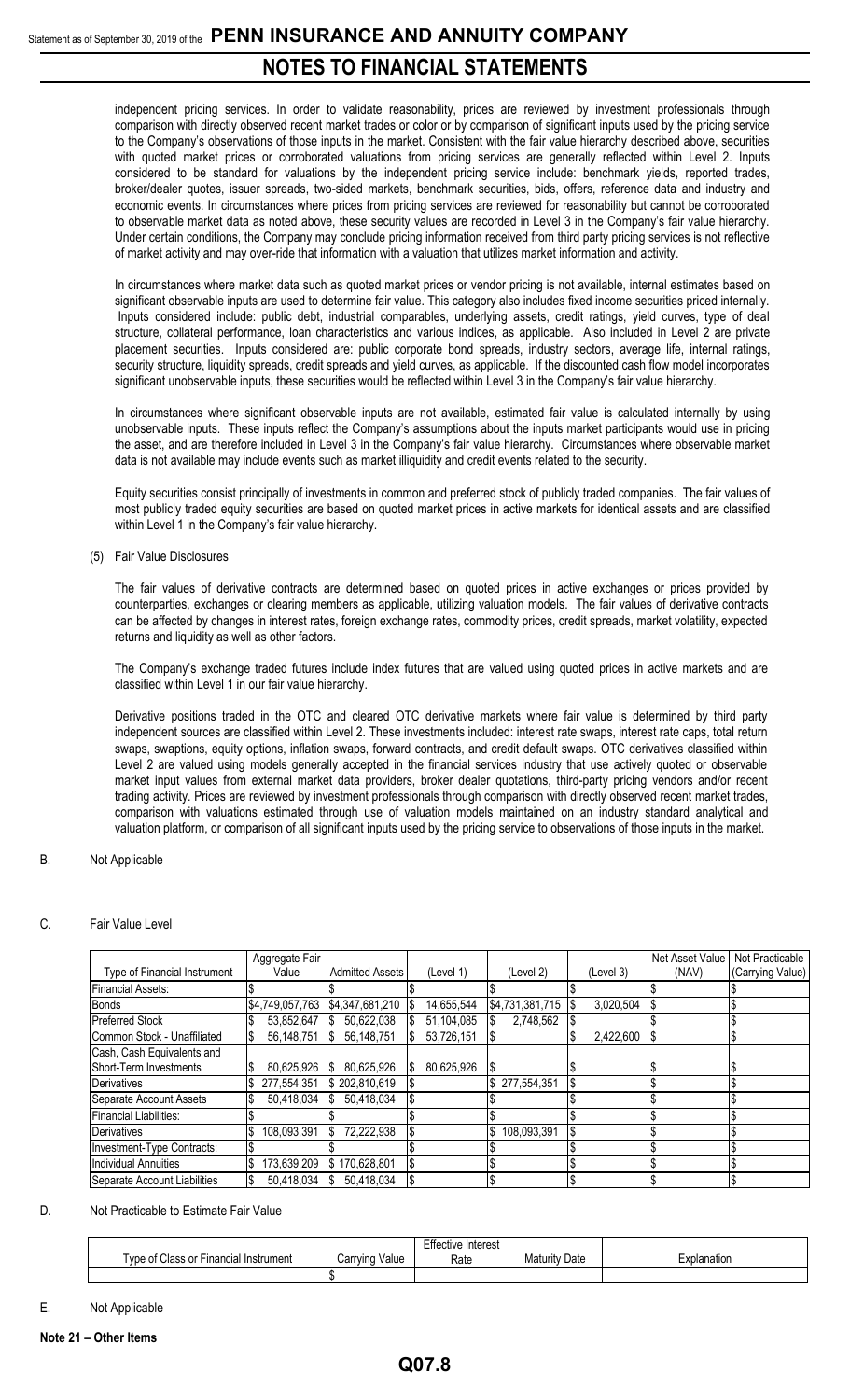No significant changes

#### **Note 22 – Events Subsequent**

The Company has evaluated events subsequent to September 30, 2019, and has determined that there were no significant events requiring recognition in the financial statements.

#### **Note 23 – Reinsurance**

No significant changes

#### **Note 24 – Retrospectively Rated Contracts and Contracts Subject to Redetermination**

The Company does not have any retrospectively rated contracts.

#### **Note 25 – Change in Incurred Losses and Loss Adjustment Expenses**

Not applicable

#### **Note 26 – Intercompany Pooling Arrangements**

No significant changes

#### **Note 27 – Structured Settlements**

No significant changes

#### **Note 28 – Health Care Receivables**

No significant changes

#### **Note 29 – Participating Policies**

No significant changes

#### **Note 30 – Premium Deficiency Reserves**

No significant changes

#### **Note 31 – Reserves for Life Contracts and Deposit-Type Contracts**

No significant changes

#### **Note 32 – Analysis of Annuity Actuarial Reserves and Deposit Liabilities by Withdrawal Characteristics**

No significant changes

#### **Note 33 – Premium and Annuity Considerations Deferred and Uncollected**

No significant changes

#### **Note 34 – Separate Accounts**

No significant changes

#### **Note 35 – Loss/Claim Adjustment Expenses**

No significant changes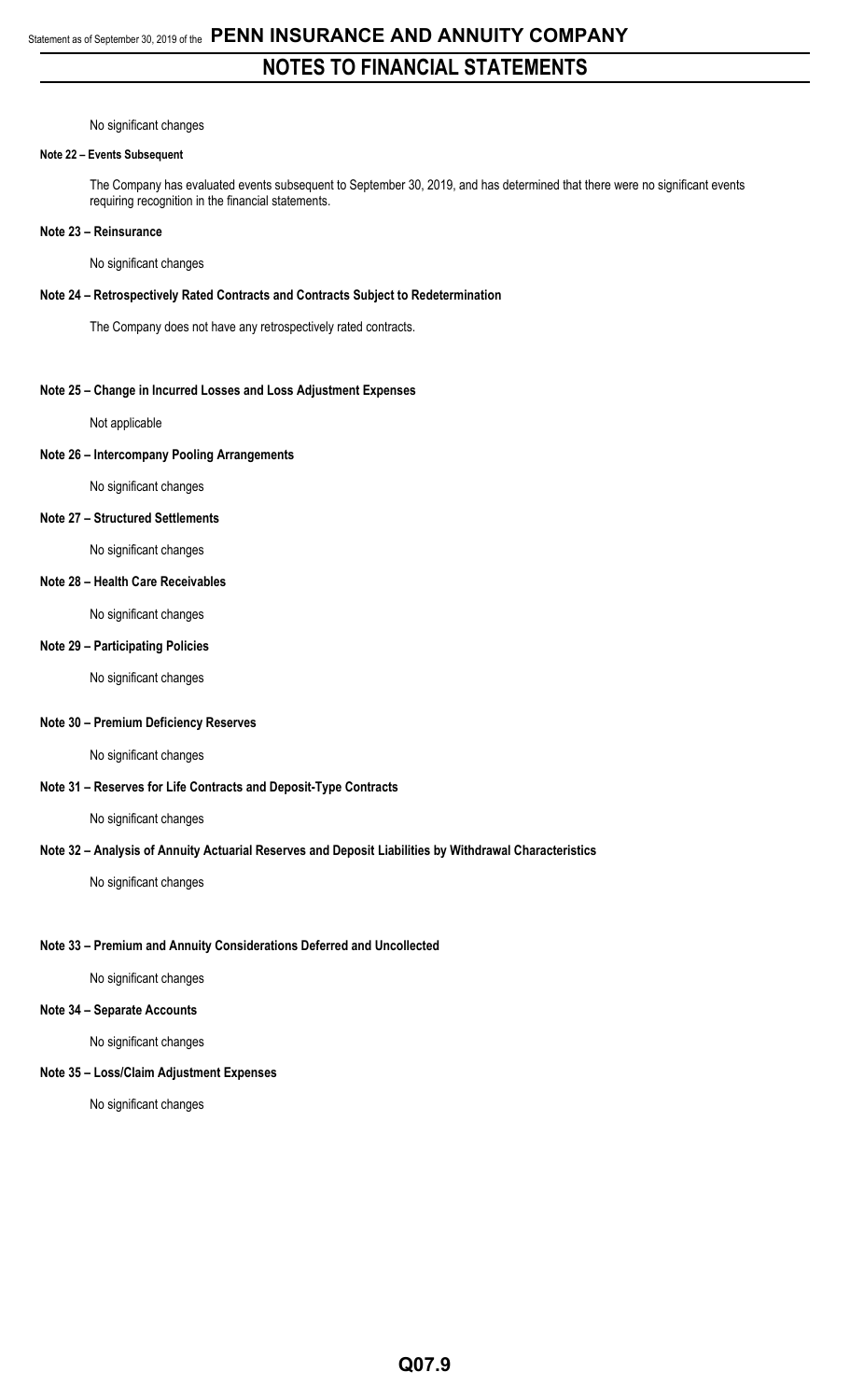# Statement as of September 30, 2019 of the **PENN INSURANCE AND ANNUITY COMPANY GENERAL INTERROGATORIES**

## **PART 1 - COMMON INTERROGATORIES**

|     | <b>GENERAL</b>                                                                                                                                                                                                                                                                                                                                                                                                                               |                                 |                 |                        |                       |                   |
|-----|----------------------------------------------------------------------------------------------------------------------------------------------------------------------------------------------------------------------------------------------------------------------------------------------------------------------------------------------------------------------------------------------------------------------------------------------|---------------------------------|-----------------|------------------------|-----------------------|-------------------|
| 1.1 | Did the reporting entity experience any material transactions requiring the filing of Disclosure of Material Transactions with the State of Domicile,<br>as required by the Model Act?                                                                                                                                                                                                                                                       |                                 |                 |                        | Yes [ 1               |                   |
|     |                                                                                                                                                                                                                                                                                                                                                                                                                                              |                                 |                 |                        |                       | No[X]             |
| 2.1 | 1.2 If yes, has the report been filed with the domiciliary state?<br>Has any change been made during the year of this statement in the charter, by-laws, articles of incorporation, or deed of settlement of the                                                                                                                                                                                                                             |                                 |                 |                        | Yes $[ \ ]$           | No [ ]            |
|     | reporting entity?                                                                                                                                                                                                                                                                                                                                                                                                                            |                                 |                 |                        | Yes[ ]                | No[X]             |
|     | 2.2 If yes, date of change:                                                                                                                                                                                                                                                                                                                                                                                                                  |                                 |                 |                        |                       |                   |
| 3.1 | Is the reporting entity a member of an Insurance Holding Company System consisting of two or more affiliated persons, one or more of which is an insurer?<br>If yes, complete Schedule Y, Parts 1 and 1A.                                                                                                                                                                                                                                    |                                 |                 |                        | Yes[X]                | No[ ]             |
| 3.2 | Have there been any substantial changes in the organizational chart since the prior quarter end?                                                                                                                                                                                                                                                                                                                                             |                                 |                 |                        | Yes[X]                | No[]              |
| 3.3 | If the response to 3.2 is yes, provide a brief description of those changes.                                                                                                                                                                                                                                                                                                                                                                 |                                 |                 |                        |                       |                   |
|     | Longevity Insurance Company was sold on September 12, 2019                                                                                                                                                                                                                                                                                                                                                                                   |                                 |                 |                        |                       |                   |
| 3.4 | Is the reporting entity publicly traded or a member of a publicly traded group?                                                                                                                                                                                                                                                                                                                                                              |                                 |                 |                        | Yes $\lceil \ \rceil$ | No[X]             |
| 3.5 | If the response to 3.4 is yes, provide the CIK (Central Index Key) code issued by the SEC for the entity/group.                                                                                                                                                                                                                                                                                                                              |                                 |                 |                        |                       |                   |
| 4.1 | Has the reporting entity been a party to a merger or consolidation during the period covered by this statement?<br>If yes, complete and file the merger history data file with the NAIC for the annual filing corresponding to this period.                                                                                                                                                                                                  |                                 |                 |                        | Yes[ ]                | No[X]             |
| 4.2 | If yes, provide name of entity, NAIC Company Code, and state of domicile (use two letter state abbreviation) for any entity that has ceased to exist as a<br>result of the merger or consolidation.                                                                                                                                                                                                                                          |                                 |                 |                        |                       |                   |
|     |                                                                                                                                                                                                                                                                                                                                                                                                                                              |                                 |                 | $\overline{2}$         |                       | 3                 |
|     |                                                                                                                                                                                                                                                                                                                                                                                                                                              |                                 |                 | <b>NAIC</b><br>Company |                       | State of          |
|     | Name of Entity                                                                                                                                                                                                                                                                                                                                                                                                                               |                                 |                 | Code                   |                       | Domicile          |
| 5.  | If the reporting entity is subject to a management agreement, including third-party administrator(s), managing general agent(s), attorney-in-fact, or<br>similar agreement, have there been any significant changes regarding the terms of the agreement or principals involved?                                                                                                                                                             |                                 |                 |                        |                       |                   |
|     | If yes, attach an explanation.                                                                                                                                                                                                                                                                                                                                                                                                               |                                 |                 | Yes $[ \ ]$            | No [X ]               | N/A [ ]           |
|     |                                                                                                                                                                                                                                                                                                                                                                                                                                              |                                 |                 |                        |                       |                   |
| 6.1 | State as of what date the latest financial examination of the reporting entity was made or is being made.                                                                                                                                                                                                                                                                                                                                    |                                 |                 |                        | 12/31/2015            |                   |
| 6.2 | State the as of date that the latest financial examination report became available from either the state of domicile or the reporting entity. This date should<br>be the date of the examined balance sheet and not the date the report was completed or released.                                                                                                                                                                           |                                 |                 |                        | 12/31/2015            |                   |
| 6.3 | State as of what date the latest financial examination report became available to other states or the public from either the state of domicile or the<br>reporting entity. This is the release date or completion date of the examination report and not the date of the examination (balance sheet date).                                                                                                                                   |                                 |                 |                        | 10/07/2016            |                   |
| 6.4 | By what department or departments?                                                                                                                                                                                                                                                                                                                                                                                                           |                                 |                 |                        |                       |                   |
|     | Delaware Department of Insurance                                                                                                                                                                                                                                                                                                                                                                                                             |                                 |                 |                        |                       |                   |
| 6.5 | Have all financial statement adjustments within the latest financial examination report been accounted for in a subsequent financial statement filed<br>with Departments?                                                                                                                                                                                                                                                                    |                                 |                 | Yes $\lceil$ 1         | No[]                  | N/A[X]            |
| 6.6 | Have all of the recommendations within the latest financial examination report been complied with?                                                                                                                                                                                                                                                                                                                                           |                                 |                 | Yes $[ ]$              | No [ ]                | N/A[X]            |
| 7.1 | Has this reporting entity had any Certificates of Authority, licenses or registrations (including corporate registration, if applicable) suspended or revoked                                                                                                                                                                                                                                                                                |                                 |                 |                        |                       |                   |
|     | by any governmental entity during the reporting period?                                                                                                                                                                                                                                                                                                                                                                                      |                                 |                 |                        | Yes [ ]               | No[X]             |
| 7.2 | If yes, give full information:                                                                                                                                                                                                                                                                                                                                                                                                               |                                 |                 |                        |                       |                   |
| 8.1 | Is the company a subsidiary of a bank holding company regulated with the Federal Reserve Board?                                                                                                                                                                                                                                                                                                                                              |                                 |                 |                        | Yes $\lceil$ 1        | No[X]             |
| 8.2 | If response to 8.1 is yes, please identify the name of the bank holding company.                                                                                                                                                                                                                                                                                                                                                             |                                 |                 |                        |                       |                   |
|     |                                                                                                                                                                                                                                                                                                                                                                                                                                              |                                 |                 |                        |                       |                   |
| 8.3 | Is the company affiliated with one or more banks, thrifts or securities firms?                                                                                                                                                                                                                                                                                                                                                               |                                 |                 |                        | Yes $[X]$             | No[ ]             |
| 8.4 | If the response to 8.3 is yes, please provide below the names and location (city and state of the main office) of any affiliates regulated by a federal<br>regulatory services agency [i.e. the Federal Reserve Board (FRB), the Office of the Comptroller of the Currency (OCC), the Federal Deposit Insurance<br>Corporation (FDIC) and the Securities Exchange Commission (SEC)] and identify the affiliate's primary federal regulator]. |                                 |                 |                        |                       |                   |
|     |                                                                                                                                                                                                                                                                                                                                                                                                                                              |                                 | 3               | 4                      | 5                     | 6                 |
|     | Affiliate Name                                                                                                                                                                                                                                                                                                                                                                                                                               | Location (City, State)          | <b>FRB</b>      | OCC                    | <b>FDIC</b>           | <b>SEC</b>        |
|     | Hornor, Townsend & Kent, LLC<br>Janney Montgomery Scott, LLC                                                                                                                                                                                                                                                                                                                                                                                 | Horsham, PA<br>Philadelphia, PA | NO<br><b>NO</b> | NO<br>NO               | NO<br><b>NO</b>       | YES<br><b>YES</b> |
|     | Penn Mutual Asset Management, LLC                                                                                                                                                                                                                                                                                                                                                                                                            | Horsham, PA                     | N <sub>O</sub>  | N <sub>O</sub>         | NO                    | <b>YES</b>        |
| 9.1 | Are the senior officers (principal executive officer, principal financial officer, principal accounting officer or controller, or persons performing similar<br>functions) of the reporting entity subject to a code of ethics, which includes the following standards?                                                                                                                                                                      |                                 |                 |                        | Yes[X]                | No[]              |
|     | Honest and ethical conduct, including the ethical handling of actual or apparent conflicts of interest between personal and professional relationships;<br>(a)                                                                                                                                                                                                                                                                               |                                 |                 |                        |                       |                   |
|     | Full, fair, accurate, timely and understandable disclosure in the periodic reports required to be filed by the reporting entity;<br>(b)                                                                                                                                                                                                                                                                                                      |                                 |                 |                        |                       |                   |
|     | Compliance with applicable governmental laws, rules and regulations;<br>(c)                                                                                                                                                                                                                                                                                                                                                                  |                                 |                 |                        |                       |                   |
|     | The prompt internal reporting of violations to an appropriate person or persons identified in the code; and<br>(d)                                                                                                                                                                                                                                                                                                                           |                                 |                 |                        |                       |                   |
|     | Accountability for adherence to the code.<br>(e)                                                                                                                                                                                                                                                                                                                                                                                             |                                 |                 |                        |                       |                   |
|     |                                                                                                                                                                                                                                                                                                                                                                                                                                              |                                 |                 |                        |                       |                   |
|     | 9.11 If the response to 9.1 is No, please explain:                                                                                                                                                                                                                                                                                                                                                                                           |                                 |                 |                        |                       |                   |

9.2 Has the code of ethics for senior managers been amended? Yes [ ] No [ X ] 9.21 If the response to 9.2 is Yes, provide information related to amendment(s).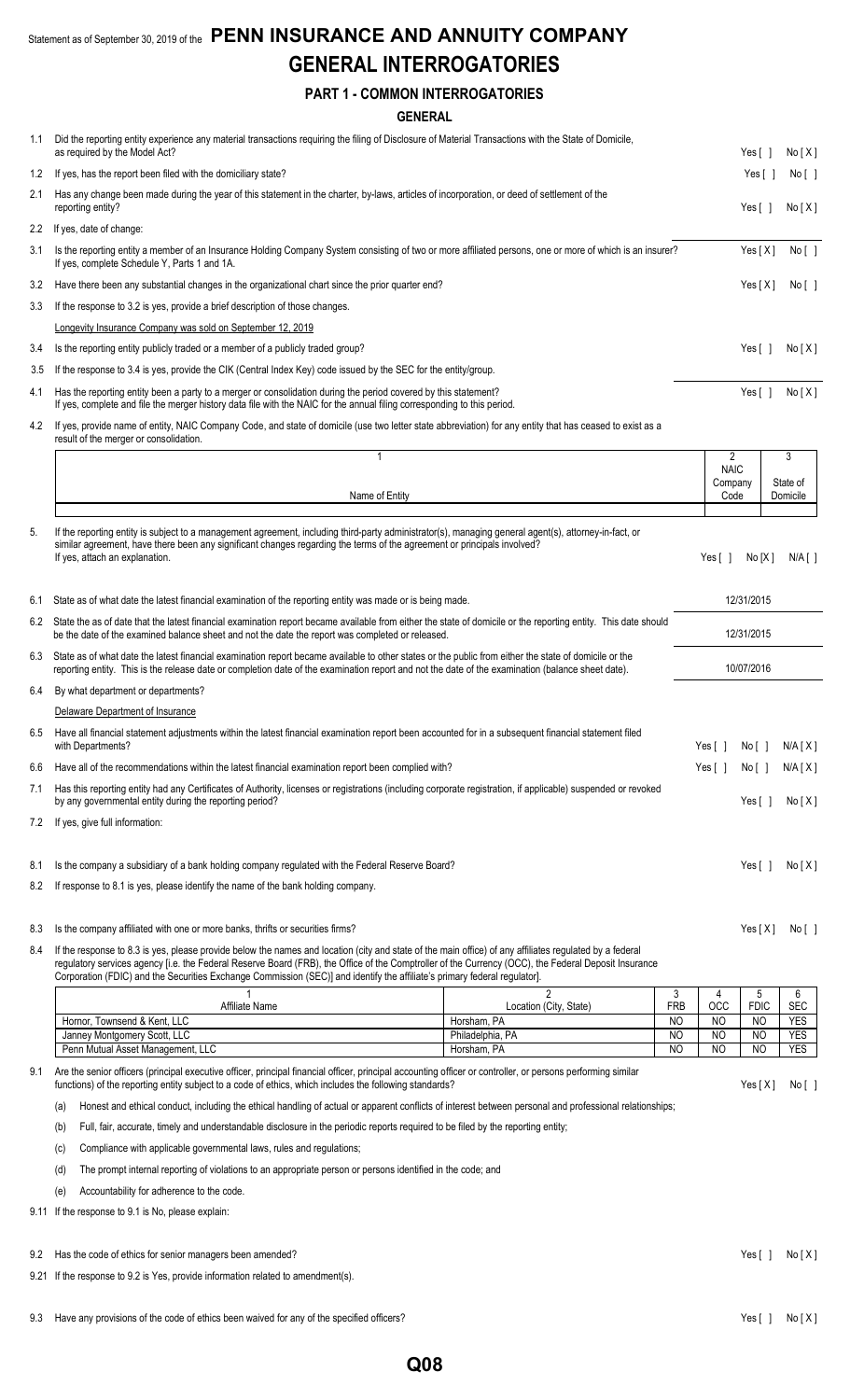# Statement as of September 30, 2019 of the **PENN INSURANCE AND ANNUITY COMPANY GENERAL INTERROGATORIES**

#### **PART 1 - COMMON INTERROGATORIES**

9.31 If the response to 9.3 is Yes, provide the nature of any waiver(s).

# **FINANCIAL**

|      |                |                                                                                                                                                                                                                                                                                                                                                                                                                                                                                                                                                                   |                                                                                                                                                                                                                                          |                            | <b>FINANCIAL</b>                                      |          |                                                |                         |                                                 |              |
|------|----------------|-------------------------------------------------------------------------------------------------------------------------------------------------------------------------------------------------------------------------------------------------------------------------------------------------------------------------------------------------------------------------------------------------------------------------------------------------------------------------------------------------------------------------------------------------------------------|------------------------------------------------------------------------------------------------------------------------------------------------------------------------------------------------------------------------------------------|----------------------------|-------------------------------------------------------|----------|------------------------------------------------|-------------------------|-------------------------------------------------|--------------|
|      |                | 10.1 Does the reporting entity report any amounts due from parent, subsidiaries or affiliates on Page 2 of this statement?                                                                                                                                                                                                                                                                                                                                                                                                                                        |                                                                                                                                                                                                                                          |                            |                                                       |          |                                                |                         | Yes[X]                                          | No[ ]        |
|      |                | 10.2 If yes, indicate any amounts receivable from parent included in the Page 2 amount:                                                                                                                                                                                                                                                                                                                                                                                                                                                                           |                                                                                                                                                                                                                                          |                            |                                                       |          |                                                | S                       |                                                 | 0            |
|      |                |                                                                                                                                                                                                                                                                                                                                                                                                                                                                                                                                                                   |                                                                                                                                                                                                                                          |                            | <b>INVESTMENT</b>                                     |          |                                                |                         |                                                 |              |
|      |                | 11.1 Were any of the stocks, bonds, or other assets of the reporting entity loaned, placed under option agreement, or otherwise made available for<br>use by another person? (Exclude securities under securities lending agreements.)                                                                                                                                                                                                                                                                                                                            |                                                                                                                                                                                                                                          |                            |                                                       |          |                                                |                         | Yes $\lceil \; \rceil$                          | No[X]        |
|      |                | 11.2 If yes, give full and complete information relating thereto:                                                                                                                                                                                                                                                                                                                                                                                                                                                                                                 |                                                                                                                                                                                                                                          |                            |                                                       |          |                                                |                         |                                                 |              |
| 12.  |                | Amount of real estate and mortgages held in other invested assets in Schedule BA:                                                                                                                                                                                                                                                                                                                                                                                                                                                                                 |                                                                                                                                                                                                                                          |                            |                                                       |          |                                                | \$                      |                                                 | 0            |
| 13.  |                | Amount of real estate and mortgages held in short-term investments:                                                                                                                                                                                                                                                                                                                                                                                                                                                                                               |                                                                                                                                                                                                                                          |                            |                                                       |          |                                                | \$                      |                                                 | 0            |
| 14.1 |                | Does the reporting entity have any investments in parent, subsidiaries and affiliates?                                                                                                                                                                                                                                                                                                                                                                                                                                                                            |                                                                                                                                                                                                                                          |                            |                                                       |          |                                                |                         | Yes[X]                                          | No [ ]       |
|      |                | 14.2 If yes, please complete the following:                                                                                                                                                                                                                                                                                                                                                                                                                                                                                                                       |                                                                                                                                                                                                                                          |                            |                                                       |          |                                                |                         |                                                 |              |
|      |                |                                                                                                                                                                                                                                                                                                                                                                                                                                                                                                                                                                   |                                                                                                                                                                                                                                          |                            |                                                       |          | 1                                              |                         | $\overline{2}$                                  |              |
|      |                |                                                                                                                                                                                                                                                                                                                                                                                                                                                                                                                                                                   |                                                                                                                                                                                                                                          |                            |                                                       |          | Prior Year End Book/Adjusted<br>Carrying Value |                         | Current Quarter Book/Adjusted<br>Carrying Value |              |
|      | 14.21          | <b>Bonds</b>                                                                                                                                                                                                                                                                                                                                                                                                                                                                                                                                                      |                                                                                                                                                                                                                                          |                            |                                                       | \$       |                                                | 0<br>\$                 |                                                 | 0            |
|      | 14.22<br>14.23 | <b>Preferred Stock</b><br>Common Stock                                                                                                                                                                                                                                                                                                                                                                                                                                                                                                                            |                                                                                                                                                                                                                                          |                            |                                                       |          | 103,184,487                                    | $\Omega$                | 100,074,943                                     | 0            |
|      | 14.24          | Short-Term Investments                                                                                                                                                                                                                                                                                                                                                                                                                                                                                                                                            |                                                                                                                                                                                                                                          |                            |                                                       |          |                                                | 0                       |                                                 | 0            |
|      | 14.25          | Mortgage Loans on Real Estate                                                                                                                                                                                                                                                                                                                                                                                                                                                                                                                                     |                                                                                                                                                                                                                                          |                            |                                                       |          |                                                | 0                       |                                                 | 0            |
|      | 14.26<br>14.27 | All Other                                                                                                                                                                                                                                                                                                                                                                                                                                                                                                                                                         |                                                                                                                                                                                                                                          |                            |                                                       |          | 19,587,667                                     |                         | 8,480,094                                       |              |
|      | 14.28          | Total Investment in Parent, Subsidiaries and Affiliates (Subtotal Lines 14.21 to 14.26)<br>Total Investment in Parent included in Lines 14.21 to 14.26 above                                                                                                                                                                                                                                                                                                                                                                                                      |                                                                                                                                                                                                                                          |                            |                                                       | \$<br>\$ | 122,772,154                                    | \$<br>\$<br>0           | 108,555,037                                     | 0            |
|      |                | 15.1 Has the reporting entity entered into any hedging transactions reported on Schedule DB?                                                                                                                                                                                                                                                                                                                                                                                                                                                                      |                                                                                                                                                                                                                                          |                            |                                                       |          |                                                |                         | Yes[X]                                          | No [ ]       |
|      |                | 15.2 If yes, has a comprehensive description of the hedging program been made available to the domiciliary state?                                                                                                                                                                                                                                                                                                                                                                                                                                                 |                                                                                                                                                                                                                                          |                            |                                                       |          |                                                |                         | Yes[X]                                          | No [ ]       |
|      |                | If no, attach a description with this statement.                                                                                                                                                                                                                                                                                                                                                                                                                                                                                                                  |                                                                                                                                                                                                                                          |                            |                                                       |          |                                                |                         |                                                 |              |
|      |                |                                                                                                                                                                                                                                                                                                                                                                                                                                                                                                                                                                   |                                                                                                                                                                                                                                          |                            |                                                       |          |                                                |                         |                                                 |              |
| 16.  |                | For the reporting entity's security lending program, state the amount of the following as of current statement date:                                                                                                                                                                                                                                                                                                                                                                                                                                              |                                                                                                                                                                                                                                          |                            |                                                       |          |                                                |                         |                                                 |              |
|      |                |                                                                                                                                                                                                                                                                                                                                                                                                                                                                                                                                                                   |                                                                                                                                                                                                                                          |                            |                                                       |          |                                                |                         |                                                 |              |
|      |                | 16.1 Total fair value of reinvested collateral assets reported on Schedule DL, Parts 1 and 2:                                                                                                                                                                                                                                                                                                                                                                                                                                                                     |                                                                                                                                                                                                                                          |                            |                                                       |          |                                                | \$                      |                                                 | 0            |
|      |                | 16.2 Total book adjusted/carrying value of reinvested collateral assets reported on Schedule DL, Parts 1 and 2:                                                                                                                                                                                                                                                                                                                                                                                                                                                   |                                                                                                                                                                                                                                          |                            |                                                       |          |                                                | \$                      |                                                 | 0            |
|      |                | 16.3 Total payable for securities lending reported on the liability page:                                                                                                                                                                                                                                                                                                                                                                                                                                                                                         |                                                                                                                                                                                                                                          |                            |                                                       |          |                                                | \$                      |                                                 | $\mathbf{0}$ |
| 17.  |                | Excluding items in Schedule E-Part 3-Special Deposits, real estate, mortgage loans and investments held physically in the reporting entity's<br>offices, vaults or safety deposit boxes, were all stocks, bonds and other securities, owned throughout the current year held pursuant to a<br>custodial agreement with a qualified bank or trust company in accordance with Section 1, III - General Examination Considerations, F. Outsourcing<br>of Critical Functions, Custodial or Safekeeping Agreements of the NAIC Financial Condition Examiners Handbook? |                                                                                                                                                                                                                                          |                            |                                                       |          |                                                |                         | Yes[X] No[]                                     |              |
|      |                | 17.1 For all agreements that comply with the requirements of the NAIC Financial Condition Examiners Handbook, complete the following:                                                                                                                                                                                                                                                                                                                                                                                                                             |                                                                                                                                                                                                                                          |                            |                                                       |          |                                                |                         |                                                 |              |
|      |                |                                                                                                                                                                                                                                                                                                                                                                                                                                                                                                                                                                   |                                                                                                                                                                                                                                          |                            |                                                       |          |                                                | $\overline{2}$          |                                                 |              |
|      |                | <b>BNY Mellon</b>                                                                                                                                                                                                                                                                                                                                                                                                                                                                                                                                                 | Name of Custodian(s)                                                                                                                                                                                                                     |                            |                                                       |          | 101 Barclay Street, New York, NY 10286         | Custodian Address       |                                                 |              |
|      |                | 17.2 For all agreements that do not comply with the requirements of the NAIC Financial Condition Examiners Handbook, provide the name,<br>location and a complete explanation:                                                                                                                                                                                                                                                                                                                                                                                    |                                                                                                                                                                                                                                          |                            |                                                       |          |                                                |                         |                                                 |              |
|      |                |                                                                                                                                                                                                                                                                                                                                                                                                                                                                                                                                                                   |                                                                                                                                                                                                                                          |                            | $\overline{2}$                                        |          |                                                | 3                       |                                                 |              |
|      |                | Name(s)                                                                                                                                                                                                                                                                                                                                                                                                                                                                                                                                                           |                                                                                                                                                                                                                                          |                            | Location(s)                                           |          |                                                | Complete Explanation(s) |                                                 |              |
|      |                | 17.3 Have there been any changes, including name changes, in the custodian(s) identified in 17.1 during the current quarter?                                                                                                                                                                                                                                                                                                                                                                                                                                      |                                                                                                                                                                                                                                          |                            |                                                       |          |                                                |                         | Yes[ ]                                          | No[X]        |
|      |                | 17.4 If yes, give full and complete information relating thereto:                                                                                                                                                                                                                                                                                                                                                                                                                                                                                                 |                                                                                                                                                                                                                                          |                            |                                                       |          |                                                |                         |                                                 |              |
|      |                |                                                                                                                                                                                                                                                                                                                                                                                                                                                                                                                                                                   |                                                                                                                                                                                                                                          |                            | $\overline{2}$                                        |          | 3                                              |                         | Δ                                               |              |
|      |                | Old Custodian                                                                                                                                                                                                                                                                                                                                                                                                                                                                                                                                                     |                                                                                                                                                                                                                                          |                            | New Custodian                                         |          | Date of<br>Change                              |                         | Reason                                          |              |
|      |                |                                                                                                                                                                                                                                                                                                                                                                                                                                                                                                                                                                   |                                                                                                                                                                                                                                          |                            |                                                       |          |                                                |                         |                                                 |              |
|      |                | 17.5 Investment management - Identify all investment advisors, investment managers, broker/dealers, including individuals that have the authority to make investment decisions on behalf<br>of the reporting entity. For assets that are managed internally by employees of the reporting entity, note as such ["that have access to the investment accounts", "handle securities"]                                                                                                                                                                               |                                                                                                                                                                                                                                          |                            |                                                       |          |                                                |                         |                                                 |              |
|      |                |                                                                                                                                                                                                                                                                                                                                                                                                                                                                                                                                                                   |                                                                                                                                                                                                                                          | Name of Firm or Individual |                                                       |          |                                                |                         | 2<br>Affiliation                                |              |
|      |                | Penn Mutual Asset Management, LLC                                                                                                                                                                                                                                                                                                                                                                                                                                                                                                                                 |                                                                                                                                                                                                                                          |                            |                                                       |          |                                                |                         | A                                               |              |
|      |                | 17.5097                                                                                                                                                                                                                                                                                                                                                                                                                                                                                                                                                           | For those firms/individuals listed in the table for Question 17.5, do any firms/individuals unaffiliated with the reporting entity (i.e., designated with a "U")<br>manage more than 10% of the reporting entity's assets?               |                            |                                                       |          |                                                |                         | Yes $\lceil$ 1                                  | No [ ]       |
|      |                | 17.5098                                                                                                                                                                                                                                                                                                                                                                                                                                                                                                                                                           | For firms/individuals unaffiliated with the reporting entity (i.e., designated with a "U") listed in the table for Question 17.5, does the total assets under<br>management aggregate to more than 50% of the reporting entity's assets? |                            |                                                       |          |                                                |                         | Yes $\lceil \ \rceil$                           | No[]         |
|      |                |                                                                                                                                                                                                                                                                                                                                                                                                                                                                                                                                                                   |                                                                                                                                                                                                                                          |                            |                                                       |          |                                                |                         |                                                 |              |
|      |                | 17.6 For those firms or individuals listed in the table for 17.5 with an affiliation code of "A" (affiliated) or "U" (unaffiliated), provide the information for the table below.                                                                                                                                                                                                                                                                                                                                                                                 |                                                                                                                                                                                                                                          |                            |                                                       |          |                                                |                         |                                                 |              |
|      |                | 1                                                                                                                                                                                                                                                                                                                                                                                                                                                                                                                                                                 | 2                                                                                                                                                                                                                                        |                            | 3                                                     |          | 4                                              |                         | 5                                               |              |
|      |                | <b>Central Registration Depository</b>                                                                                                                                                                                                                                                                                                                                                                                                                                                                                                                            |                                                                                                                                                                                                                                          |                            |                                                       |          |                                                |                         | Investment<br>Management                        |              |
|      |                | Number<br>107518                                                                                                                                                                                                                                                                                                                                                                                                                                                                                                                                                  | Name of Firm or Individual<br>Penn Mutual Asset Management, LLC                                                                                                                                                                          |                            | Legal Entity Identifier (LEI)<br>549300O3G37UC4C5EV40 |          | <b>Registered With</b><br><b>SEC</b>           |                         | Agreement (IMA) Filed<br>DS                     |              |

18.2 If no, list exceptions:

08181T100 - Not filed within 120 days of purchase date, to be filed in 2019.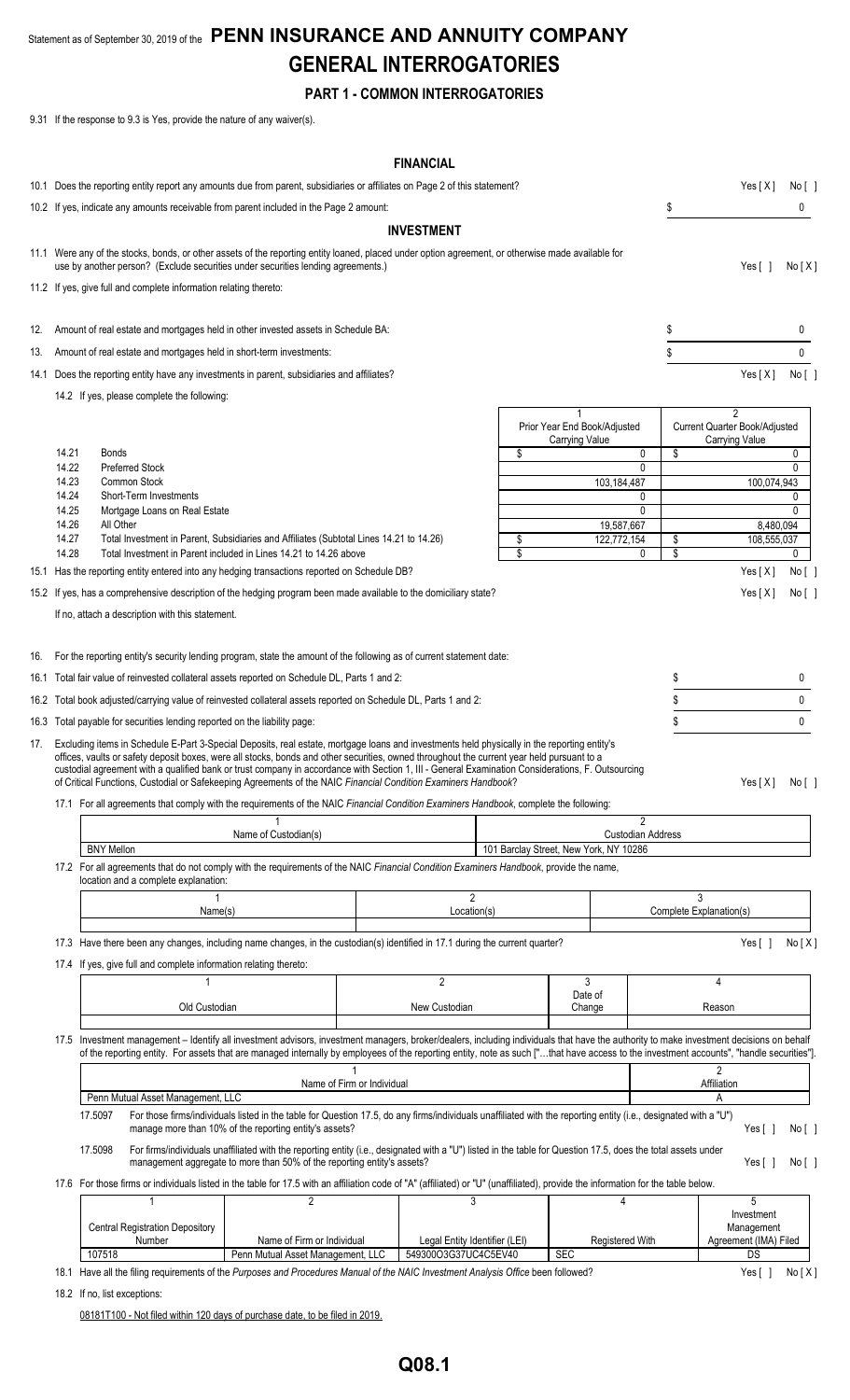# Statement as of September 30, 2019 of the **PENN INSURANCE AND ANNUITY COMPANY GENERAL INTERROGATORIES**

#### **PART 1 - COMMON INTERROGATORIES**

- 19. By self-designating 5GI securities, the reporting entity is certifying the following elements for each self-designated 5GI security: a. Documentation necessary to permit a full credit analysis of the security does not exist or an NAIC CRP credit rating for an FE or PL security is not available.
	- b. Issuer or obligor is current on all contracted interest and principal payments.
	- c. The insurer has an actual expectation of ultimate payment of all contracted interest and principal.

Has the reporting entity self-designated 5GI securities? Yes [ ] No [ X ]

- 20. By self-designating PLGI securities, the reporting entity is certifying the following elements for each self-designated PLGI security:
	- a. The security was purchased prior to January 1, 2018.
	- b. The reporting entity is holding capital commensurate with the NAIC Designation reported for the security. c. The NAIC Designation was derived from the credit rating assigned by an NAIC CRP in its legal capacity as a NRSRO which is
	- shown on a current private letter rating held by the insurer and available for examination by state insurance regulators.
	- d. The reporting entity is not permitted to share this credit rating of the PL security with the SVO.

Has the reporting entity self-designated PLGI securities?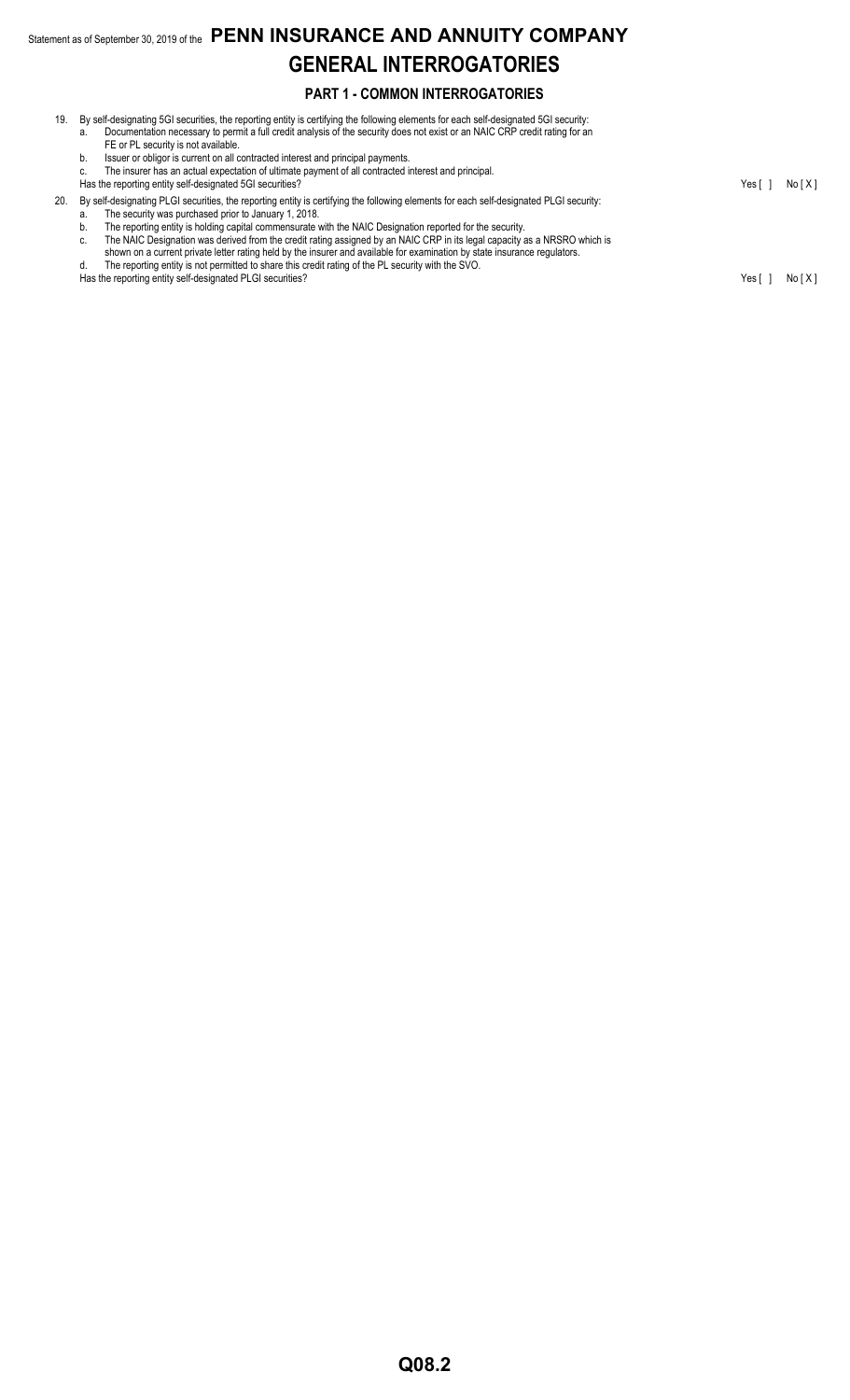# Statement as of September 30, 2019 of the PENN INSURANCE AND ANNUITY COMPANY **GENERAL INTERROGATORIES (continued)**

## PART 2 - LIFE AND ACCIDENT AND HEALTH COMPANIES/FRATERNAL BENEFIT SOCIETIES

Life and Accident and Health Companies/Fraternal Benefit Societies

 $\sim$  cotographs Donast the etatement

|     | Report the statement value of mortgage loans at the end of this reporting period for the following categories:                                                                                                                                                                                                                                                                                                                                                                    |           |           |
|-----|-----------------------------------------------------------------------------------------------------------------------------------------------------------------------------------------------------------------------------------------------------------------------------------------------------------------------------------------------------------------------------------------------------------------------------------------------------------------------------------|-----------|-----------|
| 1.1 | Long-term mortgages in good standing                                                                                                                                                                                                                                                                                                                                                                                                                                              | Amount    |           |
|     | 1.11                                                                                                                                                                                                                                                                                                                                                                                                                                                                              |           |           |
|     | 1.12                                                                                                                                                                                                                                                                                                                                                                                                                                                                              |           |           |
|     | 1.13                                                                                                                                                                                                                                                                                                                                                                                                                                                                              |           |           |
|     | 1.14                                                                                                                                                                                                                                                                                                                                                                                                                                                                              |           |           |
| 1.2 | Long-term mortgages in good standing with restructured terms                                                                                                                                                                                                                                                                                                                                                                                                                      |           |           |
|     | 1.21                                                                                                                                                                                                                                                                                                                                                                                                                                                                              |           |           |
| 1.3 | Long-term mortgage loans upon which interest is overdue more than three months                                                                                                                                                                                                                                                                                                                                                                                                    |           |           |
|     | 1.31                                                                                                                                                                                                                                                                                                                                                                                                                                                                              |           |           |
|     | 1.32                                                                                                                                                                                                                                                                                                                                                                                                                                                                              |           |           |
|     | 1.33                                                                                                                                                                                                                                                                                                                                                                                                                                                                              |           |           |
|     | 1.34                                                                                                                                                                                                                                                                                                                                                                                                                                                                              |           |           |
| 1.4 | Long-term mortgage loans in process of foreclosure                                                                                                                                                                                                                                                                                                                                                                                                                                |           |           |
|     | 1.41                                                                                                                                                                                                                                                                                                                                                                                                                                                                              |           |           |
|     | 1.42                                                                                                                                                                                                                                                                                                                                                                                                                                                                              |           |           |
|     | 1.43                                                                                                                                                                                                                                                                                                                                                                                                                                                                              |           |           |
|     | 1.44                                                                                                                                                                                                                                                                                                                                                                                                                                                                              |           |           |
| 1.5 |                                                                                                                                                                                                                                                                                                                                                                                                                                                                                   |           |           |
| 1.6 | Long-term mortgages foreclosed, properties transferred to real estate in current quarter                                                                                                                                                                                                                                                                                                                                                                                          |           |           |
|     | 1.61                                                                                                                                                                                                                                                                                                                                                                                                                                                                              |           |           |
|     | 1.62                                                                                                                                                                                                                                                                                                                                                                                                                                                                              |           |           |
|     | 1.63<br>$\textbf{Commercial} \ \textbf{mortgages} \ \textcolor{red}{\textbf{mortgages} \ \textcolor{red}{\textbf{mott} \ \textbf{mott} \ \textbf{mott} \ \textbf{mott} \ \textbf{mott} \ \textbf{mott} \ \textbf{mott} \ \textbf{mott} \ \textbf{mott} \ \textbf{mott} \ \textbf{mott} \ \textbf{mott} \ \textbf{mott} \ \textbf{mott} \ \textbf{mott} \ \textbf{mott} \ \textbf{mott} \ \textbf{mott} \ \textbf{mott} \ \textbf{mott} \ \textbf{mott} \ \textbf{mott} \ \textbf$ |           |           |
|     | 1.64                                                                                                                                                                                                                                                                                                                                                                                                                                                                              |           |           |
| 2.  | Operating Percentages:                                                                                                                                                                                                                                                                                                                                                                                                                                                            |           |           |
|     | 2.1                                                                                                                                                                                                                                                                                                                                                                                                                                                                               |           |           |
|     | 2.2                                                                                                                                                                                                                                                                                                                                                                                                                                                                               |           |           |
|     | 2.3                                                                                                                                                                                                                                                                                                                                                                                                                                                                               |           |           |
| 3.1 |                                                                                                                                                                                                                                                                                                                                                                                                                                                                                   | Yes[ ]    | No[X]     |
| 3.2 |                                                                                                                                                                                                                                                                                                                                                                                                                                                                                   |           |           |
| 3.3 |                                                                                                                                                                                                                                                                                                                                                                                                                                                                                   | Yes[ ]    | No[X]     |
| 3.4 |                                                                                                                                                                                                                                                                                                                                                                                                                                                                                   |           |           |
| 4.  |                                                                                                                                                                                                                                                                                                                                                                                                                                                                                   | Yes [ X ] | $No[$ $]$ |
| 4.1 | If no, does the reporting entity assume reinsurance business that covers risks residing in at least one state other than the state of domicile                                                                                                                                                                                                                                                                                                                                    |           |           |
|     |                                                                                                                                                                                                                                                                                                                                                                                                                                                                                   | Yes $[$ ] | No [ ]    |
|     |                                                                                                                                                                                                                                                                                                                                                                                                                                                                                   |           |           |
|     | <b>Fraternal Benefit Societies Only:</b>                                                                                                                                                                                                                                                                                                                                                                                                                                          |           |           |

5.1 In all cases where the reporting entity has assumed accident and health risks from another company, provisions should be made in this statement on account of such reinsurance for reserve equal to that which the original company would have been required to establish had it retained the risks. Has this been done?

5.2 If no, explain:

Yes[ ] No[ ] N/A[ ]

6.1 Does the reporting entity have outstanding assessments in the form of liens against policy benefits that have increased surplus? Yes $[ ]$  $No [ ]$ 6.2 If yes, what is the date(s) of the original lien and the total outstanding balance of liens that remain in surplus?

| ndina Lien<br>Amoun |
|---------------------|
|                     |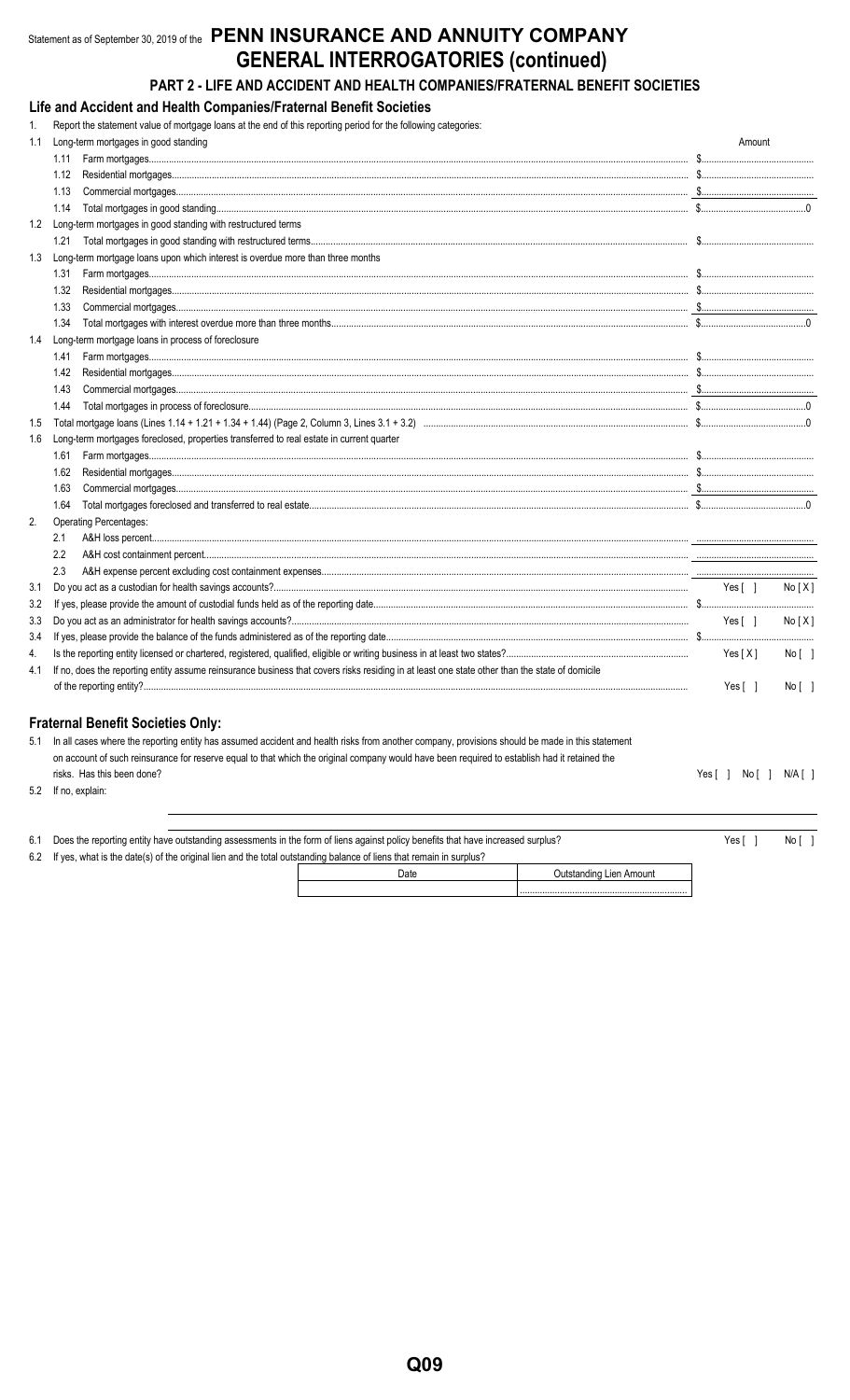# Statement as of September 30, 2019 of the **PENN INSURANCE AND ANNUITY COMPANY SCHEDULE S - CEDED REINSURANCE**

Showing All New Reinsurance Treaties - Current Year to Date

|             |                  |           | <b>ONOWING / WEITHOW I NOTIFICATION I HUGHLOG</b> | <b>OUTION TOUR TO DUIV</b> |                         |           |                         |                                       |
|-------------|------------------|-----------|---------------------------------------------------|----------------------------|-------------------------|-----------|-------------------------|---------------------------------------|
|             |                  |           |                                                   |                            |                         |           |                         |                                       |
| <b>NAIC</b> |                  |           |                                                   |                            | Type of                 |           | Certified               | <b>Effective Date</b><br>of Certified |
| Company     |                  | Effective |                                                   |                            | Domiciliary Reinsurance | Type of   | <b>Reinsurer Rating</b> | Reinsurer                             |
| Code        | <b>ID Number</b> | Date      | Name of Reinsurer                                 | Jurisdiction               | Ceded                   | Reinsurer | through 6)              | Rating                                |

# **NONE**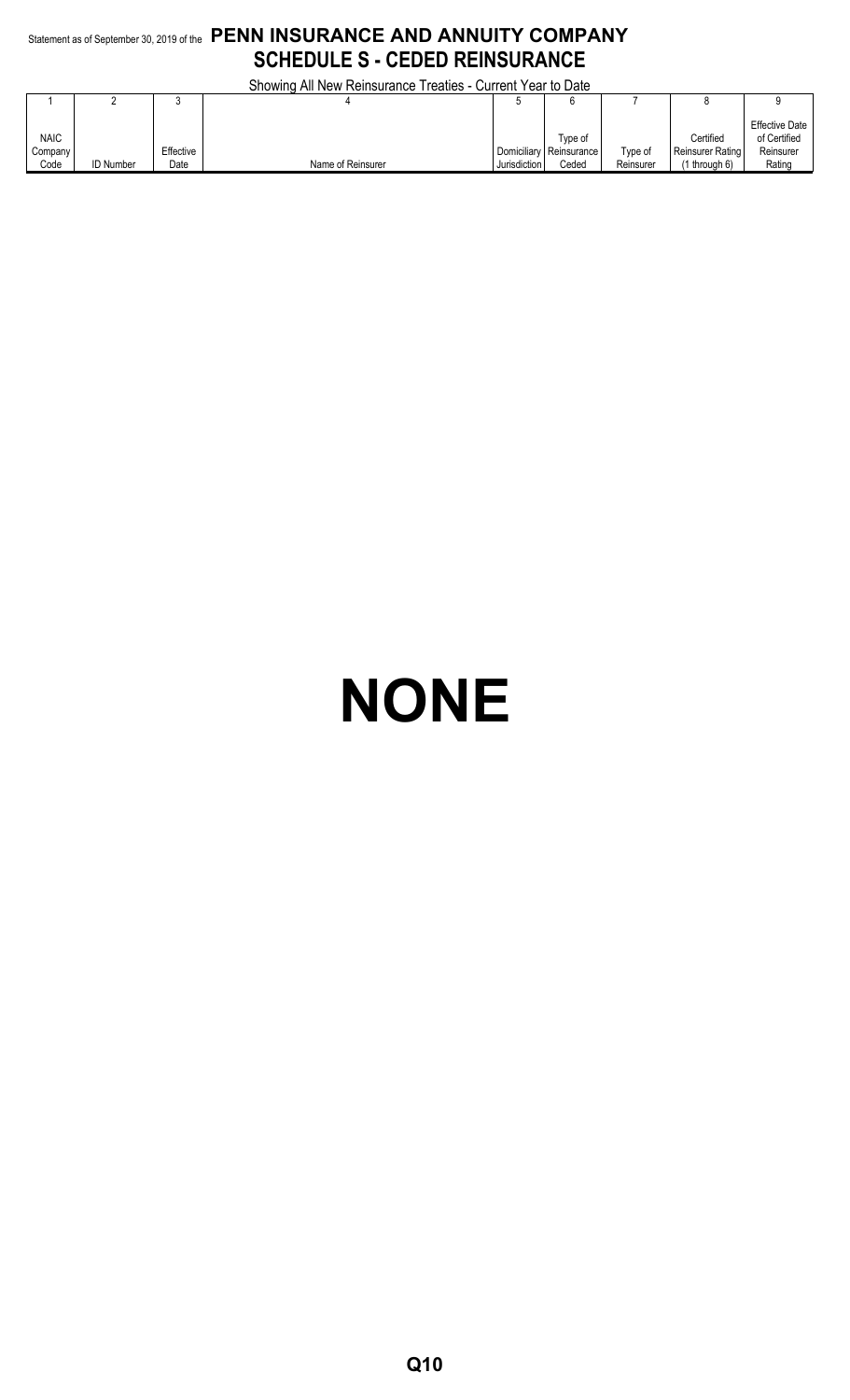# Statement as of September 30, 2019 of the PENN INSURANCE AND ANNUITY COMPANY<br>SCHEDULE T - PREMIUMS AND ANNUITY CONSIDERATIONS

|                |                                                                      |                |                         |                                  |                        | Current Year to Date - Allocated by States and Territories              |                                                                                                                                                                                                                                                                                                                                |                                 |              |
|----------------|----------------------------------------------------------------------|----------------|-------------------------|----------------------------------|------------------------|-------------------------------------------------------------------------|--------------------------------------------------------------------------------------------------------------------------------------------------------------------------------------------------------------------------------------------------------------------------------------------------------------------------------|---------------------------------|--------------|
|                |                                                                      |                |                         |                                  | <b>Life Contracts</b>  | <b>Direct Business Only</b>                                             |                                                                                                                                                                                                                                                                                                                                | 6                               |              |
|                |                                                                      |                |                         | $\overline{\phantom{a}}$         | 3                      |                                                                         |                                                                                                                                                                                                                                                                                                                                |                                 |              |
|                |                                                                      |                | Active<br><b>Status</b> | Life Insurance                   | Annuity                | A&H Insurance<br>Premiums.<br><b>Including Policy</b><br>Membership and | Other                                                                                                                                                                                                                                                                                                                          | <b>Total Columns 2</b>          | Deposit-Type |
| 1.             | States, Etc.                                                         | $\overline{A}$ | (a)<br>L.               | Premiums<br>1,167,529            | Considerations         | Other Fees                                                              | Considerations                                                                                                                                                                                                                                                                                                                 | through 5<br>1,167,529          | Contracts    |
| 2.             |                                                                      |                | L                       | .699,703                         |                        |                                                                         |                                                                                                                                                                                                                                                                                                                                | 699,703                         |              |
| 3.             |                                                                      |                | L                       | 13,429,871                       | 41,358                 |                                                                         |                                                                                                                                                                                                                                                                                                                                | 13.471.229                      |              |
| 4.             |                                                                      |                | L                       | 1,606,349                        | 150,000                |                                                                         |                                                                                                                                                                                                                                                                                                                                | 1,756,349                       |              |
| 5.             |                                                                      |                | L                       | 42,835,145                       | 3,826,128              |                                                                         |                                                                                                                                                                                                                                                                                                                                | 46,661,273                      |              |
| 6.             |                                                                      |                | L                       | 3,782,386                        | .                      |                                                                         |                                                                                                                                                                                                                                                                                                                                | 3.782.386                       |              |
| 7.             |                                                                      |                | . L                     | 10,020,002<br>$\ldots$ 2,320,537 | 102,500                |                                                                         |                                                                                                                                                                                                                                                                                                                                | 10,122,502                      |              |
| 8.<br>9.       |                                                                      |                | . L<br>. L              | 378,107                          | 1,147,145              |                                                                         |                                                                                                                                                                                                                                                                                                                                | 3,467,682<br>378,107            |              |
| 10.            |                                                                      |                | L                       | 24,923,410                       | $\ldots$ 1,052,625     |                                                                         |                                                                                                                                                                                                                                                                                                                                | 35.976.035                      |              |
| 11.            |                                                                      |                | . L                     | 5,778,933                        | 150,000                |                                                                         |                                                                                                                                                                                                                                                                                                                                | 3.5, 928, 933                   |              |
| 12.            |                                                                      |                | .                       | 433,263                          |                        |                                                                         |                                                                                                                                                                                                                                                                                                                                | 433,263                         |              |
| 13.            |                                                                      |                |                         | 793,996                          | $\ldots$ 21.362        |                                                                         |                                                                                                                                                                                                                                                                                                                                | 815,358                         |              |
| 14.            |                                                                      |                | L                       | 33.761.253                       |                        |                                                                         |                                                                                                                                                                                                                                                                                                                                | 33,761,253                      |              |
| 15.            |                                                                      |                | . L                     | 3,967,943                        |                        |                                                                         |                                                                                                                                                                                                                                                                                                                                | 3,967,943                       |              |
| 16.            |                                                                      |                | . L                     | .2,037,059                       |                        |                                                                         |                                                                                                                                                                                                                                                                                                                                | $\ldots$ 2,037,059              |              |
| 17.            |                                                                      |                | L                       | 3,244,445                        |                        |                                                                         |                                                                                                                                                                                                                                                                                                                                | 3,244,445                       |              |
| 18.            |                                                                      |                | L<br>L                  | .2,308,975                       | 206,937                |                                                                         |                                                                                                                                                                                                                                                                                                                                | $\ldots$ 2,308,975<br>1,669,311 |              |
| 19.<br>20.     |                                                                      |                | . L                     | 1,462,374<br>244,294             |                        |                                                                         |                                                                                                                                                                                                                                                                                                                                | 244,294                         |              |
| 21.            |                                                                      |                | L                       | .2.757.652                       | 602,332                |                                                                         |                                                                                                                                                                                                                                                                                                                                | 3,359,984                       |              |
| 22.            |                                                                      |                | L                       | 8,010,841                        | 1,087,083              |                                                                         |                                                                                                                                                                                                                                                                                                                                | 3097,924                        |              |
| 23.            |                                                                      |                | . L                     | 17,915,022                       | 40,678                 |                                                                         |                                                                                                                                                                                                                                                                                                                                | 17,955,700                      |              |
| 24.            |                                                                      |                | L                       | 9,131,211                        | 951.767                |                                                                         |                                                                                                                                                                                                                                                                                                                                | $\ldots$ 10,082,978             |              |
| 25.            |                                                                      |                | . L                     | .3,755,604                       |                        |                                                                         |                                                                                                                                                                                                                                                                                                                                | 3,755,604                       |              |
| 26.            |                                                                      |                | L                       | 3,283,364                        |                        |                                                                         |                                                                                                                                                                                                                                                                                                                                | 3,283,364                       |              |
| 27.            |                                                                      |                | . L                     | 943,730                          | 172,557                |                                                                         |                                                                                                                                                                                                                                                                                                                                | 1,116,287                       |              |
| 28.            |                                                                      |                | L                       |                                  |                        |                                                                         |                                                                                                                                                                                                                                                                                                                                |                                 |              |
| 29.            |                                                                      |                | L                       | .3,859,698                       | 378,187                |                                                                         |                                                                                                                                                                                                                                                                                                                                | 4,237,885                       |              |
| 30.            |                                                                      |                | L                       | 165,988                          | 165,018<br>3,348,221   |                                                                         |                                                                                                                                                                                                                                                                                                                                | 331,006                         |              |
| 31.<br>32.     |                                                                      |                | L<br>. L                | 25,668,847<br>307,264            |                        |                                                                         |                                                                                                                                                                                                                                                                                                                                | 29,017,068<br>307,264           |              |
| 33.            |                                                                      |                | N                       | 9,016,125                        |                        |                                                                         |                                                                                                                                                                                                                                                                                                                                | 3016,125                        |              |
| 34.            |                                                                      |                | L                       | .6,626,338                       | 424.832                |                                                                         |                                                                                                                                                                                                                                                                                                                                | 7,051,170                       |              |
| 35.            |                                                                      |                | L                       | 651,193                          |                        |                                                                         |                                                                                                                                                                                                                                                                                                                                | 651,193                         |              |
| 36.            |                                                                      |                | L                       | 9,071,050                        | 1.893.775              |                                                                         |                                                                                                                                                                                                                                                                                                                                | $\ldots$ 10,964,825             |              |
| 37.            |                                                                      |                | L                       | 3,278,766                        |                        |                                                                         |                                                                                                                                                                                                                                                                                                                                | 3,278,766                       |              |
| 38.            |                                                                      |                | L                       | 3,593,718                        |                        |                                                                         |                                                                                                                                                                                                                                                                                                                                | 3,593,718                       |              |
| 39.            |                                                                      |                | L                       | 1.11124,713,108                  | 374,984                |                                                                         |                                                                                                                                                                                                                                                                                                                                | 30,088,092                      |              |
| 40.            |                                                                      |                | L                       | 1,066,180                        | 63,506                 |                                                                         |                                                                                                                                                                                                                                                                                                                                | 1,129,686                       |              |
| 41.            |                                                                      |                | L                       | .4,597,264                       | 742.967                |                                                                         |                                                                                                                                                                                                                                                                                                                                | 5,340,231                       |              |
| 42.            |                                                                      |                | L                       | .1,419,798                       |                        |                                                                         |                                                                                                                                                                                                                                                                                                                                | 1,419,798                       |              |
| 43.            |                                                                      |                | . L                     | 4,331,119                        | 1,803,039              |                                                                         |                                                                                                                                                                                                                                                                                                                                |                                 |              |
| 44.            |                                                                      |                | L                       | .47,528,969                      | 790,218<br>.           |                                                                         |                                                                                                                                                                                                                                                                                                                                | 48,319,187                      |              |
| 45.<br>46.     |                                                                      |                | L<br>L                  | 17,201,952<br>467,914            | 1,495,231              |                                                                         |                                                                                                                                                                                                                                                                                                                                | 18,697,183<br>467,914           |              |
| 47.            |                                                                      |                | L                       | .3,234,610                       | 35,468                 |                                                                         |                                                                                                                                                                                                                                                                                                                                | 3,270,078                       |              |
| 48.            |                                                                      |                | L                       | 12,621,607                       | 807.663                |                                                                         |                                                                                                                                                                                                                                                                                                                                | 13,429,270                      |              |
| 49.            |                                                                      |                | L                       | 223,940                          |                        |                                                                         |                                                                                                                                                                                                                                                                                                                                | $\ldots$ 223,940                |              |
| 50.            |                                                                      |                | L                       | 4,486,138                        | 150,000                |                                                                         |                                                                                                                                                                                                                                                                                                                                |                                 |              |
| 51.            |                                                                      |                | L                       | 320,164                          |                        |                                                                         |                                                                                                                                                                                                                                                                                                                                | 320,164                         |              |
| 52.            |                                                                      |                | N                       |                                  |                        |                                                                         |                                                                                                                                                                                                                                                                                                                                | 0                               |              |
| 53.            | Guam                                                                 |                | N                       |                                  |                        |                                                                         |                                                                                                                                                                                                                                                                                                                                |                                 |              |
| 54.            |                                                                      |                | N                       |                                  |                        |                                                                         |                                                                                                                                                                                                                                                                                                                                |                                 |              |
| 55.<br>56.     |                                                                      |                | N<br>N                  |                                  |                        |                                                                         |                                                                                                                                                                                                                                                                                                                                |                                 |              |
| 57.            |                                                                      |                | N                       |                                  |                        |                                                                         |                                                                                                                                                                                                                                                                                                                                |                                 |              |
| 58.            |                                                                      |                | . XXX.                  | 21,988                           | 0                      | 0 <u></u>                                                               | 0                                                                                                                                                                                                                                                                                                                              | 21,988                          |              |
| 59.            |                                                                      |                | .XXX                    | .385,373,295                     | 27,025,581             | 0                                                                       | 0                                                                                                                                                                                                                                                                                                                              | 412,398,876                     |              |
| 90.            | Reporting entity contributions for employee benefit plans            |                | .XXX.                   |                                  |                        |                                                                         |                                                                                                                                                                                                                                                                                                                                | $\ldots 0$                      |              |
| 91.            | Dividends or refunds applied to purchase paid-up                     |                |                         |                                  |                        |                                                                         |                                                                                                                                                                                                                                                                                                                                |                                 |              |
|                |                                                                      |                | .XXX.                   |                                  |                        |                                                                         |                                                                                                                                                                                                                                                                                                                                |                                 |              |
| 92.            | Dividends or refunds applied to shorten endowment or                 |                |                         |                                  |                        |                                                                         |                                                                                                                                                                                                                                                                                                                                |                                 |              |
|                | premium paying period                                                |                | .XXX.                   |                                  |                        |                                                                         |                                                                                                                                                                                                                                                                                                                                |                                 |              |
| 93.            | Premium or annuity considerations waived under disability            |                | .XXX.                   |                                  |                        |                                                                         |                                                                                                                                                                                                                                                                                                                                | 427,188                         |              |
| 94.            |                                                                      |                | .XXX.                   | 427,188<br>3,371,928             |                        |                                                                         | $\begin{array}{l} \rule{0.2cm}{0.15mm} \ldots \end{array} \qquad \begin{array}{ll} \rule{0.2cm}{0.15mm} \ldots \end{array} \qquad \begin{array}{ll} \rule{0.2cm}{0.15mm} \ldots \end{array} \qquad \begin{array}{ll} \rule{0.2cm}{0.15mm} \ldots \end{array} \qquad \begin{array}{ll} \rule{0.2cm}{0.15mm} \ldots \end{array}$ | 3,371,928                       |              |
| 95.            | Totals (Direct Business)                                             |                | $.$ $XXX$               | .389,172,411                     | $\frac{1}{27,025,581}$ |                                                                         | 0                                                                                                                                                                                                                                                                                                                              | 416,197,992                     |              |
| 96.            |                                                                      |                | XXX.                    | .167,054,277                     |                        |                                                                         |                                                                                                                                                                                                                                                                                                                                | 167,054,277                     |              |
| 97.            | Totals (All Business)                                                |                | $\overline{.$ XXX       | .556,226,688                     | 27,025,581             |                                                                         | 0                                                                                                                                                                                                                                                                                                                              | 583,252,269                     |              |
| 98.            |                                                                      |                | $\mathsf{XXX}$ .        | .63,313,474                      |                        |                                                                         |                                                                                                                                                                                                                                                                                                                                | 63,313,474                      |              |
| 99.            |                                                                      |                | .XXX                    | 492,913,214                      | 127,025,581            |                                                                         | 0                                                                                                                                                                                                                                                                                                                              | 519,938,795                     |              |
|                |                                                                      |                |                         | <b>DETAILS OF WRITE-INS</b>      |                        |                                                                         |                                                                                                                                                                                                                                                                                                                                |                                 |              |
|                |                                                                      |                | $.$ XXX $.$             | 1.1.21.988                       |                        |                                                                         |                                                                                                                                                                                                                                                                                                                                | .21,988<br>.                    |              |
| 58002.         |                                                                      |                | .XXX                    |                                  |                        |                                                                         |                                                                                                                                                                                                                                                                                                                                |                                 |              |
| 58003.         |                                                                      |                | $.$ $XXX$               |                                  |                        |                                                                         |                                                                                                                                                                                                                                                                                                                                |                                 |              |
|                | 58998. Summary of remaining write-ins for line 58 from overflow page |                | XXX                     | 0                                | 0                      | 0                                                                       | 0                                                                                                                                                                                                                                                                                                                              | 0                               | . 0          |
|                | 58999. Total (Lines 58001 thru 58003 plus 58998) (Line 58 above)     |                | XXX.                    | 21,988                           | 0                      |                                                                         | 0                                                                                                                                                                                                                                                                                                                              | $\ldots$ 21,988                 | . 0          |
| 9401.          |                                                                      |                | .XXX                    | .3.371.928<br>.                  |                        |                                                                         |                                                                                                                                                                                                                                                                                                                                | 3.371.928                       |              |
| 9402.<br>9403. |                                                                      |                | XXX<br>$.$ $XXX$        |                                  |                        |                                                                         |                                                                                                                                                                                                                                                                                                                                | 0                               |              |
|                | 9498. Summary of remaining write-ins for line 94 from overflow page  |                | XXX                     | 0                                | 0                      |                                                                         | 0                                                                                                                                                                                                                                                                                                                              | $\dots$ 0<br>.                  | $\sim$ 0     |
|                | 9499. Total (Lines 9401 thru 9403 plus 9498) (Line 94 above)         |                | .XXX                    | .3,371,928                       | 0                      |                                                                         | 0                                                                                                                                                                                                                                                                                                                              | $\ldots$ 3,371,928              |              |
| (n)            | Activo Status Count                                                  |                |                         |                                  |                        |                                                                         |                                                                                                                                                                                                                                                                                                                                |                                 |              |

 $\overline{0}$ 

 $\overline{0}$  $\overline{7}$ 

 $50$ 

 $\overline{0}$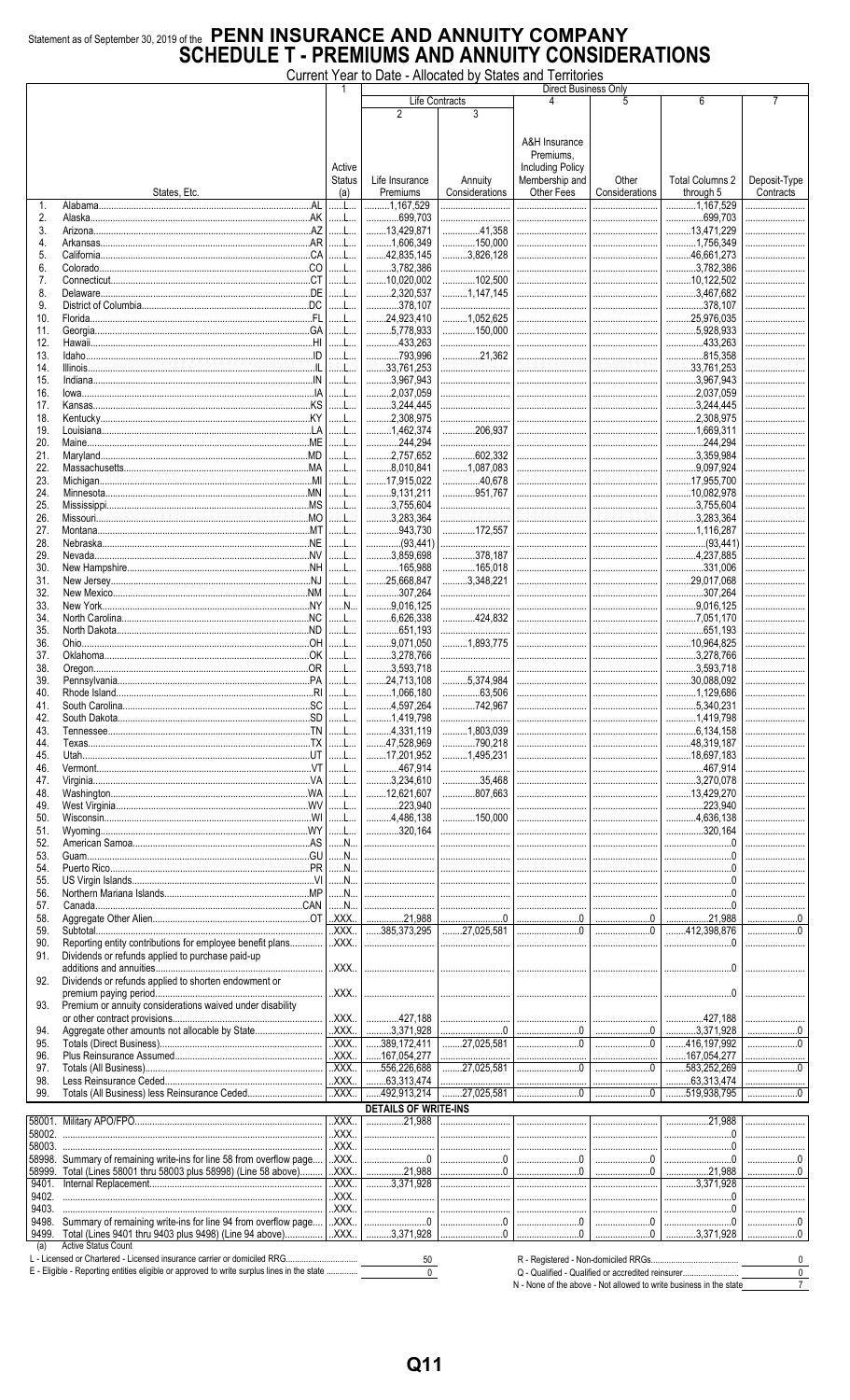**SCHEDULE Y - INFORMATION CONCERNING ACTIVITIES OF INSURER MEMBERS OF A HOLDING COMPANY GROUP** PART 1- ORGANIZATIONAL CHART



\*The Penn Mutual Life Insurance Company and The Penn Insurance & Annuity Company each control 46.3% of the entity.

**Q12 Q12**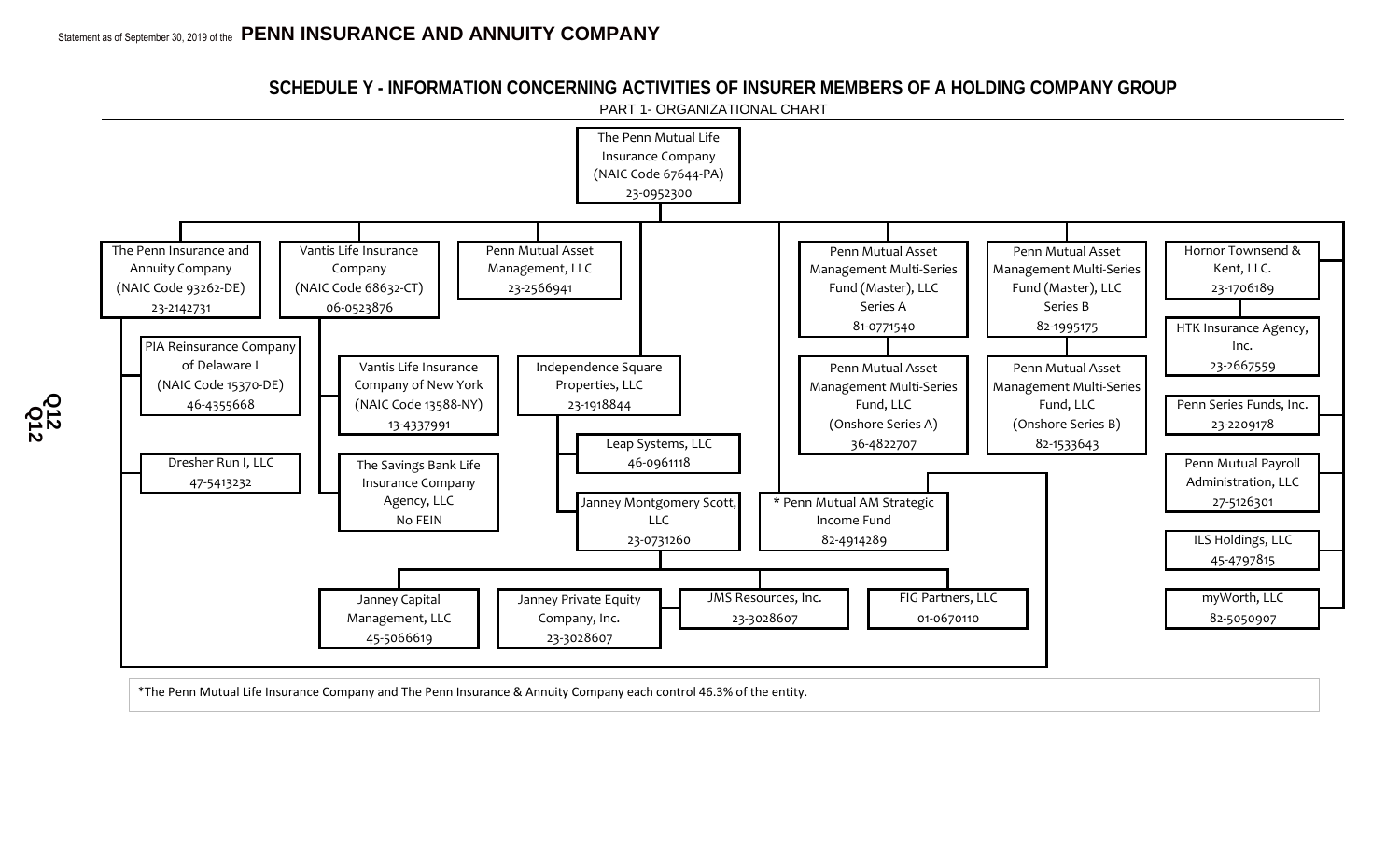# **SCHEDULE Y**

PART 1A - DETAIL OF INSURANCE HOLDING COMPANY SYSTEM

|            |                                                  | <b>NAIC</b> |             |             |            | Name of<br>Securities<br>Exchange<br>if Publicly<br>Traded | Names of                                                                   |                  | 10<br>Relationship       | 11                                      | 12<br>Type of<br>Control<br>(Ownership<br>Board,<br>Management. | 13<br>If Control is<br>Ownership |                                                  | 15<br>Is an<br><b>SCA</b><br>Filing |  |
|------------|--------------------------------------------------|-------------|-------------|-------------|------------|------------------------------------------------------------|----------------------------------------------------------------------------|------------------|--------------------------|-----------------------------------------|-----------------------------------------------------------------|----------------------------------|--------------------------------------------------|-------------------------------------|--|
| Group      | Group                                            | Compan      | ID          | Federal     |            | (U.S. or                                                   | Parent. Subsidiaries                                                       |                  | Domiciliary to Reporting | Directly Controlled by                  | Attorney-in-Fact,                                               | Provide                          | Ultimate Controlling                             | Required?                           |  |
| Code       | Name                                             | Code        | Number      | <b>RSSD</b> | <b>CIK</b> | International                                              | or Affiliates                                                              | Location         | Entity                   | (Name of Entity/Person)                 | Influence, Other) Percentage                                    |                                  | Entity(ies)/Person(s)                            | (Y/N)                               |  |
| Members    |                                                  |             |             |             |            |                                                            |                                                                            |                  |                          |                                         |                                                                 |                                  |                                                  |                                     |  |
|            | The Penn Mutual Life<br>0850 Insurance Company   | 67644       | 23-0952300  |             |            |                                                            | The Penn Mutual Life Insurance Company.                                    | PA.              | UDP.                     |                                         |                                                                 |                                  |                                                  | N                                   |  |
|            |                                                  |             |             |             |            |                                                            |                                                                            |                  |                          |                                         |                                                                 |                                  |                                                  |                                     |  |
|            | The Penn Mutual Life<br>0850 Insurance Company   | 93262.      | 23-2142731. |             |            |                                                            | The Penn Insurance and Annuity Company                                     | DE.              | RE.                      | The Penn Mutual Life Insurance Company. | Ownership.                                                      | .100.000                         | The Penn Mutual Life Insurance Company           | Y                                   |  |
|            | The Penn Mutual Life<br>0850 Insurance Company   | 15370.      | 46-4355668. |             |            |                                                            | PIA Reinsurance Company of Delaware I.                                     | <b>DE</b>        | <b>DS</b>                | The Penn Insurance and Annuity Company  | Ownership.                                                      | .100.000                         | The Penn Mutual Life Insurance Company           | Y                                   |  |
|            | The Penn Mutual Life<br>0850 Insurance Company   |             | 23-1706189  |             |            |                                                            | Hornor Townsend & Kent, LLC.                                               | <b>PA</b>        | NIA.                     | The Penn Mutual Life Insurance Company. | Ownership.                                                      | .100.000                         | The Penn Mutual Life Insurance Company           | Y                                   |  |
|            |                                                  |             |             |             |            |                                                            |                                                                            |                  |                          |                                         |                                                                 |                                  |                                                  |                                     |  |
|            | The Penn Mutual Life<br>0850 Insurance Company   |             | 23-2667559. |             |            |                                                            | HTK Insurance Agency, Inc                                                  | DF               |                          | Hornor Townsend & Kent, Inc             | Ownership.                                                      | .100.000                         | The Penn Mutual Life Insurance Company           | .N                                  |  |
|            | The Penn Mutual Life<br>0850 Insurance Company   |             | 23-1918844. |             |            |                                                            | Independence Square Properties, LLC.                                       | <b>PA</b>        | DS.                      | The Penn Mutual Life Insurance Company. | Ownership.                                                      | 94.480                           | The Penn Mutual Life Insurance Company.          | N                                   |  |
| $2^{0850}$ | The Penn Mutual Life<br><b>Insurance Company</b> |             | 23-2566941  |             |            |                                                            | Penn Mutual Asset Management, LLC                                          | <b>PA</b>        | NIA.                     | The Penn Mutual Life Insurance Company. | Ownership.                                                      | .100.000                         | The Penn Mutual Life Insurance Company           | N <sub>1</sub>                      |  |
| 0850       | The Penn Mutual Life<br><b>Insurance Company</b> |             | 23-2209178. |             |            |                                                            | Penn Series Fund. Inc                                                      | $PA$ <sub></sub> | $NIA$                    | The Penn Mutual Life Insurance Company. | Ownership.                                                      | .100.000                         | The Penn Mutual Life Insurance Company           | N                                   |  |
|            | The Penn Mutual Life                             |             |             |             |            |                                                            |                                                                            |                  |                          |                                         |                                                                 |                                  |                                                  |                                     |  |
|            | 0850 Insurance Company                           |             | 27-5126301. |             |            |                                                            | Penn Mutual Payroll Administration, LLC                                    | <b>PA</b>        | NIA                      | The Penn Mutual Life Insurance Company. | Ownership.                                                      | .100.000                         | The Penn Mutual Life Insurance Company.          | N                                   |  |
|            | The Penn Mutual Life<br>0850 Insurance Company   |             | 45-4797815. |             |            |                                                            | ILS Holdings, LLC                                                          | PA               | NIA.                     | The Penn Mutual Life Insurance Company. | Ownership.                                                      | .100.000                         | The Penn Mutual Life Insurance Company           | .N                                  |  |
|            | The Penn Mutual Life<br>0850 Insurance Company   |             | 82-5050907. |             |            |                                                            |                                                                            | <b>PA</b>        | $NIA$                    | The Penn Mutual Life Insurance Company. | Ownership.                                                      | .100.000                         | The Penn Mutual Life Insurance Company           | .N                                  |  |
|            | The Penn Mutual Life                             |             |             |             |            |                                                            |                                                                            |                  |                          |                                         |                                                                 |                                  |                                                  |                                     |  |
|            | 0850 Insurance Company                           |             | 23-0731260. |             |            |                                                            | Janney Montgomery Scott, LLC                                               | <b>PA</b>        | <b>DS</b>                | Independence Square Properties, LLC.    | Ownership.                                                      | .100.000                         | The Penn Mutual Life Insurance Company.          | N                                   |  |
|            | The Penn Mutual Life<br>0850 Insurance Company   |             | 46-0961118. |             |            |                                                            | Leap Systems, LLC                                                          | <b>PA</b>        | <b>DS</b>                | Independence Square Properties, LLC.    | Ownership.                                                      | .100.000                         | The Penn Mutual Life Insurance Company           | N                                   |  |
|            | The Penn Mutual Life                             |             |             |             |            |                                                            |                                                                            |                  |                          |                                         |                                                                 |                                  |                                                  |                                     |  |
|            | 0850 Insurance Company                           |             | 45-5066619. |             |            |                                                            | Janney Capital Management, LLC                                             | . I PA           | <b>DS</b>                | Janney Montgomery Scott, LLC.           | Ownership.                                                      | .100.000                         | The Penn Mutual Life Insurance Company           | .N                                  |  |
|            | The Penn Mutual Life<br>0850 Insurance Company   |             | 23-2159959. |             |            |                                                            | <b>JMS Resources</b> , Inc                                                 | <b>PA</b>        | <b>DS</b>                | Janney Montgomery Scott, LLC.           | Ownership.                                                      | .100.000                         | The Penn Mutual Life Insurance Company.          | .N                                  |  |
|            | The Penn Mutual Life<br>0850 Insurance Company   |             | 01-0670110. |             |            |                                                            | FIG Partners, LLC                                                          | GA               | <b>DS</b>                | Janney Montgomery Scott, LLC.           | Ownership.                                                      | .100.000                         | The Penn Mutual Life Insurance Company           | N                                   |  |
|            | The Penn Mutual Life<br>0850 Insurance Company   |             | 23-3028607. |             |            |                                                            | Janney Private Equity Company, Inc                                         | <b>DE</b>        | DS.                      | JMS Resources, Inc                      | Ownership.                                                      | .100.000                         | The Penn Mutual Life Insurance Company           | .N                                  |  |
|            |                                                  |             |             |             |            |                                                            |                                                                            |                  |                          |                                         |                                                                 |                                  |                                                  |                                     |  |
| 0850       | The Penn Mutual Life<br>Insurance Company        |             | 47-5413232. |             |            |                                                            | Dresher Run I. LLC                                                         | DE               | <b>DS</b>                | The Penn Insurance and Annuity Company  | Ownership.                                                      |                                  | .100.000 The Penn Mutual Life Insurance Company. | N                                   |  |
|            | The Penn Mutual Life<br>0850 Insurance Company   |             | 81-0771540. |             |            |                                                            | Penn Mutual Asset Management Multi-Series<br>Fund (Master), LLC - Series A | <b>PA</b>        | OTH.                     | The Penn Mutual Life Insurance Company  | Influence.                                                      |                                  | The Penn Mutual Life Insurance Company           | .N                                  |  |
|            |                                                  |             |             |             |            |                                                            |                                                                            |                  |                          |                                         |                                                                 |                                  |                                                  |                                     |  |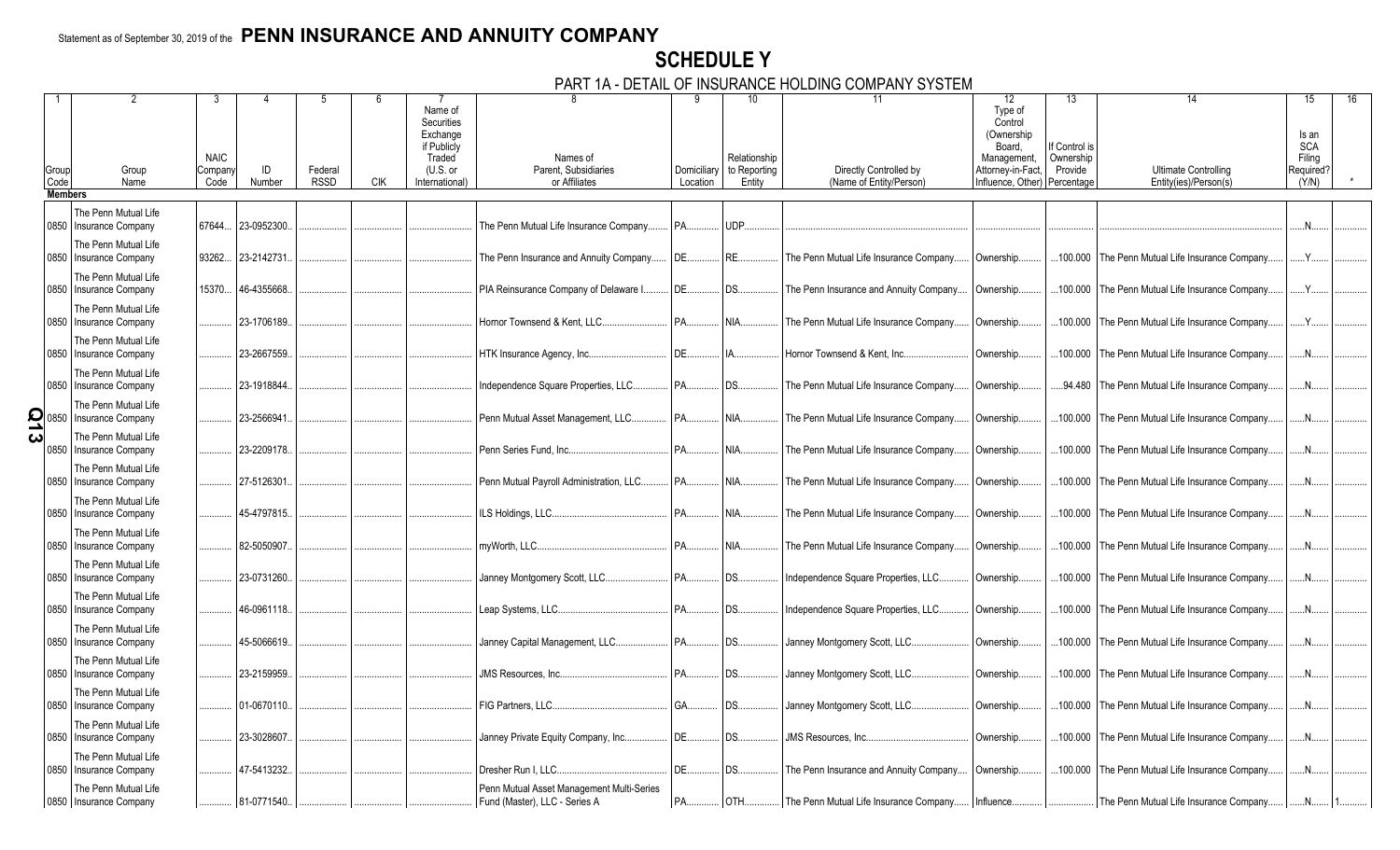#### **SCHEDULE Y** PART 1A - DETAIL OF INSURANCE HOLDING COMPANY SYSTEM

|               |                                                                        |             |             |             |            |                | .                                         |           |                          |                                           |                   |               |                                                  |            |    |
|---------------|------------------------------------------------------------------------|-------------|-------------|-------------|------------|----------------|-------------------------------------------|-----------|--------------------------|-------------------------------------------|-------------------|---------------|--------------------------------------------------|------------|----|
|               |                                                                        |             |             |             |            |                |                                           |           | 10                       |                                           |                   | 13            |                                                  | 15         | 16 |
|               |                                                                        |             |             |             |            | Name of        |                                           |           |                          |                                           | Type of           |               |                                                  |            |    |
|               |                                                                        |             |             |             |            | Securities     |                                           |           |                          |                                           | Control           |               |                                                  |            |    |
|               |                                                                        |             |             |             |            | Exchange       |                                           |           |                          |                                           | (Ownership        |               |                                                  | Is an      |    |
|               |                                                                        |             |             |             |            | if Publicly    |                                           |           |                          |                                           | Board.            | If Control is |                                                  | <b>SCA</b> |    |
|               |                                                                        | <b>NAIC</b> |             |             |            | Traded         | Names of                                  |           | Relationship             |                                           | Management        | Ownership     |                                                  | Filing     |    |
| Group         | Group                                                                  | Company     | ID          | Federal     |            | (U.S. or       | Parent, Subsidiaries                      |           | Domiciliary to Reporting | Directly Controlled by                    | Attorney-in-Fact, | Provide       | <b>Ultimate Controlling</b>                      | Required?  |    |
| Code          | Name                                                                   | Code        | Number      | <b>RSSD</b> | <b>CIK</b> | International) | or Affiliates                             | Location  | Entity                   | (Name of Entity/Person)                   | Influence, Other) | Percentage    | Entity(ies)/Person(s)                            | (Y/N)      |    |
|               | The Penn Mutual Life                                                   |             |             |             |            |                | Penn Mutual Asset Management Multi-Series |           |                          | Penn Mutual Asset Management Multi-Series |                   |               |                                                  |            |    |
|               |                                                                        |             | 36-4822707. |             |            |                | Fund LLC (onshore)                        | IPA.      |                          | Fund (Master), LLC - Series A             | Influence         |               | The Penn Mutual Life Insurance Company.          |            |    |
|               | 0850 Insurance Company                                                 |             |             |             |            |                |                                           |           |                          |                                           |                   |               |                                                  |            |    |
|               | The Penn Mutual Life                                                   |             |             |             |            |                | Penn Mutual Asset Management Multi-Series |           |                          |                                           |                   |               |                                                  |            |    |
|               | 0850 Insurance Company                                                 |             | 82-1995175. |             |            |                | Fund (Master), LLC - Series B             | <b>PA</b> | OTH.                     | The Penn Mutual Life Insurance Company    | Influence.        |               | The Penn Mutual Life Insurance Company.          |            |    |
|               |                                                                        |             |             |             |            |                |                                           |           |                          |                                           |                   |               |                                                  |            |    |
|               | The Penn Mutual Life                                                   |             |             |             |            |                | Penn Mutual Asset Management Multi-Series |           |                          | Penn Mutual Asset Management Multi-Series |                   |               |                                                  |            |    |
|               | 0850 Insurance Company                                                 |             | 82-1533643  |             |            |                | Fund, LLC (onshore)                       |           | OTH                      | Fund (Master), LLC - Series B             | Influence         |               | The Penn Mutual Life Insurance Company.          |            |    |
|               | The Penn Mutual Life                                                   |             |             |             |            |                |                                           |           |                          |                                           |                   |               |                                                  |            |    |
|               | 0850 Insurance Company                                                 |             | 82-4914289. |             |            |                | Penn Mutual AM Strategic Income Fund      | <b>PA</b> | <b>OTH</b>               | The Penn Mutual Life Insurance Company.   | Influence         |               | The Penn Mutual Life Insurance Company.          |            |    |
|               |                                                                        |             |             |             |            |                |                                           |           |                          |                                           |                   |               |                                                  |            |    |
|               | The Penn Mutual Life                                                   |             |             |             |            |                |                                           |           |                          |                                           |                   |               |                                                  |            |    |
|               | 0850   Insurance Company                                               |             | 82-4914289. |             |            |                | Penn Mutual AM Strategic Income Fund      |           |                          | The Penn Insurance & Annuity Company      | Influence         |               | The Penn Mutual Life Insurance Company.          |            |    |
|               | The Penn Mutual Life                                                   |             |             |             |            |                |                                           |           |                          |                                           |                   |               |                                                  |            |    |
|               | 0850 Insurance Company                                                 | 68632       | 06-0523876. |             |            |                | Vantis Life Insurance Company             |           |                          | The Penn Mutual Life Insurance Company    | Ownership         |               | .100.000 The Penn Mutual Life Insurance Company  |            |    |
|               |                                                                        |             |             |             |            |                |                                           |           |                          |                                           |                   |               |                                                  |            |    |
|               | The Penn Mutual Life                                                   |             |             |             |            |                |                                           |           |                          |                                           |                   |               |                                                  |            |    |
| <b>O 0850</b> | Insurance Company                                                      | 13588       | 13-4337991  |             |            |                | Vantis Life Insurance Company of New York |           |                          | Vantis Life Insurance Company.            | Ownership         |               | .100.000 The Penn Mutual Life Insurance Company. |            |    |
|               | The Penn Mutual Life<br>0850 Insurance Company<br>The Penn Mutual Life |             |             |             |            |                | The Savings Bank Life Insurance Company   |           |                          |                                           |                   |               |                                                  |            |    |
|               |                                                                        |             |             |             |            |                | Agency, LLC                               | ICT.      | <b>NIA</b>               | Vantis Life Insurance Company.            | Ownership.        | .100.000      | The Penn Mutual Life Insurance Company.          |            |    |
|               |                                                                        |             |             |             |            |                |                                           |           |                          |                                           |                   |               |                                                  |            |    |

#### **Aster Explanation**

1 Entity over which The Penn Mutual Life Insurance Company has significant influence, but no ownership.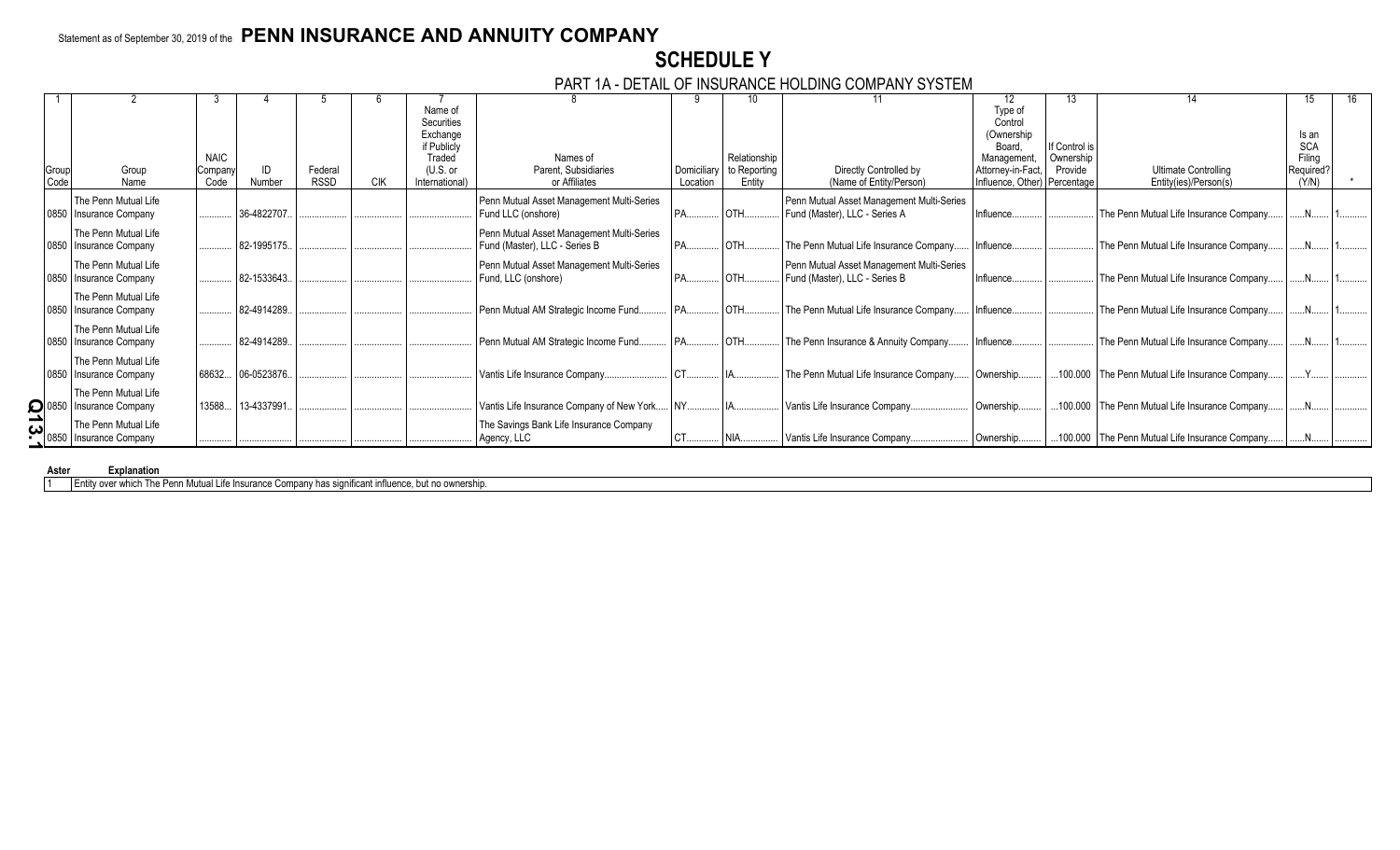# Statement as of September 30, 2019 of the **PENN INSURANCE AND ANNUITY COMPANY SUPPLEMENTAL EXHIBITS AND SCHEDULES INTERROGATORIES**

The following supplemental reports are required to be filed as part of your statement filing. However, in the event that your company does not transact the type of business for which the special report must be filed, your response of NO to the specific interrogatory will be accepted in lieu of filing a "NONE" report and a bar code will be printed below. If the supplement is required of your company but is not being filed for whatever reason, enter SEE EXPLANATION and provide an explanation following the interrogatory questions.

|    |                                                                                                                                                                                                                                                                                   | Response       |
|----|-----------------------------------------------------------------------------------------------------------------------------------------------------------------------------------------------------------------------------------------------------------------------------------|----------------|
|    | Will the Trusteed Surplus Statement be filed with the state of domicile and the NAIC with this statement?                                                                                                                                                                         | N <sub>O</sub> |
| 2. | Will the Medicare Part D Coverage Supplement be filed with the state of domicile and the NAIC with this statement?                                                                                                                                                                | NO.            |
| 3. | Will the Reasonableness of Assumptions Certification required by Actuarial Guideline XXXV be filed with the state of domicile and electronically<br>with the NAIC?                                                                                                                | N <sub>O</sub> |
| 4. | Will the Reasonableness and Consistency of Assumptions Certification required by Actuarial Guideline XXXV be filed with the state of domicile<br>and electronically with the NAIC?                                                                                                | N <sub>O</sub> |
| 5. | Will the Reasonableness of Assumptions Certification for Implied Guaranteed Rate Method required by Actuarial Guideline XXXVI be filed with<br>the state of domicile and electronically with the NAIC?                                                                            | N <sub>O</sub> |
| 6. | Will the Reasonableness and Consistency of Assumptions Certification required by Actuarial Guideline XXXVI (Updated Average Market Value)<br>be filed with the state of domicile and electronically with the NAIC?                                                                | <b>YES</b>     |
| 7. | Will the Reasonableness and Consistency of Assumptions Certification required by Actuarial Guideline XXXVI (Updated Market Value) be filed<br>with the state of domicile and electronically with the NAIC?                                                                        | N <sub>O</sub> |
| 8. | Will the Life PBR Statement of Exemption be filed with the state of domicile by July 1st and electronically with the NAIC with the second<br>quarterly filing per the Valuation Manual (by August 15)? (2nd Quarterly Only). The response for 1st and 3rd quarters should be N/A. |                |
|    | A NO response resulting with a barcode is only appropriate in the 2nd quarter.                                                                                                                                                                                                    | N/A            |

#### **Explanations:**

- 1. The data for this supplement is not required to be filed.
- 2. The data for this supplement is not required to be filed.
- 3 The data for this supplement is not required to be filed.
- 4. The data for this supplement is not required to be filed.
- 5. The data for this supplement is not required to be filed.

6.

- 7. The data for this supplement is not required to be filed.
- 8. Not Applicable for 1st and 3rd Quarters

#### **Bar Code:**

# \* \* The same final final final final final final final final final final final final final final final final f<br>The same final final final final final final final final final final final final final final final final final \*93262201944500003\* \*93262201944900003\*  $\frac{1}{2}$  . Thus find that find that find that find that find the find find find that  $\frac{1}{2}$  .

# \*93262201949000003\* \*93262201944700003\*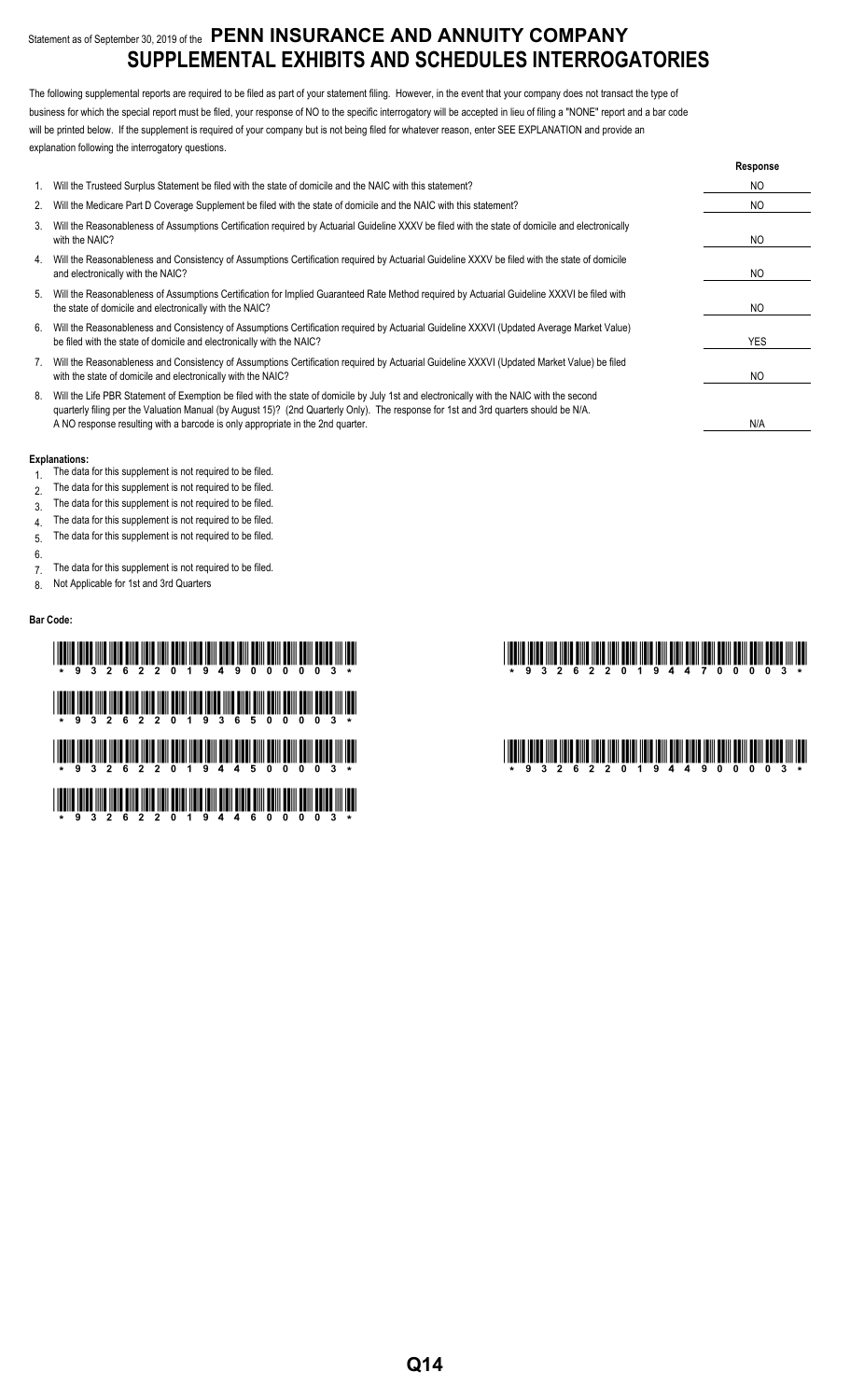# Statement as of September 30, 2019 of the **PENN INSURANCE AND ANNUITY COMPANY Overflow Page for Write-Ins**

| <b>Additional Write-ins for Liabilities:</b> |                       |             |  |  |  |  |  |  |  |  |
|----------------------------------------------|-----------------------|-------------|--|--|--|--|--|--|--|--|
|                                              |                       |             |  |  |  |  |  |  |  |  |
|                                              | Current               | December 31 |  |  |  |  |  |  |  |  |
|                                              | <b>Statement Date</b> | Prior Year  |  |  |  |  |  |  |  |  |
| 2504.<br>Interest on Unpaid Death Claims     | 146.343               | 176         |  |  |  |  |  |  |  |  |
|                                              | 146.343               |             |  |  |  |  |  |  |  |  |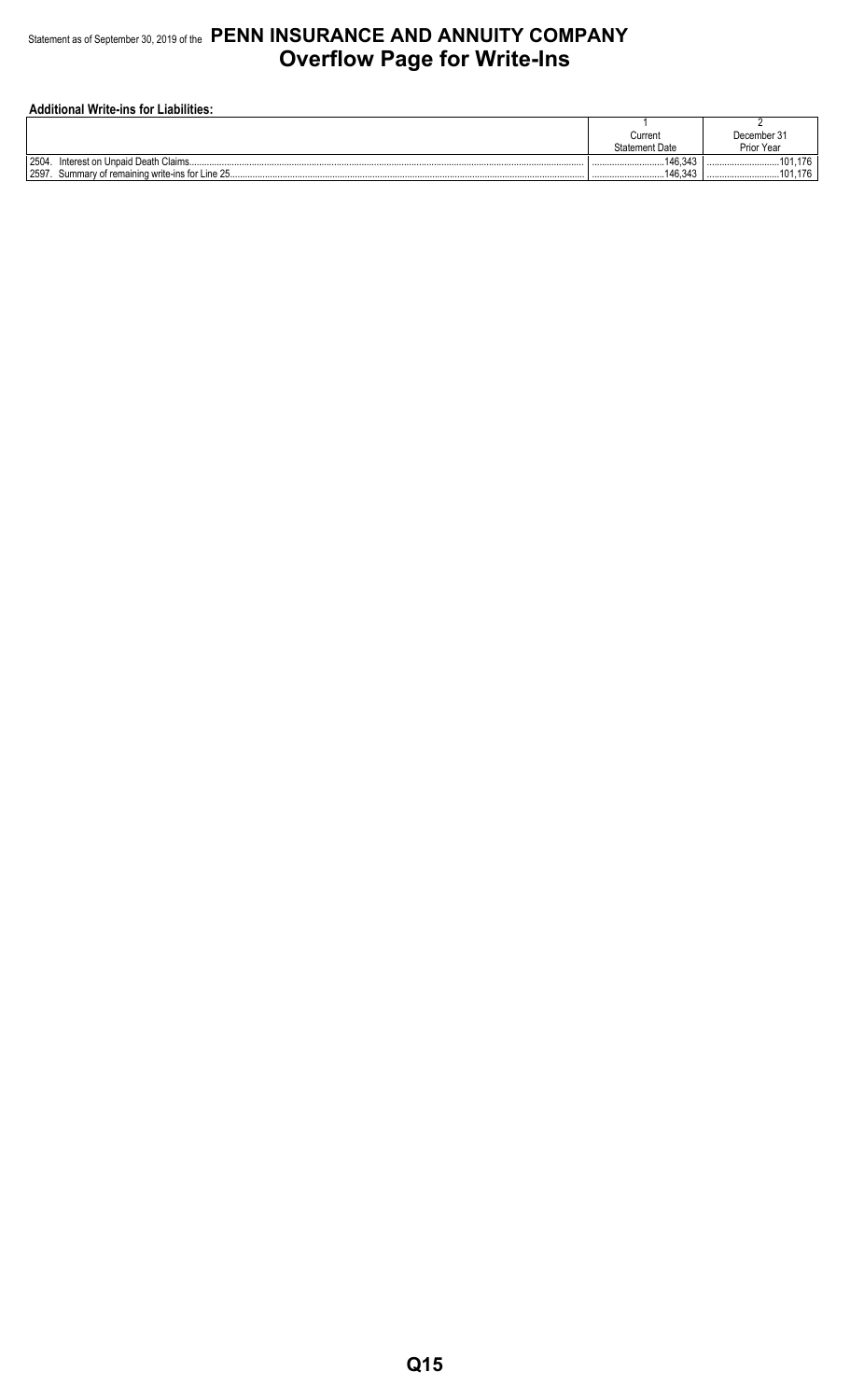# Statement as of September 30, 2019 of the PENN INSURANCE AND ANNUITY COMPANY<br>SCHEDULE A - VERIFICATION

**Real Estate** 

|     |                      |              | <b>Prior Year Ended</b> |
|-----|----------------------|--------------|-------------------------|
|     |                      | Year to Date | December 31             |
|     |                      |              |                         |
|     | 2. Cost of acquired: |              |                         |
|     |                      |              |                         |
|     |                      |              |                         |
| 3.  |                      |              |                         |
|     |                      |              |                         |
| 5.  |                      |              |                         |
| 6.  |                      |              |                         |
|     |                      |              |                         |
| 8.  |                      |              |                         |
|     |                      |              |                         |
| 10. |                      |              |                         |
|     |                      |              |                         |

# **SCHEDULE B - VERIFICATION**

Mortgage Loans

|     |                                                                                                                 |              | <b>Prior Year Ended</b> |
|-----|-----------------------------------------------------------------------------------------------------------------|--------------|-------------------------|
|     |                                                                                                                 | Year to Date | December 31             |
|     |                                                                                                                 |              |                         |
| 2.  | Cost of acquired:                                                                                               |              |                         |
|     |                                                                                                                 |              |                         |
|     |                                                                                                                 |              |                         |
| 3.  |                                                                                                                 |              |                         |
|     |                                                                                                                 |              |                         |
| 5.  |                                                                                                                 |              |                         |
| 6.  |                                                                                                                 |              |                         |
|     |                                                                                                                 |              |                         |
| 8.  |                                                                                                                 |              |                         |
| 9.  |                                                                                                                 |              |                         |
| 10. |                                                                                                                 |              |                         |
| 11. | Book value/recorded investment excluding accrued interest at end of current period (Lines 1+2+3+4+5+6-7-8+9-10) |              |                         |
| 12. |                                                                                                                 |              |                         |
| 13. |                                                                                                                 |              |                         |
| 14. |                                                                                                                 |              |                         |
| 15. |                                                                                                                 |              |                         |

# **SCHEDULE BA - VERIFICATION**

Other Long-Term Invested Assets

|     |                   |              | Prior Year Ended |
|-----|-------------------|--------------|------------------|
|     |                   | Year to Date | December 31      |
|     |                   |              | 205.323.654      |
| 2.  | Cost of acquired: |              |                  |
|     |                   |              |                  |
|     |                   |              |                  |
| 3.  |                   |              |                  |
|     |                   |              |                  |
| 5.  |                   |              |                  |
| 6.  |                   |              |                  |
|     |                   |              |                  |
| 8.  |                   |              |                  |
| 9.  |                   |              |                  |
| 10. |                   |              |                  |
| 11. |                   |              | 309,133,830      |
| 12. |                   |              |                  |
| 13. |                   |              | 305,285,586      |

# **SCHEDULE D - VERIFICATION**

**Bonds and Stocks** 

|     |                                                                                                                                                                                                                                     |              | Prior Year Ended |
|-----|-------------------------------------------------------------------------------------------------------------------------------------------------------------------------------------------------------------------------------------|--------------|------------------|
|     |                                                                                                                                                                                                                                     | Year to Date | December 31      |
|     |                                                                                                                                                                                                                                     |              | 3,413,573,922    |
| 2.  |                                                                                                                                                                                                                                     |              |                  |
| 3.  |                                                                                                                                                                                                                                     |              |                  |
| 4.  |                                                                                                                                                                                                                                     |              |                  |
| 5.  |                                                                                                                                                                                                                                     |              |                  |
| 6.  | Deduct consideration for bonds and stocks disposed of <i>maching construction and stocks</i> disposed of maching and stocks and stocks disposed of manufacture and consideration and stocks disposed of manufacture and considerati |              |                  |
| 7.  |                                                                                                                                                                                                                                     |              |                  |
| 8.  |                                                                                                                                                                                                                                     |              |                  |
| 9.  |                                                                                                                                                                                                                                     |              |                  |
| 10. |                                                                                                                                                                                                                                     |              |                  |
| 11. |                                                                                                                                                                                                                                     |              |                  |
| 12. |                                                                                                                                                                                                                                     |              |                  |
| 13. |                                                                                                                                                                                                                                     |              |                  |

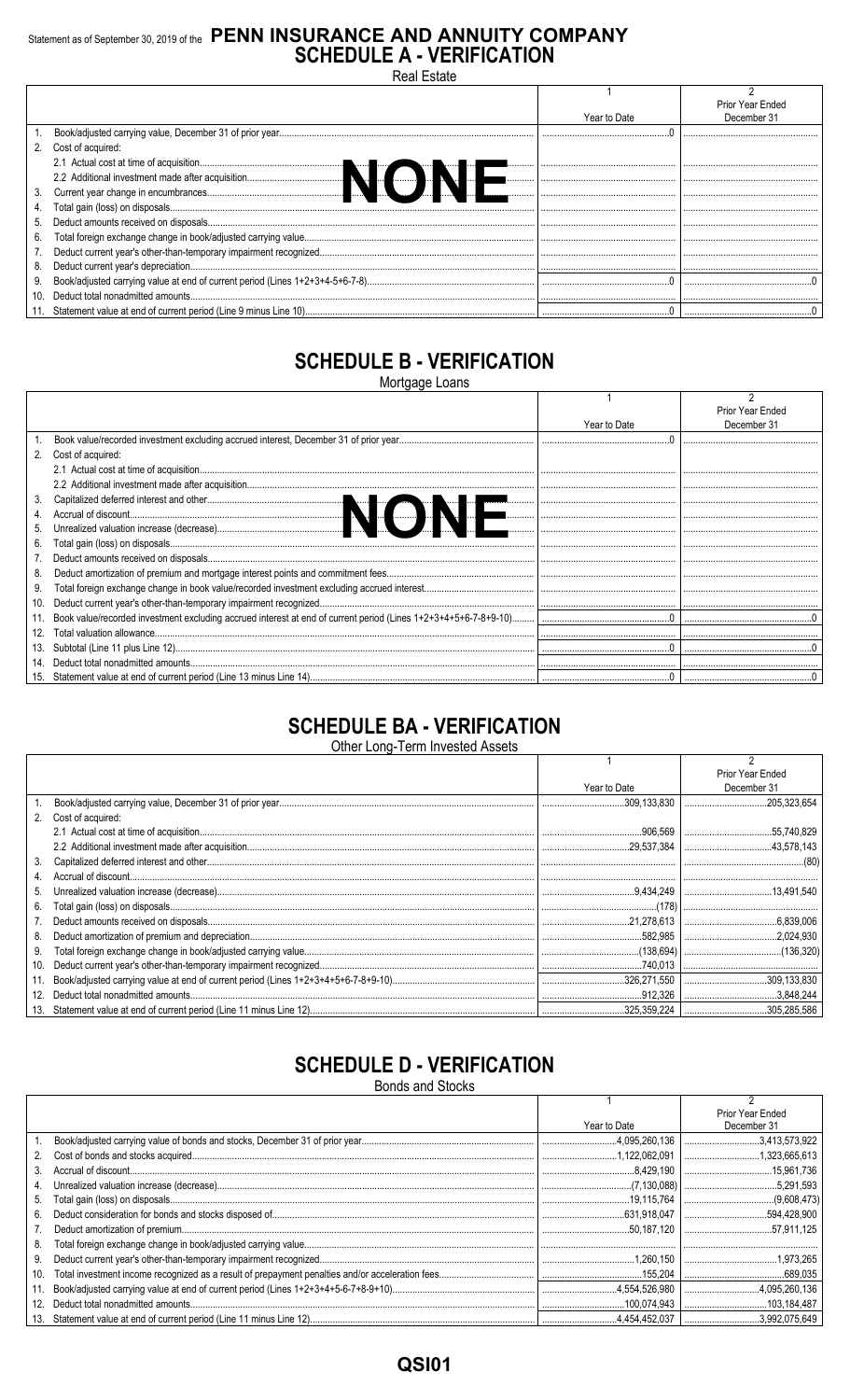# **SCHEDULE D - PART 1B**

Showing the Acquisitions, Dispositions and Non-Trading Activity

During the Current Quarter for all Bonds and Preferred Stock by NAIC Designation

|                           | $\overline{1}$         | 2                      | $\mathbf{3}$           | $\mathbf{\Lambda}$     | 5                      | 6                      | $\overline{7}$                                                                                | 8                      |
|---------------------------|------------------------|------------------------|------------------------|------------------------|------------------------|------------------------|-----------------------------------------------------------------------------------------------|------------------------|
|                           | Book/Adjusted Carrying | Acquisitions           | Dispositions           | Non-Trading Activity   | Book/Adjusted Carrying | Book/Adjusted Carrying | Book/Adjusted Carrying                                                                        | Book/Adjusted Carrying |
|                           | Value Beginning        | During                 | During                 | During                 | Value End of           | Value End of           | Value End of                                                                                  | Value December 31      |
| <b>NAIC Designation</b>   | of Current Quarter     | <b>Current Quarter</b> | <b>Current Quarter</b> | <b>Current Quarter</b> | First Quarter          | Second Quarter         | <b>Third Quarter</b>                                                                          | Prior Year             |
| <b>BONDS</b>              |                        |                        |                        |                        |                        |                        |                                                                                               |                        |
| 1. NAIC 1 (a)             | 2,590,423,921          | 142,002,916            | 158,468,835            | (22, 449, 665)         | 2,547,082,755          | 2,590,423,921          | 2,551,508,337                                                                                 | 2,567,293,929          |
| 2. NAIC 2 (a)             | 1,480,524,391          | .152,898,335           | 34,768,434             | 2,918,554              | 1,401,862,703          | 1,480,524,391          | 1,601,572,846                                                                                 | .1,220,926,324         |
| 3. NAIC 3 (a)             | 145,028,075            | 24,285,373             | 14,792,291             | .1,499,655             | 135,724,574            | 145,028,075            | 156,020,812                                                                                   | 100,289,256            |
| 4. NAIC 4 (a)             | 34,105,828             | 2,642,000              | 2,757,971              | 1,023,044              | 26,610,850             | 34,105,828             | 35,012,901                                                                                    | 28,219,493             |
| 5. NAIC 5 (a)             | ,3,630,160             |                        | 63,272                 | (573)                  | 5,662,792              | 3,630,160              | 3,566,315                                                                                     | 5,010,667              |
| 6. NAIC 6 (a)             |                        |                        | 542,315                | 542,315                |                        |                        |                                                                                               |                        |
|                           | 4,253,712,375          | 321,828,624            | 211,393,118            | (16, 466, 670)         | .4,116,943,674         | .4,253,712,375         | .4,347,681,211                                                                                | 3,921,739,669          |
| PREFERRED STOCK           |                        |                        |                        |                        |                        |                        |                                                                                               |                        |
| 8. NAIC 1                 | 7,267,460              | 4,987,360              |                        |                        | 7,267,460              | 7,267,460              | .12,254,820                                                                                   | 7,267,460              |
| 9. NAIC 2                 | 28,883,618             |                        |                        |                        | 30,649,802             | 28,883,618             | 28,883,618                                                                                    | .28,203,187            |
| 10. NAIC 3                | 7,083,600              |                        |                        |                        | 7,083,600              | 7,083,600              | 7,083,600                                                                                     | 5,083,600              |
| 11. NAIC 4.               | 2,400,000              |                        |                        |                        | 0.2,400,000            | 0.2,400,000            | .2,400,000                                                                                    | .2,400,000             |
| 12. NAIC 5                |                        |                        |                        |                        |                        |                        |                                                                                               |                        |
| 13. NAIC 6                |                        |                        |                        |                        |                        |                        |                                                                                               |                        |
| 14. Total Preferred Stock | 45,634,678             | 4,987,360              |                        | $.0 \cdot$             | 47,400,862             | 45,634,678             | 50,622,038                                                                                    | 42,954,247             |
|                           |                        |                        | 211,393,118            |                        |                        |                        | ……(16,466,670)│………………………4,164,344,536 │……………………4,299,347,053 │………………………4,398,303,249 │………………… | 3,964,693,916          |

(a) Book/Adjusted Carrying Value column for the end of the current reporting period includes the following amount of short-term and cash equivalent bonds by NAIC designation:

NAIC 1 \$..........0; NAIC 2 \$..........0; NAIC 3 \$..........0; NAIC 4 \$..........0; NAIC 5 \$..........0; NAIC 6 \$..........0.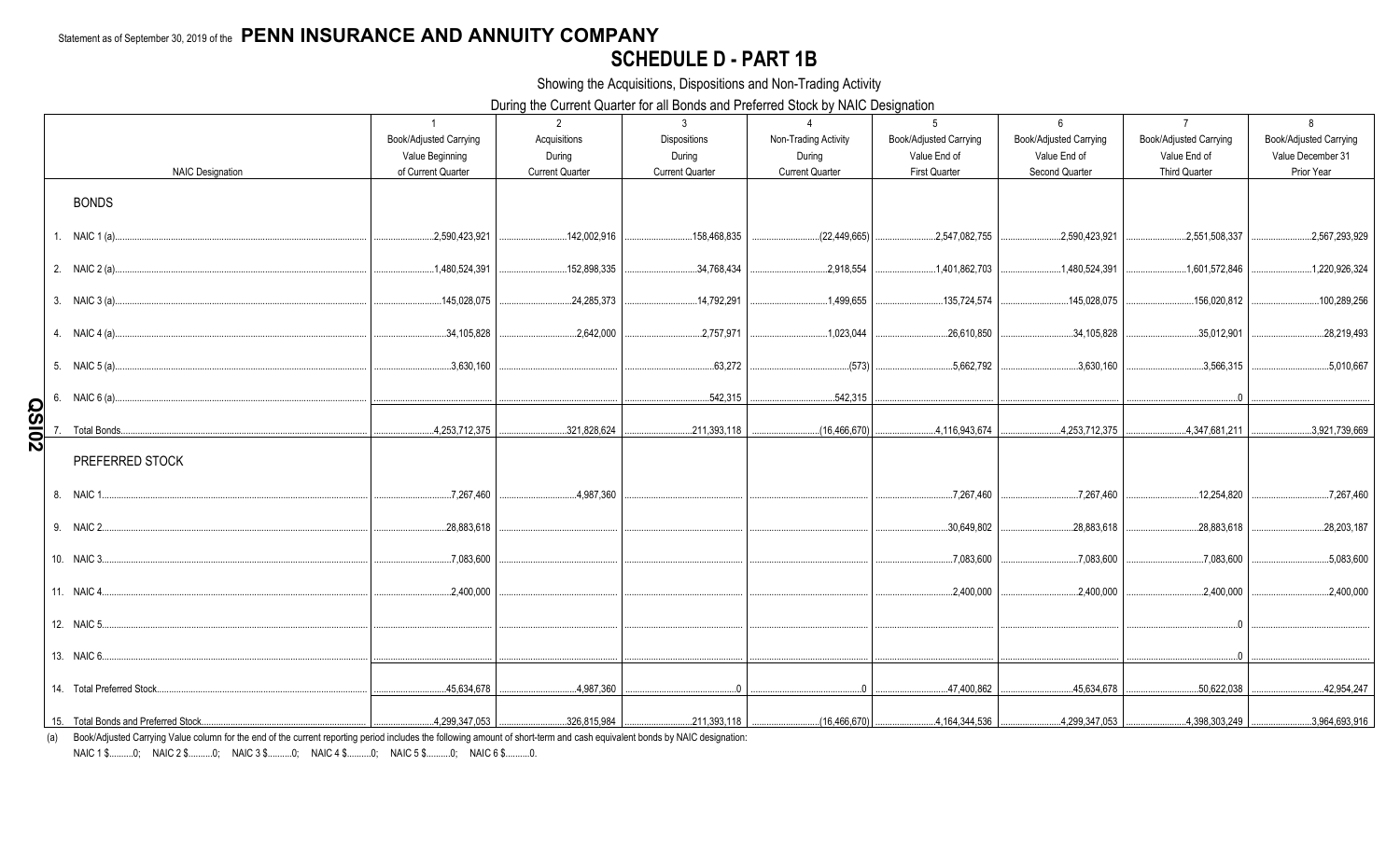# Statement as of September 30, 2019 of the PENN INSURANCE AND ANNUITY COMPANY **SCHEDULE DA - PART 1**

| Short-Term Investments                            |                |           |        |                           |                           |  |  |  |  |  |
|---------------------------------------------------|----------------|-----------|--------|---------------------------|---------------------------|--|--|--|--|--|
|                                                   |                |           |        |                           |                           |  |  |  |  |  |
|                                                   | Book/Adjusted  |           | Actual | <b>Interest Collected</b> | Paid for Accrued Interest |  |  |  |  |  |
|                                                   | Carrying Value | Par Value | Cost   | Year To Date              | Year To Date              |  |  |  |  |  |
| 9199999<br>,,,,,,,,,,,,,,,,,,,,,,,,,,,,,,,,,,,,,, |                |           | <br>,  | <br>                      |                           |  |  |  |  |  |
|                                                   |                |           |        |                           |                           |  |  |  |  |  |

#### **SCHEDULE DA - VERIFICATION**  $Q_{\text{total}}$

|     | Short-Term Investments |              |                  |
|-----|------------------------|--------------|------------------|
|     |                        |              |                  |
|     |                        |              | Prior Year Ended |
|     |                        | Year To Date | December 31      |
|     |                        |              |                  |
|     |                        |              |                  |
| 3.  |                        |              |                  |
|     |                        |              |                  |
| 5.  |                        |              |                  |
| 6.  |                        |              |                  |
|     |                        |              |                  |
| 8.  |                        |              |                  |
| 9.  |                        |              |                  |
| 10. |                        |              |                  |
|     |                        |              |                  |
|     |                        |              |                  |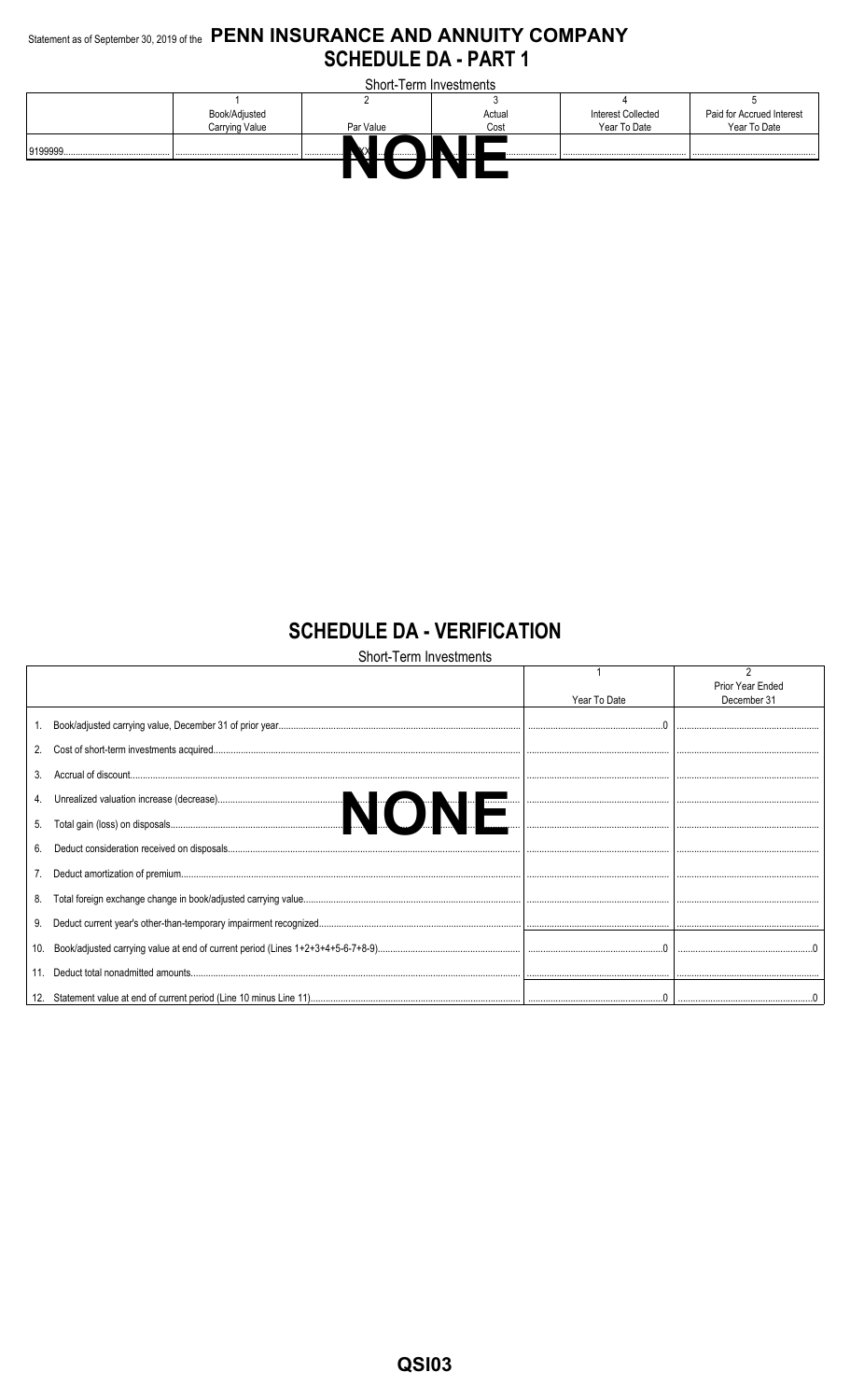# Statement as of September 30, 2019 of the **PENN INSURANCE AND ANNUITY COMPANY SCHEDULE DB - PART A - VERIFICATION**

Options, Caps, Floors, Collars, Swaps and Forwards

|     | 93.576.622     |
|-----|----------------|
|     | 93,112,712     |
|     | 16,838,070     |
| 4.  | (24, 562, 610) |
| 5.  | 56.720.196     |
| 6   |                |
|     | 8.343.095      |
| 8.  |                |
| 9.  | 130.587.693    |
| 10. |                |
|     | 130.587.693    |

# **SCHEDULE DB - PART B - VERIFICATION**

Futures Contracts

| 1.  |           |                                                                         |              |
|-----|-----------|-------------------------------------------------------------------------|--------------|
| 2.  |           |                                                                         |              |
|     | 3.1 Add:  |                                                                         |              |
|     |           | Change in variation margin on open contracts - Highly Effective Hedges: |              |
|     |           |                                                                         |              |
|     |           | 0                                                                       |              |
|     |           | Change in variation margin on open contracts - All Other:               |              |
|     |           |                                                                         |              |
|     |           | 0                                                                       |              |
|     | 3.2 Add:  |                                                                         |              |
|     |           | Change in adjustment to basis of hedged item:                           |              |
|     | 3.21      |                                                                         |              |
|     |           | 0                                                                       |              |
|     |           |                                                                         |              |
|     |           | 3.23 Section 1, Column 19, current year to date minus                   |              |
|     |           | $\mathbf{0}$<br>0                                                       |              |
|     |           |                                                                         | 0            |
| 4.1 |           |                                                                         |              |
|     | 4.2 Less: |                                                                         |              |
|     |           |                                                                         |              |
|     |           | $\mathsf{0}$                                                            |              |
|     |           |                                                                         | 0            |
| 5.  |           | Dispositions gains (losses) on contracts terminated in prior year:      |              |
|     | 5.1       |                                                                         |              |
|     | 5.2       |                                                                         |              |
| 6.  |           |                                                                         | $\mathbf{0}$ |
| 7.  |           |                                                                         |              |
| 8.  |           |                                                                         | 0            |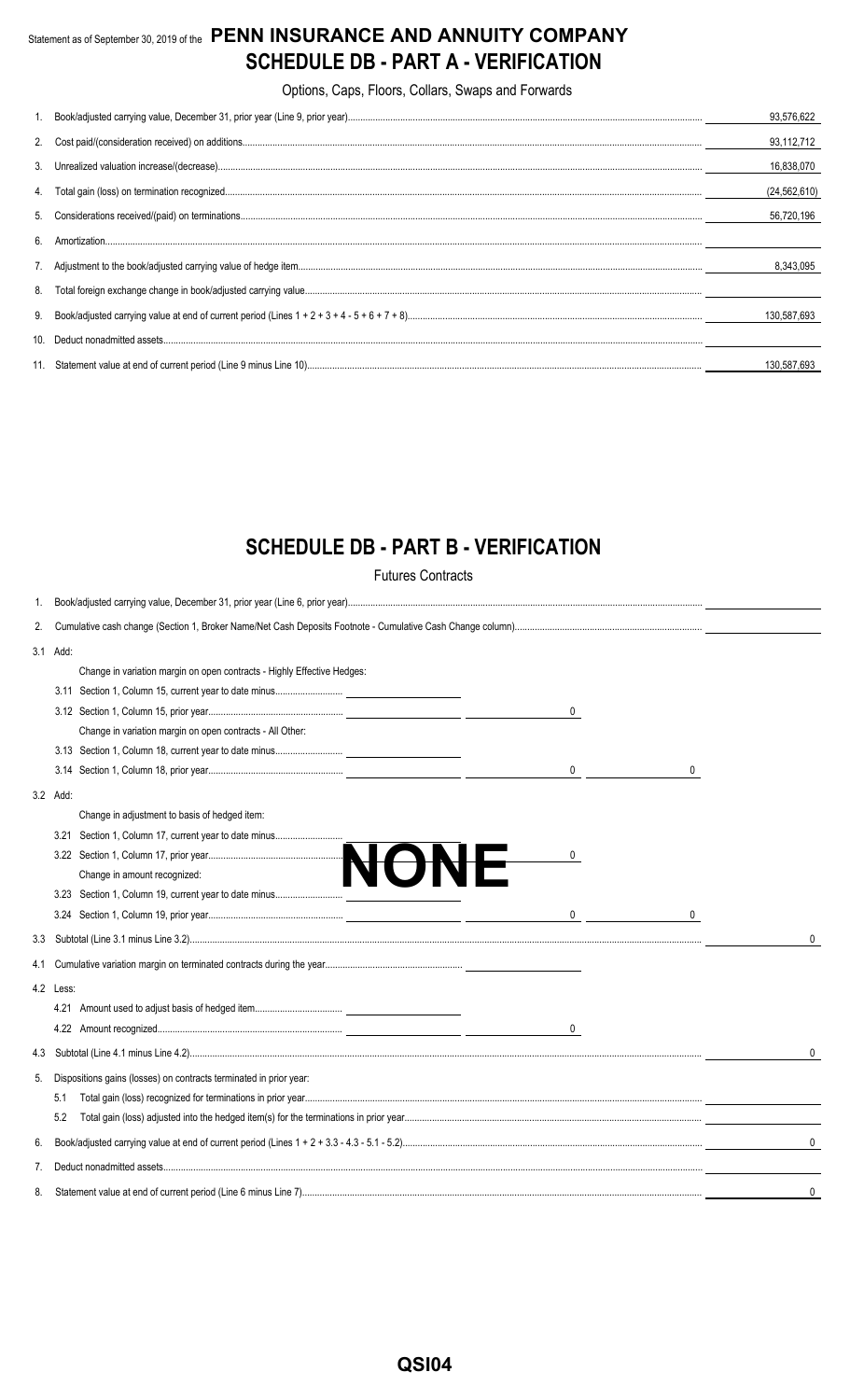**Sch. DB - Pt. C - Sn. 1 NONE**

**Sch. DB - Pt. C - Sn. 2 NONE**

**QSI05, QSI06**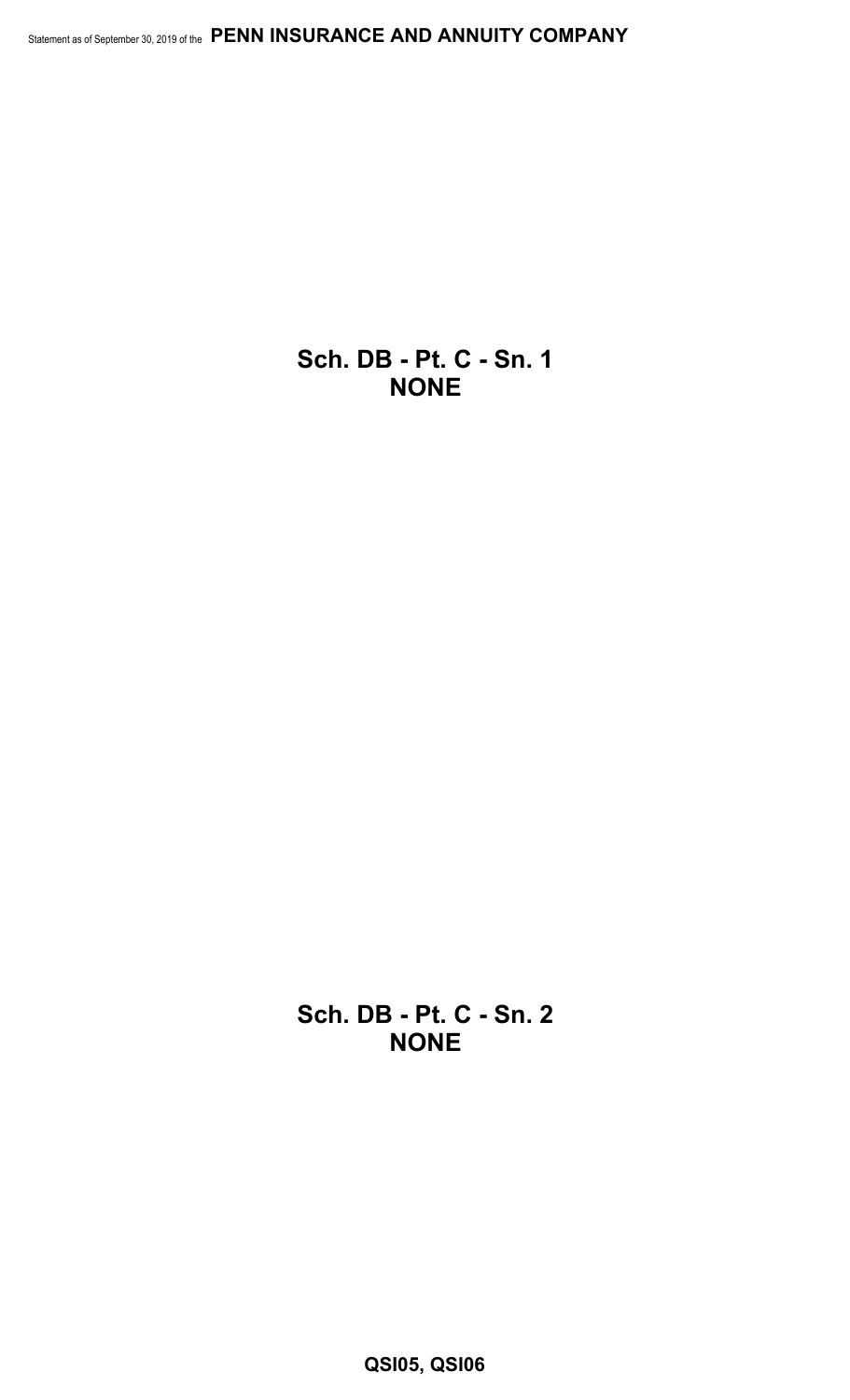# Statement as of September 30, 2019 of the PENN INSURANCE AND ANNUITY COMPANY **SCHEDULE DB - VERIFICATION**

Verification of Book/Adjusted Carrying Value, Fair Value and Potential Exposure of all Open Derivative Contracts

|    | Book/Adjusted Carrying Value Check |             |
|----|------------------------------------|-------------|
|    | 130,587,679                        |             |
| 2. |                                    |             |
| 3. |                                    | 130,587,679 |
| 4. | 202,810,620                        |             |
| 5. | (72,222,939)                       |             |
| 6. |                                    | (2)         |
|    | <b>Fair Value Check</b>            |             |
| 7. | 169,460,960                        |             |
| 8. |                                    |             |
| 9. |                                    | 169,460,960 |
|    | 277,554,352                        |             |
|    | (108,093,390)                      |             |
|    |                                    | (2)         |
|    | Potential Exposure Check           |             |
|    |                                    |             |
|    |                                    |             |
|    |                                    |             |
|    |                                    | 0           |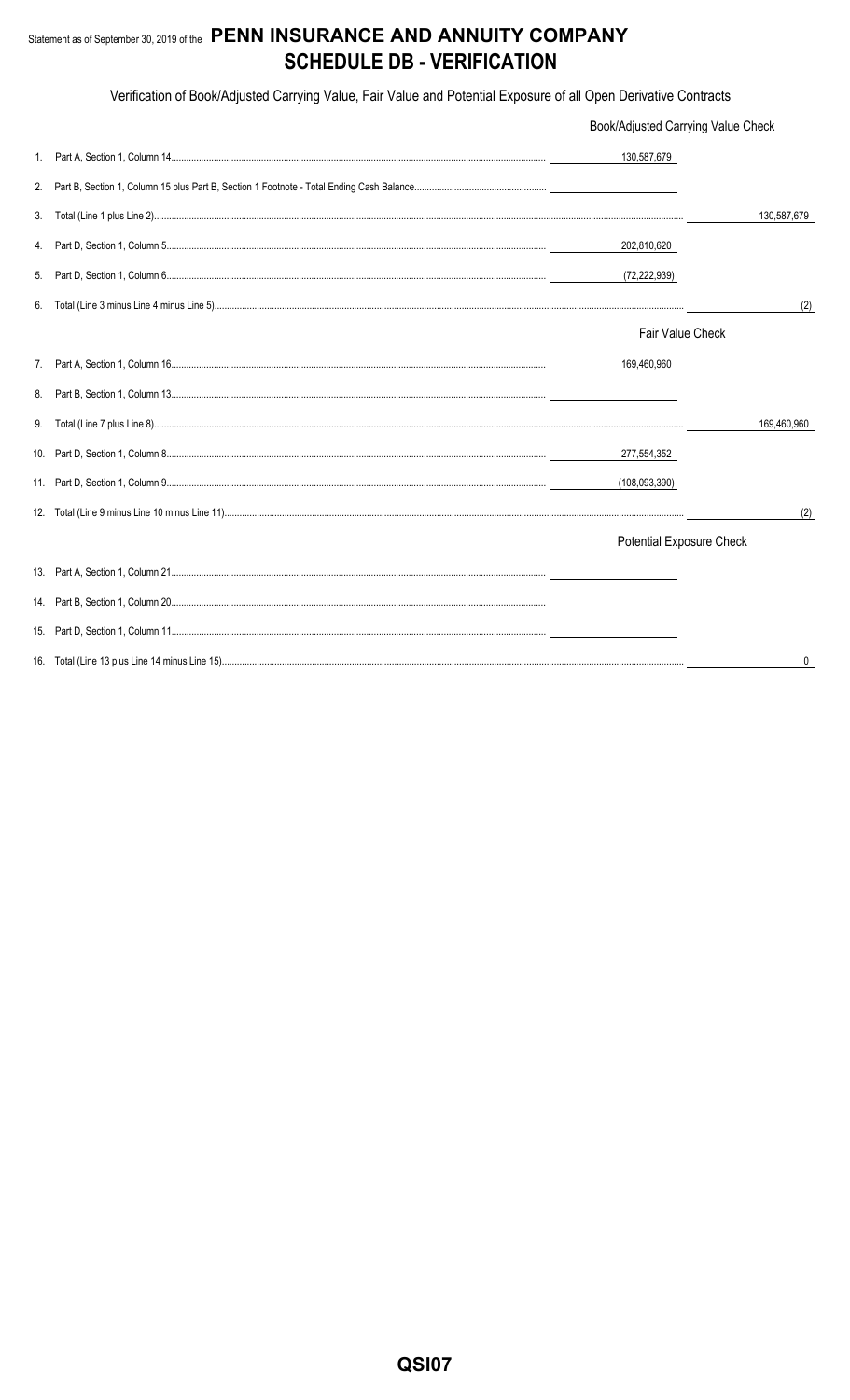# Statement as of September 30, 2019 of the PENN INSURANCE AND ANNUITY COMPANY **SCHEDULE E - PART 2 - VERIFICATION**

Cash Equivalents

|  | Year To Date | $\overline{2}$<br><b>Prior Year Ended</b><br>December 31 |
|--|--------------|----------------------------------------------------------|
|  |              |                                                          |
|  |              |                                                          |
|  |              |                                                          |
|  |              |                                                          |
|  |              |                                                          |
|  |              |                                                          |
|  |              |                                                          |
|  |              |                                                          |
|  |              |                                                          |
|  |              |                                                          |
|  |              |                                                          |
|  |              |                                                          |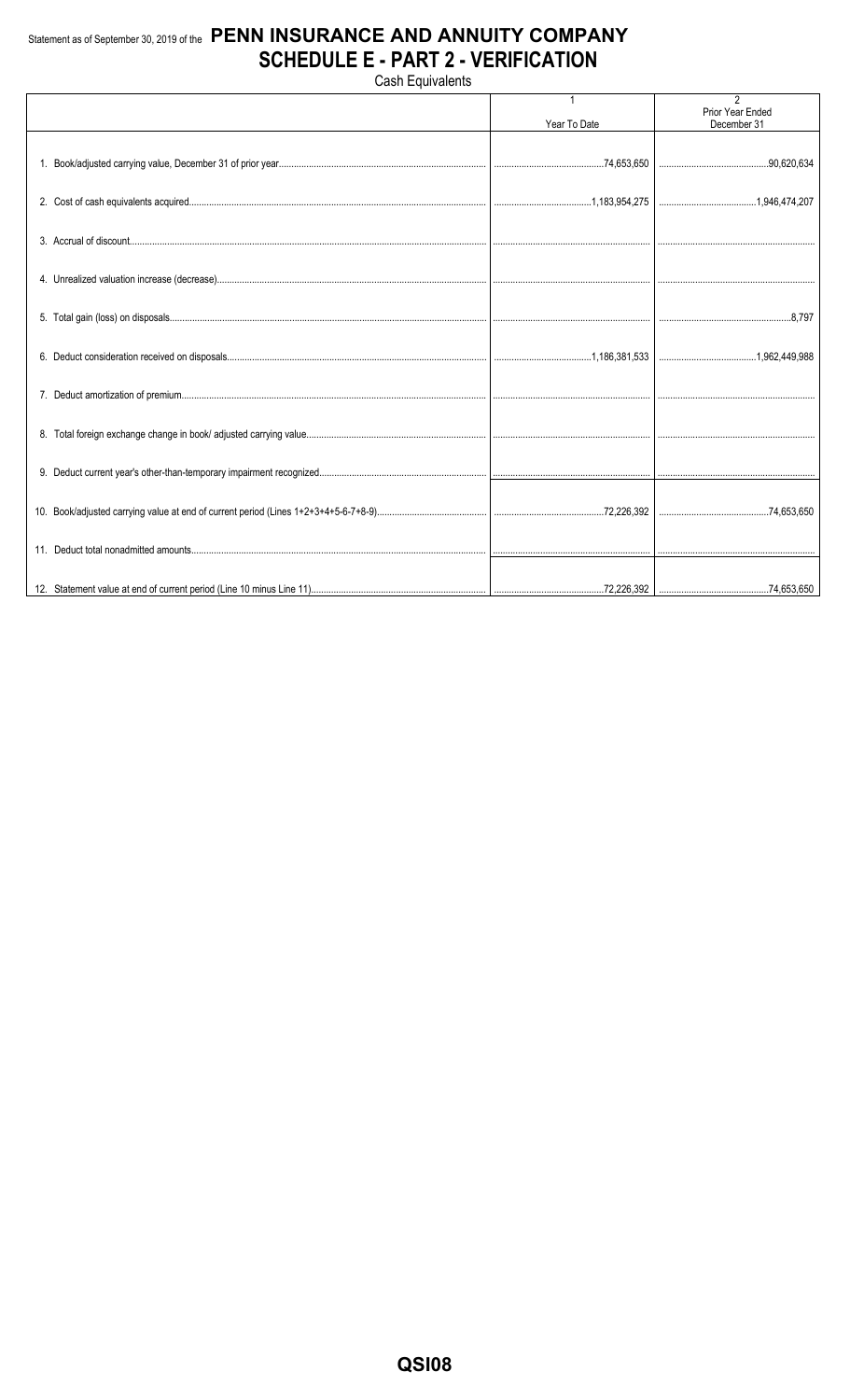**Sch. A Pt. 2 NONE**

**Sch. A Pt. 3 NONE**

**Sch. B - Pt. 2 NONE**

**Sch. B - Pt. 3 NONE**

**QE01, QE02**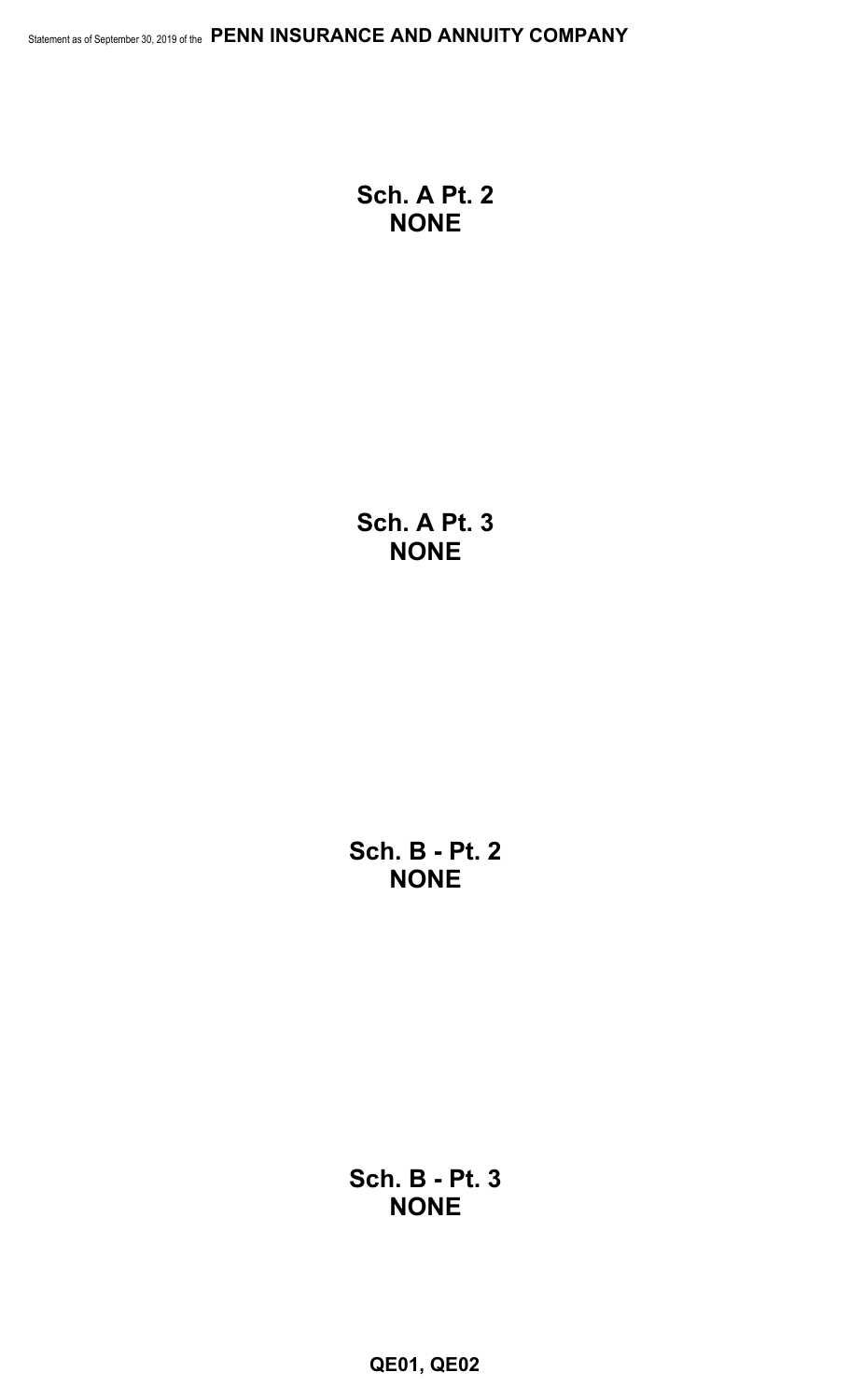# **SCHEDULE BA - PART 2**

Showing Other Long-Term Invested Assets ACQUIRED AND ADDITIONS MADE During the Current Quarter

|          |                             | $\overline{2}$                                                                                                               | Location       | 5                                             | 6           | 8                      | 9                      | 10                           | 11           | 12                    | 13            |
|----------|-----------------------------|------------------------------------------------------------------------------------------------------------------------------|----------------|-----------------------------------------------|-------------|------------------------|------------------------|------------------------------|--------------|-----------------------|---------------|
|          |                             |                                                                                                                              | $\mathbf{3}$   | $\overline{4}$                                |             |                        |                        |                              |              |                       |               |
|          |                             |                                                                                                                              |                |                                               |             |                        |                        |                              |              |                       |               |
|          |                             |                                                                                                                              |                |                                               |             |                        |                        |                              |              |                       |               |
|          |                             |                                                                                                                              |                |                                               | <b>NAIC</b> |                        |                        |                              |              |                       |               |
|          |                             |                                                                                                                              |                |                                               | Desig-      |                        |                        |                              |              |                       |               |
|          |                             |                                                                                                                              |                |                                               | nation and  |                        |                        |                              |              |                       |               |
|          |                             |                                                                                                                              |                |                                               | Admini-     |                        |                        |                              |              |                       |               |
|          |                             |                                                                                                                              |                |                                               | strative    |                        |                        |                              |              |                       |               |
|          |                             |                                                                                                                              |                |                                               | Symbol/     | Date                   |                        |                              |              |                       |               |
|          |                             |                                                                                                                              |                |                                               | Market      | Originally<br>Type and | Actual Cost at Time of | <b>Additional Investment</b> | Amount of    | Commitment for        | Percentage of |
|          | <b>CUSIP</b> Identification | Name or Description                                                                                                          | City           | State<br>Name of Vendor or General Partner    | Indicator   | Strategy<br>Acquired   | Acquisition            | Made after Acquisition       | Encumbrances | Additional Investment | Ownership     |
|          |                             | Joint Venture or Partnership Interests That Have Underlying Characteristics of Common Stocks - Unaffiliated                  |                |                                               |             |                        |                        |                              |              |                       |               |
|          |                             | 000000 00 0 Atlas Venture Fund XI, L.P.                                                                                      | Cambridge      | MA Atlas Venture Partners                     |             | 06/30/2017.            |                        | 102,857                      |              | 2,060,512             | .1.000        |
|          | 000000                      | 00 0 Atlas Venture Opportunity Fund I, L.P.                                                                                  | Cambridge      | MA<br>Atlas Venture Partners                  |             | 01/01/2019.            |                        | 160,000                      |              | 1,779,435             | 1.000         |
|          | 000000                      | 00 0 Battery Ventures XI Side Fund, L.P.                                                                                     | Waltham.       | MA<br><b>Battery Ventures.</b>                |             | 02/22/2016             |                        | .35,000                      |              | .225,750              | .1.167        |
|          |                             |                                                                                                                              |                |                                               |             |                        |                        |                              |              |                       |               |
|          | 000000                      | 00 0 Battery Ventures XII Side Fund, L.P.                                                                                    | Waltham.       | MA<br><b>Battery Ventures.</b>                |             | 01/31/2018.            |                        | .812,500                     |              | 1,942,850             | .1.625        |
|          | 000000                      | 0 Bessemer Venture Partners X, L.P.<br>$00\,$                                                                                | Larchmont      | <b>NY</b><br><b>Bessemer Venture Partners</b> |             | 09/30/2018             |                        | .88,703                      |              | 1,514,619             | .0.125        |
|          | 000000                      | 0 Cross Creek Capital Partners II, L.P<br>$00\,$                                                                             | Salt Lake City | UT<br>Cross Creek Capital                     |             | 02/03/2011.            |                        | 166,898                      |              | .195,556              | .5.000        |
|          | 000000                      | 0 Cross Creek Capital Partners IV, L.P<br>$00\,$                                                                             | Salt Lake City | <b>UT</b><br>Cross Creek Capital.             |             | 03/31/2016             |                        | .94,100                      |              | 658,700               | .1.882        |
|          | 000000                      | 00 0 Frazier Life Sciences IX, L.P.                                                                                          | Menlo Park.    | CA<br><b>Frazier Healthcare Partners</b>      |             | 10/31/2017             |                        | .320,000                     |              | .2,690,000            | .1.250        |
|          | 000000                      | 00 0 Jackson Square Ventures I, L.P.                                                                                         | Menlo Park.    | CA<br><b>Jackson Square Ventures</b>          |             | 11/28/2011             |                        | .32,215                      |              | .153,792              | .1.611        |
|          |                             |                                                                                                                              |                |                                               |             |                        |                        |                              |              |                       |               |
|          | 000000                      | 00 0 Lightspeed Venture Partners Select II, L.P.                                                                             | Menlo Park.    | CA<br>Lightspeed Ventures.                    |             | 03/10/2016             |                        | .50,000                      |              | .150,000              | .0.500        |
|          | 000000                      | 00 0 Lightspeed Venture Partners Select III, L.P                                                                             | Menlo Park.    | CA<br>Lightspeed Ventures.                    |             | 03/31/2018             |                        | 137,909                      |              | .862,092              | .0.278        |
|          | 000000                      | 00 0 Longitude Venture Partners III, L.P.                                                                                    | Menlo Park     | CA.<br>Longitude Capital Management Co., LLC. |             | 03/31/2016             |                        | .26,865                      |              | .868,706              | .0.381        |
|          | 000000                      | 00 0 Menlo Ventures XIV, L.P.                                                                                                | Menlo Park     | CA<br>Menlo Ventures.                         |             | 05/31/2017             |                        | 150,000                      |              | 1,350,000             | .0.667        |
| <u>ရ</u> | 000000                      | $00\,$<br>0 New Leaf Ventures III. L.P.                                                                                      | New York.      | NY<br><b>New Leaf Venture Partners</b>        |             | 11/30/2014             |                        | .300.000                     |              | .300,000              | .1.600        |
|          |                             |                                                                                                                              |                | NY                                            |             |                        |                        |                              |              |                       |               |
| ဥ        | 000000                      | 00 0 New Leaf Ventures IV, L.P.                                                                                              | New York.      | <b>New Leaf Venture Partners</b>              |             | 03/31/2018             |                        | .341,343                     |              | .3,269,960            | 1.455         |
|          | 000000                      | 00 0 Omega Fund V, L.P.                                                                                                      | Boston.        | MA<br>Omega Fund Management                   |             | 04/30/2015             |                        | .25,611                      |              | 1,201,555             | .1.600        |
|          | 000000                      | 00 0 Shasta Ventures IV, L.P.                                                                                                | Menlo Park.    | CA<br>Shasta Ventures Management              |             | 10/10/2014             |                        | 150,000                      |              | .300,000              | .1.132        |
|          |                             | 000000 00 0 Shasta Ventures V, L.P.                                                                                          | Menlo Park.    | CA<br>Shasta Ventures Management              |             | 06/27/2016             |                        | 100,000                      |              | .540,000              | .0.667        |
|          | 000000                      | 00 0 Sigma Prime Partners IX, L.P.                                                                                           | Menlo Park     | CA<br>Sigma Partners                          |             | 05/29/2012             |                        | .58,812                      |              | .161,306              | .2.941        |
|          | 000000                      | 00 0 Summit Partners Venture Capital Fund IV-A, L.P.                                                                         | Boston.        | MA.<br>Summit Partners.                       |             | 09/30/2015.            |                        | 157,200                      |              | .814,065              | 0.333         |
|          |                             |                                                                                                                              |                |                                               |             |                        |                        |                              |              |                       |               |
|          | 000000                      | 00 0 Trinity Ventures XI, L.P.                                                                                               | Menlo Park     | CA<br><b>Trinity Ventures.</b>                |             | 04/04/2013             |                        | .30,000                      |              | 292,500               | 0.914         |
|          |                             | 000000 00 0 Trinity Ventures XII, L.P.                                                                                       | Menlo Park     | CA<br>Trinity Ventures.                       |             | 10/31/2015             |                        | .40,000                      |              | 585,000               | .0.500        |
|          |                             | 000000 00 0 US Venture Partners XI, L.P.                                                                                     | Menlo Park     | CA.<br>US Venture Partners.                   |             | 05/20/2015.            |                        | .250.000                     |              | .1,200,000            | .1.818        |
|          |                             | 1599999. Total - Joint Venture or Partnership Interests That Have Underlying Characteristics of Common Stocks - Unaffiliated |                |                                               |             |                        |                        | 3.630.013                    |              | .23.116.398           | XXX           |
|          |                             | Joint Venture or Partnership Interests That Have Underlying Characteristics of Common Stocks - Affiliated                    |                |                                               |             |                        |                        |                              |              |                       |               |
|          |                             | 000000 00 0 Dresher Run LLC.                                                                                                 | Philadelphia.  | PA Dresher Run LLC.                           |             |                        |                        | 1,500,000                    |              |                       | .100.000      |
|          |                             |                                                                                                                              |                |                                               |             |                        |                        |                              |              |                       |               |
|          |                             | 1699999. Total - Joint Venture or Partnership Interests That Have Underlying Characteristics of Common Stocks - Affiliatec   |                |                                               |             |                        | $\cap$                 | 1.500.000                    |              |                       | XXX           |
|          |                             | Joint Venture or Partnership Interests That Have Underlying Characteristics of Other - Unaffiliated                          |                |                                               |             |                        |                        |                              |              |                       |               |
|          |                             | 000000 00 0 ABRY Advanced Securities Fund II, L.P.                                                                           | Boston.        | <b>MA</b><br>ABRY Partners, LLC.              |             | 05/04/2011             |                        | .2,979                       |              | .1,322,133            | .0.237        |
|          | 000000                      | 00 0 ABRY Advanced Securities Fund IV, L.P.                                                                                  | Boston.        | MA.<br><b>ABRY Partners, LLC.</b>             |             | 07/31/2018             |                        | .111,307                     |              | .4,024,374            | .0.300        |
|          | 000000                      | 00 0 ABRY Partners IX, L.P.                                                                                                  | Boston.        | MA<br>ABRY Partners, LLC.                     |             | 01/31/2019             |                        | 596,062                      |              | .3,403,938            | .0.191        |
|          | 000000                      | 00 0 ABRY Partners VII, L.P.                                                                                                 | Boston.        | MA.<br>ABRY Partners, LLC.                    |             | 08/10/2011.            |                        | .5,923                       |              | .152,818              | .0.184        |
|          |                             |                                                                                                                              |                |                                               |             |                        |                        |                              |              |                       |               |
|          | 000000                      | 00 0 ABRY Senior Equity V, L.P.                                                                                              | Boston.        | MA.<br>ABRY Partners, LLC.                    |             | 12/01/2016             |                        | .7,500                       |              | .1,438,764            | .0.191        |
|          | 000000                      | 00 0 Acon Equity Partners IV, L.P.                                                                                           | Washington     | DC.<br>Acon Investments.                      |             | 04/22/2016             |                        | 42,321                       |              | .2,385,512            | .0.865        |
|          | 000000                      | 00 0 Carlyle Strategic Partners IV, L.P.                                                                                     | Wilmington     | DE<br>Carlyle Group, L.P.                     |             | 03/31/2016             | $.1^{\circ}$           | .87,466                      |              | 2,982,910             | .0.200        |
|          | 000000                      | 00 0 Centre Lane Partners V, L.P.                                                                                            | New York.      | <b>NY</b><br>Centre Lane Partners, LLC        |             | 01/31/2019             |                        | 102,372                      |              | .2,897,628            | $0.600$ .     |
|          | 000000                      | 00 0 Columbia Capital Equity Partners VI, L.P.                                                                               | Alexandria     | <b>VA</b><br>Columbia Capital                 |             | 07/31/2015             |                        | .210,059                     |              | .470.585              | 0.600         |
|          | 000000                      | 00 0 EIF United States Power Fund IV, L.P.                                                                                   | Needham        | <b>MA</b><br><b>Energy Investors Funds</b>    |             | 11/28/2011             |                        | 142,881                      |              |                       | .0.234        |
|          |                             |                                                                                                                              |                |                                               |             |                        |                        |                              |              |                       |               |
|          |                             | 000000 00 0 EnCap Energy Capital Fund VIII, L.P                                                                              | Houston.       | TX EnCap Investments, L.P.                    |             | 11/30/2010             |                        | 12.222                       |              | 131.846               | .0.083        |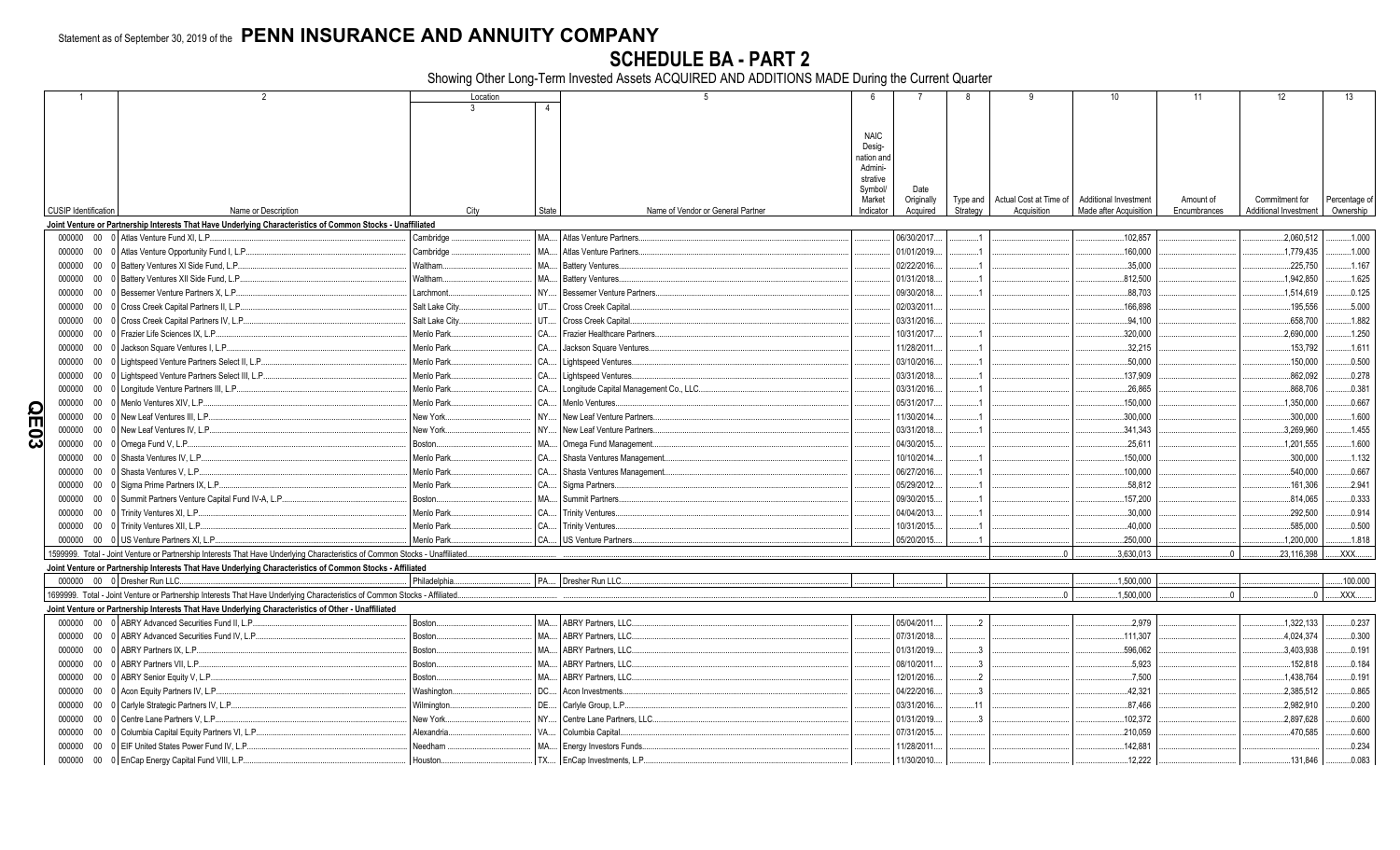# **SCHEDULE BA - PART 2**

Showing Other Long-Term Invested Assets ACQUIRED AND ADDITIONS MADE During the Current Quarter

|                                   |                                                                                                                     | Location       |       |                                   |                      |                        |          |                                   | 10 <sup>1</sup>              |              | 12                    | 13            |
|-----------------------------------|---------------------------------------------------------------------------------------------------------------------|----------------|-------|-----------------------------------|----------------------|------------------------|----------|-----------------------------------|------------------------------|--------------|-----------------------|---------------|
|                                   |                                                                                                                     |                |       |                                   |                      |                        |          |                                   |                              |              |                       |               |
|                                   |                                                                                                                     |                |       |                                   |                      |                        |          |                                   |                              |              |                       |               |
|                                   |                                                                                                                     |                |       |                                   | <b>NAIC</b>          |                        |          |                                   |                              |              |                       |               |
|                                   |                                                                                                                     |                |       |                                   | Desig-<br>nation and |                        |          |                                   |                              |              |                       |               |
|                                   |                                                                                                                     |                |       |                                   | Admini-              |                        |          |                                   |                              |              |                       |               |
|                                   |                                                                                                                     |                |       |                                   | strative             |                        |          |                                   |                              |              |                       |               |
|                                   |                                                                                                                     |                |       |                                   | Symbol/<br>Market    | Date                   |          | Type and   Actual Cost at Time of | <b>Additional Investment</b> | Amount of    | Commitment for        | Percentage of |
| <b>CUSIP</b> Identification       | Name or Description                                                                                                 | City           | State | Name of Vendor or General Partner | Indicator            | Originally<br>Acquired | Strategy | Acquisition                       | Made after Acquisition       | Encumbrances | Additional Investment | Ownership     |
|                                   | 000000 00 0 EnCap Energy Capital Fund XI, L.P                                                                       | Houston.       |       | TX EnCap Investments, L.P         |                      | 01/31/2017.            |          |                                   | .91,249                      |              | .3,183,454            | .0.062        |
|                                   | 000000 00 0 EnCap Flatrock Midstream Fund IV, L.P.                                                                  | Houston.       |       | TX EnCap Investments, L.P.        |                      | 08/31/2017.            |          |                                   | 15.801                       |              | 1.444.807             | .0.067        |
|                                   | 000000 00 0 Frazier Growth Buyout VIII, L.P.                                                                        | Seattle        |       | WA Frazier Healthcare Partners.   |                      | 09/30/2015.            |          |                                   | .360,000                     |              | 528,000               | .0.800        |
|                                   | 000000 00 0 Fulcrum Capital Partners V, LP                                                                          | Toronto.       |       | ON Fulcrum Capital Partners.      |                      | 06/11/2015.            |          |                                   | 17.650                       |              | .930.794              | .1.000        |
|                                   | 000000 00 0 Gryphon Mezzanine Partners, L.P.                                                                        | San Francisco. |       | CA Gryphon Investors              |                      | 07/01/2017.            |          |                                   | 38,820                       |              | 383,507               | .3.000        |
|                                   | 000000 00 0 MHR Institutional Partners IV, L.P.                                                                     | New York.      |       | NY MHR Fund Management            |                      | 06/27/2016.            |          |                                   | .175,000                     |              | .2,568,076            | .0.556        |
|                                   | 000000 00 0 Miravast ILS Credit Opportunities L.P.                                                                  | Ewing          |       | NJ Miravast LLC                   |                      | 12/02/2017.            |          |                                   | 480.967                      |              | .1.376.415            | .2.000        |
|                                   | 000000 00 0 NGP Natural Resources XII. L.P.                                                                         | Irvina         |       | TX NGP Energy Capital Management. |                      | 08/31/2017.            |          |                                   | 113.978                      |              | .2,735,850            | .0.075        |
|                                   | 000000 00 0 Patriot Financial Partners III. L.P.                                                                    | Philadelphia   |       | PA Patriot Financial Partners.    |                      | 11/01/2017.            |          |                                   | 200,000                      |              | .2.100.000            | .1.333        |
|                                   | 000000 00 0 Resolution Recovery Partners, LP.                                                                       | New York       |       | NY Ranieri Real Estate Partners   |                      | 02/03/2012.            |          |                                   | .307                         |              | 705.519               | .0.500        |
|                                   | 000000 00 0 SPC Partners VI. L.P.                                                                                   | San Francisco. |       | CA Swander Pace Capital.          |                      | 06/27/2016.            |          |                                   | .17.647                      |              | 1,424,715             | .0.600        |
|                                   | 000000 00 0 Starwood Global Opportunity Fund XI, L.P.                                                               | Greenwich.     |       | CT Starwood Capital               |                      | 05/31/2017.            |          |                                   | .300.000                     |              | .5,161,148            |               |
|                                   | 000000 00 0 Warburg Pincus Financial Sector, L.P.                                                                   | New York.      |       | NY Warburg, Pincus LLC            |                      | 09/21/2017.            |          |                                   | 80,000                       |              | .1,094,000            | 0.125         |
| <u>ဂ</u>                          | 000000 00 0 Warburg Pincus Global Growth, L.P.                                                                      | New York.      |       | NY Warburg, Pincus LLC.           |                      | 09/30/2018.            |          |                                   | 291,000                      |              | .5,637,000            | .0.044        |
|                                   | 000000 00 0 Warburg Pincus Private Equity XII, LP                                                                   | New York.      |       | NY Warburg, Pincus LLC            |                      | 12/21/2015.            |          |                                   | 600.000                      |              | .492.500              | .0.039        |
| င္ထ                               | 199999. Total - Joint Venture or Partnership Interests That Have Underlying Characteristics of Other - Unaffiliated |                |       |                                   |                      |                        |          |                                   | .4.103.511                   |              | .48.976.293           | .XXX          |
| 4499999. Subtotal - Unaffiliated. |                                                                                                                     |                |       |                                   |                      |                        |          |                                   | .7.733.524                   |              | .72,092,691           | .XXX          |
| 4599999. Subtotal - Affiliated    |                                                                                                                     |                |       |                                   |                      |                        |          |                                   | .1.500.000                   |              |                       | XXX           |
| 4699999. Totals                   |                                                                                                                     |                |       |                                   |                      |                        |          |                                   | .9.233.524                   |              | 72,092,691            | .XXX          |

## **SCHEDULE BA - PART 3**

Showing Other Long-Term Invested Assets DISPOSED, Transferred or Repaid During the Current Quarter

|                             |                                                                                                                               | Location      |                         |                                               |                       |            |                                                          |                                     |                                        | Changes in Book/Adjusted Carrying Value                                 |                                         |                                     |                                               | 15                                                      |               |                                       |                                   | 19                             |            |
|-----------------------------|-------------------------------------------------------------------------------------------------------------------------------|---------------|-------------------------|-----------------------------------------------|-----------------------|------------|----------------------------------------------------------|-------------------------------------|----------------------------------------|-------------------------------------------------------------------------|-----------------------------------------|-------------------------------------|-----------------------------------------------|---------------------------------------------------------|---------------|---------------------------------------|-----------------------------------|--------------------------------|------------|
|                             |                                                                                                                               |               |                         |                                               |                       |            |                                                          |                                     | 10                                     |                                                                         |                                         |                                     |                                               |                                                         |               |                                       |                                   |                                |            |
|                             |                                                                                                                               |               |                         |                                               | Date<br>Originally    | Disposal   | Book/Adjusted<br>Carrying Value<br>Less<br>Encumbrances, | Unrealized<br>Valuation<br>Increase | (Depreciation)<br>or<br>(Amortization) | Current Year's Current Year's<br>Other-Than-<br>Temporary<br>Impairment | Capitalized<br>Deferred<br>Interest and | <b>Total Change</b><br>in B./A.C.V. | <b>Total Foreign</b><br>Exchange<br>Change in | Book/Adjusted<br>Carrying Value<br>Less<br>Encumbrances |               | Foreign<br>Exchange<br>Gain (Loss) on | <b>Realized Gain</b><br>(Loss) on | <b>Total Gain</b><br>(Loss) on | Investment |
| <b>CUSIP</b> Identification | Name or Description                                                                                                           |               |                         | State Name of Purchaser or Nature of Disposal | Acquired              | Date       | Prior Year                                               | (Decrease)                          | Accretion                              | Recognized                                                              | Other                                   | $(9+10-11+12)$                      | B./A.C.V                                      | on Disposal                                             | Consideration | Disposal                              | Disposa                           | Disposa                        | Income     |
|                             | Joint Venture or Partnership Interests That Have Underlying Characteristics of Common Stocks - Unaffiliated                   |               |                         |                                               |                       |            |                                                          |                                     |                                        |                                                                         |                                         |                                     |                                               |                                                         |               |                                       |                                   |                                |            |
|                             | 000000 00 0 Frazier Life Sciences VIII, L.P.,                                                                                 | Menlo Park    | CA Return Of Capital    |                                               | 09/30/2015 08/02/2019 |            | .711.721                                                 |                                     |                                        |                                                                         |                                         |                                     |                                               | .711,721                                                | 711.721       |                                       |                                   |                                |            |
|                             | 000000 00 0 New Leaf Ventures III. L.P.                                                                                       | New York.     | NY Return Of Capital    |                                               | 11/30/2014 09/26/2019 |            | 373.414                                                  |                                     |                                        |                                                                         |                                         |                                     |                                               | .373.414                                                | .373.414      |                                       |                                   |                                |            |
|                             | 1599999. Total - Joint Venture or Partnership Interests That Have Underlying Characteristics of Common Stocks - Unaffiliated. |               |                         |                                               |                       |            | 1.085.135                                                |                                     |                                        |                                                                         |                                         |                                     |                                               | ,085,135                                                | .1,085,135    |                                       |                                   |                                |            |
|                             | Joint Venture or Partnership Interests That Have Underlying Characteristics of Common Stocks - Affiliated                     |               |                         |                                               |                       |            |                                                          |                                     |                                        |                                                                         |                                         |                                     |                                               |                                                         |               |                                       |                                   |                                |            |
| 000000 00 0 Dresher Run LLC |                                                                                                                               | Philadlephia. | PA., Return of Capital. |                                               |                       | 09/12/2019 | .12.840.216                                              |                                     |                                        |                                                                         |                                         |                                     |                                               | 12,840,216                                              | .12.840.216   |                                       |                                   |                                |            |
|                             | 1699999. Total - Joint Venture or Partnership Interests That Have Underlying Characteristics of Common Stocks - Affiliated.   |               |                         |                                               |                       |            | .12.840.216                                              |                                     |                                        |                                                                         |                                         |                                     |                                               | 12,840,216                                              | 12,840,216    |                                       |                                   |                                |            |
|                             | Joint Venture or Partnership Interests That Have Underlying Characteristics of Other - Unaffiliated                           |               |                         |                                               |                       |            |                                                          |                                     |                                        |                                                                         |                                         |                                     |                                               |                                                         |               |                                       |                                   |                                |            |
| 000000                      | 0 ABRY Advanced Securities Fund II, L.P.                                                                                      | Boston.       | MA., Return Of Capital  |                                               | 05/04/2011 08/05/2019 |            | 14.354                                                   |                                     |                                        |                                                                         |                                         |                                     |                                               | .14,354                                                 | 14.354        |                                       |                                   |                                |            |
| 000000                      | 00 0 ABRY Partners VII, L.P.                                                                                                  | Boston.       | MA Return Of Capital    |                                               | 08/10/2011 09/05/2019 |            | .8.441                                                   |                                     |                                        |                                                                         |                                         |                                     |                                               | .8.441                                                  | 8.441         |                                       |                                   |                                |            |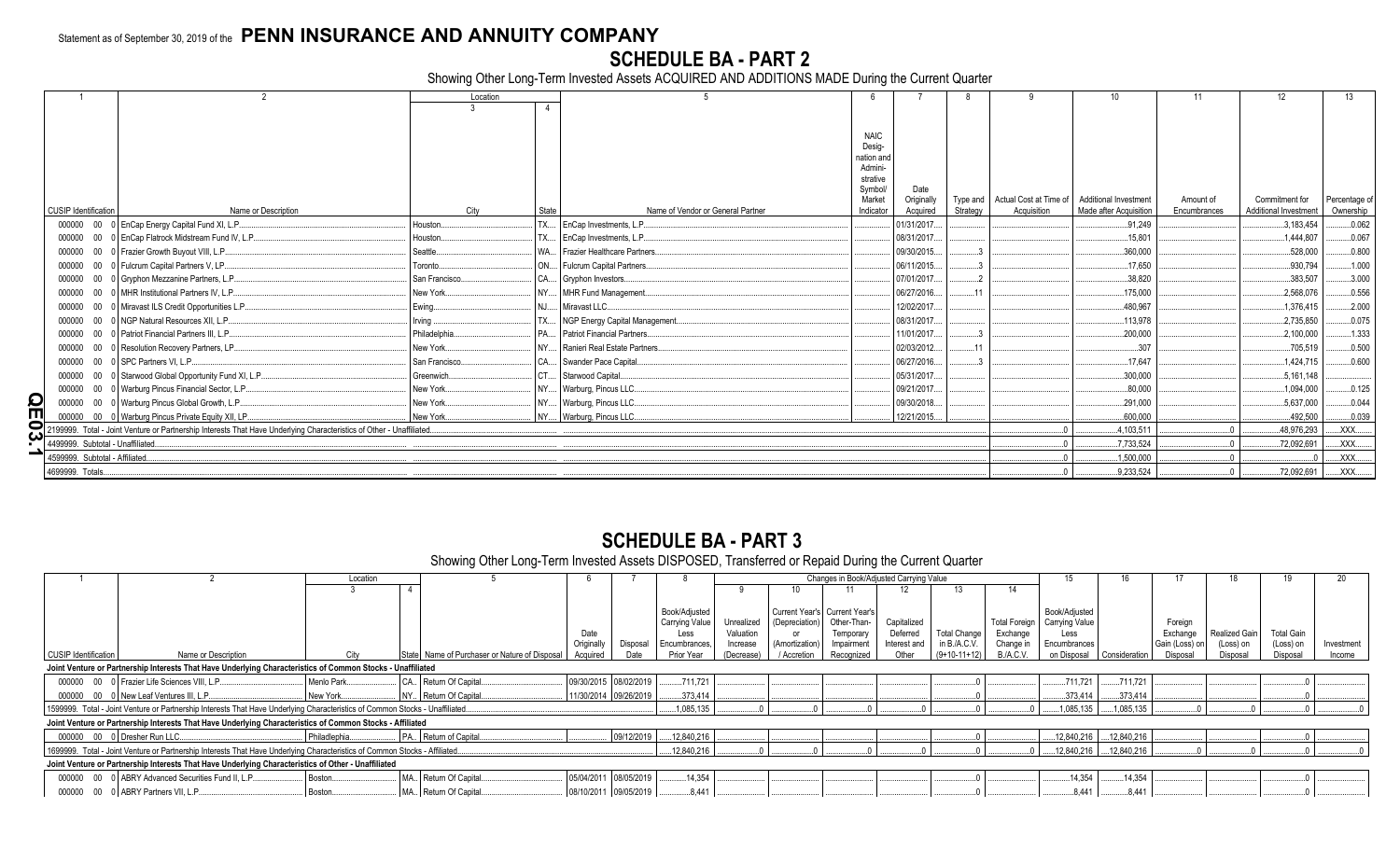**SCHEDULE BA - PART 3**<br>Showing Other Long-Term Invested Assets DISPOSED, Transferred or Repaid During the Current Quarter

|                           |                                   |                                                                                                                      | Location    |                                               |            |                       |                                        |            |                                                 |             | Changes in Book/Adjusted Carrying Value |                     |                      | 15                                     |               |                |                      | 19                | 20         |
|---------------------------|-----------------------------------|----------------------------------------------------------------------------------------------------------------------|-------------|-----------------------------------------------|------------|-----------------------|----------------------------------------|------------|-------------------------------------------------|-------------|-----------------------------------------|---------------------|----------------------|----------------------------------------|---------------|----------------|----------------------|-------------------|------------|
|                           |                                   |                                                                                                                      |             |                                               |            |                       |                                        |            | 10                                              |             |                                         | 13                  | 14                   |                                        |               |                |                      |                   |            |
|                           |                                   |                                                                                                                      |             |                                               |            |                       |                                        |            |                                                 |             |                                         |                     |                      |                                        |               |                |                      |                   |            |
|                           |                                   |                                                                                                                      |             |                                               |            |                       | Book/Adiusted<br><b>Carrying Value</b> | Unrealized | Current Year's Current Year's<br>(Depreciation) | Other-Than- | Capitalized                             |                     | <b>Total Foreign</b> | Book/Adjusted<br><b>Carrying Value</b> |               | Foreign        |                      |                   |            |
|                           |                                   |                                                                                                                      |             |                                               | Date       |                       | Less                                   | Valuation  | or                                              | Temporary   | Deferred                                | <b>Total Change</b> | Exchange             | Less                                   |               | Exchange       | <b>Realized Gain</b> | <b>Total Gain</b> |            |
|                           |                                   |                                                                                                                      |             |                                               | Originally | Disposal              | Encumbrances                           | Increase   | (Amortization)                                  | Impairment  | Interest and                            | in B./A.C.V.        | Change in            | Encumbrances                           |               | Gain (Loss) on | (Loss) on            | (Loss) on         | Investment |
|                           | <b>CUSIP</b> Identification       | Name or Description                                                                                                  | City        | State Name of Purchaser or Nature of Disposal | Acquired   | Date                  | Prior Year                             | (Decrease) | / Accretion                                     | Recognized  | Other                                   | $(9+10-11+12)$      | <b>B./A.C.V.</b>     | on Disposal                            | Consideration | Disposal       | Disposal             | Disposal          | Income     |
|                           | 000000<br>$00\,$                  | Angel Oak Real Estate Investment Fund I, L.P.                                                                        | Atlanta.    | GA Return Of Capital                          |            | 10/31/2017 09/30/2019 | 756,238                                |            |                                                 |             |                                         |                     |                      | 756,238                                | 756,238       |                |                      |                   |            |
|                           | 000000<br>$00\,$                  | 0 Beacon Capital Strategic Partners VIII, L.P.                                                                       | Boston.     | MA Return Of Capital                          |            | 10/31/2017 07/01/2019 | 375                                    |            |                                                 |             |                                         |                     |                      | .375                                   | .375          |                |                      |                   |            |
|                           | 000000<br>00                      | 0 Dval Capital Partners IV, L.P.                                                                                     | New York.   | NY Return Of Capital                          |            | 01/31/2018 08/16/2019 | .102.459                               |            |                                                 |             |                                         |                     |                      | .102,459                               | .102.459      |                |                      |                   |            |
|                           | 000000<br>$00\,$                  | 0 EIF United States Power Fund IV, L.P.                                                                              | Needham     | MA Return Of Capital.                         | 11/28/2011 | 09/30/2019            | .15,188                                |            |                                                 |             |                                         |                     |                      | .15,188                                | 15,188        |                |                      |                   |            |
|                           | 000000<br>00                      | 0 EnCap Energy Capital Fund VIII, L.P                                                                                | Houston.    | TX Return Of Capital                          |            | 11/30/2010 07/09/2019 | 28,893                                 |            |                                                 |             |                                         |                     |                      | 28,893                                 | .28,893       |                |                      |                   |            |
|                           | 000000<br>$00\,$                  | 0 EnCap Flatrock Midstream Fund IV, L.P.                                                                             | Houston.    | TX Return Of Capital                          |            | 08/31/2017 07/25/2019 | .2,111                                 |            |                                                 |             |                                         |                     |                      | .2.111                                 | .2.111        |                |                      |                   |            |
|                           | 000000<br>00                      | 0 Highbridge Specialty Loan Fund III LP.                                                                             | New York.   | NY. Return Of Capital.                        |            | 05/06/2013 09/17/2019 | .46,526                                |            |                                                 |             |                                         |                     |                      | .46,526                                | .46.526       |                |                      |                   |            |
|                           | 000000<br>$00\,$                  | 0 MHR Institutional Partners IV. L.P.,                                                                               | New York.   | NY. Return Of Capital                         |            | 06/27/2016 07/24/2019 | .27,234                                |            |                                                 |             |                                         |                     |                      | .27,234                                | 27,234        |                |                      |                   |            |
|                           | 000000<br>$00\,$                  | 0 Miravast ILS Credit Opportunities L.P.                                                                             | Ewing       | NJ Return Of Capital                          |            | 12/02/2017 09/24/2019 | 560,009                                |            |                                                 |             |                                         |                     |                      | 560,009                                | 560,009       |                |                      |                   |            |
|                           | 000000<br>$00\,$                  | 0 New Canaan Funding Mezzanine V, L.P.                                                                               | New Canaan. | CT. Return Of Capital                         |            | 08/05/2011 07/15/2019 | 4,394                                  |            |                                                 |             |                                         |                     |                      | 4,394                                  | .4,394        |                |                      |                   |            |
|                           | 000000<br>$00\,$                  | 0 Resolution Recovery Partners, LP.                                                                                  | New York.   | NY. Return Of Capital.                        |            | 02/03/2012 07/09/2019 | .50,520                                |            |                                                 |             |                                         |                     |                      | .50,520                                | 50,520        |                |                      |                   |            |
|                           | 000000                            | 00 0 Selene Residential Mortgage Opportunity Fund II L.P                                                             | New York.   | NY Return Of Capital.                         |            | 12/27/2010 08/07/2019 | .108,421                               |            |                                                 |             |                                         |                     |                      | .108,421                               | .108.421      |                |                      |                   |            |
|                           | 000000                            | 00 0 Summit Partners Growth Equity Fund VIII-A, L.P.                                                                 | Boston.     | MA Return Of Capital.                         |            | 06/14/2012 09/12/2019 | .305,085                               |            |                                                 |             |                                         |                     |                      | 305,085                                | 305,085       |                |                      |                   |            |
|                           |                                   | 000000 00 0 Warburg Pincus Private Equity XI, LP.                                                                    | New York.   | NY Return Of Capital.                         |            | 05/24/2012 09/23/2019 | .67,297                                |            |                                                 |             |                                         |                     |                      | 67,297                                 | .67,297       |                |                      |                   |            |
|                           |                                   | 2199999. Total - Joint Venture or Partnership Interests That Have Underlying Characteristics of Other - Unaffiliated |             |                                               |            |                       | 2,097,545                              |            |                                                 |             |                                         |                     |                      | .2,097,545                             | .2,097,545    |                |                      |                   |            |
|                           | 4499999. Subtotal - Unaffiliated. |                                                                                                                      |             |                                               |            |                       | 3.182.680                              |            |                                                 |             |                                         |                     |                      | .3.182.680                             | .3.182.680    |                |                      |                   |            |
| <u>ရ</u>                  | 4599999. Subtotal - Affiliated.   |                                                                                                                      |             |                                               |            |                       | .12.840.216                            |            |                                                 |             |                                         |                     |                      | .12.840.21                             | .12.840.216   |                |                      |                   |            |
|                           | 4699999. Totals.                  |                                                                                                                      |             |                                               |            |                       | .16,022,896                            |            |                                                 |             |                                         |                     |                      | 16,022,896                             | .16,022,896   |                |                      |                   |            |
| o                         |                                   |                                                                                                                      |             |                                               |            |                       |                                        |            |                                                 |             |                                         |                     |                      |                                        |               |                |                      |                   |            |
| ယ                         |                                   |                                                                                                                      |             |                                               |            |                       |                                        |            |                                                 |             |                                         |                     |                      |                                        |               |                |                      |                   |            |
| $\boldsymbol{\mathsf{N}}$ |                                   |                                                                                                                      |             |                                               |            |                       |                                        |            |                                                 |             |                                         |                     |                      |                                        |               |                |                      |                   |            |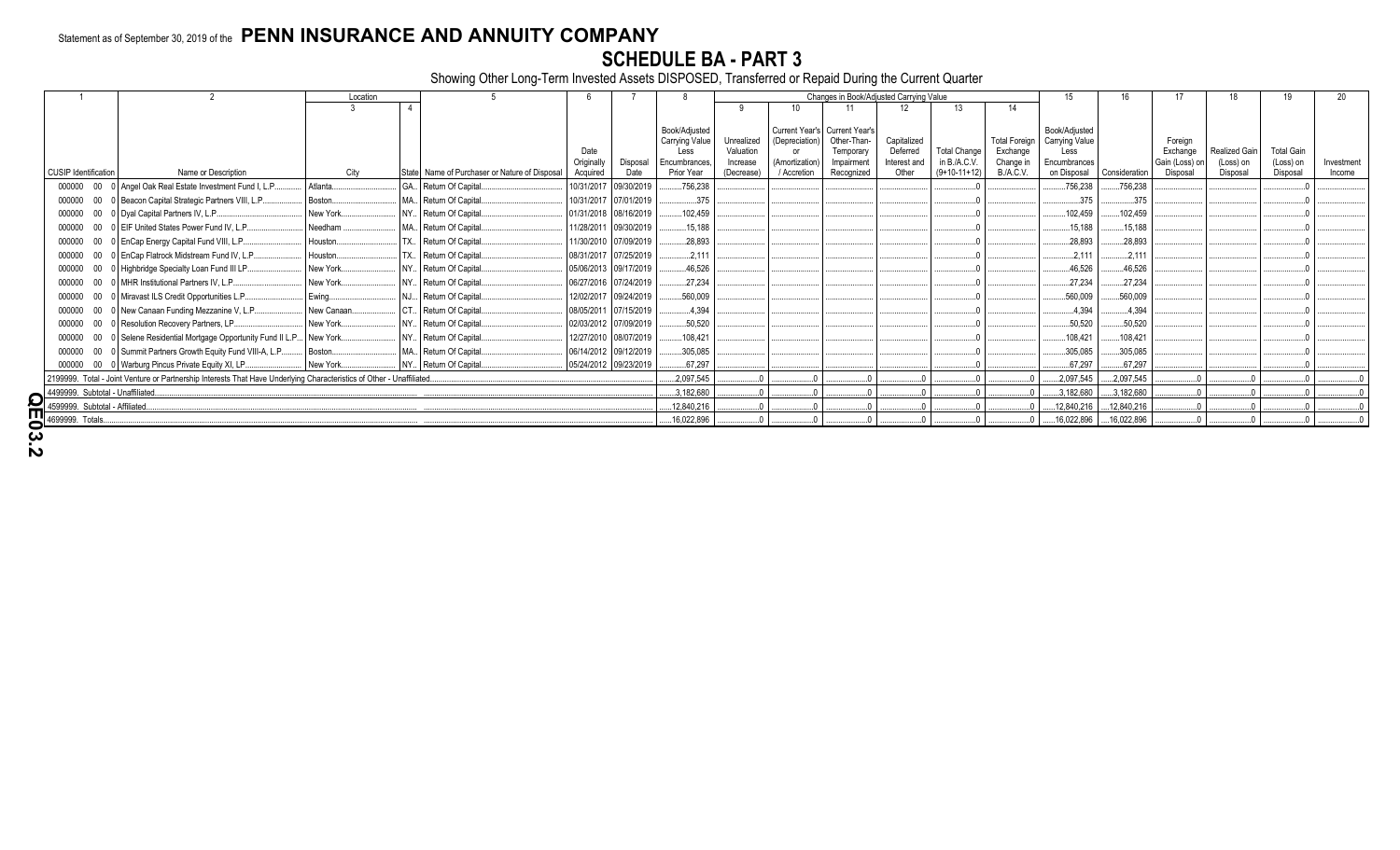**SCHEDULE D - PART 3**<br>Showing all Long-Term Bonds and Stocks ACQUIRED During Current Quarter

|                          | $\overline{2}$<br>$\overline{1}$                                      | $\overline{3}$ | $\overline{4}$ |                                | - 5            | 6                         | $\overline{7}$     | 8           | 9                                       | 10                                           |
|--------------------------|-----------------------------------------------------------------------|----------------|----------------|--------------------------------|----------------|---------------------------|--------------------|-------------|-----------------------------------------|----------------------------------------------|
|                          |                                                                       |                |                |                                |                |                           |                    |             |                                         |                                              |
|                          |                                                                       |                |                |                                |                |                           |                    |             |                                         | NAIC Designation and                         |
|                          |                                                                       |                |                |                                |                |                           |                    |             |                                         | Administrative<br>Symbol/Market Indicator    |
|                          | CUSIP Identification<br>Description                                   | Foreign        | Date Acquired  |                                | Name of Vendor | Number of Shares of Stock | <b>Actual Cost</b> | Par Value   | Paid for Accrued Interest and Dividends |                                              |
|                          | Bonds - U.S. Government                                               |                |                |                                |                |                           |                    |             |                                         |                                              |
|                          | 38378B M6 3 GOVERNMENT NATIONAL MORTGAGE ASSOCIATION.                 |                | 09/01/2019.    | PAYUP.                         |                |                           | 50,316             | .50,316     |                                         |                                              |
|                          | 0599999. Total - Bonds - U.S. Government.                             |                |                |                                |                |                           | .50.316            | .50.316     | 0 <sup>1</sup>                          | XXX.                                         |
|                          | Bonds - U.S. Political Subdivisions of States                         |                |                |                                |                |                           |                    |             |                                         |                                              |
| 358232                   | 5V 4   FRESNO UNIFIED SCHOOL DISTRICT                                 |                | 09/13/2019.    | STIFEL NICHOLAUS & C.          |                |                           | .2,665,080         | .6,000,000  |                                         | 1FE.                                         |
|                          | 797272 RG 8 SAN DIEGO COMMUNITY COLLEGE DISTRICT.                     |                | 09/18/2019.    | RBC CAPITAL MARKETS.           |                |                           | .4,500,000         | .4,500,000  |                                         | 1FE.                                         |
|                          | 2499999. Total - Bonds - U.S. Political Subdivisions of States        |                |                |                                |                |                           | .7,165,080         | .10.500.000 | 0 <sup>1</sup>                          | $\overline{X}$ $\overline{X}$ $\overline{X}$ |
|                          | Bonds - U.S. Special Revenue and Special Assessment                   |                |                |                                |                |                           |                    |             |                                         |                                              |
| 072024                   | WT 5 BAY AREA TOLL AUTHORITY.                                         |                | 09/20/2019.    | <b>MERRILL LYNCH PIERCE</b>    |                |                           | .6,750,000         | .6,750,000  |                                         | 1FE.                                         |
| 3136A8                   | N5 5 FANNIE MAE REMICS                                                |                | 08/01/2019.    | PAYUP.                         |                |                           | 49,027             | .49,027     |                                         |                                              |
| 3136A8                   | 3 FANNIE MAE REMICS<br>SM                                             |                | 08/01/2019.    | PAYUP.                         |                |                           | .45,113            | .45,113     |                                         |                                              |
| 3136A8                   | <b>FANNIE MAE REMICS.</b><br>XR<br>- 6                                |                | 09/01/2019.    | PAYUP.                         |                |                           | .171,333           | .171,333    |                                         |                                              |
| 3137BM                   | FREDDIE MAC MULTIFAMILY STRUCTURED PASS.<br>7D<br>2                   |                | 07/19/2019.    | BK OF NY/MIZUHO SECU           |                |                           | .3,205,872         |             | .49,059                                 |                                              |
| 3137F4                   | FREDDIE MAC MULTIFAMILY STRUCTURED PASS.<br>D7                        |                | 07/16/2019.    | CREDIT SUISSE FIRST.           |                |                           | .5,956,134         |             | .40,541                                 |                                              |
| 3137FK                   | <b>SL</b><br>FREDDIE MAC MULTIFAMILY STRUCTURED PASS.                 |                | 09/06/2019.    | BK OF NY/MIZUHO SECU.          |                |                           | .4,994,570         |             | .19,144                                 |                                              |
| 3137FM                   | UR<br>FREDDIE MAC MULTIFAMILY STRUCTURED PASS.                        |                | 07/26/2019.    | <b>BANC/AMERICA SECUR.L</b>    |                |                           | 7,000,139          |             | .86,778                                 |                                              |
| 3137FN                   | X8 8   FREDDIE MAC MULTIFAMILY STRUCTURED PASS.                       |                | 09/11/2019.    | WELLS FARGO SECS LLC.          |                |                           | .3,244,298         |             | .25,828                                 |                                              |
|                          | 3199999. Total - Bonds - U.S. Special Revenue and Special Assessments |                |                |                                |                |                           | .31,416,486        | 7,015,473   | .221,350                                | XXX.                                         |
|                          | <b>Bonds - Industrial and Miscellaneous</b>                           |                |                |                                |                |                           |                    |             |                                         |                                              |
| Ш<br>01400E              | AC 7 ALCON FINANCE CORP.                                              |                | 09/19/2019.    | VARIOUS.                       |                |                           | .4,072,020         | .4,000,000  |                                         | 2FE.                                         |
| $\overline{9}$<br>015271 | ALEXANDRIA REAL ESTATE EQUITIES INC.<br>AS<br>- 8                     |                | 07/08/2019.    | <b>GOLDMAN SACHS &amp; CO.</b> |                |                           | .1,991,560         | .2,000,000  |                                         | 2FE.                                         |
| 01626P                   | AG<br>ALIMENTATION COUCHE-TARD INC.                                   |                | 08/05/2019.    | PERSHING & COMPANY.            |                |                           | .2,434,524         | .2,269,000  | .3,120 2FE.                             |                                              |
| 04621X                   | AM 0<br><b>ASSURANT INC.</b>                                          |                | 08/15/2019.    | WELLS FARGO SECS LLC           |                |                           | .2,998,950         | .3,000,000  |                                         | 2FE.                                         |
| 05526D                   | BK<br><b>BAT CAPITAL CORP</b>                                         |                | 09/03/2019.    | DEUTSCHE BANC/ALEX B.          |                |                           | .2,000,000         | .2,000,000  |                                         | 2FE.                                         |
| 092113                   | AS 8<br><b>BLACK HILLS CORP.</b>                                      |                | 09/26/2019.    | <b>BANC/AMERICA SECUR.L</b>    |                |                           | .1,996,100         | .2,000,000  |                                         | 2FE.                                         |
| 09256B                   | BLACKSTONE HOLDINGS FINANCE CO LLC.<br>AM<br>-9                       |                | 09/03/2019.    | MORGAN STANLEY & CO.           |                |                           | .1,979,440         | .2,000,000  |                                         | 1FE.                                         |
| 101137                   | <b>BOSTON SCIENTIFIC CORP.</b><br>AU                                  |                | 09/05/2019.    | JEFFERIES & COMPANY.           |                |                           | .3,672,210         | .3,000,000  | .3,133 2FE.                             |                                              |
| 12532B                   | CFCRE COMMERCIAL MORTGAGE TRUST 2016-C7.<br>AH                        |                | 05/29/2019.    | <b>BANC/AMERICA SECUR.L</b>    |                |                           |                    |             | .4,701 1FE.                             |                                              |
| 125523                   | AJ<br>CIGNA CORP.<br><b>q</b>                                         |                | 08/28/2019.    | <b>EXCHANGE OFFER.</b>         |                |                           | .998,378           | .1,000,000  | .1,733 2FE.                             |                                              |
| 125523                   | AK 6<br>CIGNA CORP.                                                   |                | 08/28/2019.    | <b>EXCHANGE OFFER</b>          |                |                           | .2,034,667         | .2,000,000  | .19,872 2FE.                            |                                              |
| 14310F                   | CARLYLE HOLDINGS II FINANCE LLC.<br>AA                                |                | 09/11/2019.    | CITIGROUP GLOBAL MKT           |                |                           | .2,294,760         | .2,000,000  | .50,938 2FE.                            |                                              |
| 16412X                   | AG<br>CHENIERE CORPUS CHRISTI HOLDINGS LLC<br>$\Omega$                |                | 09/18/2019.    | WELLS FARGO SECS LLC.          |                |                           | .2,200,000         | .2,000,000  | .22,778 3FE.                            |                                              |
| 219350                   | <b>BF</b><br><b>CORNING INC.</b>                                      |                | 07/31/2019.    | <b>BANC/AMERICA SECUR.L</b>    |                |                           | .995,150           | .1,000,000  | .9,358 2FE.                             |                                              |
| 26138E                   | KEURIG DR PEPPER INC<br>AY<br>- 5                                     |                | 07/31/2019.    | PERSHING & COMPANY.            |                |                           | .1,580,967         | .1,551,000  | .8,950 2FE.                             |                                              |
| 292480                   | AM <sub>2</sub><br>ENABLE MIDSTREAM PARTNERS LP.                      |                | 09/04/2019.    | JPM SECURITIES-FIXED           |                |                           | .1,996,420         | .2,000,000  |                                         | 2FE.                                         |
| 302491                   | AV 7 FMC CORP.                                                        |                | 09/27/2019.    | <b>BANC/AMERICA SECUR.L</b>    |                |                           | .2,091,160         | .2,000,000  | .2,750 2FE.                             |                                              |
| 30298F                   | AJ<br>FREMF 2019-K735 MORTGAGE TRUST<br>3                             |                | 07/17/2019.    | JPM SECURITIES-FIXED           |                |                           | .4,147,608         | .4,000,000  | .11,086 2FE.                            |                                              |
| 30298P                   | AS<br>FREMF 2019-K97 MORTGAGE TRUST                                   |                | 09/10/2019.    | WELLS FARGO SECS LLC.          |                |                           | .6,311,088         | .6,000,000  | 14,430 2FE                              |                                              |
| 30310X                   | AE 9<br>FREMF 2019-K94 MORTGAGE TRUST                                 |                | 07/09/2019.    | WELLS FARGO SECS LLC.          |                |                           | .3,578,519         | .3,500,000  | .6,779 2FE.                             |                                              |
| 31739L                   | AA<br>FINANCE AMER STRUCTURE 0.01 25SEP69.                            |                | 09/20/2019.    | RAYMOND JAMES & ASSO           |                |                           | .5,056,005         | .5,000,000  |                                         | IFE.                                         |
| 337738                   | AV 0<br>FISERV INC.                                                   |                | 09/05/2019.    | <b>BANC/AMERICA SECUR.L</b>    |                |                           | 3,402,150          | .3,000,000  | .27,500 2FE.                            |                                              |
| 36418A                   | GALTON FUNDING MORTGAGE TRUST 2017-2.<br>AQ<br>$\Omega$               |                | 07/24/2019.    | <b>CREDIT SUISSE FIRST</b>     |                |                           | .5,018,005         | .5,000,000  | .14,097 1FE.                            |                                              |
| 42824C                   | AY<br>HEWLETT PACKARD ENTERPRISE CO.                                  |                | 09/17/2019.    | PERSHING & COMPANY.            |                |                           | .2,319,340         | .2,000,000  | .50,800                                 | 2FE                                          |
| 44107T                   | AY 2 HOST HOTELS & RESORTS LP.                                        |                | 09/12/2019.    | WELLS FARGO SECS LLC           |                |                           | .1,984,360         | .2,000,000  |                                         | 2FE                                          |
| 460146                   | CK 7   INTERNATIONAL PAPER CO.                                        |                | 07/31/2019.    | JPM SECURITIES-FIXED           |                |                           | .2,101,860         | .2,000,000  | .12,533 2FE.                            |                                              |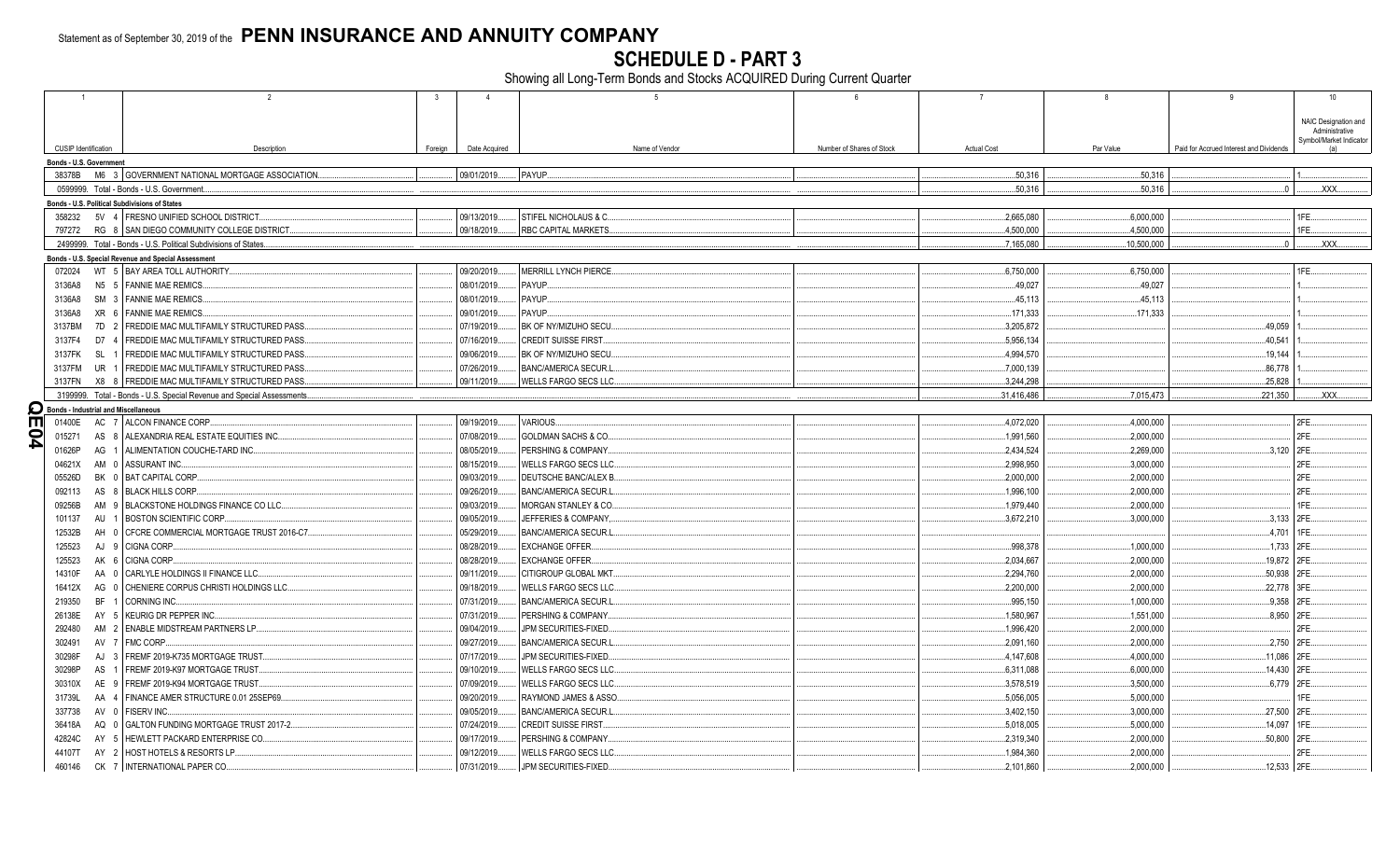**SCHEDULE D - PART 3**<br>Showing all Long-Term Bonds and Stocks ACQUIRED During Current Quarter

|     | $\overline{1}$       | $\overline{2}$                                                         | -3      | $\overline{4}$             | $5\overline{5}$                              | 6                         | $\overline{7}$           | -8                       | 9                                       | 10                                     |
|-----|----------------------|------------------------------------------------------------------------|---------|----------------------------|----------------------------------------------|---------------------------|--------------------------|--------------------------|-----------------------------------------|----------------------------------------|
|     |                      |                                                                        |         |                            |                                              |                           |                          |                          |                                         |                                        |
|     |                      |                                                                        |         |                            |                                              |                           |                          |                          |                                         | NAIC Designation and<br>Administrative |
|     |                      |                                                                        |         |                            |                                              |                           |                          |                          |                                         | Symbol/Market Indicator                |
|     | CUSIP Identification | Description                                                            | Foreign | Date Acquired              | Name of Vendor                               | Number of Shares of Stock | <b>Actual Cost</b>       | Par Value                | Paid for Accrued Interest and Dividends |                                        |
|     | 46651B               | AR 1 JP MORGAN MORTGAGE TRUST.                                         |         | 09/09/2019.                | BAIRD ROBERT W & CO.                         |                           | .7,589,063               | 7,371,185                | 7,292 1FE.                              |                                        |
|     | 46651F               | AQ<br>JP MORGAN MORTGAGE TRUST 2019-HYB1                               |         | 08/13/2019.                | JPM SECURITIES-FIXED                         |                           | .9,992,519               | 10,000,000               | .23,333                                 | 1FE.                                   |
|     | 49446R               | KIMCO REALTY CORP.<br>AV                                               |         | 08/15/2019.                | <b>BARCLAYS CAPITAL FIX</b>                  |                           | .2,964,960               | .3,000,000               |                                         | 2FE.                                   |
|     | 501044               | <b>CN</b><br><b>KROGER CO/THE.</b><br><b>q</b>                         |         | 09/10/2019.                | PERSHING & COMPANY                           |                           | .2,233,820               | .2,000,000               | .17,100 2FE.                            |                                        |
|     | 524901               | AR 6<br><b>LEGG MASON INC.</b>                                         |         | 07/26/2019.                | <b>CREDIT SUISSE FIRST</b>                   |                           | .2,515,280               | .2,300,000               | .5,391 2FE.                             |                                        |
|     | 55336V               | <b>AL</b><br>MPLX LP<br>$\mathbf{A}$                                   |         | 07/31/2019.                | <b>GOLDMAN SACHS &amp; CO.</b>               |                           | .2,138,480               | .2,000,000               | .43,622 2FE.                            |                                        |
|     | 570535               | AV<br><b>MARKEL CORP.</b><br>- 6                                       |         | 09/12/2019.                | WELLS FARGO SECS LLC                         |                           | .1,995,500               | .2,000,000               |                                         | 2FE.                                   |
|     | 574599               | <b>BM</b><br>MASCO CORP<br>$\overline{7}$                              |         | 08/26/2019.                | <b>BNY/SUNTRUST CAPITAL</b>                  |                           | 1,031,680                | .1,000,000               | .12,875 2FE.                            |                                        |
|     | 577081               | <b>BB</b><br><b>MATTEL INC</b><br>$\overline{7}$                       |         | 08/09/2019.                | <b>BANC/AMERICA SECUR.L</b>                  |                           | 1,622,000                | .1,600,000               | .12,900 4FE.                            |                                        |
|     | 628530               | BC<br>MYLAN INC.<br>$\overline{0}$                                     |         | 07/31/2019.                | JPM SECURITIES-FIXED                         |                           | 1,040,600                | .1,000,000               | .9,450 2FE.                             |                                        |
|     | 64128X               | AE<br>NEUBERGER BERMAN GROUP LLC / NEUBERGER B                         |         | 09/11/2019.                | JPM SECURITIES-FIXED                         |                           | .3,474,035               | .3,342,000               | .66,979 2FE.                            |                                        |
|     | 649840               | NEW YORK STATE ELECTRIC & GAS CORP.<br><b>CR</b>                       |         | 09/03/2019.                | JPM SECURITIES-FIXED                         |                           | .1,989,020               | .2,000,000               |                                         | IFE.                                   |
|     | 651639               | AP<br>NEWMONT GOLDCORP CORP.                                           |         | 07/16/2019.                | JEFFERIES & COMPANY                          |                           | .3,330,150               | .3,000,000               | .49,969 2FE                             |                                        |
|     | 651639               | NEWMONT GOLDCORP CORP.<br>AV                                           |         | 08/06/2019.                | <b>EXCHANGE OFFER</b>                        |                           | .2,296,817               | .2,000,000               | .17,258 2FE                             |                                        |
|     | 655044               | AR<br><b>NOBLE ENERGY INC</b><br>- 6                                   |         | 09/24/2019.                | <b>BANC/AMERICA SECUR.L</b>                  |                           | .7,994,400               | .8,000,000               |                                         | 2FE.                                   |
|     | 678858               | BN<br><b>OKLAHOMA GAS &amp; ELECTRIC CO.</b><br>. വ                    |         | 09/23/2019.                | WELLS FARGO SECS LLC.                        |                           | .5,403,493               | .5,125,000               | .79,950 1FE.                            |                                        |
|     | 680665               | AL<br><b>OLIN CORP.</b>                                                |         | 07/17/2019.                | JPM SECURITIES-FIXED                         |                           | .1,018,750               | .1,000,000               |                                         | .469 3FE.                              |
|     | 681936               | OMEGA HEALTHCARE INVESTORS INC.<br><b>BI</b>                           |         | 09/17/2019.                | <b>WELLS FARGO SECS LLC</b>                  |                           | .985,420                 | .1,000,000               |                                         | 2FE.                                   |
| Q   | 682680               | AZ<br><b>ONEOK INC.</b><br>- 6                                         |         | 08/12/2019.                | JPM SECURITIES-FIXED                         |                           | .4,975,250               | .5,000,000               |                                         | 2FE.                                   |
| m   | 690742               | <b>OWENS CORNING.</b><br>AJ.                                           |         | 07/29/2019.                | <b>WELLS FARGO SECS LLC</b>                  |                           | .997,870                 | .1,000,000               |                                         | 3FE.                                   |
| 94. | 72650R               | PLAINS ALL AMERICAN PIPELINE LP / PAA FI.<br><b>BM</b><br>$\mathbf{3}$ |         | 09/09/2019.                | CITIGROUP GLOBAL MKT                         |                           | 1,996,020                | .2,000,000               |                                         | 3FE.                                   |
|     | 828807               | SIMON PROPERTY GROUP LP.<br><b>DH</b>                                  |         | 09/04/2019.                | CITIGROUP GLOBAL MKT                         |                           | .2,988,030               | .3,000,000               |                                         | 1FE.                                   |
|     | 85022W               | SPRINGCASTLE FUNDING ASSET-BACKED NOTES.<br>AM                         |         | 08/19/2019.                | <b>BANC/AMERICA SECUR.L</b>                  |                           | .5,061,719               | .5,000,000               | .12,928                                 | 1FE.                                   |
|     | 91913Y               | AT<br>VALERO ENERGY CORP.                                              |         | 07/19/2019.                | HSBC SECURITIES (USA.                        |                           | .3,280,320               | .3,000,000               | .52,267                                 | 2FE.                                   |
|     | 92349F               | VERIZON OWNER TRUST 2018-1<br>AA                                       |         | 09/18/2019.                | <b>WELLS FARGO SECS LLC</b>                  |                           | 17,364,899               | .17,247,000              |                                         | IFE.                                   |
|     | 92840V               | AE<br><b>VISTRA OPERATIONS CO LLC</b>                                  |         | 08/08/2019.                | <b>CREDIT SUISSE FIRST</b>                   |                           | .2,523,325               | .2,500,000               | .18,215 2FE.                            |                                        |
|     | 59151K               | METHANEX CORP.<br>AL<br>$\overline{2}$                                 |         | 09/09/2019.                | JPM SECURITIES-FIXED                         |                           | .1,999,380               | .2,000,000               |                                         | 2FE.                                   |
|     | 878742               | AS<br><b>TECK RESOURCES LTD.</b>                                       |         | 07/16/2019.                | JPM SECURITIES-FIXED                         |                           | .3,244,860               | .3,000,000               | .76,500 2FE.                            |                                        |
|     | 03755C               | AJ<br>APEX CREDIT CLO 2017-II LLC.<br>- 3                              |         | 09/27/2019.                | JEFFERIES & COMPANY.                         |                           | .7,000,000               | .7,000,000               |                                         | FE.                                    |
|     | 03938L               | <b>BC</b><br>ARCELORMITTAL                                             |         | 07/16/2019.                | JEFFERIES & COMPANY.                         |                           | .2,971,080               | .3,000,000               | 708                                     | 2FE.                                   |
|     | 20752T               | CONNECT FINCO SARL / CONNECT US FINCO LL<br>AA<br>$\overline{2}$       |         | 09/25/2019.                | WELLS FARGO SECS LLC                         |                           | 1,020,000                | .1,000,000               |                                         | 4FE.                                   |
|     | 22846B               | AC.<br>CROWN POINT CLO 8 LTD                                           |         | 08/09/2019.                | JPM SECURITIES-FIXED                         |                           | .5,000,000               | .5,000,000               |                                         | IFE.                                   |
|     | 268317               | AQ<br>ELECTRICITE DE FRANCE SA                                         |         | 08/14/2019.                | GOLDMAN SACHS & CO.                          |                           | .2,391,340               | .2,000,000               | .33,825                                 | 1FE.                                   |
|     | 40052V               | AG<br><b>GRUPO BIMBO SAB DE CV.</b><br>-9                              |         | 09/04/2019.                | JP MORGAN CHASE/JP M.                        |                           | .2,967,300               | .3,000,000               |                                         | 2FE.                                   |
|     | 45262B               | AC<br><b>IMPERIAL BRANDS FINANCE PLC</b>                               |         | 07/31/2019.                | DEUTSCHE BANC/ALEX B.                        |                           | 995,320                  | .1,000,000               | 646                                     | 2FE.                                   |
|     | 632525               | NATIONAL AUSTRALIA BANK LTD.<br>AS<br>$\Omega$                         |         | 07/29/2019.                | VARIOUS                                      |                           | 5,005,750                | .5,000,000               |                                         | 2FE.                                   |
|     | 92329N               | AQ<br>3 VENTURE XIII CLO LTD.                                          |         | 09/06/2019.                | BNP PARIBAS SEC CORP.                        |                           | .6,000,000               | 0.6,000,000              |                                         | 1FE.                                   |
|     | 92557W               | AS<br>2 VIBRANT CLO IV LTD.                                            |         | 08/07/2019.                | <b>MORGAN STANLEY &amp; CO.</b>              |                           | 7,500,000                | .7,500,000               |                                         | IFE.                                   |
|     | 92857W               | <b>BU</b><br>3 VODAFONE GROUP PLC.                                     |         | 09/10/2019.                | MORGAN STANLEY & CO.                         |                           | .1,992,480               | .2,000,000               |                                         | 2FE.                                   |
|     |                      | EF.                                                                    |         |                            |                                              |                           |                          |                          |                                         |                                        |
|     | 961214<br>96467F     | 6   WESTPAC BANKING CORP<br>AC 4 WHITEBOX CLO I LTD.                   |         | 07/30/2019.<br>07/25/2019. | JPM SECURITIES-FIXED<br>JPM SECURITIES-FIXED |                           | .2,038,260<br>.8.000.000 | .2,000,000<br>.8,000,000 | .1,598                                  | 2FE.<br>IFE.                           |
|     |                      | 3899999. Total - Bonds - Industrial and Miscellaneous                  |         |                            |                                              |                           | .226,184,431             | .220,305,185             | .807.833                                | XXX                                    |
|     |                      |                                                                        |         |                            |                                              |                           |                          |                          |                                         |                                        |
|     |                      | <b>Bonds - Hybrid Securities</b><br>05518V AA 3 BAC CAPITAL TRUST XIV. |         | 08/09/2019.                | <b>BANC/AMERICA SECUR.L</b>                  |                           | 1.725.000                | .2.000.000               | .13.111 2FE.                            |                                        |
|     |                      |                                                                        |         |                            |                                              |                           |                          |                          |                                         |                                        |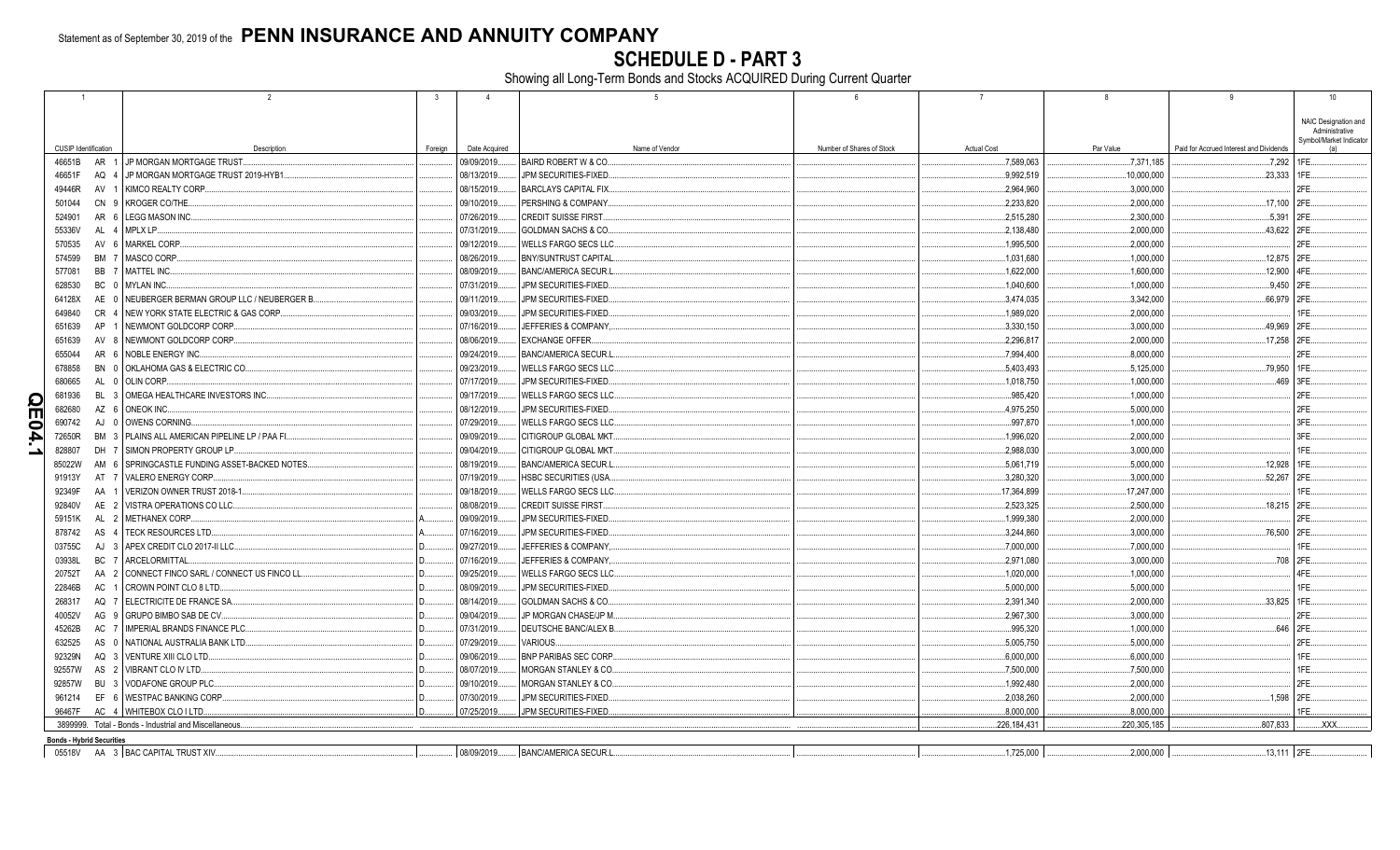# **SCHEDULE D - PART 3**

Showing all Long-Term Bonds and Stocks ACQUIRED During Current Quarter

|                           |                                     | $\mathcal{D}$                                                                               |         | $\sqrt{4}$    | $5 -$                          | 6                         |                    |             |                                         | 10                                     |
|---------------------------|-------------------------------------|---------------------------------------------------------------------------------------------|---------|---------------|--------------------------------|---------------------------|--------------------|-------------|-----------------------------------------|----------------------------------------|
|                           |                                     |                                                                                             |         |               |                                |                           |                    |             |                                         |                                        |
|                           |                                     |                                                                                             |         |               |                                |                           |                    |             |                                         | NAIC Designation and<br>Administrative |
|                           | CUSIP Identification                | Description                                                                                 | Foreign | Date Acquired | Name of Vendor                 | Number of Shares of Stock | <b>Actual Cost</b> | Par Value   | Paid for Accrued Interest and Dividends | Symbol/Market Indicator                |
|                           | 249670                              | AA 8 DEPOSITORY TRUST & CLEARING CORP/THE                                                   |         | 08/13/2019    | PERSHING & COMPANY.            |                           | 5,037,500          | .5,000,000  | .40,625 1FE.                            |                                        |
|                           | 26441C                              | BG 9 DUKE ENERGY CORP.                                                                      |         | 09/09/2019.   | <b>BARCLAYS CAPITAL FIX.</b>   |                           | .3,000,000         | 3.000.000   |                                         | 2FE.                                   |
|                           | 29379V                              | BN 2 ENTERPRISE PRODUCTS OPERATING LLC.                                                     |         | 08/12/2019.   | <b>BANC/AMERICA SECUR.</b>     |                           | .3,427,125         | 3,515,000   | .91.244 2FE.                            |                                        |
|                           | 55261F                              | AL 8 M&T BANK CORP.                                                                         |         | 07/23/2019.   | MORGAN STANLEY & CO.           |                           | .3,000,000         | 3.000.000   |                                         | 2FE.                                   |
|                           | 55336V                              | AU 4 MPLX LP.                                                                               |         | 07/31/2019.   | <b>EXCHANGE OFFER.</b>         |                           | 3,406,355          | 3,402,000   | .107.848                                | 3FF                                    |
|                           | 69352P                              | AC 7 PPL CAPITAL FUNDING INC.                                                               |         | 07/15/2019.   | <b>CANTOR FITZGERALD &amp;</b> |                           | 4,533,500          | .4,941,000  | .11.140                                 | 2FF                                    |
|                           | 06368B                              | 5P 9 BANK OF MONTREAL                                                                       |         | 07/23/2019.   | BMOCM/BONDS.                   |                           | .2,000,000         | 2.000.000   |                                         | 2FE.                                   |
|                           | 456837                              | AR 4 ING GROEP NV.                                                                          |         | 09/04/2019.   | CITIGROUP GLOBAL MKT           |                           | .3,010,500         | .3,000,000  |                                         | 3FE.                                   |
|                           | G07980                              | AF 5 BARCLAYS BANK PLC.                                                                     |         | 07/24/2019.   | NON-BROKER TRADE, BO.          |                           | 4,166,140          | 5,800,000   |                                         | 3FE.                                   |
|                           | G63812                              | AG 9 NATIONAL WESTMINSTER BANK PLC.                                                         |         | 07/31/2019.   | NON-BROKER TRADE, BO.          |                           | 5.032.544          | 6.380.000   |                                         | 2FE.                                   |
|                           |                                     | R57779 AG 6 DNB BANK ASA.                                                                   |         | 08/30/2019.   | NON-BROKER TRADE, BO.          |                           | .2,486,750         | .4.060.000  |                                         | 2FE.                                   |
|                           |                                     | 4899999. Total - Bonds - Hybrid Securities                                                  |         |               |                                |                           | 40.825.414         | .46.098.000 | .263.968                                | .XXX.                                  |
|                           | <b>Bonds - SVO Identified Funds</b> |                                                                                             |         |               |                                |                           |                    |             |                                         |                                        |
|                           |                                     | 46431W 50 7 ISHARES SHORT MATURITY BOND ETF.                                                |         | 08/02/2019.   | WELLS FARGO SECS LLC.          | 173,032.000               | 8,697,159          |             |                                         |                                        |
|                           |                                     | 92189H 30 0 VANECK VECTORS J.P. MORGAN EM LOCAL CURR.                                       |         | 07/19/2019.   | <b>WELLS FARGO SECS LLC</b>    | 215.000.000               | 7.489.738          |             |                                         |                                        |
|                           |                                     | 8199999. Total - Bonds - SVO Identified Funds.                                              |         |               |                                |                           | 16.186.897         |             |                                         | XXX.                                   |
|                           |                                     | 8399997. Total - Bonds - Part 3.                                                            |         |               |                                |                           | 321,828,624        | 283,968,974 | .1,293,151                              | $\mathsf{XXX}$ .                       |
| $\Omega_{\overline{\Pi}}$ | 8399999. Total - Bonds.             |                                                                                             |         |               |                                |                           | 321,828,624        | 283,968,974 | 1,293,151                               | XXX.                                   |
|                           |                                     | <b>Preferred Stocks - Industrial and Miscellaneous</b><br>43010E 50 3 HIGHLAND INCOME FUND. |         | 07/30/2019.   | CANTOR FITZGERALD &            | .80,000.000               | .1,987,360         |             |                                         | P1FEL                                  |
| $\overline{Q}$            |                                     | 74460W 62 8 PUBLIC STORAGE                                                                  |         | 09/05/2019.   | <b>MORGAN STANLEY &amp; CO</b> | .120.000.000              | 3,000,000          |             |                                         | P1FEL                                  |
|                           |                                     | 8499999. Total - Preferred Stocks - Industrial and Miscellaneous.                           |         |               |                                |                           | .4.987.360         | <b>XXX</b>  | $\Omega$                                | $\mathsf{L}$ XXX.                      |
| N                         |                                     | 8999997. Total - Preferred Stocks - Part 3                                                  |         |               |                                |                           | .4.987.360         | <b>XXX</b>  | $\cap$                                  | $\mathsf{L}$ XXX.                      |
|                           |                                     | 8999999. Total - Preferred Stocks.                                                          |         |               |                                |                           | .4.987.360         | XXX         | $\cap$                                  | $\mathsf{.XXX}$                        |
|                           |                                     | <b>Common Stocks - Industrial and Miscellaneous</b>                                         |         |               |                                |                           |                    |             |                                         |                                        |
|                           |                                     | 035710 40 9 ANNALY CAPITAL MANAGEMENT INC                                                   |         | 07/15/2019.   | WELLS FARGO SECS LLC.          | 216,000.000               | 2,001,931          | <b>XXX</b>  |                                         |                                        |
|                           | 462260                              | 10 0   IOVANCE BIOTHERAPEUTICS INC                                                          |         | 08/02/2019.   | <b>MERRILL LYNCH PIERCE.</b>   | 5,011.000                 | .123,170           | <b>XXX</b>  |                                         |                                        |
|                           | 651639                              | 10 6 NEWMONT GOLDCORP CORP.                                                                 |         | 08/02/2019    | WELLS FARGO SECS LLC.          | .40.600.000               | .1.524.036         | <b>XXX</b>  |                                         |                                        |
|                           |                                     | 9099999. Total - Common Stocks - Industrial and Miscellaneous.                              |         |               |                                |                           | 3.649.137          | <b>XXX</b>  | $\sim$                                  | .XXX.                                  |
|                           |                                     | 9799997. Total - Common Stocks - Part 3.                                                    |         |               |                                |                           | 3,649,137          | <b>XXX</b>  |                                         | $\mathsf{L}$ XXX.                      |
|                           |                                     | 9799999. Total - Common Stocks.                                                             |         |               |                                |                           | 3.649.137          | <b>XXX</b>  |                                         | $\mathsf{XXX}$                         |
|                           |                                     | 9899999. Total - Preferred and Common Stocks.                                               |         |               |                                |                           | 8.636.497          | XXX         |                                         | $\mathsf{L}$ XXX.                      |
|                           |                                     | 9999999. Total - Bonds, Preferred and Common Stocks.                                        |         |               |                                |                           | 330.465.121        | <b>XXX</b>  | 1,293,151                               | .XXX.                                  |

 $(a)$ For all common stock bearing NAIC market indicator "U" provide the number of such issues:................0.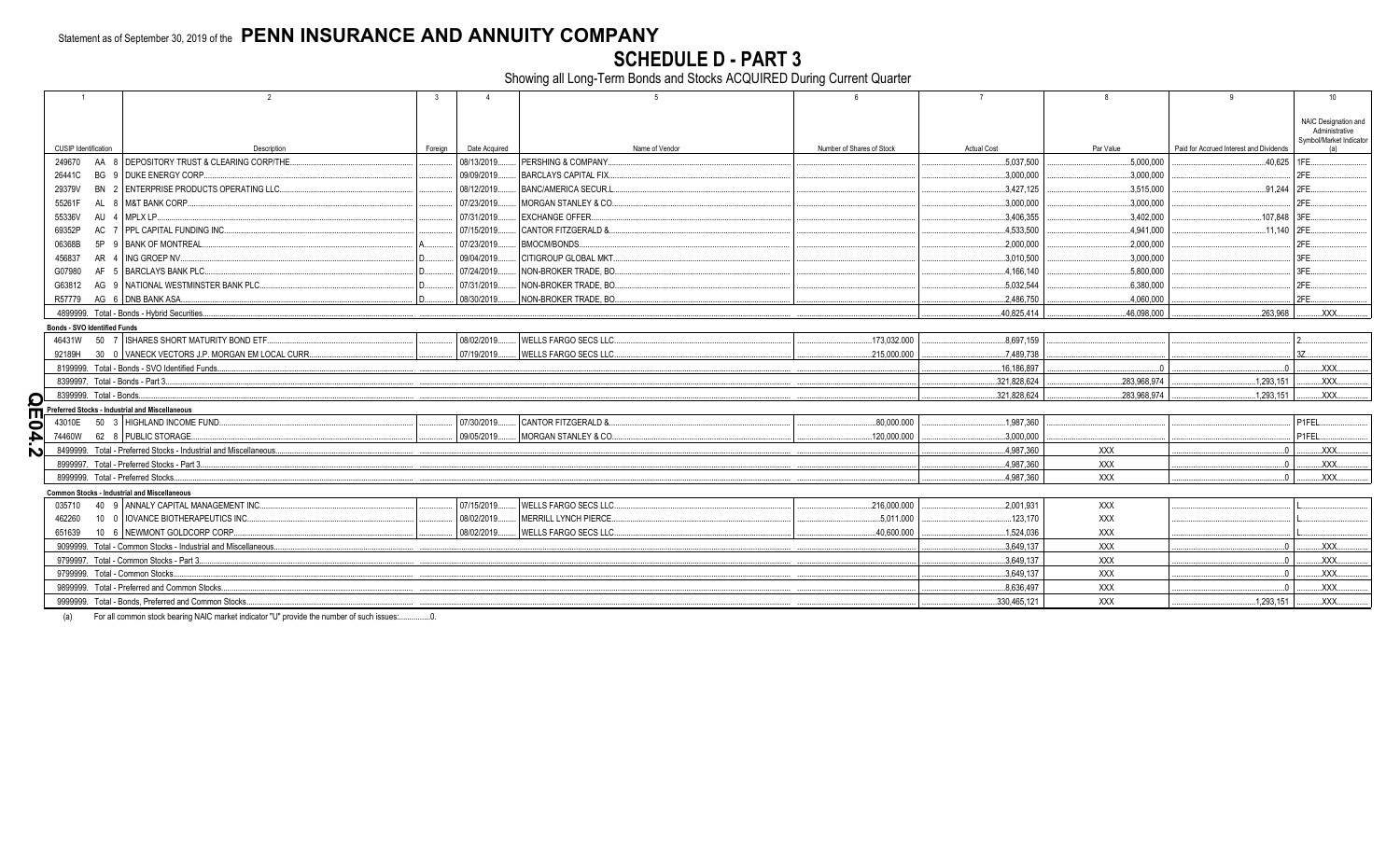# **SCHEDULE D - PART 4**

|           |           |                                 | $\overline{2}$                                         |                      | 5                           |                 |               | 8           | -9                 | 10             |            |              | Change in Book/Adjusted Carrying Value |                 |                      | 16                          | 17          | 18          | 19                | 20          | 21                       | 22            |
|-----------|-----------|---------------------------------|--------------------------------------------------------|----------------------|-----------------------------|-----------------|---------------|-------------|--------------------|----------------|------------|--------------|----------------------------------------|-----------------|----------------------|-----------------------------|-------------|-------------|-------------------|-------------|--------------------------|---------------|
|           |           |                                 |                                                        |                      |                             |                 |               |             |                    |                | 11         | 12           | 13                                     | 14              | 15                   |                             |             |             |                   |             |                          |               |
|           |           |                                 |                                                        |                      |                             |                 |               |             |                    |                |            |              |                                        |                 |                      |                             |             |             |                   |             |                          |               |
|           |           |                                 |                                                        |                      |                             |                 |               |             |                    |                |            |              |                                        |                 |                      |                             |             |             |                   |             |                          | <b>NAIC</b>   |
|           |           |                                 |                                                        |                      |                             |                 |               |             |                    |                |            |              | Current                                |                 |                      |                             |             |             |                   | Bond        |                          | Designation   |
|           |           |                                 |                                                        |                      |                             |                 |               |             |                    |                |            |              | Year's                                 |                 |                      |                             |             |             |                   | Interest/   |                          | and Admini-   |
|           |           |                                 |                                                        |                      |                             |                 |               |             |                    |                | Unrealized |              | Other-Than-                            |                 | <b>Total Foreign</b> |                             |             |             |                   | Stock       | Stated                   | strative      |
|           |           |                                 |                                                        |                      |                             |                 |               |             |                    |                |            | Current      |                                        |                 |                      |                             | Foreign     |             |                   |             |                          |               |
|           |           |                                 |                                                        |                      |                             |                 |               |             |                    | Prior Year     | Valuation  | Year's       | Temporary                              | Total Change in | Exchange             | Book/Adjusted               | Exchange    | Realized    | <b>Total Gain</b> | Dividends   | Contractua               | Symbol/       |
|           |           |                                 |                                                        | Disposal             |                             | Number of       |               |             |                    | Book/Adjusted  | Increase   | Amortization | Impairment                             | B./A.C.V.       | Change in            | Carrying Value at           | Gain (Loss) | Gain (Loss) | (Loss) on         | Received    | Maturity                 | Market        |
|           |           | <b>CUSIP</b> Identification     | Description                                            | Date                 | Name of Purchaser           | Shares of Stock | Consideration | Par Value   | <b>Actual Cost</b> | Carrying Value | (Decrease) | / Accretion  | Recognized                             | $(11+12-13)$    | <b>B./A.C.V.</b>     | Disposal Date   on Disposal |             | on Disposal | Disposal          | During Year | Date                     | Indicator (a) |
|           |           | Bonds - U.S. Government         |                                                        |                      |                             |                 |               |             |                    |                |            |              |                                        |                 |                      |                             |             |             |                   |             |                          |               |
|           |           |                                 | FDIC GUARANTEED NOTES TRUST                            |                      |                             |                 |               |             |                    |                |            |              |                                        |                 |                      |                             |             |             |                   |             |                          |               |
|           | 30250W AB | -9                              | 2010-S2                                                |                      | 08/29/2019. PAYDOWN.        |                 | .35.140       | .35,140     | .35,179            | .35,178        |            | (38)         |                                        | (38)            |                      | .35,140                     |             |             |                   |             | 599 07/29/2047           |               |
|           | 36183R    | <b>N6</b>                       | <b>GINNIE MAE I POOL</b>                               | 09/01/2019           | PAYDOWN.                    |                 | .39,774       | .39,774     |                    | .40,597        |            |              |                                        |                 |                      | .39,774                     |             |             |                   | .1,087      | 09/01/2037               |               |
|           |           |                                 |                                                        |                      |                             |                 |               |             | .40,619            |                |            | (824)        |                                        | (824)           |                      |                             |             |             |                   |             |                          |               |
|           | 36296Q RJ |                                 | <b>GINNIE MAE I POOL</b>                               |                      | 09/01/2019. PAYDOWN.        |                 | 16.105        | 16.105      | .15,342            | .15,475        |            | .630         |                                        | .630            |                      | .16.105                     |             |             |                   | .435        | 04/01/2039               |               |
|           |           |                                 | <b>GOVERNMENT NATIONAL MORTGAGE</b>                    |                      |                             |                 |               |             |                    |                |            |              |                                        |                 |                      |                             |             |             |                   |             |                          |               |
|           | 38375U SC |                                 | ASSOCIATION                                            |                      | 09/01/2019. PAYDOWN         |                 |               |             | .82,573            | .60,572        |            | (5,568)      |                                        | (5,568)         |                      |                             |             |             |                   | .7.967      | 11/01/2064.              |               |
|           |           |                                 |                                                        |                      |                             |                 |               |             |                    |                |            |              |                                        |                 |                      |                             |             |             |                   |             |                          |               |
|           |           |                                 | GOVERNMENT NATIONAL MORTGAGE                           |                      |                             |                 |               |             |                    |                |            |              |                                        |                 |                      |                             |             |             |                   |             |                          |               |
|           | 38378B M6 |                                 | <b>ASSOCIATION</b>                                     | 09/05/2019. VARIOUS. |                             |                 | 7,301,748     | 7,824,721   | .6,934,018         | .6,931,135     |            | .19,258      |                                        | .19,258         |                      | 7,100,353                   |             | 201,396     | 201,396           | 155,014     | 01/01/2055.              |               |
|           |           |                                 | GOVERNMENT NATIONAL MORTGAGE                           |                      |                             |                 |               |             |                    |                |            |              |                                        |                 |                      |                             |             |             |                   |             |                          |               |
|           | 38378N XK |                                 | <b>ASSOCIATION</b>                                     |                      | 09/01/2019. PAYDOWN.        |                 |               |             | .25,715            | .8,942         |            | (677)        |                                        | (677)           |                      |                             |             |             |                   |             | .1,908  06/01/2048.      |               |
|           |           |                                 |                                                        |                      |                             |                 |               |             |                    |                |            |              |                                        |                 |                      |                             |             |             |                   |             |                          |               |
|           |           |                                 | <b>GOVERNMENT NATIONAL MORTGAGE</b>                    |                      |                             |                 |               |             |                    |                |            |              |                                        |                 |                      |                             |             |             |                   |             |                          |               |
|           | 38378X PE |                                 | <b>ASSOCIATION</b>                                     |                      | 09/01/2019. PAYDOWN.        |                 |               |             | 64,620             | .34,930        |            | (2, 189)     |                                        | (2,189)         |                      |                             |             |             |                   |             | 6,427 01/01/2056.        |               |
|           |           |                                 | UNITED STATES TREASURY INFLATION                       |                      |                             |                 |               |             |                    |                |            |              |                                        |                 |                      |                             |             |             |                   |             |                          |               |
|           | 912828 QV |                                 | <b>INDEXED</b>                                         |                      | 08/01/2019. VARIOUS.        |                 | .68,475,338   | .68,170,000 | 67,996,796         |                |            | (48, 843)    |                                        | (48, 843)       |                      | .67,947,953                 |             | .527.386    | 527,386           | .232,094    | 07/15/2021               |               |
| Q         |           |                                 |                                                        |                      |                             |                 |               |             |                    |                |            |              |                                        |                 |                      |                             |             |             |                   |             |                          |               |
|           | 805649    | AA                              | 8 SAYARRA LTD                                          |                      | 07/29/2019. SINKING PAYMENT |                 | .300,128      | 300,128     | 300,128            | 300,128        |            |              |                                        |                 |                      | .300,128                    |             |             |                   | .6.244      | 10/29/2021               |               |
| Ш         | 0599999   |                                 | Total - Bonds - U.S. Government                        |                      |                             |                 | .76,168,233   | .76,385,868 | .75,494,990        | .7,426,957     | $\cap$     | (38, 251)    | $\Omega$                               | (38.251)        |                      | .75,439,453                 |             | .728,782    | 728.782           | .411.775    | <b>XXX</b>               | XXX           |
| $\bullet$ |           |                                 | Bonds - U.S. Political Subdivisions of States          |                      |                             |                 |               |             |                    |                |            |              |                                        |                 |                      |                             |             |             |                   |             |                          |               |
| 0         | 438670    | <b>VK</b><br>$\mathbf{\Lambda}$ | CITY & COUNTY OF HONOLULU HI.                          | 09/01/2019. CALL 100 |                             |                 | 1,500,000     | 1.500.000   | .1,500,000         | 1,500,000      |            |              |                                        |                 |                      | .1,500,000                  |             |             |                   |             | .94,500 09/01/2033. 1FE. |               |
|           |           |                                 |                                                        |                      |                             |                 |               |             |                    |                |            |              |                                        |                 |                      |                             |             |             |                   |             |                          |               |
|           |           |                                 | NORTHSIDE INDEPENDENT SCHOOL                           |                      |                             |                 |               |             |                    |                |            |              |                                        |                 |                      |                             |             |             |                   |             |                          |               |
|           | 66702R AC |                                 | <b>DISTRICT</b>                                        | 09/24/2019. CALL 100 |                             |                 | 5,750,000     | .5,750,000  | .6,427,983         | 5,989,645      |            | (239, 645)   |                                        | (239,645)       |                      | 5,750,000                   |             |             |                   | .375,429    | 08/15/2040. 1FE.         |               |
|           | 2499999.  |                                 | Total - Bonds - U.S. Political Subdivisions of States. |                      |                             |                 | .7.250.000    | .7,250,000  | .7,927,983         | .7,489,645     | $\cap$     | (239, 645)   | $\Omega$                               | (239, 645)      | $\Omega$             | .7,250,000                  |             |             |                   | .469,929    | <b>XXX</b>               | <b>XXX</b>    |
|           |           |                                 | Bonds - U.S. Special Revenue and Special Assessment    |                      |                             |                 |               |             |                    |                |            |              |                                        |                 |                      |                             |             |             |                   |             |                          |               |
|           |           |                                 |                                                        |                      |                             |                 |               |             |                    |                |            |              |                                        |                 |                      |                             |             |             |                   |             |                          |               |
|           | 3128PK    | WJ<br>-9                        | FREDDIE MAC GOLD POOI                                  |                      |                             |                 |               |             |                    |                |            |              |                                        |                 |                      |                             |             |             |                   |             |                          |               |
|           | 3128PL AW | $\overline{2}$                  |                                                        | 09/01/2019.          | PAYDOWN.                    |                 | .19,699       | .19,699     | 19,132             | 19,471         |            | .227         |                                        | .227            |                      | .19,699                     |             |             | 0                 |             | .591 05/01/2023.         |               |
|           | 3133EH    |                                 | <b>FREDDIE MAC GOLD POOL</b>                           | 09/01/2019.          | PAYDOWN.                    |                 | .5,220        | .5,220      | .5,183             | .5,203         |            | .17          |                                        |                 |                      | .5,220                      |             |             |                   |             | 174 06/01/2023.          |               |
|           |           | $\overline{2}$                  |                                                        |                      |                             |                 |               |             |                    |                |            |              |                                        |                 |                      |                             |             |             |                   |             |                          |               |
|           |           | PG                              | FEDERAL FARM CREDIT BANKS                              | 08/08/2019           | VARIOUS                     |                 | .12,340,314   | 12,340,000  | 12,340,000         | 12,340,000     |            |              |                                        |                 |                      | 12,340,000                  |             | 314         | .314              | .257,815    | 12/22/2031.              |               |
|           | 3136A8    | N5                              | <b>FANNIE MAE REMICS.</b>                              | 08/20/2019           | <b>/ARIOUS</b>              |                 | .10.091.749   | .9.842.233  | .9,302,233         | 9,234,769      |            | .18,729      |                                        | .18,729         |                      | .9,448,147                  |             | 643,602     | .643,602          | .212,693    | 10/01/2042.              |               |
|           | 3136A8    | <b>SM</b>                       | <b>FANNIE MAE REMICS.</b>                              | 08/20/2019           | <b>/ARIOUS</b>              |                 | 9,288,238     | 9,056,518   | .8,574,580         | .8,519,816     |            | .17,104      |                                        | .17,104         |                      | .8,716,029                  |             | 572,208     | 572,208           | .195,713    | 09/01/2042.              |               |
|           | 3136AT X2 |                                 | FANNIE MAE-ACES.                                       | 09/01/2019           | PAYDOWN.                    |                 |               |             | .477,411           | .415,144       |            | (27, 154)    |                                        | (27, 154)       |                      |                             |             |             |                   | .68,674     | 07/01/2028.              |               |
|           |           |                                 |                                                        |                      |                             |                 |               |             |                    |                |            |              |                                        |                 |                      |                             |             |             |                   |             |                          |               |
|           |           |                                 | FREDDIE MAC MULTIFAMILY                                |                      |                             |                 |               |             |                    |                |            |              |                                        |                 |                      |                             |             |             |                   |             |                          |               |
|           | 3137AJ MG |                                 | <b>STRUCTURED PASS</b>                                 |                      | 09/01/2019. PAYDOWN.        |                 |               |             | 24,350             | .10,183        |            | (2,697)      |                                        | (2,697)         |                      |                             |             |             |                   | 3.037       | 10/01/2021.              |               |
|           |           |                                 | FREDDIE MAC MULTIFAMILY                                |                      |                             |                 |               |             |                    |                |            |              |                                        |                 |                      |                             |             |             |                   |             |                          |               |
|           | 3137AT RX |                                 | <b>STRUCTURED PASS</b>                                 |                      | 09/01/2019. PAYDOWN.        |                 |               |             | .41,770            | .21,917        |            | (4,379)      |                                        | (4,379)         |                      |                             |             |             |                   | .5.530      | 05/01/2022.              |               |
|           |           |                                 |                                                        |                      |                             |                 |               |             |                    |                |            |              |                                        |                 |                      |                             |             |             |                   |             |                          |               |
|           |           |                                 | FREDDIE MAC MULTIFAMILY                                |                      |                             |                 |               |             |                    |                |            |              |                                        |                 |                      |                             |             |             |                   |             |                          |               |
|           | 3137AW QJ |                                 | STRUCTURED PASS                                        |                      | 09/01/2019. PAYDOWN.        |                 |               |             | 15,428             | .8,739         |            | (1,631)      |                                        | (1,631)         |                      |                             |             |             |                   | .1,969      | 08/01/2022.              |               |
|           |           |                                 | FREDDIE MAC MULTIFAMILY                                |                      |                             |                 |               |             |                    |                |            |              |                                        |                 |                      |                             |             |             |                   |             |                          |               |
|           | 3137B1 UH |                                 | STRUCTURED PASS                                        |                      | 09/01/2019. PAYDOWN.        |                 |               |             | .32,766            | .16,437        |            | (2,806)      |                                        | (2,806)         |                      |                             |             |             |                   |             | 3,437 01/01/2023.        |               |
|           |           |                                 |                                                        |                      |                             |                 |               |             |                    |                |            |              |                                        |                 |                      |                             |             |             |                   |             |                          |               |
|           |           |                                 | FREDDIE MAC MULTIFAMILY                                |                      |                             |                 |               |             |                    |                |            |              |                                        |                 |                      |                             |             |             |                   |             |                          |               |
|           | 3137B7 N2 |                                 | <b>STRUCTURED PASS</b>                                 |                      | 09/01/2019. PAYDOWN.        |                 |               |             | 13,428             | .7,359         |            | (1,009)      |                                        | (1,009)         |                      |                             |             |             |                   | .1,289      | 10/01/2023.              |               |
|           |           |                                 | FREDDIE MAC MULTIFAMILY                                |                      |                             |                 |               |             |                    |                |            |              |                                        |                 |                      |                             |             |             |                   |             |                          |               |
|           | 3137B8 G5 |                                 | <b>STRUCTURED PASS</b>                                 |                      | 09/01/2019. PAYDOWN.        |                 |               |             | .8,896             | .4,974         |            | (650)        |                                        | (650)           |                      |                             |             |             |                   | .858        | 01/01/2024               |               |
|           |           |                                 |                                                        |                      |                             |                 |               |             |                    |                |            |              |                                        |                 |                      |                             |             |             |                   |             |                          |               |
|           | 3137BA HB |                                 | FREDDIE MAC MULTIFAMILY<br><b>STRUCTURED PASS</b>      |                      | 09/01/2019. PAYDOWN         |                 |               |             | .32.236            | 13.554         |            | (4,861)      |                                        | (4,861)         |                      |                             |             |             |                   |             | .5,920 01/01/2021        |               |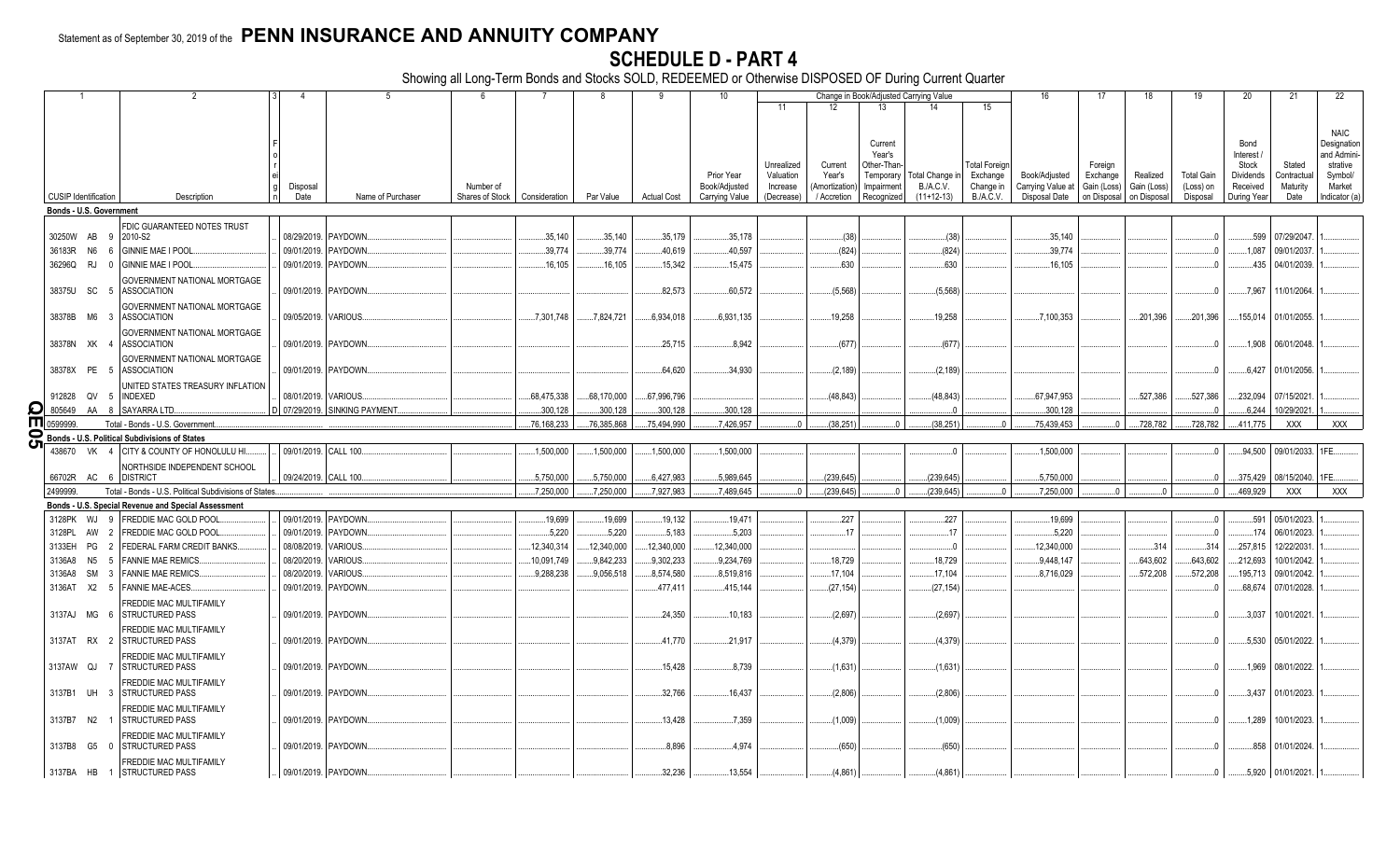# **SCHEDULE D - PART 4**

|       |                             |           | 2                                                 |             | 5                    |                 |               |           | 9                  | 10                          |                       |                         | Change in Book/Adjusted Carrying Value |                                    |                       | 16                                 | 17                      | 18                      | 19                             | 20                          | 21                     | 22                                                    |
|-------|-----------------------------|-----------|---------------------------------------------------|-------------|----------------------|-----------------|---------------|-----------|--------------------|-----------------------------|-----------------------|-------------------------|----------------------------------------|------------------------------------|-----------------------|------------------------------------|-------------------------|-------------------------|--------------------------------|-----------------------------|------------------------|-------------------------------------------------------|
|       |                             |           |                                                   |             |                      |                 |               |           |                    |                             | 11                    | 12                      | 13                                     | 14                                 | 15                    |                                    |                         |                         |                                |                             |                        |                                                       |
|       |                             |           |                                                   |             |                      |                 |               |           |                    |                             | Unrealized            | Current                 | Current<br>Year's<br>Other-Than-       |                                    | Total Foreign         |                                    | Foreign                 |                         |                                | Bond<br>Interest /<br>Stock | Stated                 | <b>NAIC</b><br>Designation<br>and Admini-<br>strative |
|       |                             |           |                                                   | Disposal    |                      | Number of       |               |           |                    | Prior Year<br>Book/Adjusted | Valuation<br>Increase | Year's<br>Amortization) | Temporary<br>Impairment                | Total Change i<br><b>B./A.C.V.</b> | Exchange<br>Change in | Book/Adjusted<br>Carrying Value at | Exchange<br>Gain (Loss) | Realized<br>Gain (Loss) | <b>Total Gain</b><br>(Loss) on | Dividends<br>Received       | Contractua<br>Maturity | Symbol/<br>Market                                     |
|       | <b>CUSIP</b> Identification |           | Description                                       | Date        | Name of Purchaser    | Shares of Stock | Consideration | Par Value | <b>Actual Cost</b> | <b>Carrying Value</b>       | (Decrease)            | Accretion               | Recognized                             | $(11+12-13)$                       | B./A.C.V.             | Disposal Date                      | on Disposal             | on Disposal             | Disposal                       | During Year                 | Date                   | Indicator (a)                                         |
|       | 3137BB BE                   | - q       | FREDDIE MAC MULTIFAMILY<br><b>STRUCTURED PASS</b> |             | 09/01/2019. PAYDOWN. |                 |               |           | 14,308             | .8,214                      |                       | (1,015)                 |                                        | (1,015                             |                       |                                    |                         |                         | . 0                            |                             | .1,343  03/01/2024.    |                                                       |
|       | 3137BH XK                   |           | FREDDIE MAC MULTIFAMILY<br><b>STRUCTURED PASS</b> |             | 09/01/2019. PAYDOWN. |                 |               |           | 10,619             | .7,632                      |                       | (815)                   |                                        | (815                               |                       |                                    |                         |                         |                                |                             | 1,079 01/01/2025.      |                                                       |
|       | 3137BL ME                   |           | FREDDIE MAC MULTIFAMILY<br><b>STRUCTURED PASS</b> |             | 09/01/2019. PAYDOWN. |                 |               |           | 12,709             | .9,205                      |                       | (1,349)                 |                                        | (1,349)                            |                       |                                    |                         |                         |                                |                             | .1,781  08/01/2025.    |                                                       |
|       | 3137BM 7D                   |           | FREDDIE MAC MULTIFAMILY<br><b>STRUCTURED PASS</b> |             | 09/01/2019. PAYDOWN. |                 |               |           | 5,435              |                             |                       | . (71                   |                                        | (71)                               |                       |                                    |                         |                         |                                |                             | 166 09/01/2025         |                                                       |
|       | 3137BN GU                   |           | FREDDIE MAC MULTIFAMILY<br><b>STRUCTURED PASS</b> |             | 09/01/2019. PAYDOWN. |                 |               |           | 10,260             | .7,595                      |                       | (623)                   |                                        | (623)                              |                       |                                    |                         |                         |                                |                             | .923 01/01/2026.       |                                                       |
|       | 3137BS 5P                   |           | FREDDIE MAC MULTIFAMILY<br><b>STRUCTURED PASS</b> |             | 09/01/2019. PAYDOWN. |                 |               |           | .9,178             | .7,736                      |                       | (635)                   |                                        | (635                               |                       |                                    |                         |                         |                                |                             | 955 08/01/2026.        |                                                       |
|       | 3137BS P9                   | - 8       | FREDDIE MAC MULTIFAMILY<br><b>STRUCTURED PASS</b> |             | 09/01/2019. PAYDOWN. |                 |               |           | 8,334              | .6,635                      |                       | (505)                   |                                        | (505)                              |                       |                                    |                         |                         |                                |                             | .745 08/01/2026.       |                                                       |
|       | 3137BY                      | <b>PS</b> | FREDDIE MAC MULTIFAMILY<br><b>STRUCTURED PASS</b> |             | 09/01/2019. PAYDOWN. |                 |               |           | 5,989              | .4,538                      |                       | (575)                   |                                        | (575)                              |                       |                                    |                         |                         |                                |                             | 768 04/01/2024.        |                                                       |
| QE05. | 3137FA RG                   | - 5       | FREDDIE MAC MULTIFAMILY<br><b>STRUCTURED PASS</b> |             | 09/01/2019. PAYDOWN. |                 |               |           | .8,476             | .6,731                      |                       | (846)                   |                                        | (846)                              |                       |                                    |                         |                         | ſ                              |                             | .1,193 07/01/2024.     |                                                       |
|       | 3137FA WU                   |           | FREDDIE MAC MULTIFAMILY<br><b>STRUCTURED PASS</b> |             | 09/01/2019. PAYDOWN. |                 |               |           | 2,386              | .2,085                      |                       | (138)                   |                                        | (138)                              |                       |                                    |                         |                         |                                |                             | 204 07/01/2027         |                                                       |
|       | 3137FC JM                   |           | FREDDIE MAC MULTIFAMILY<br>STRUCTURED PASS        |             | 09/01/2019. PAYDOWN. |                 |               |           | .1,458             | .1,319                      |                       | (85)                    |                                        | (85)                               |                       |                                    |                         |                         |                                |                             | 124 11/01/2027         |                                                       |
|       | 3137FG ZV                   |           | FREDDIE MAC MULTIFAMILY<br><b>STRUCTURED PASS</b> |             | 09/01/2019. PAYDOWN. |                 |               |           | 6,366              | .6,164                      |                       | (330)                   |                                        | (330)                              |                       |                                    |                         |                         | - 0                            |                             | 503 06/01/2028.        |                                                       |
|       | 3137FJ EK                   |           | FREDDIE MAC MULTIFAMILY<br><b>STRUCTURED PASS</b> | 09/01/2019. | PAYDOWN.             |                 |               |           | .2,167             | .2,083                      |                       | (91)                    |                                        | (91                                |                       |                                    |                         |                         | . . 0                          |                             | 183 08/01/2028.        |                                                       |
|       | 31412B DS                   |           | <b>FANNIE MAE POOL</b>                            | 09/01/2019  | PAYDOWN.             |                 | .302          | .302      | 301                | .301                        |                       |                         |                                        |                                    |                       | .302                               |                         |                         |                                | .12                         | 10/01/2047             |                                                       |
|       | 31412M                      | 2X        | FANNIE MAE POOL                                   | 09/01/2019. | PAYDOWN.             |                 | .1,397        | 1,397     | .1,359             | .1,381                      |                       | .17                     |                                        | .17                                |                       | .1,397                             |                         |                         |                                | 44                          | 07/01/2023.            |                                                       |
|       | 31412T                      | AZ        | <b>FANNIE MAE POOL</b>                            | 09/01/2019  | PAYDOWN.             |                 | .1,074        | 1,074     | .1,045             | .1,061                      |                       | .14                     |                                        | .14                                |                       | .1,074                             |                         |                         |                                | 32                          | 05/01/2023             |                                                       |
|       | 31412W                      | WB        | <b>ANNIE MAE POOL</b>                             | 09/01/2019  | PAYDOWN.             |                 | .213          | .213      | 211                | .211                        |                       |                         |                                        |                                    |                       | 213                                |                         |                         |                                |                             | 05/01/2047             |                                                       |
|       | 31412W                      | <b>WC</b> | <b>FANNIE MAE POOL</b>                            | 09/01/2019. | PAYDOWN.             |                 | .427          | .427      | .423               | .424                        |                       | -3                      |                                        | $\cdot$ 3                          |                       | .427                               |                         |                         | - 0                            | 17                          | 05/01/2047             |                                                       |
|       | 31412X                      | K4        | <b>ANNIE MAE POOL</b>                             | 09/01/2019  | PAYDOWN.             |                 | .636          | .636      | .631               | .632                        |                       |                         |                                        |                                    |                       | .636                               |                         |                         | . . 0                          | .25                         | 06/01/2047             |                                                       |
|       | 31414E                      | 2V        | FANNIE MAE POOL                                   | 09/01/2019  | PAYDOWN.             |                 | .31,734       | .31,734   | 31,549             | .31,640                     |                       | .94                     |                                        | .94                                |                       | .31,734                            |                         |                         | 0                              | .1,025                      | 07/01/2023.            |                                                       |
|       | 31414L                      | C4        | <b>ANNIE MAE POOL</b>                             | 09/01/2019  | PAYDOWN.             |                 | .379          | 379       | .369               | 375                         |                       |                         |                                        |                                    |                       | 379                                |                         |                         | . (                            | 12                          | 04/01/2023.            |                                                       |
|       | 31414M                      | BH        | FANNIE MAE POOL                                   | 09/01/201   | PAYDOWN.             |                 | .1,398        | 1,398     | 1,360              | .1,385                      |                       | .13                     |                                        | .13                                |                       | .1,398                             |                         |                         | . (                            | .42                         | 03/01/2023.            |                                                       |
|       | 31414R                      | LG.       | <b>ANNIE MAE POOL</b>                             | 09/01/20    | PAYDOWN.             |                 | 32            | .32       | .3 <sup>′</sup>    | .32                         |                       |                         |                                        |                                    |                       | .32                                |                         |                         |                                |                             | 03/01/2023             |                                                       |
|       | 31414R NV                   |           | <b>ANNIE MAE POOL</b>                             | 09/01/2019  | PAYDOWN.             |                 | .135          | .135      | 131                | .133                        |                       |                         |                                        |                                    |                       | .135                               |                         |                         |                                |                             | 04/01/2023.            |                                                       |
|       | 31414S                      | AA        | <b>FANNIE MAE POOL</b>                            | 09/01/2019  | PAYDOWN.             |                 | .1,814        | 1,814     | .1,764             | 1,794                       |                       | .19                     |                                        | .19                                |                       | 1,814                              |                         |                         |                                | 56                          | 04/01/2023.            |                                                       |
|       | 31414U                      | G3        | FANNIE MAE POOL                                   | 09/01/2019  | <b>PAYDOWN</b>       |                 | .571          | .571      | .555               | .565                        |                       |                         |                                        |                                    |                       | .571                               |                         |                         |                                |                             | 03/01/2023             |                                                       |
|       | 31415B                      | AE        | <b>FANNIE MAE POOL</b>                            | 09/01/2019  | PAYDOWN.             |                 | 91            | 91        | .88                | .90                         |                       |                         |                                        |                                    |                       | 91                                 |                         |                         |                                |                             | 06/01/2023.            |                                                       |
|       | 31415C ND                   | -5        | <b>FANNIE MAE POOL</b>                            | 09/01/2019. | PAYDOWN.             |                 | 874           | .874      | 850                | .864                        |                       | 10                      |                                        | 10                                 |                       | .874                               |                         |                         |                                | 25                          | 05/01/2023             |                                                       |
|       |                             |           |                                                   |             |                      |                 |               |           |                    |                             |                       |                         |                                        |                                    |                       |                                    |                         |                         |                                |                             |                        |                                                       |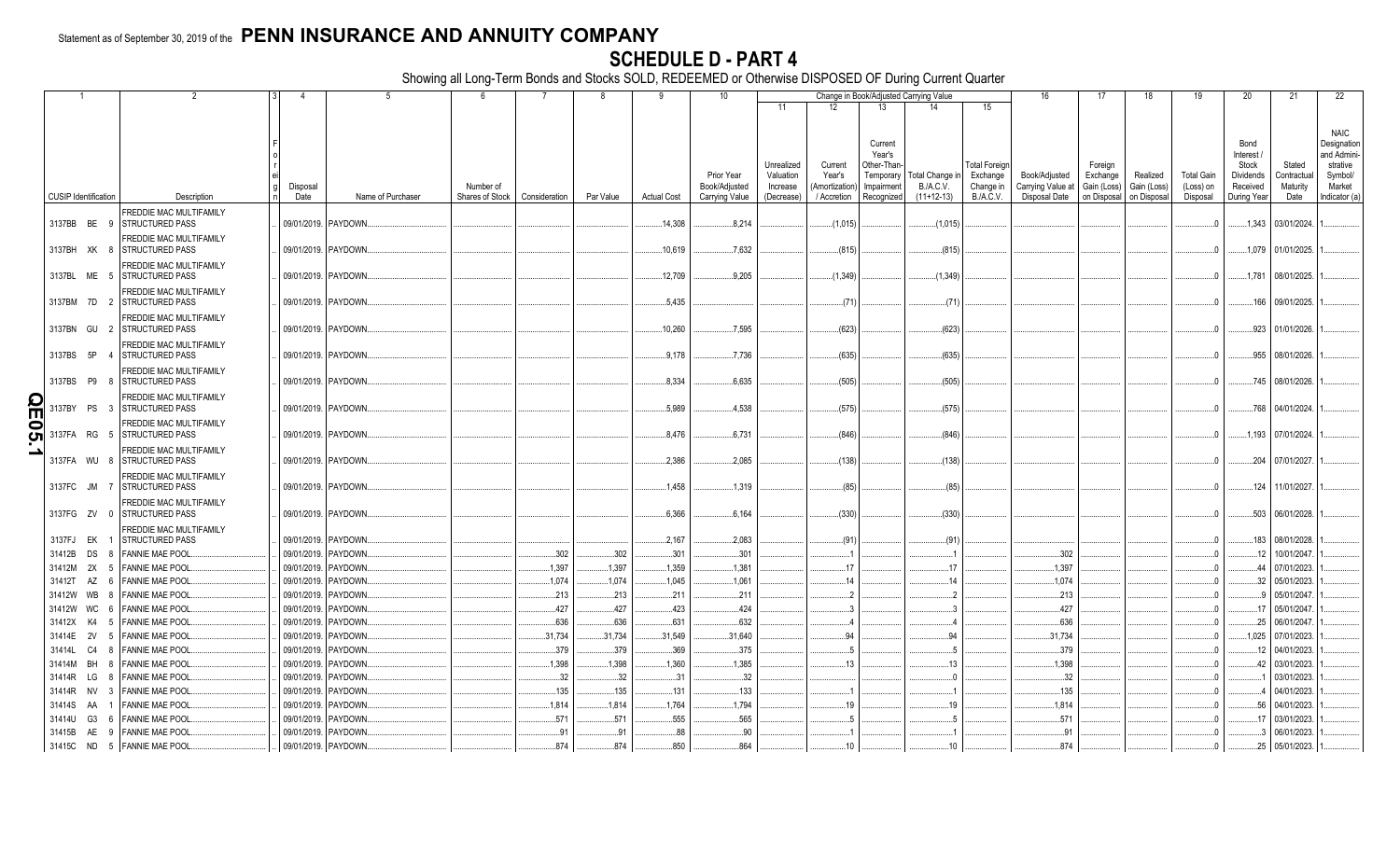# **SCHEDULE D - PART 4**

|   |                              |           |                                                                                 |                       | 5                                                               |                 |                       |                       |                       | 10                    |            |                   | Change in Book/Adjusted Carrying Value |                   |                      | 16                    |             | 18          |                   | 20                | 21                                         | 22                                        |
|---|------------------------------|-----------|---------------------------------------------------------------------------------|-----------------------|-----------------------------------------------------------------|-----------------|-----------------------|-----------------------|-----------------------|-----------------------|------------|-------------------|----------------------------------------|-------------------|----------------------|-----------------------|-------------|-------------|-------------------|-------------------|--------------------------------------------|-------------------------------------------|
|   |                              |           |                                                                                 |                       |                                                                 |                 |                       |                       |                       |                       | 11         | 12                | 13                                     |                   | 15                   |                       |             |             |                   |                   |                                            |                                           |
|   |                              |           |                                                                                 |                       |                                                                 |                 |                       |                       |                       |                       |            |                   | Current<br>Year's                      |                   |                      |                       |             |             |                   | Bond<br>Interest/ |                                            | <b>NAIC</b><br>Designation<br>and Admini- |
|   |                              |           |                                                                                 |                       |                                                                 |                 |                       |                       |                       |                       | Unrealized | Current           | Other-Than-                            |                   | <b>Total Foreign</b> |                       | Foreign     |             |                   | Stock             | Stated                                     | strative                                  |
|   |                              |           |                                                                                 |                       |                                                                 |                 |                       |                       |                       | Prior Year            | Valuation  | Year's            | Temporary                              | Total Change i    | Exchange             | Book/Adjusted         | Exchange    | Realized    | <b>Total Gain</b> | <b>Dividends</b>  | Contractua                                 | Symbol/                                   |
|   |                              |           |                                                                                 | Disposal              |                                                                 | Number of       |                       |                       |                       | Book/Adjusted         | Increase   | Amortization)     | Impairment                             | <b>B./A.C.V.</b>  | Change in            | Carrying Value at     | Gain (Loss) | Gain (Loss) | (Loss) on         | Received          | Maturity                                   | Market                                    |
|   | <b>CUSIP</b> Identification  |           | Description                                                                     | Date                  | Name of Purchaser                                               | Shares of Stock | Consideration         | Par Value             | <b>Actual Cost</b>    | Carrying Value        | (Decrease) | / Accretion       | Recognized                             | $(11+12-13)$      | <b>B./A.C.V.</b>     | Disposal Date         | on Disposal | on Disposal | Disposal          | During Year       | Date                                       | Indicator (a)                             |
|   | 31415P AE                    |           | <b>FANNIE MAE POOL</b>                                                          | 09/01/2019.           | PAYDOWN.                                                        |                 | .404                  | .404                  | .393                  | .399                  |            |                   |                                        |                   |                      | .404                  |             |             |                   | .12               | 06/01/2023                                 |                                           |
|   | 31415P                       | AR        | <b>FANNIE MAE POOL</b>                                                          |                       | 09/01/2019. PAYDOWN.                                            |                 | .586                  | .586                  | .570                  | .581                  |            |                   |                                        |                   |                      | .586                  |             |             |                   | .18               | 06/01/2023                                 |                                           |
|   | 31415P                       | WA        | <b>FANNIE MAE POOL</b>                                                          | 09/01/2019.           | PAYDOWN.                                                        |                 | .351                  | .351                  | .341                  | .346                  |            |                   |                                        |                   |                      | .351                  |             |             |                   |                   | 07/01/2023.                                |                                           |
|   | 31415P                       | <b>XP</b> | <b>FANNIE MAE POOL</b>                                                          |                       | 09/01/2019. PAYDOWN.                                            |                 | .290                  | .290                  | .282                  | .288                  |            |                   |                                        |                   |                      | 290                   |             |             |                   |                   | 07/01/2023.                                |                                           |
|   | 31415Q                       | <b>BX</b> | <b>FANNIE MAE POOL</b>                                                          | 09/01/2019.           | PAYDOWN.                                                        |                 | 245                   | .245                  | 239                   | 242                   |            |                   |                                        |                   |                      | 245                   |             |             |                   |                   | 06/01/2023                                 |                                           |
|   | 31415Q                       | E8        | <b>FANNIE MAE POOL</b>                                                          |                       | 07/01/2019. PAYDOWN.                                            |                 | .2,559                | 2.559                 | .2,489                | .2,523                |            | .36               |                                        | .36               |                      | .2,559                |             |             | $\sqrt{ }$        | .67               | 07/01/2023                                 |                                           |
|   | 45200F CE                    |           | LLINOIS FINANCE AUTHORITY                                                       | 07/01/2019. CALL 100. |                                                                 |                 | 60,000                | .60,000               | .69,934               | .69,131               |            | (221)             |                                        | (221)             |                      | .68,910               |             | (8,910)     | (8,910)           |                   | $.3,772$ 07/01/2033.                       |                                           |
|   | 544652 6F                    |           | CITY OF LOS ANGELES CA<br>WASTEWATER SYSTEM                                     | 08/08/2019.           | MERRILL LYNCH PIERCE.                                           |                 | .5,641,160            | .4,000,000            | .3,602,280            | .3,650,862            |            | .4,526            |                                        | .4,526            |                      | .3,655,388            |             | .1,985,772  | 1,985,772         |                   |                                            |                                           |
|   | 59266T BJ                    |           | <b>METROPOLITAN WATER DISTRICT OF</b><br>SOUTHERN                               | 07/01/2019. CALL 100. |                                                                 |                 | 230,000               | .230,000              | .256,984              | .238,232              |            | (8, 232)          |                                        | (8, 232)          |                      | 230,000               |             |             | - 0               |                   | .14,375 07/01/2039. 1FE.                   |                                           |
|   | 59266T CJ                    |           | METROPOLITAN WATER DISTRICT OF<br>SOUTHERN                                      | 07/01/2019. CALL 100. |                                                                 |                 | .3,000,000            | .3,000,000            | .3,039,990            | .3,003,067            |            | (3,067)           |                                        | (3,067)           |                      | .3,000,000            |             |             | . 0               |                   | 196,140   07/01/2039.   1FE.               |                                           |
| Q | 69848A AA                    |           | PANHANDLE ECONOMIC<br>DEVELOPMENT CORP                                          | 07/15/2019. CALL 100  |                                                                 |                 | .35,87                | .35,871               | .34,232               | .34,283               |            | 15                |                                        | .15               |                      | 34,298                |             | 1,573       | .1,573            |                   | 1,429 07/15/2048. 1FE.                     |                                           |
| Щ | $\overline{\text{O}}$ 837151 |           | SOUTH CAROLINA PUBLIC SERVICE<br>AA 7 AUTHORITY                                 |                       | 08/07/2019. MERRILL LYNCH PIERCE                                |                 | .7,695,500            | .5,000,000            | .5,000,000            | .5,000,000            |            |                   |                                        |                   |                      | .5,000,000            |             | .2,695,500  | 2,695,500         |                   | 356,763 01/01/2050.                        | 1FE                                       |
|   | 3199999.                     |           | Total - Bonds - U.S. Special Revenue and Special Assessments                    |                       |                                                                 |                 | .48.453.263           | .43,635,053           | .43,033,499           | .42,728,345           | $\Omega$   | (22, 921)         | $\Omega$                               | (22, 921)         | 0                    | .42,563,203           |             | .5,890,059  | 5,890,059         | .1,503,712        | <b>XXX</b>                                 | XXX                                       |
|   |                              |           | Bonds - Industrial and Miscellaneous                                            |                       |                                                                 |                 |                       |                       |                       |                       |            |                   |                                        |                   |                      |                       |             |             |                   |                   |                                            |                                           |
|   | 00432C                       | BW        | <b>ACCESSLEX INSTITUTE.</b><br>$\Omega$                                         |                       | 07/25/2019. PAYDOWN.                                            |                 | .410,712              | 410,712               | 403,781               |                       |            | .6,931            |                                        | .6,931            |                      | .410,712              |             |             | - 0               |                   | .2,876 10/25/2024.                         | 1FE.                                      |
|   | 021345 AA                    |           | ALTA WIND HOLDINGS LLC.                                                         |                       | 06/30/2019. SINKING PAYMENT                                     |                 | 108,453               | 108,453               | 108,779               | 108,703               |            | (249)             |                                        | (249)             |                      | .108,453              |             |             |                   |                   | .3,796   06/30/2035.   2FE.                |                                           |
|   | 023766 AD                    |           |                                                                                 |                       |                                                                 |                 |                       |                       |                       |                       |            |                   |                                        |                   |                      |                       |             |             |                   |                   |                                            |                                           |
|   |                              |           | AMERICAN AIRLINES 2013-1 CLASS B<br>PASS TH                                     |                       | 07/15/2019. SINKING PAYMENT                                     |                 | 24.468                | .24.468               | .24,713               | .24.563               |            | (94)              |                                        | (94)              |                      | .24.468               |             |             |                   |                   | 1,376 01/15/2021. 3FE.                     |                                           |
|   | 02376T AC                    |           | MERICAN AIRLINES 2013-2 CLASS B<br>PASS TH                                      |                       | 07/15/2019. SINKING PAYMENT                                     |                 | .62.526               | .62.526               | .63,152               | .62,733               |            | (206)             |                                        | (206)             |                      | .62.526               |             |             |                   |                   | 3,501 07/15/2020. 3FE.                     |                                           |
|   | 02376Y AA                    |           | MERICAN AIRLINES 2016-1 CLASS B<br>PASS TH                                      |                       | 07/15/2019. SINKING PAYMENT                                     |                 | 204,143               | 204.143               | .204,143              | .204.143              |            |                   |                                        |                   |                      | 204,143               |             |             | - 0               |                   | .10,717 01/15/2024. 2FE.                   |                                           |
|   |                              |           | <b>\MERICAN AIRLINES 2015-2 CLASS A</b>                                         |                       |                                                                 |                 |                       |                       |                       |                       |            |                   |                                        |                   |                      |                       |             |             |                   |                   |                                            |                                           |
|   | 02377B AA                    |           | PASS TH                                                                         |                       | 09/22/2019. SINKING PAYMENT                                     |                 | .47,373               | .47,373               | .47,373               | .47,373               |            |                   |                                        |                   |                      | .47,373               |             |             |                   | 1,895             | 09/22/2027.                                | 1FE.                                      |
|   | 03674X AC                    |           | <b>ANTERO RESOURCES CORP</b>                                                    | 07/17/2019            | DEUTSCHE BANC/ALEX B                                            |                 | .928,750              | .1,000,000            | .990,000              | .990,264              |            | .1,222            |                                        | .1,222            |                      | .991,486              |             | (62,736)    | (62, 736)         | .32,458           | 12/01/2022. 3FE.                           |                                           |
|   | 03674X AF<br>048677 AH       |           | ANTERO RESOURCES CORP<br><b>ATLANTIC MARINE CORPS</b><br><b>COMMUNITIES LLC</b> |                       | 08/14/2019. JEFFERIES & COMPANY.<br>08/15/2019. SINKING PAYMENT |                 | .2,700,000<br>.39,778 | .3,000,000<br>.39,778 | .2,850,093<br>.38,292 | .2,905,498<br>.38,334 |            | .11,604<br>.1,443 |                                        | .11,604<br>.1,443 |                      | .2,917,102<br>.39,778 |             | (217,102)   | (217, 102)<br>- 0 | 119,531           | 06/01/2023. 3FE.<br>2,141 02/15/2048. 3FE. |                                           |
|   |                              |           | AUTOPISTAS METROPOLITANAS DE                                                    |                       |                                                                 |                 |                       |                       |                       |                       |            |                   |                                        |                   |                      |                       |             |             |                   |                   |                                            |                                           |
|   | 05330K AA                    |           | PUERTO RICO                                                                     |                       | 09/30/2019. SINKING PAYMENT                                     |                 | 36,000                | .36,000               | 34,672                | .34,712               |            | .1,288            |                                        | .1,288            |                      | .36,000               |             |             | 0                 |                   | 2,126 06/30/2035. 2FE.                     |                                           |
|   | 05549G                       | AL        | BHMS 2018-ATLS                                                                  | 09/11/2019.           | JPM SECURITIES-FIXED                                            |                 | .3,611,250            | .3,600,000            | .3,600,000            | .3,600,000            |            |                   |                                        |                   |                      | .3,600,000            |             | 11,250      | .11,250           | 127,002           | 07/15/2035.                                | 1FM.                                      |
|   | 06050T                       | JZ        | <b>BANK OF AMERICA NA.</b><br>-6                                                |                       | 08/08/2019. CITIGROUP GLOBAL MKT                                |                 | .2,376,430            | .1,750,000            | 1,649,253             | .1,665,595            |            | .1,610            |                                        | .1,610            |                      | .1,667,205            |             | 709,225     | 709,225           | .86,625           | 10/15/2036.                                | 1FE.                                      |
|   | 065405 AJ                    |           | <b>BANK 2019-BNK16.</b>                                                         |                       | 09/01/2019. PAYDOWN.                                            |                 |                       |                       | .3,798                |                       |            | (174)             |                                        | (174)             |                      |                       |             |             |                   | .268              | 02/01/2052. 1FE.                           |                                           |
|   | 11043H AA                    |           | BRITISH AIRWAYS 2018-1 CLASS A<br>PASS THRO                                     |                       | 09/20/2019. SINKING PAYMENT                                     |                 | 61,043                | .61,043               | .60,481               | .60,497               |            | 546               |                                        | 546               |                      | 61,043                |             |             |                   |                   | .1,889 09/20/2031.                         | 1FE.                                      |
|   |                              |           | CFCRE COMMERCIAL MORTGAGE<br>12532B AH 0 TRUST 2016-C7                          |                       | 09/01/2019. PAYDOWN.                                            |                 |                       |                       | 7.556                 | .3,156                |            | (319)             |                                        | (319)             |                      |                       |             |             |                   |                   | .521 12/01/2054. 1FE.                      |                                           |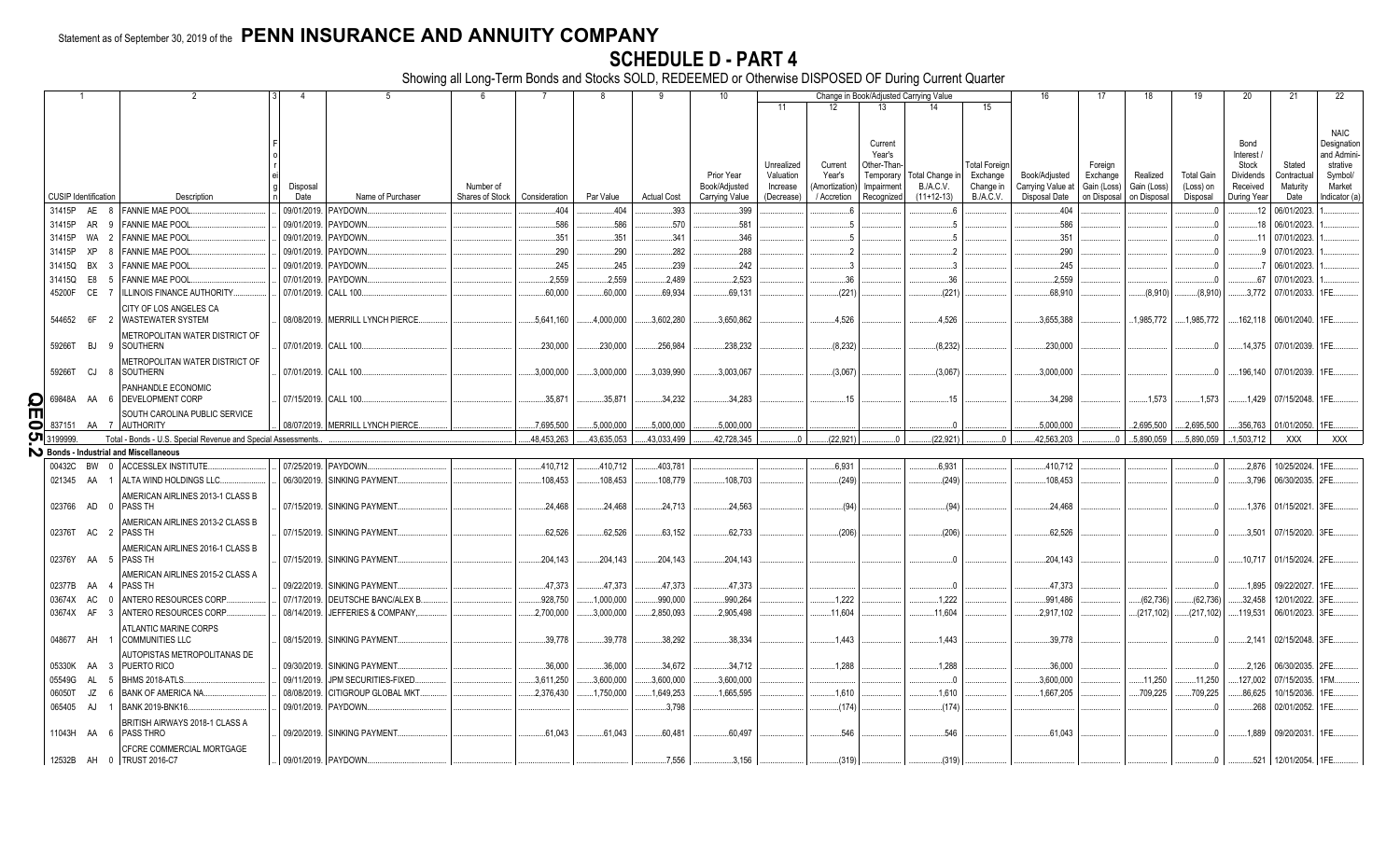# **SCHEDULE D - PART 4**

|              |                             |                |                                                    |             |                                  |                 |               | 8          | 9                  | 10                 |            |              |                   | Change in Book/Adjusted Carrying Value |                  | 16                | 17          | 18          | 19                | 20               | 21                        | 22                         |
|--------------|-----------------------------|----------------|----------------------------------------------------|-------------|----------------------------------|-----------------|---------------|------------|--------------------|--------------------|------------|--------------|-------------------|----------------------------------------|------------------|-------------------|-------------|-------------|-------------------|------------------|---------------------------|----------------------------|
|              |                             |                |                                                    |             |                                  |                 |               |            |                    |                    | 11         | 12           | 13                | 14                                     | 15               |                   |             |             |                   |                  |                           |                            |
|              |                             |                |                                                    |             |                                  |                 |               |            |                    |                    |            |              |                   |                                        |                  |                   |             |             |                   |                  |                           |                            |
|              |                             |                |                                                    |             |                                  |                 |               |            |                    |                    |            |              |                   |                                        |                  |                   |             |             |                   |                  |                           | <b>NAIC</b>                |
|              |                             |                |                                                    |             |                                  |                 |               |            |                    |                    |            |              | Current<br>Year's |                                        |                  |                   |             |             |                   | Bond<br>Interest |                           | Designation<br>and Admini- |
|              |                             |                |                                                    |             |                                  |                 |               |            |                    |                    | Unrealized | Current      | Other-Than-       |                                        | Total Foreign    |                   | Foreign     |             |                   | Stock            | Stated                    | strative                   |
|              |                             |                |                                                    |             |                                  |                 |               |            |                    | Prior Year         | Valuation  | Year's       | Temporary         | Total Change ir                        | Exchange         | Book/Adjusted     | Exchange    | Realized    | <b>Total Gain</b> | <b>Dividends</b> | Contractua                | Symbol/                    |
|              |                             |                |                                                    | Disposal    |                                  | Number of       |               |            |                    | Book/Adjusted      | Increase   | Amortization | Impairment        | <b>B./A.C.V.</b>                       | Change in        | Carrying Value at | Gain (Loss) | Gain (Loss) | (Loss) on         | Received         | Maturity                  | Market                     |
|              | <b>CUSIP</b> Identification |                | Description                                        | Date        | Name of Purchaser                | Shares of Stock | Consideration | Par Value  | <b>Actual Cost</b> | Carrying Value     | (Decrease) | / Accretion  | Recognized        | $(11+12-13)$                           | <b>B./A.C.V.</b> | Disposal Date     | on Disposal | on Disposal | Disposal          | During Year      | Date                      | Indicator (a)              |
|              |                             |                | CFCRE COMMERCIAL MORTGAGE                          |             |                                  |                 |               |            |                    |                    |            |              |                   |                                        |                  |                   |             |             |                   |                  |                           |                            |
|              | 12532C BE                   |                | <b>TRUST 2017-C8</b>                               |             | 09/01/2019. PAYDOWN.             |                 |               |            | .41,827            | .34,874            |            | (3,027)      |                   | (3,027)                                |                  |                   |             |             |                   | .4,514           | 06/01/2050. 1FE           |                            |
|              | 12592K BD                   |                | COMM 2014-UBS5 MORTGAGE TRUST                      |             | 09/01/2019. PAYDOWN.             |                 |               |            | .310,060           | .142,611           |            | (21, 244)    |                   | (21, 244)                              |                  |                   |             |             |                   | .31,535          | 09/01/2047.               | 1FE.                       |
|              | 12592U                      | AQ             | CSMLT 2015-1 TRUST.                                | 09/01/2019  | PAYDOWN.                         |                 | .201,531      | 201,531    | .206,443           | .205,748           |            | (4, 217)     |                   | (4,217)                                |                  | .201,531          |             |             |                   | .4,994           | 05/01/2045.               | 1FM.                       |
|              | 12594M                      | <b>BD</b>      | COMM 2016-COR1 MORTGAGE TRUST                      | 09/01/2019. | PAYDOWN.                         |                 |               |            | .11,055            | .8,337             |            | (749)        |                   | (749)                                  |                  |                   |             |             |                   | .1,077           | 10/01/2049.               | 1FE.                       |
|              | 12595E AE                   |                | COMM 2017-COR2 MORTGAGE TRUST.                     | 09/01/2019. | PAYDOWN.                         |                 |               |            | .4,219             | .3,681             |            | (248)        |                   | (248)                                  |                  |                   |             |             |                   | .379             | 09/01/2050. 1FE.          |                            |
|              |                             |                | CSAIL 2015-C1 COMMERCIAL                           |             |                                  |                 |               |            |                    |                    |            |              |                   |                                        |                  |                   |             |             |                   |                  |                           |                            |
|              | 126281                      | BB             | MORTGAGE TRUST                                     |             | 09/01/2019. PAYDOWN.             |                 |               |            | 101,681            | 70,474             |            | (6, 723)     |                   | (6, 723)                               |                  |                   |             |             |                   | .10,039          | 04/01/2050. 1FE.          |                            |
|              | 12637L                      | AL             | CSMLT 2015-2 TRUST                                 | 09/01/2019  | PAYDOWN.                         |                 | .153,799      | 153,799    | 157,548            | 156,843            |            | (3,044)      |                   | (3,044)                                |                  | .153,799          |             |             |                   | .3,547           | 08/01/2045. 1FM.          |                            |
|              | 12649X                      | BC             | <b>CSMC TRUST 2015-3.</b>                          | 09/01/2019  | PAYDOWN.                         |                 | .30,448       | .30,448    | 30,810             | .30,663            |            | (214)        |                   | (214)                                  |                  | .30,448           |             |             |                   | 799              | 03/01/2045.               | 1FM.                       |
|              | 12653T                      | AA<br>- 9      | CSMC TRUST 2018-J1.                                |             | 09/01/2019. PAYDOWN              |                 | .284,595      | .284,595   | .283,305           |                    |            | .1,290       |                   | 1,290                                  |                  | .284,595          |             |             |                   | .3,378           | 02/01/2048. 1FE.          |                            |
|              | 12665U AA                   | $\overline{2}$ | CVS PASS-THROUGH TRUST SERIES<br>2013              | 09/10/2019. | <b>SINKING PAYMENT</b>           |                 | .43,619       | .43,619    | .46,771            |                    |            |              |                   |                                        |                  | .43,619           |             |             |                   | 1,368            | 01/10/2036. 2FE.          |                            |
|              | 12677# AA                   |                | CVS CAREMARK CORP.                                 | 09/15/2019. | SINKING PAYMENT                  |                 | .5,988        | .5,988     |                    | .46,617            |            | (2,998)      |                   | (2,998)                                |                  |                   |             |             |                   | .218             | 01/15/2040.               |                            |
|              | 16164A                      | AC             | CHASE MORTGAGE FINANCE CORP.                       |             | 09/01/2019. PAYDOWN.             |                 | .275,582      | .275,582   | .5,988             | .5,988<br>.281,865 |            | (6, 284)     |                   | (6, 284)                               |                  | 5,988<br>.275,582 |             |             |                   | .6,854           | 12/01/2045. 1FE.          |                            |
| <b>QE05.</b> |                             |                |                                                    |             |                                  |                 |               |            | .283,091           |                    |            |              |                   |                                        |                  |                   |             |             |                   |                  |                           |                            |
|              | 17291E BB                   |                | CITIGROUP COMMERCIAL MORTGAGE<br><b>TRUST 2016</b> |             | 09/01/2019. PAYDOWN.             |                 |               |            | .10,380            | .7,651             |            | (797)        |                   | (797                                   |                  |                   |             |             |                   |                  | .1,126 12/01/2049. 1FE.   |                            |
|              |                             |                |                                                    |             |                                  |                 |               |            |                    |                    |            |              |                   |                                        |                  |                   |             |             |                   |                  |                           |                            |
| ယ            | 17321L AE                   |                | CITIGROUP MORTGAGE LOAN TRUST<br>2013-J1           |             | 09/01/2019. PAYDOWN              |                 | .31,735       | .31,735    | .31,299            | .31,735            |            |              |                   |                                        |                  | .31,735           |             |             |                   |                  | .735 10/01/2043. 1FM.     |                            |
|              |                             |                | CITIGROUP MORTGAGE LOAN TRUST                      |             |                                  |                 |               |            |                    |                    |            |              |                   |                                        |                  |                   |             |             |                   |                  |                           |                            |
|              | 17323E AN                   |                | 2014-J2                                            |             | 09/01/2019. PAYDOWN.             |                 | .37,478       | .37,478    | 38,321             | .37,997            |            | (518)        |                   | (518)                                  |                  | .37,478           |             |             |                   |                  | .973 11/01/2044. 1FM.     |                            |
|              |                             |                | CITIGROUP MORTGAGE LOAN TRUST                      |             |                                  |                 |               |            |                    |                    |            |              |                   |                                        |                  |                   |             |             |                   |                  |                           |                            |
|              | 17323T AF                   |                | 2015-RP2                                           |             | 09/01/2019. PAYDOWN.             |                 | .29,472       | .29,472    | .30,333            | .30,074            |            | (603)        |                   | (603)                                  |                  | .29,472           |             |             |                   |                  | .837 01/01/2053. 1FM.     |                            |
|              |                             |                | CITIGROUP COMMERCIAL MORTGAGE                      |             |                                  |                 |               |            |                    |                    |            |              |                   |                                        |                  |                   |             |             |                   |                  |                           |                            |
|              | 17325D AJ                   |                | <b>TRUST 2016</b>                                  |             | 09/01/2019. PAYDOWN              |                 |               |            | 14,601             | 12,084             |            | (1,036)      |                   | (1,036)                                |                  |                   |             |             |                   |                  | 1,540 10/01/2049. 1FE.    |                            |
|              |                             |                | CITIGROUP COMMERCIAL MORTGAGE                      |             |                                  |                 |               |            |                    |                    |            |              |                   |                                        |                  |                   |             |             |                   |                  |                           |                            |
|              | 17326D AJ                   |                | <b>TRUST 2017</b>                                  |             | 09/01/2019. PAYDOWN              |                 |               |            | .5,774             | .5,021             |            | (346)        |                   | (346)                                  |                  |                   |             |             |                   | .526             | 09/01/2050. 1FE.          |                            |
|              | 184496 AL                   |                | <b>CLEAN HARBORS INC</b>                           | 06/27/2019. | NON-BROKER TRADE, BO.            |                 | .1,002,990    | 1,000,000  | 1,030,000          | .1,000,000         |            |              |                   |                                        |                  | 1,000,000         |             | 2,990       | .2,990            | .30,038          | 06/01/2021. 3FE.          |                            |
|              |                             |                | <b>COLLEGIATE FUNDING SERVICES</b>                 |             |                                  |                 |               |            |                    |                    |            |              |                   |                                        |                  |                   |             |             |                   |                  |                           |                            |
|              | 19458L BD                   |                | <b>EDUCATION LO</b>                                |             | 09/30/2019. PAYDOWN              |                 | .68,628       | .68,628    | 64,103             |                    |            | .4,525       |                   | .4,525                                 |                  | .68,628           |             |             |                   |                  | 1,514   12/28/2037. 1FE.  |                            |
|              | 22100*                      | AA             | CORVIAS CAMPUS LIVING - 5.3 01JUL50                | 07/01/2019. | <b>SINKING PAYMENT</b>           |                 | .4,298        | .4,298     | .4,298             | .4,298             |            |              |                   |                                        |                  | .4,298            |             |             |                   | .340             | 07/01/2050. 2PL           |                            |
|              | 233046                      | AF             | DB MASTER FINANCE LLC.                             | 08/20/2019. | PAYDOWN.                         |                 | .7,500        | .7,500     | .7,500             | .7,500             |            |              |                   |                                        |                  | .7,500            |             |             |                   | 227              | 11/20/2047.               | 2FE.                       |
|              | 23306L                      | AA             | DBRR RE-REMIC TRUST 2015-FRR1                      |             | 08/01/2019. PAYDOWN              |                 | .3,141,000    | .3,141,000 | .2,983,582         | .3,071,447         |            | .69,553      |                   | .69,553                                |                  | .3,141,000        |             |             |                   | .32,520          | 08/01/2045. 1FM.          |                            |
|              |                             |                | DELTA AIR LINES 2007-1 CLASS B PASS                |             |                                  |                 |               |            |                    |                    |            |              |                   |                                        |                  |                   |             |             |                   |                  |                           |                            |
|              | 247367 BJ                   |                | <b>THRO</b>                                        | 08/10/2019. | <b>SINKING PAYMENT</b>           |                 | .52,395       | .52,395    | .59,076            | .55,631            |            | (3,236)      |                   | (3,236)                                |                  | .52,395           |             |             |                   |                  | .4,203 08/10/2022. 2FE.   |                            |
|              | 25755T AK                   |                | DOMINO'S PIZZA MASTER ISSUER LLC                   |             | 07/25/2019. PAYDOWN.             |                 | .7,500        | .7,500     | .7,490             | .7,490             |            | .10          |                   | 10                                     |                  | .7,500            |             |             |                   |                  | .243 07/25/2048. 2FE.     |                            |
|              |                             |                | ENTERPRISE PRODUCTS OPERATING                      |             |                                  |                 |               |            |                    |                    |            |              |                   |                                        |                  |                   |             |             |                   |                  |                           |                            |
|              | 29379V BW                   |                | <b>LLC</b>                                         |             | 08/12/2019. BANC/AMERICA SECUR.  |                 | .3,164,070    | .3,000,000 | .2,993,760         |                    |            | (95)         |                   | (95)                                   |                  | .2,993,665        |             | 170,405     | 170,405           |                  | .12,950 01/31/2050. 2FE.  |                            |
|              |                             |                | CITIGROUP COMMERCIAL MORTGAGE                      |             |                                  |                 |               |            |                    |                    |            |              |                   |                                        |                  |                   |             |             |                   |                  |                           |                            |
|              | 29429C AJ                   |                | <b>TRUST 2016</b>                                  |             | 09/01/2019. PAYDOWN              |                 |               |            | 15,739             | 11,477             |            | (959)        |                   | (959)                                  |                  |                   |             |             |                   | 1,459            | 04/01/2049. 1FE.          |                            |
|              | 33803W AB                   |                | FISHERS LANE ASSOCIATES LLC.                       |             | 08/09/2019. RAYMOND JAMES & ASSO |                 | 3,908,125     | .3,250,000 | .3,885,603         | .3,851,005         |            | (10, 721)    |                   | (10, 721)                              |                  | .3,840,284        |             | 67,841      | .67,841           | .122,624         | 08/05/2040. 1FE.          |                            |
|              |                             |                | GMAC COMMERCIAL MORTGAGE                           |             |                                  |                 |               |            |                    |                    |            |              |                   |                                        |                  |                   |             |             |                   |                  |                           |                            |
|              | 36186X AD                   | - 9            | ASSET CORP                                         |             | 09/10/2019. PAYDOWN              |                 | .22,505       | .22,505    | .23,105            | .23,107            |            | (602)        |                   | (602)                                  |                  | .22,505           |             |             |                   |                  | .777   07/10/2050.   1FE. |                            |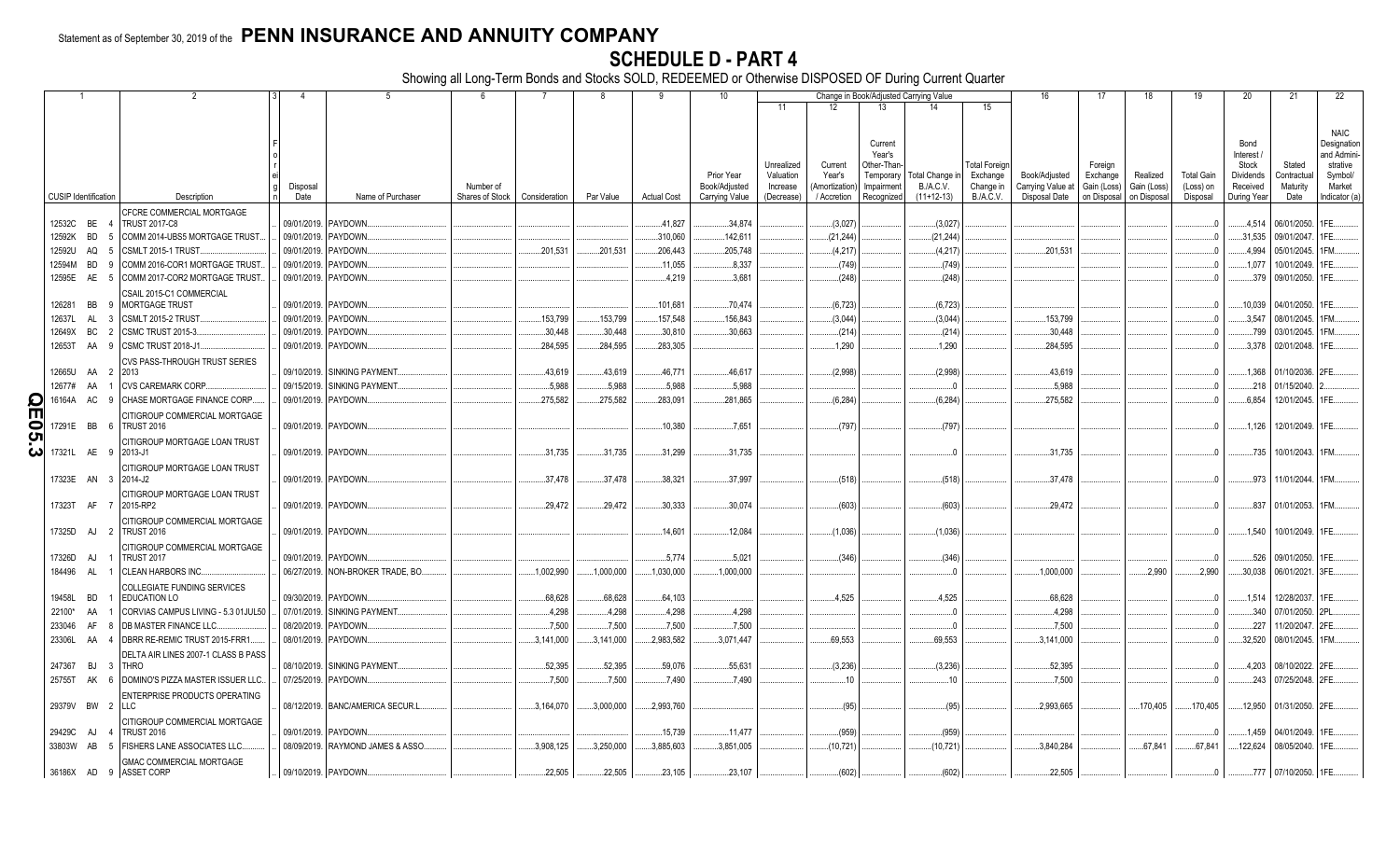# **SCHEDULE D - PART 4**

|                         |                             |           |                                                                  |             | -5                                |                 |               |            |                    | 10                    |            |               |             | Change in Book/Adjusted Carrying Value |                      | 16                | 17          |             | 19                | 20          | 21                          | 22            |
|-------------------------|-----------------------------|-----------|------------------------------------------------------------------|-------------|-----------------------------------|-----------------|---------------|------------|--------------------|-----------------------|------------|---------------|-------------|----------------------------------------|----------------------|-------------------|-------------|-------------|-------------------|-------------|-----------------------------|---------------|
|                         |                             |           |                                                                  |             |                                   |                 |               |            |                    |                       | 11         | 12            | 13          | 14                                     | 15                   |                   |             |             |                   |             |                             |               |
|                         |                             |           |                                                                  |             |                                   |                 |               |            |                    |                       |            |               |             |                                        |                      |                   |             |             |                   |             |                             |               |
|                         |                             |           |                                                                  |             |                                   |                 |               |            |                    |                       |            |               |             |                                        |                      |                   |             |             |                   |             |                             | <b>NAIC</b>   |
|                         |                             |           |                                                                  |             |                                   |                 |               |            |                    |                       |            |               | Current     |                                        |                      |                   |             |             |                   | Bond        |                             | Designation   |
|                         |                             |           |                                                                  |             |                                   |                 |               |            |                    |                       |            |               | Year's      |                                        |                      |                   |             |             |                   | Interest /  |                             | and Admini-   |
|                         |                             |           |                                                                  |             |                                   |                 |               |            |                    |                       | Unrealized | Current       | Other-Than- |                                        | <b>Total Foreigr</b> |                   | Foreign     |             |                   | Stock       | Stated                      | strative      |
|                         |                             |           |                                                                  |             |                                   |                 |               |            |                    | Prior Year            | Valuation  | Year's        | Temporary   | Total Change i                         | Exchange             | Book/Adjusted     | Exchange    | Realized    | <b>Total Gain</b> | Dividends   | Contractua                  | Symbol/       |
|                         |                             |           |                                                                  | Disposal    |                                   | Number of       |               |            |                    | Book/Adjusted         | Increase   | Amortization) | Impairment  | <b>B./A.C.V.</b>                       | Change in            | Carrying Value at | Gain (Loss) | Gain (Loss) | (Loss) on         | Received    | Maturity                    | Market        |
|                         | <b>CUSIP Identification</b> |           | Description                                                      | Date        | Name of Purchaser                 | Shares of Stock | Consideration | Par Value  | <b>Actual Cost</b> | <b>Carrying Value</b> | (Decrease) | / Accretion   | Recognized  | $(11+12-13)$                           | <b>B./A.C.V.</b>     | Disposal Date     | on Disposal | on Disposal | Disposal          | During Year | Date                        | Indicator (a) |
|                         |                             |           | <b>GS MORTGAGE SECURITIES TRUST</b>                              |             |                                   |                 |               |            |                    |                       |            |               |             |                                        |                      |                   |             |             |                   |             |                             |               |
|                         | 36251F AY 2                 |           | 2015-GC28                                                        |             | 09/01/2019. PAYDOWN.              |                 |               |            | .29,923            | .16,419               |            | (2,305)       |             | (2,305)                                |                      |                   |             |             |                   |             | .3,209 02/01/2048. 1FE.     |               |
|                         |                             |           | GS MORTGAGE SECURITIES TRUST                                     |             |                                   |                 |               |            |                    |                       |            |               |             |                                        |                      |                   |             |             |                   |             |                             |               |
|                         | 36254K AP                   |           | 2017-GS8                                                         |             | 09/01/2019. PAYDOWN.              |                 |               |            | 3,660              | .3,219                |            | (226)         |             | (226)                                  |                      |                   |             |             |                   | .331        | 11/01/2050.                 | 1FE.          |
|                         | 36298G AA                   |           | <b>GSPA MONETIZATION TRUST.</b>                                  |             | 09/09/2019. SINKING PAYMENT       |                 | 30,401        | .30,401    | .31,009            | .30,770               |            | (368)         |             | (368)                                  |                      | .30,401           |             |             |                   |             | .1,302   10/09/2029. 2FE.   |               |
|                         |                             |           | <b>GALTON FUNDING MORTGAGE TRUST</b>                             |             |                                   |                 |               |            |                    |                       |            |               |             |                                        |                      |                   |             |             |                   |             |                             |               |
|                         | 36418A AQ                   |           | 2017-2<br>$\cap$                                                 |             | 09/01/2019. PAYDOWN.              |                 | .305,266      | .305,266   | .306,366           |                       |            | (1,099)       |             | (1,099)                                |                      | .305,266          |             |             |                   | .1,321      | 06/01/2059. 1FE             |               |
|                         | 40573L                      | AU        | CIGNA CORP.                                                      | 08/28/2019. | <b>EXCHANGE OFFER</b>             |                 | .998,378      | 1,000,000  | .998,390           | .998,335              |            | .43           |             | .43                                    |                      | .998,378          |             |             |                   | .45,467     | 08/15/2038. 2FE.            |               |
|                         | 40573L AW                   |           | CIGNA CORP.                                                      | 08/28/2019. | <b>EXCHANGE OFFER</b>             |                 | .2,034,667    | .2,000,000 | .2,034,600         |                       |            | .67           |             | .67                                    |                      | .2,034,667        |             |             |                   | .92,828     | 12/15/2048. 2FE.            |               |
|                         | 423074 AS                   |           | KRAFT HEINZ FOODS CO.                                            |             | 09/26/2019. NON-BROKER TRADE, BO  |                 | .653,364      | .633,000   | .663,068           | .652,987              |            | (3,339)       |             | (3,339)                                |                      | .649,648          |             | 3,716       | .3,716            |             | .34,373 02/15/2025. 2FE.    |               |
|                         |                             |           |                                                                  |             |                                   |                 |               |            |                    |                       |            |               |             |                                        |                      |                   |             |             |                   |             |                             |               |
|                         |                             |           | <b>JPMCC COMMERCIAL MORTGAGE</b>                                 |             |                                   |                 |               |            |                    |                       |            |               |             |                                        |                      |                   |             |             |                   |             |                             |               |
|                         | 465968 AG                   |           | <b>SECURITIES TRU</b><br>- 0                                     |             | 09/01/2019. PAYDOWN               |                 |               |            | .11,501            | .9,680                |            | (717)         |             | (717)                                  |                      |                   |             |             |                   |             | .1,095 09/01/2050. 1FE.     |               |
|                         |                             |           | <b>JP MORGAN CHASE COMMERCIAL</b>                                |             |                                   |                 |               |            |                    |                       |            |               |             |                                        |                      |                   |             |             |                   |             |                             |               |
|                         | 46630J                      | AE        | MORTGAGE SECU<br>- 9                                             |             | 09/01/2019. PAYDOWN.              |                 | .77,872       | 77,872     | .62,894            | 77,872                |            |               |             |                                        |                      | 77,872            |             |             |                   |             | .2,498 01/01/2049.          | 1FM.          |
| C                       | 46639G                      | AG        | JP MORGAN MORTGAGE TRUST 2013-1                                  | 09/01/2019. | PAYDOWN.                          |                 | .104,504      | 104,504    | .104,505           | 104,548               |            | (44)          |             | (44)                                   |                      | .104,504          |             |             |                   | .2,450      | 03/01/2043. 1FM.            |               |
| m                       |                             |           | JPMBB COMMERCIAL MORTGAGE                                        |             |                                   |                 |               |            |                    |                       |            |               |             |                                        |                      |                   |             |             |                   |             |                             |               |
|                         | 46644F                      | AF        | <b>SECURITIES TRU</b>                                            | 09/01/2019. | PAYDOWN.                          |                 |               |            | 117,095            | .95,479               |            | (15,534)      |             | (15, 534)                              |                      |                   |             |             |                   |             | 17,978   10/01/2048.   1FE. |               |
| $\overline{\mathbf{S}}$ | 46644V                      | <b>BS</b> | JP MORGAN MORTGAGE TRUST 2015-4                                  |             | 09/01/2019. PAYDOWN.              |                 | 20,383        | .20,383    | .20,383            | .20,383               |            |               |             |                                        |                      | .20,383           |             |             |                   | .493        | 06/01/2045. 1FM.            |               |
| 4                       |                             |           | JPMBB COMMERCIAL MORTGAGE                                        |             |                                   |                 |               |            |                    |                       |            |               |             |                                        |                      |                   |             |             |                   |             |                             |               |
|                         | 46645L BA                   |           | <b>SECURITIES TRU</b>                                            |             | 09/01/2019. PAYDOWN.              |                 |               |            | .7,686             | .5,359                |            | (511)         |             | (511)                                  |                      |                   |             |             |                   |             | .771 03/01/2049. 1FE.       |               |
|                         |                             |           |                                                                  |             |                                   |                 |               |            |                    |                       |            |               |             |                                        |                      |                   |             |             |                   |             |                             |               |
|                         | 46645U AV                   |           | <b>JP MORGAN CHASE COMMERCIAL</b><br><b>MORTGAGE SECU</b><br>- 9 | 09/01/2019. | PAYDOWN.                          |                 |               |            | .22,665            | .17,972               |            | (1,699)       |             | (1,699)                                |                      |                   |             |             |                   |             | .2,415   12/01/2049.   1FE  |               |
|                         |                             | AA        |                                                                  |             |                                   |                 |               |            |                    |                       |            |               |             |                                        |                      |                   |             |             |                   |             |                             |               |
|                         | 46649C                      |           | JP MORGAN MORTGAGE TRUST 2018-4                                  | 09/01/2019. | PAYDOWN.                          |                 | .226,786      | .226,786   | 225,227            |                       |            | 1,559         |             | .1,559                                 |                      | .226,786          |             |             |                   |             | 2,747   10/01/2048.   1FE.  |               |
|                         |                             |           | JP MORGAN MORTGAGE TRUST 2019-                                   |             |                                   |                 |               |            |                    |                       |            |               |             |                                        |                      |                   |             |             |                   |             |                             |               |
|                         | 46651F AQ 4                 |           | HYB1                                                             |             | 09/01/2019. PAYDOWN.              |                 | .424,872      | .424,872   | .424,554           |                       |            | .318          |             | .318                                   |                      | 424,872           |             |             |                   |             | .1,062   10/01/2049.   1FE. |               |
|                         |                             |           | JPMCC COMMERCIAL MORTGAGE                                        |             |                                   |                 |               |            |                    |                       |            |               |             |                                        |                      |                   |             |             |                   |             |                             |               |
|                         | 48128Y AY                   |           | SECURITIES TRU<br>- 7                                            |             | 09/01/2019. PAYDOWN               |                 |               |            | .2,422             |                       |            | (101)         |             | (101)                                  |                      |                   |             |             |                   |             | .167 03/01/2052.            | 1FE.          |
|                         | 50190D AL                   |           | LCCM 2017-LC26.<br>- 0                                           |             | 09/01/2019. PAYDOWN.              |                 |               |            | .9,010             | .7,474                |            | (600)         |             | (600)                                  |                      |                   |             |             |                   |             | .868 07/03/2050. 1FE.       |               |
|                         |                             |           | ABRADOR AVIATION FINANCE LTD                                     |             |                                   |                 |               |            |                    |                       |            |               |             |                                        |                      |                   |             |             |                   |             |                             |               |
|                         | 50543L AA 0                 |           | 2016-1A                                                          |             | 09/15/2019. PAYDOWN.              |                 | 156,250       | 156,250    | 158,472            | 158,285               |            | (2,035)       |             | (2,035)                                |                      | 156,250           |             |             |                   |             | .4,479 01/15/2042. 1FE.     |               |
|                         |                             |           | <b>ABRADOR AVIATION FINANCE LTD</b>                              |             |                                   |                 |               |            |                    |                       |            |               |             |                                        |                      |                   |             |             |                   |             |                             |               |
|                         | 50543L                      | AB        | 2016-1A<br>-8                                                    |             | 09/15/2019. PAYDOWN.              |                 | 70,313        | 70,313     | .70,310            | 70,310                |            |               |             |                                        |                      | .70,313           |             |             |                   |             | 2,663 01/15/2042. 2FE.      |               |
|                         | 52465#                      | AZ        | LEGG MASON MTG CAP CORP.                                         | 09/08/2019. | <b>SINKING PAYMENT</b>            |                 | .48,981       | 48,981     | 48,983             | .48,982               |            |               |             | (1                                     |                      | .48,981           |             |             |                   |             | .4,950 06/10/2021.          |               |
|                         | 55616X                      | AM        | MACY'S RETAIL HOLDINGS INC                                       | 07/24/2019. | <b>VARIOUS.</b>                   |                 | 1,562,052     | 1,650,000  | .1,499,042         | .1,511,869            |            | .3,161        |             | .3,161                                 |                      | .1,515,030        |             | .47,022     | .47,022           | .45,581     | 12/15/2034. 2FE.            |               |
|                         | 577081                      | AY        | <b>MATTEL INC</b>                                                |             | VARIOUS.                          |                 | .2,822,720    | .3,000,000 |                    | .2,664,431            |            | 44,166        |             | .44,166                                |                      | .2,708,597        |             | 114,123     | .114,123          |             | .86,291 03/15/2023. 4FE.    |               |
|                         |                             |           |                                                                  | 08/13/2019. |                                   |                 |               |            | 2,610,000          |                       |            |               |             |                                        |                      |                   |             |             |                   |             |                             |               |
|                         |                             |           | <b>MEMORIAL SLOAN-KETTERING</b>                                  |             |                                   |                 |               |            |                    |                       |            |               |             |                                        |                      |                   |             |             |                   |             |                             |               |
|                         | 586054                      | AB        | CANCER CENTER                                                    |             | 08/20/2019. RAYMOND JAMES & ASSO. |                 | .4,889,200    | .4,000,000 | 3,975,120          | .3,976,973            |            | .35           |             | .35                                    |                      | .3,977,008        |             | 912,192     | .912,192          |             | 188,375 07/01/2052.         | 1FE.          |
|                         | 59010R AA                   |           | MERLIN AVIATION HOLDINGS DAC.<br>- 2                             |             | 09/15/2019. PAYDOWN.              |                 | .201,364      | .201,364   | .193,621           | 196,085               |            | 5,278         |             | .5,278                                 |                      | .201,364          |             |             |                   | 6,323       | 12/15/2032. 1FE.            |               |
|                         |                             |           | <b>MID-ATLANTIC MILITARY FAMILY</b>                              |             |                                   |                 |               |            |                    |                       |            |               |             |                                        |                      |                   |             |             |                   |             |                             |               |
|                         | 59524E AB                   |           | <b>COMMUNITIES</b><br>-8                                         |             | 08/01/2019. SINKING PAYMENT       |                 | .39.492       | .39,492    | .38,150            | .23,099               |            | .1.073        |             | .1,073                                 |                      | .39,492           |             |             |                   |             | 1.707 08/01/2050. 1FE.      |               |
|                         |                             |           |                                                                  |             |                                   |                 |               |            |                    |                       |            |               |             |                                        |                      |                   |             |             |                   |             |                             |               |
|                         | 59565A                      | AB        | 6 MIDCONTINENT EXPRESS PIPELINE LLC                              |             | 09/15/2019. MATURITY.             |                 | .3.933.000    | 3.933.000  | 4,145,351          | .3.966.378            |            | (33, 378)     |             | (33.378)                               |                      | .3.933.000        |             |             |                   |             | 263,511 09/15/2019. 2FE.    |               |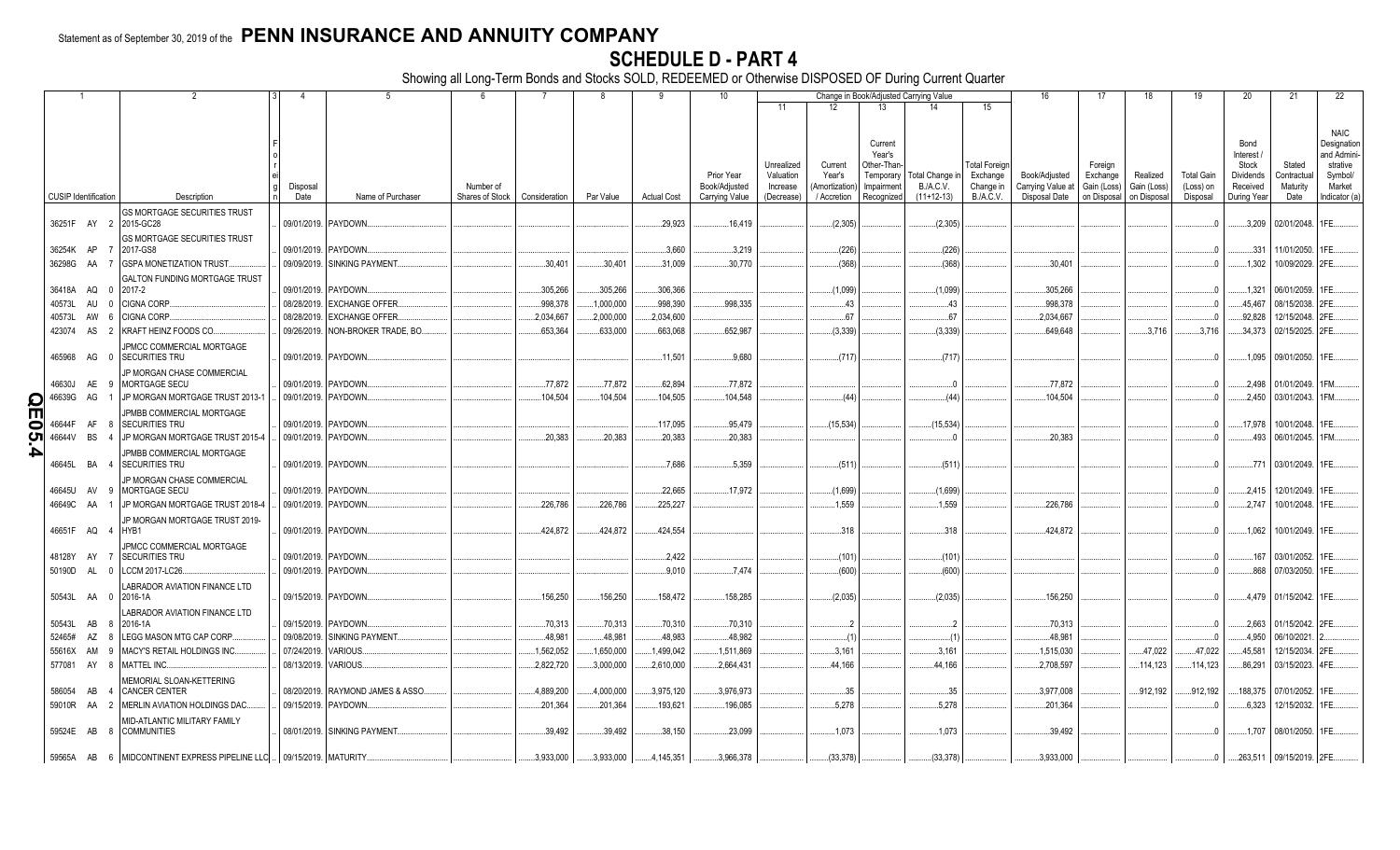# **SCHEDULE D - PART 4**

|             |                             |          | $\overline{2}$                     |                      | -5                             |                 |               | -8         | 9                  | 10             |            |              |                       | Change in Book/Adjusted Carrying Value |                      | 16                          | 17          | 18          | 19                | 20                  | 21                         | 22                      |
|-------------|-----------------------------|----------|------------------------------------|----------------------|--------------------------------|-----------------|---------------|------------|--------------------|----------------|------------|--------------|-----------------------|----------------------------------------|----------------------|-----------------------------|-------------|-------------|-------------------|---------------------|----------------------------|-------------------------|
|             |                             |          |                                    |                      |                                |                 |               |            |                    |                | 11         | 12           | 13                    | 14                                     | 15                   |                             |             |             |                   |                     |                            |                         |
|             |                             |          |                                    |                      |                                |                 |               |            |                    |                |            |              |                       |                                        |                      |                             |             |             |                   |                     |                            |                         |
|             |                             |          |                                    |                      |                                |                 |               |            |                    |                |            |              |                       |                                        |                      |                             |             |             |                   |                     |                            | <b>NAIC</b>             |
|             |                             |          |                                    |                      |                                |                 |               |            |                    |                |            |              | Current               |                                        |                      |                             |             |             |                   | Bond                |                            | Designation             |
|             |                             |          |                                    |                      |                                |                 |               |            |                    |                | Unrealized | Current      | Year's<br>Other-Than- |                                        | <b>Total Foreign</b> |                             | Foreign     |             |                   | Interest /<br>Stock | Stated                     | and Admini-<br>strative |
|             |                             |          |                                    |                      |                                |                 |               |            |                    | Prior Year     | Valuation  | Year's       | Temporary             | Total Change i                         | Exchange             | Book/Adjusted               | Exchange    | Realized    | <b>Total Gain</b> | <b>Dividends</b>    | Contractua                 | Symbol/                 |
|             |                             |          |                                    | Disposal             |                                | Number of       |               |            |                    | Book/Adjusted  | Increase   | Amortization | Impairment            | B./A.C.V.                              | Change in            | Carrying Value at           | Gain (Loss) | Gain (Loss) | (Loss) on         | Received            | Maturity                   | Market                  |
|             | <b>CUSIP Identification</b> |          | Description                        | Date                 | Name of Purchaser              | Shares of Stock | Consideration | Par Value  | <b>Actual Cost</b> | Carrying Value | (Decrease) | / Accretion  | Recognized            | $(11+12-13)$                           | <b>B./A.C.V.</b>     | Disposal Date   on Disposal |             | on Disposal | Disposal          | During Year         | Date                       | Indicator (a)           |
|             |                             |          | MORGAN STANLEY CAPITAL I TRUST     |                      |                                |                 |               |            |                    |                |            |              |                       |                                        |                      |                             |             |             |                   |                     |                            |                         |
|             | 61691A BM                   |          | 2015-UBS8                          |                      | 09/01/2019. PAYDOWN            |                 |               |            | .22,997            | .19,912        |            | (1,812)      |                       | (1,812)                                |                      |                             |             |             |                   |                     | 2,487   12/01/2048.   1FE  |                         |
|             |                             |          | MORGAN STANLEY CAPITAL I TRUST     |                      |                                |                 |               |            |                    |                |            |              |                       |                                        |                      |                             |             |             |                   |                     |                            |                         |
|             | 61691E BB                   |          | 2016-UBS1                          |                      | 09/01/2019. PAYDOWN            |                 |               |            | .11,032            | .8,407         |            | (764)        |                       | (764                                   |                      |                             |             |             |                   |                     | 1,128 12/01/2049. 1FE      |                         |
|             |                             |          | MORGAN STANLEY BANK OF AMERICA     |                      |                                |                 |               |            |                    |                |            |              |                       |                                        |                      |                             |             |             |                   |                     |                            |                         |
|             | 61691G AT                   |          | <b>MERRILL L</b>                   |                      | 09/01/2019. PAYDOWN            |                 |               |            | 12,089             | .9,469         |            | (755)        |                       | (755)                                  |                      |                             |             |             |                   |                     | 1,161   12/01/2049.   1FE  |                         |
|             |                             |          | MORGAN STANLEY BANK OF AMERICA     |                      |                                |                 |               |            |                    |                |            |              |                       |                                        |                      |                             |             |             |                   |                     |                            |                         |
|             | 61761A AA                   |          | <b>MERRILL L</b>                   |                      | 09/01/2019. PAYDOWN.           |                 |               |            | .85,812            | .42,933        |            | (6,674)      |                       | (6,674)                                |                      |                             |             |             |                   |                     |                            |                         |
|             |                             |          | MORGAN STANLEY BANK OF AMERICA     |                      |                                |                 |               |            |                    |                |            |              |                       |                                        |                      |                             |             |             |                   |                     |                            |                         |
|             | 61766R BA                   |          | <b>MERRILL L</b>                   |                      | 09/01/2019. PAYDOWN            |                 |               |            | .15,789            | 12,233         |            | (985)        |                       | (985)                                  |                      |                             |             |             |                   |                     | .1,550   11/01/2049.   1FE |                         |
|             |                             |          | MORGAN STANLEY BANK OF AMERICA     |                      |                                |                 |               |            |                    |                |            |              |                       |                                        |                      |                             |             |             |                   |                     |                            |                         |
|             | 61767E AF                   |          | <b>MERRILL L</b>                   |                      | 09/01/2019. PAYDOWN.           |                 |               |            | .5,141             | .4,484         |            | (326)        |                       | (326)                                  |                      |                             |             |             |                   |                     | .475   11/01/2052.   1FE.  |                         |
|             |                             |          | MORGAN STANLEY CAPITAL I TRUST     |                      |                                |                 |               |            |                    |                |            |              |                       |                                        |                      |                             |             |             |                   |                     |                            |                         |
|             | 61767F BB                   |          | 2016-UB11                          |                      | 09/01/2019. PAYDOWN            |                 |               |            | .13,601            | .9,951         |            | .(933)       |                       | (933)                                  |                      |                             |             |             |                   |                     | 1,351   08/01/2049.   1FE  |                         |
|             | 651639                      | AS<br>-5 | NEWMONT GOLDCORP CORP.             | 07/16/2019.          | JEFFERIES & COMPANY            |                 | 1,032,220     | .1,000,000 | .1,026,210         |                |            | (1,530)      |                       | (1,530)                                |                      | .1,024,680                  |             | ,7,540      | .7,540            |                     | .12,642   03/15/2023. 2FE. |                         |
| <b>QE05</b> | 651639                      | AU       | NEWMONT GOLDCORP CORP.             | 08/06/2019.          | <b>EXCHANGE OFFER</b>          |                 | .2,296,817    | .2,000,000 | .2,298,720         |                |            | (1,903)      |                       | (1,903)                                |                      | .2,296,817                  |             |             |                   | 71,758              | 06/09/2044. 2FE.           |                         |
|             |                             |          | NOMURA HOME EQUITY LOAN INC        |                      |                                |                 |               |            |                    |                |            |              |                       |                                        |                      |                             |             |             |                   |                     |                            |                         |
|             | 65536H BE                   |          | <b>HOME EQUITY</b>                 |                      | 09/25/2019. PAYDOWN            |                 | .368,512      | .368,512   | 247,824            | 365,751        |            | .2,761       |                       | .2,761                                 |                      | .368,512                    |             |             |                   |                     | .8,047 09/25/2035. 1FM.    |                         |
|             |                             |          | OFFUTT AFB AMERICA FIRST           |                      |                                |                 |               |            |                    |                |            |              |                       |                                        |                      |                             |             |             |                   |                     |                            |                         |
|             | 67085K AA                   |          | <b>COMMUNITY LLC</b>               |                      | 09/01/2019. SINKING PAYMENT    |                 | .24,145       | .24,145    | 23,058             | .23,084        |            | .1,061       |                       | .1,061                                 |                      | .24,145                     |             |             |                   |                     | .1,318 09/01/2050. 2FE     |                         |
|             |                             |          | OAKS MORTGAGE TRUST SERIES 2015-   |                      |                                |                 |               |            |                    |                |            |              |                       |                                        |                      |                             |             |             |                   |                     |                            |                         |
|             | 67389M AV 3                 |          |                                    |                      | 09/01/2019. PAYDOWN            |                 | .31,362       | .31,362    | .31,888            | .31,863        |            | (501)        |                       | (501                                   |                      | .31,362                     |             |             |                   |                     | 798 04/01/2046. 1FM.       |                         |
|             |                             |          | ONEMAIN FINANCIAL ISSUANCE TRUST   |                      |                                |                 |               |            |                    |                |            |              |                       |                                        |                      |                             |             |             |                   |                     |                            |                         |
|             | 68268G AA                   |          | 2016-1                             |                      | 09/18/2019. PAYDOWN.           |                 | .425,121      | 425,121    | .425,012           | .425,121       |            |              |                       |                                        |                      | .425,121                    |             |             |                   | .10,343             | 02/20/2029.                | 1FE.                    |
|             | 69371V                      | AA       | PSMC 2018-1 TRUST.                 | 09/01/2019.          | PAYDOWN.                       |                 | .210,868      | .210,868   | .209,518           |                |            | .1,350       |                       | 1,350                                  |                      | 210,868                     |             |             |                   | .2,514              | 02/01/2048.                |                         |
|             | 75086#                      | AA       | RAINIER GSA PORTFOLIO 4.82 15JUN36 | 09/15/2019           | <b>SINKING PAYMENT</b>         |                 | .45,274       | .45,274    | .45,275            | .45,275        |            |              |                       |                                        |                      | 45,274                      |             |             |                   | 1,819               | 06/15/2036.                |                         |
|             | 75281A BA                   |          | RANGE RESOURCES CORP.              |                      | 08/14/2019. GOLDMAN SACHS & CO |                 | 1,705,000     | .2,000,000 | .1,812,500         | 1,884,792      |            | .15,260      |                       | .15,260                                |                      | 1,900,052                   |             | (195,052)   | (195,052)         | .91,944             | 03/15/2023. 3FE.           |                         |
|             |                             |          | READYCAP COMMERCIAL MORTGAGE       |                      |                                |                 |               |            |                    |                |            |              |                       |                                        |                      |                             |             |             |                   |                     |                            |                         |
|             | 75574Q                      | AA       | <b>TRUST 2015-</b>                 |                      | 09/01/2019. PAYDOWN            |                 | .366,095      | .366,095   | .365,650           | 365,759        |            | .335         |                       | 335                                    |                      | .366,095                    |             |             |                   | .9,860              | 06/01/2055. 1FM.           |                         |
|             | 761118 AW                   |          | RALI SERIES 2005-QS9 TRUST.        | 08/25/2019           | PAYDOWN.                       |                 | .542,060      | .548,042   | .356,277           | 391,465        |            | 156,576      |                       | 156,576                                |                      | .548,042                    |             | (5,982)     | (5,982)           | .10,751             | 06/25/2035. 6FE.           |                         |
|             | 784012 AA                   |          | SCF EQUIPMENT LEASING 2017-2 LLC.  | 09/20/2019.          | PAYDOWN.                       |                 | 108,580       | 108,580    | 108,563            | 108,569        |            | .11          |                       |                                        |                      | .108,580                    |             |             |                   | .2,471              | 12/20/2023. 1FE.           |                         |
|             | 784037 AA                   |          | SCF RC FUNDING II LLC.             |                      | 09/25/2019. PAYDOWN.           |                 | .8,799        | .8,799     | .8,798             | .8,799         |            |              |                       |                                        |                      | .8,799                      |             |             |                   | 241                 | 06/25/2047. 1FE.           |                         |
|             |                             |          | SG COMMERCIAL MORTGAGE             |                      |                                |                 |               |            |                    |                |            |              |                       |                                        |                      |                             |             |             |                   |                     |                            |                         |
|             | 78419C AG                   |          | SECURITIES TRUST                   |                      | 09/01/2019. PAYDOWN.           |                 |               |            | .15,019            | .10,943        |            | (979)        |                       | (979)                                  |                      |                             |             |             |                   |                     | .1,503 10/01/2048. 1FE.    |                         |
|             |                             |          | SLM PRIVATE CREDIT STUDENT LOAN    |                      |                                |                 |               |            |                    |                |            |              |                       |                                        |                      |                             |             |             |                   |                     |                            |                         |
|             | 78443C AP                   |          | TRUST <sub>20</sub>                | 09/26/2019.          | <b>CALL 100.</b>               |                 | .900,000      | 900,000    | .898,875           | 900,000        |            |              |                       |                                        |                      | .900,000                    |             |             |                   | 29,540              | 03/15/2033. 2FE.           |                         |
|             | 787048 AB                   |          | SAGUARO ISSUER TR 0.01 24JUL19 FRN | 07/24/2019.          | <b>MATURITY</b>                |                 | .4,166,140    | .5,800,000 | 1,947,550          | 4,359,318      |            | (193,178)    |                       | (193, 178)                             |                      | .4,166,140                  |             |             |                   |                     | 07/24/2019. 3FE.           |                         |
|             |                             |          | SAGUARO ISSUE 0.01 30AUG19 144A    |                      |                                |                 |               |            |                    |                |            |              |                       |                                        |                      |                             |             |             |                   |                     |                            |                         |
|             | 787048 AE                   |          | <b>FRN</b>                         |                      | 08/30/2019. MATURITY           |                 | .2,486,750    | .4,060,000 | .459,290           | .2,769,002     |            | (282, 252)   |                       | (282, 252)                             |                      | .2,486,750                  |             |             |                   |                     | 08/30/2019. 2FE.           |                         |
|             | 787048                      | AL       | SAGUARO ISSUER TR 0.00 31JUL19 FRN | 07/31/2019.          | <b>MATURITY</b>                |                 | .5,032,544    | .6,380,000 | 1,840,053          | 4,588,429      |            | .444,115     |                       | .444,115                               |                      | 5,032,544                   |             |             |                   |                     | 07/31/2019. 2FE.           |                         |
|             | 797426 AG                   | -8       | SAN DIEGO FAMILY HOUSING LLC       | 07/01/2019. CALL 100 |                                |                 | 100,000       | 100,000    | 96,374             | .96,804        |            | 20           |                       | .20                                    |                      | .96,823                     |             | .3.177      | .3.177            | .5.941              | 07/01/2048. 1FE.           |                         |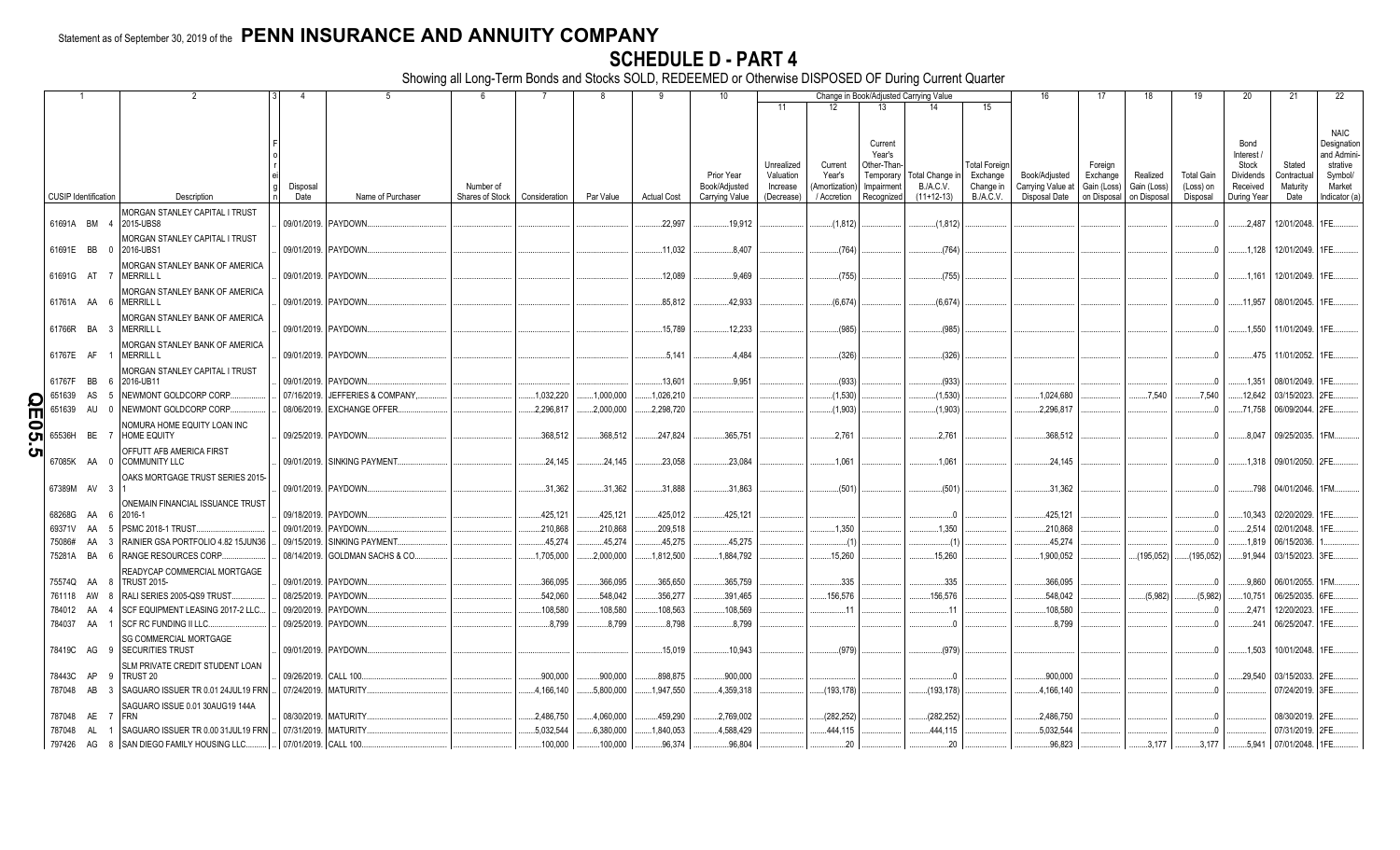# **SCHEDULE D - PART 4**

|     |                             |           |              |                                                          |             | 5                           |                 |               |           |                    | 10             |            |               | Change in Book/Adjusted Carrying Value |                  |                  | 16                | 17          | 18                      | 19                       | 20                          | 21                          | $\overline{22}$                                       |
|-----|-----------------------------|-----------|--------------|----------------------------------------------------------|-------------|-----------------------------|-----------------|---------------|-----------|--------------------|----------------|------------|---------------|----------------------------------------|------------------|------------------|-------------------|-------------|-------------------------|--------------------------|-----------------------------|-----------------------------|-------------------------------------------------------|
|     |                             |           |              |                                                          |             |                             |                 |               |           |                    |                | 11         | 12            | 13                                     | 14               | 15               |                   |             |                         |                          |                             |                             |                                                       |
|     |                             |           |              |                                                          |             |                             |                 |               |           |                    |                | Unrealized | Current       | Current<br>Year's<br>Other-Than-       |                  | Total Foreign    |                   | Foreign     |                         |                          | Bond<br>Interest /<br>Stock | Stated                      | <b>NAIC</b><br>Designation<br>and Admini-<br>strative |
|     |                             |           |              |                                                          |             |                             |                 |               |           |                    | Prior Year     | Valuation  | Year's        | Temporary                              | Total Change i   | Exchange         | Book/Adjusted     | Exchange    | Realized                | <b>Total Gain</b>        | Dividends                   | Contractua                  | Symbol/                                               |
|     |                             |           |              |                                                          | Disposal    |                             | Number of       |               |           |                    | Book/Adjusted  | Increase   | Amortization) | Impairment                             | <b>B./A.C.V.</b> | Change in        | Carrying Value at | Gain (Loss) | Gain (Loss)             | (Loss) on                | Received                    | Maturity                    | Market                                                |
|     | <b>CUSIP Identification</b> |           |              | Description                                              | Date        | Name of Purchaser           | Shares of Stock | Consideration | Par Value | <b>Actual Cost</b> | Carrying Value | (Decrease) | / Accretion   | Recognized                             | $(11+12-13)$     | <b>B./A.C.V.</b> | Disposal Date     |             | on Disposal on Disposal | Disposal                 | During Year                 | Date                        | Indicator (a)                                         |
|     | 80306A AC                   |           |              | SAPPHIRE AVIATION FINANCE I LTD.                         |             | 09/15/2019. PAYDOWN.        |                 | .225,893      | .225,893  | .225,892           | .225,890       |            |               |                                        |                  |                  | 225,893           |             |                         |                          |                             | .10,593 03/15/2040. 3FE.    |                                                       |
|     |                             |           |              | SAXON ASSET SECURITIES TR 2000-2                         |             |                             |                 |               |           |                    |                |            |               |                                        |                  |                  |                   |             |                         |                          |                             |                             |                                                       |
|     | 805564 GA                   |           |              | <b>MORT LN</b>                                           | 09/01/2019  | PAYDOWN.                    |                 | .22,474       | .35,562   | .28,805            | 33,285         |            | .2,277        |                                        | .2,277           |                  | .35,562           |             | (13,088)                | (13,088)                 | .949                        | 07/01/2030.                 | 4FM.                                                  |
|     | 81745D AJ                   |           |              | SEQUOIA MORTGAGE TRUST 2013-9.                           | 09/01/2019  | PAYDOWN.                    |                 | .129,072      | 129,072   | 124,836            | 126,110        |            | .2,961        |                                        | .2,961           |                  | .129,072          |             |                         | $\overline{\mathcal{L}}$ | 2,982                       | 07/01/2043.                 | 1FM.                                                  |
|     | 81746G AA                   |           |              | SEQUOIA MORTGAGE TRUST 2017-7                            | 09/01/20    | PAYDOWN.                    |                 | .259,815      | 259,815   | 264,970            | .264,556       |            | (4,742)       |                                        | (4,742)          |                  | .259,815          |             |                         |                          | .6,157                      | 10/01/2047.                 | 1FM.                                                  |
|     | 81746L CC                   |           |              | SEQUOIA MORTGAGE TRUST 2015-3                            | 09/01/201   | PAYDOWN.                    |                 | .26,361       | .26,361   | .26,722            | .26,662        |            | (302)         |                                        | (302)            |                  | 26,361            |             |                         |                          |                             | .652 07/01/2045.            | 1FM.                                                  |
|     | 81746P CB                   |           |              | SEQUOIA MORTGAGE TRUST 2016-1                            | 09/01/20    | PAYDOWN.                    |                 | .21,537       | 21,537    | .22,217            | .22,127        |            | (590)         |                                        | (590             |                  | .21,537           |             |                         |                          |                             | 549 06/01/2046.             | 1FM.                                                  |
|     | 81746V                      | AU        |              | SEQUOIA MORTGAGE TRUST 2018-3.                           | 09/01/201   | PAYDOWN.                    |                 | 233,136       | 233,136   | 230,222            |                |            | .2,914        |                                        | .2,914           |                  | .233,136          |             |                         |                          |                             | .2,784 03/01/2048.          | 1FE.                                                  |
|     | 83416W AA                   |           |              | SOLAR STAR FUNDING LLC                                   | 06/30/2019  | SINKING PAYMENT             |                 | .7,868        | 7,868     | .7,671             | 7,713          |            | .154          |                                        | .154             |                  | .7,868            |             |                         |                          | .200                        | 06/30/2035. 2FE.            |                                                       |
|     | 83416W AB                   |           | - q          | SOLAR STAR FUNDING LLC.                                  |             | 06/30/2019. SINKING PAYMENT |                 | 24,288        | .24,288   | 24,288             | .24,288        |            |               |                                        |                  |                  | 24,288            |             |                         |                          |                             | 480 06/30/2035. 2FE.        |                                                       |
|     |                             |           |              | SPIRIT AIRLINES PASS THROUGH                             |             |                             |                 |               |           |                    |                |            |               |                                        |                  |                  |                   |             |                         |                          |                             |                             |                                                       |
|     | 84859M                      | AA        |              | <b>TRUST 2017-</b>                                       | 08/15/2019  | <b>SINKING PAYMENT</b>      |                 | 180,552       | 180,552   | 180,552            | 180,552        |            |               |                                        |                  |                  | .180,552          |             |                         |                          | .6,861                      | 02/15/2026. 2FE.            |                                                       |
|     | 86212U                      | AB        |              | STORE MASTER FUNDING LLC.                                | 09/20/20    | PAYDOWN.                    |                 | .25,476       | .25,476   | .25,468            | .25,477        |            |               |                                        | (1)              |                  | 25,476            |             |                         |                          | .790                        | 03/20/2043. 1FE.            |                                                       |
|     | 86213A                      | AB        |              | STORE MASTER FUNDING LLC.                                | 09/20/201   | PAYDOWN.                    |                 | .4,783        | .4,783    | .4,956             | .4,886         |            | (103)         |                                        | (103)            |                  | .4,783            |             |                         | $\cdot$ . C              |                             | 166 11/20/2043.             | 1FE.                                                  |
| Q   | 86213B                      | AB        |              | STORE MASTER FUNDING LLC.                                | 09/20/20    | PAYDOWN.                    |                 | .1,250        | 1,250     | 1,249              | .1,250         |            |               |                                        |                  |                  | .1,250            |             |                         |                          | .42                         | 04/20/2044.                 | 1FE.                                                  |
| m   | 87342R                      | AE        |              | ACO BELL FUNDING LLC.                                    | 08/25/2019  | PAYDOWN.                    |                 | .10,000       | 10,000    | .10,000            | .10,000        |            |               |                                        |                  |                  | .10,000           |             |                         |                          | .366                        | 11/25/2048. 2FE.            |                                                       |
|     | 883556                      | <b>BC</b> |              | HERMO FISHER SCIENTIFIC INC.                             | 09/27/20    | CALL 104.318.               |                 | 1,043,180     | 1,000,000 | .994,750           | .997,742       |            | 369           |                                        | .369             |                  | .998,111          |             | 1,889                   | .1,889                   | .80,980                     | 01/15/2023. 2FE.            |                                                       |
| 05. | 89054X                      | AB        |              | <b>TOPAZ SOLAR FARMS LLC.</b>                            | 09/30/2019  | <b>SINKING PAYMENT</b>      |                 | .63,272       | 63,272    | .63,272            | 63,272         |            |               |                                        |                  |                  | 63,272            |             |                         |                          | .3,085                      | 09/30/2039. 5FE.            |                                                       |
| တ   | 891098 AA                   |           |              | TORO MTG FTG TR 2017-RE 4.0.                             |             | 09/01/2019. PAYDOWN.        |                 | .399,147      | .399,147  | 403,139            | 399,147        |            |               |                                        |                  |                  | .399,147          |             |                         |                          |                             |                             |                                                       |
|     |                             |           |              | UBS COMMERCIAL MORTGAGE TRUST                            |             |                             |                 |               |           |                    |                |            |               |                                        |                  |                  |                   |             |                         |                          |                             |                             |                                                       |
|     | 90276G AU                   |           |              | 2017-C3                                                  |             | 09/01/2019. PAYDOWN.        |                 |               |           | .11,256            | .9,927         |            | (796)         |                                        | (796             |                  |                   |             |                         |                          |                             | 1,102 08/01/2050. 1FE.      |                                                       |
|     |                             |           |              | <b>JBS COMMERCIAL MORTGAGE TRUST</b>                     |             |                             |                 |               |           |                    |                |            |               |                                        |                  |                  |                   |             |                         |                          |                             |                             |                                                       |
|     | 90276R BF                   |           |              | 2017-C4                                                  |             | 09/01/2019. PAYDOWN.        |                 |               |           | 10,281             | .9,004         |            | (636)         |                                        | (636             |                  |                   |             |                         | ſ                        |                             | .960   10/01/2050.   1FE.   |                                                       |
|     |                             |           |              | UBS COMMERCIAL MORTGAGE TRUST                            |             |                             |                 |               |           |                    |                |            |               |                                        |                  |                  |                   |             |                         |                          |                             |                             |                                                       |
|     | 90276V AF                   |           |              | 2018-C8                                                  |             | 09/01/2019. PAYDOWN.        |                 |               |           | .9,226             | .8,566         |            | (573)         |                                        | (573)            |                  |                   |             |                         | . . (                    |                             | .847   02/01/2051.   1FE.   |                                                       |
|     |                             |           |              | UBS COMMERCIAL MORTGAGE TRUST                            |             |                             |                 |               |           |                    |                |            |               |                                        |                  |                  |                   |             |                         |                          |                             |                             |                                                       |
|     | 90276W AT                   |           |              | 2017-C7                                                  |             | 09/01/2019. PAYDOWN.        |                 |               |           | .9,381             | .8,417         |            | (608)         |                                        | . (608)          |                  |                   |             |                         |                          |                             | 898   12/01/2050.   1FE.    |                                                       |
|     |                             |           |              | <b>JBS COMMERCIAL MORTGAGE TRUST</b>                     |             |                             |                 |               |           |                    |                |            |               |                                        |                  |                  |                   |             |                         |                          |                             |                             |                                                       |
|     | 90276Y AF                   |           |              | 2019-C16                                                 |             | 09/01/2019. PAYDOWN.        |                 |               |           | .5,103             |                |            | (156)         |                                        | (156)            |                  |                   |             |                         |                          |                             | .244   04/01/2052. 1FE.     |                                                       |
|     |                             |           |              | <b>JBS COMMERCIAL MORTGAGE TRUST</b>                     |             |                             |                 |               |           |                    |                |            |               |                                        |                  |                  |                   |             |                         |                          |                             |                             |                                                       |
|     | 90353D BA                   |           |              | 2018-C12                                                 |             | 09/01/2019. PAYDOWN.        |                 |               |           | .7,537             | 7,307          |            | (438)         |                                        | (438)            |                  |                   |             |                         |                          |                             | 699   08/01/2051.   1FE.    |                                                       |
|     |                             |           |              | UBS COMMERCIAL MORTGAGE TRUST                            |             |                             |                 |               |           |                    |                |            |               |                                        |                  |                  |                   |             |                         |                          |                             |                             |                                                       |
|     | 90353K AZ                   |           |              | 2018-C13                                                 | 09/01/2019. | PAYDOWN.                    |                 |               |           | 158,418            | 155,964        |            | (9,583)       |                                        | (9,583)          |                  |                   |             |                         | (                        |                             | .32,701 10/01/2051.         | 1FE.                                                  |
|     | 909287                      | AA        |              | JAL 2007-1 PASS THROUGH TRUST                            | 07/02/2019  | SINKING PAYMENT             |                 | 58,490        | .58,490   | .63,378            | .60,752        |            | (2, 262)      |                                        | (2,262)          |                  | .58,490           |             |                         |                          | 3,881                       | 07/02/2022.                 | 3FE.                                                  |
|     | 91474@ AA                   |           |              | UNIVERSITY OF MICHIGAN.                                  | 09/15/2019  | <b>SINKING PAYMENT</b>      |                 | 19,098        | 19,098    | 19,098             | 19,098         |            |               |                                        |                  |                  | 19,098            |             |                         |                          |                             | 450 06/15/2039.             |                                                       |
|     | 92211M AC                   |           |              | VANTAGE DATA CENTERS ISSUER LLO                          |             | 09/15/2019. PAYDOWN.        |                 | .8,750        | .8,750    | .8,789             | .8,785         |            | (35)          |                                        | (35)             |                  | .8,750            |             |                         |                          |                             | .238 02/16/2043. 1FE.       |                                                       |
|     | 92930R AF                   |           |              | WFRBS COMMERCIAL MORTGAGE<br>TRUST 2012-C9               |             | 09/01/2019. PAYDOWN.        |                 |               |           | 13,203             | .7,481         |            | (1,202)       |                                        | (1,202)          |                  |                   |             |                         | - 0                      |                             | 2,451 11/01/2045. 1FE.      |                                                       |
|     | 92936T AF                   |           |              | <b><i>NFRBS COMMERCIAL MORTGAGE</i></b><br>TRUST 2012-C7 |             | 09/01/2019. PAYDOWN.        |                 |               |           | 49,976             | 24,700         |            | (4, 472)      |                                        | (4, 472)         |                  |                   |             |                         | - 0                      |                             | 6,793 06/01/2045. 1FE.      |                                                       |
|     |                             |           |              | <b><i>NELLS FARGO MORTGAGE BACKED</i></b>                |             |                             |                 |               |           |                    |                |            |               |                                        |                  |                  |                   |             |                         |                          |                             |                             |                                                       |
|     | 949834 AA                   |           | $\mathbf{3}$ | <b>SECURITIES 2</b>                                      |             | 09/01/2019. PAYDOWN.        |                 | .41,112       | .43,715   | 40,168             | .35,863        |            | .7,853        |                                        | 7,853            |                  | .43.715           |             | (2,603)                 | (2,603)                  |                             | .1,686   10/01/2037.   1FM. |                                                       |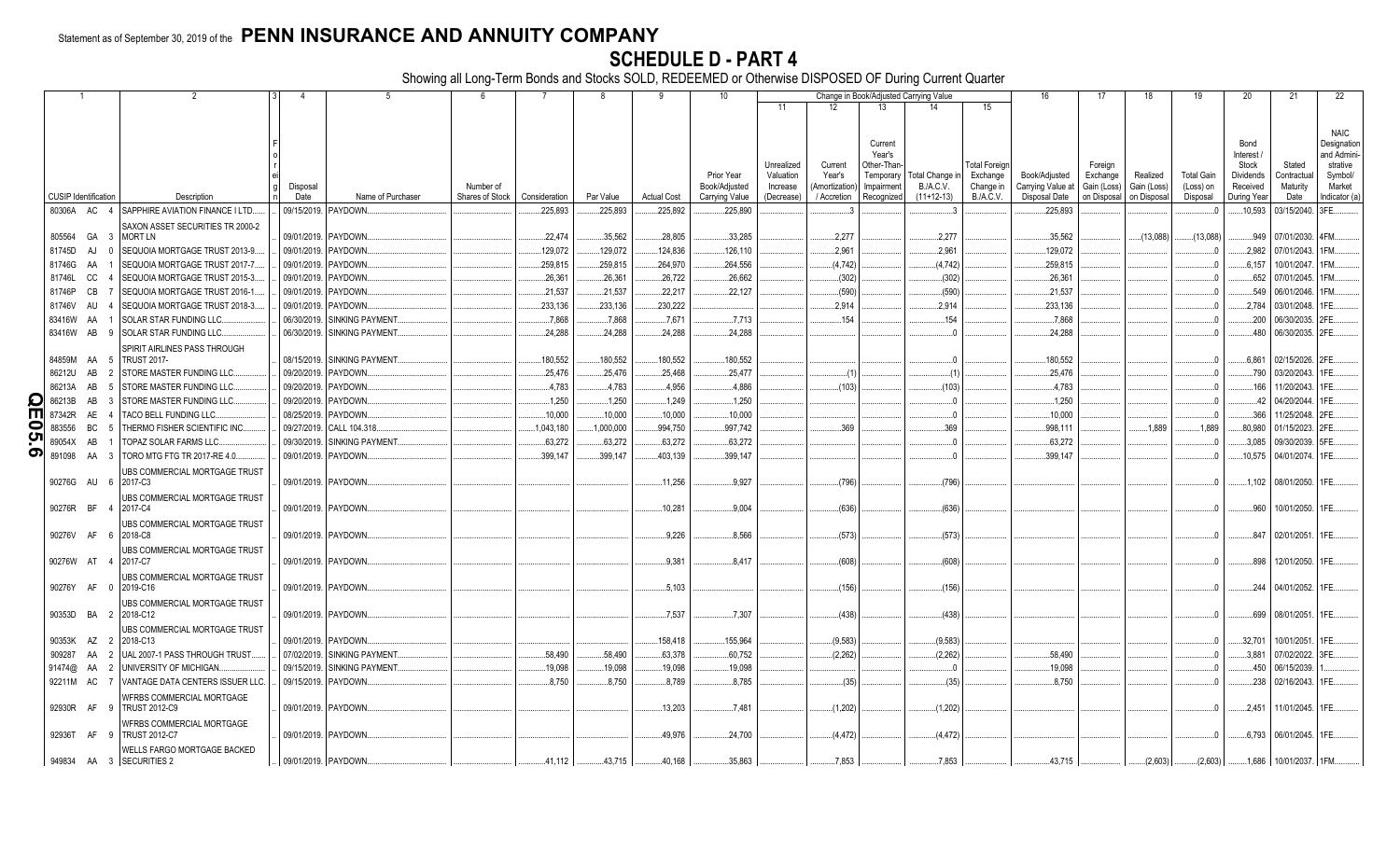# **SCHEDULE D - PART 4**

|             |                             |        | $\overline{2}$                                            |             | -5                          |                 |               | -8         | 9                  | 10                          |                                     |                                    |                                                            | Change in Book/Adjusted Carrying Value |                                               | 16                                 | 17                                 | 18                      | 19                             | 20                                                          | 21                                | 22                                                                         |
|-------------|-----------------------------|--------|-----------------------------------------------------------|-------------|-----------------------------|-----------------|---------------|------------|--------------------|-----------------------------|-------------------------------------|------------------------------------|------------------------------------------------------------|----------------------------------------|-----------------------------------------------|------------------------------------|------------------------------------|-------------------------|--------------------------------|-------------------------------------------------------------|-----------------------------------|----------------------------------------------------------------------------|
|             |                             |        |                                                           |             |                             |                 |               |            |                    |                             | 11                                  | 12                                 | 13                                                         | 14                                     | 15                                            |                                    |                                    |                         |                                |                                                             |                                   |                                                                            |
|             |                             |        |                                                           | Disposal    |                             | Number of       |               |            |                    | Prior Year<br>Book/Adjusted | Unrealized<br>Valuation<br>Increase | Current<br>Year's<br>Amortization) | Current<br>Year's<br>Other-Than<br>Temporary<br>Impairment | Total Change in<br><b>B./A.C.V.</b>    | <b>Total Foreign</b><br>Exchange<br>Change in | Book/Adjusted<br>Carrying Value at | Foreign<br>Exchange<br>Gain (Loss) | Realized<br>Gain (Loss) | <b>Total Gain</b><br>(Loss) on | Bond<br>Interest /<br>Stock<br><b>Dividends</b><br>Received | Stated<br>Contractual<br>Maturity | <b>NAIC</b><br>Designation<br>and Admini-<br>strative<br>Symbol/<br>Market |
|             | <b>CUSIP Identification</b> |        | Description                                               | Date        | Name of Purchaser           | Shares of Stock | Consideration | Par Value  | <b>Actual Cost</b> | Carrying Value              | (Decrease)                          | / Accretion                        | Recognized                                                 | $(11+12-13)$                           | <b>B./A.C.V.</b>                              | Disposal Date                      | on Disposal                        | on Disposal             | Disposal                       | During Year                                                 | Date                              | Indicator (a)                                                              |
|             | 94988X AX                   |        | <b>WELLS FARGO COMMERCIAL</b><br>MORTGAGE TRUST 20        |             | 09/01/2019. PAYDOWN         |                 |               |            | .42,430            | .27,109                     |                                     | (3, 419)                           |                                                            | (3, 419)                               |                                               |                                    |                                    |                         |                                |                                                             | 5,317   08/01/2050.   1FE         |                                                                            |
|             | 94989D AZ                   |        | <b><i>NELLS FARGO COMMERCIAL</i></b><br>MORTGAGE TRUST 20 |             | 09/01/2019. PAYDOWN         |                 |               |            | 12,412             | .7,861                      |                                     | (825)                              |                                                            | (825)                                  |                                               |                                    |                                    |                         |                                |                                                             | .1,085 02/01/2048. 1FE.           |                                                                            |
|             | 94989V AG                   |        | <b>WELLS FARGO COMMERCIAL</b><br>MORTGAGE TRUST 20        |             | 09/01/2019. PAYDOWN         |                 |               |            | 15,618             | .9,288                      |                                     | (1, 157)                           |                                                            | (1, 157)                               |                                               |                                    |                                    |                         |                                |                                                             | .1,676 09/01/2057. 1FE.           |                                                                            |
|             | 94989Y BC                   |        | <b>WELLS FARGO COMMERCIAL</b><br>MORTGAGE TRUST 20        |             | 09/01/2019. PAYDOWN.        |                 |               |            | 13,035             | .9,053                      |                                     | (837)                              |                                                            | (837)                                  |                                               |                                    |                                    |                         |                                |                                                             | 1,275 01/01/2059. 1FE.            |                                                                            |
|             | 95000J AY                   |        | <b>WELLS FARGO COMMERCIAL</b><br>MORTGAGE TRUST 20        |             | 09/01/2019. PAYDOWN.        |                 |               |            | .13,838            | .10,667                     |                                     | (1,009)                            |                                                            | (1,009)                                |                                               |                                    |                                    |                         |                                |                                                             |                                   |                                                                            |
|             | 95000M BS                   |        | <b>WELLS FARGO COMMERCIAL</b><br>MORTGAGE TRUST 20        |             | 09/01/2019. PAYDOWN.        |                 |               |            | 12,158             | .9,553                      |                                     | (773)                              |                                                            | (773)                                  |                                               |                                    |                                    |                         |                                |                                                             | 1,172   11/01/2059. 1FE.          |                                                                            |
|             | 95000P AH                   |        | <b>WELLS FARGO COMMERCIAL</b><br><b>MORTGAGE TRUST 20</b> |             | 09/01/2019. PAYDOWN.        |                 |               |            | .14,050            | .10,440                     |                                     | (1,029)                            |                                                            | (1,029)                                |                                               |                                    |                                    |                         |                                | .1,560                                                      | 12/01/2049. 1FE.                  |                                                                            |
| <b>S030</b> | 95001A                      | BE     | <b>WELLS FARGO COMMERCIAL</b><br><b>MORTGAGE TRUST 20</b> |             | 09/01/2019. PAYDOWN.        |                 |               |            | .13,235            | .11,861                     |                                     | (827)                              |                                                            | (827)                                  |                                               |                                    |                                    |                         |                                | 1,230                                                       | 11/01/2050. 1FE.                  |                                                                            |
|             | 95058X                      | AC     | WENDY'S FUNDING LLC.                                      | 09/15/2019. | PAYDOWN.                    |                 | .17,500       | .17,500    | 17,831             |                             |                                     | (331)                              |                                                            | (331)                                  |                                               | .17,500                            |                                    |                         |                                | .393                                                        | 06/15/2045. 2FE.                  |                                                                            |
|             | 97063Q                      | AA     | WILLIS ENGINE STRUCTURED TRUST I<br>- 0                   |             | 09/15/2019. PAYDOWN.        |                 | .39,375       | .39,375    | 39,341             | .39,347                     |                                     | .28                                |                                                            | .28                                    |                                               | .39,375                            |                                    |                         |                                | .1,231                                                      | 08/15/2042. 1FE.                  |                                                                            |
|             | 97651L CD                   |        | WINWATER MORTGAGE LOAN TRUST<br>2015-4                    | 09/20/2019. | VARIOUS.                    |                 | .4,289,172    | .4,134,383 | .4,263,583         | 4,245,381                   |                                     | (11, 387)                          |                                                            | (11, 387)                              |                                               | 4,233,994                          |                                    | .55,177                 | .55,177                        | .126,381                                                    | 06/01/2045. 1FM.                  |                                                                            |
|             | 97652R BB                   |        | WINWATER MORTGAGE LOAN TRUST<br>2014-3                    |             | 09/01/2019. PAYDOWN.        |                 | .21,816       | .21,816    | .22,642            | .22,525                     |                                     | (709)                              |                                                            | (709)                                  |                                               | .21,816                            |                                    |                         |                                |                                                             | .579   11/01/2044.   1FM.         |                                                                            |
|             | 97652R BC                   |        | WINWATER MORTGAGE LOAN TRUST<br>2014-3                    |             | 09/01/2019. PAYDOWN.        |                 | .25,809       | .25.809    | .26,475            | .26,358                     |                                     | (549)                              |                                                            | (549)                                  |                                               | 25,809                             |                                    |                         |                                | .685                                                        | 11/01/2044. 1FM.                  |                                                                            |
|             | 97652U BG                   |        | WINWATER MORTGAGE LOAN TRUST<br>2015-2                    |             | 09/01/2019. PAYDOWN.        |                 | .31,964       | .31,964    | .31,924            | .31,924                     |                                     | 40                                 |                                                            | 40                                     |                                               | .31,964                            |                                    |                         |                                |                                                             | .834 02/01/2045. 1FM.             |                                                                            |
|             | 97653B CB                   |        | WINWATER MORTGAGE LOAN TRUST<br>2015-A                    |             | 09/01/2019. PAYDOWN.        |                 | .26,581       | .26,581    | .27,299            | .27,180                     |                                     | (600)                              |                                                            | (600)                                  |                                               | 26,581                             |                                    |                         |                                |                                                             | .674   06/01/2045.   1FM.         |                                                                            |
|             | 97654D CA                   |        | WINWATER MORTGAGE LOAN TRUST<br>2015-5                    |             | 09/01/2019. PAYDOWN.        |                 | .42,695       | .42,695    | .43,976            | .43,794                     |                                     | (1,098)                            |                                                            | (1,098)                                |                                               | .42,695                            |                                    |                         |                                |                                                             |                                   |                                                                            |
|             | 97655J AH                   |        | WINWATER MORTGAGE LOAN TRUST<br>2016-1                    |             | 09/01/2019. PAYDOWN.        |                 | .370,647      | 370,647    | .377,828           | 374,905                     |                                     | (4,258)                            |                                                            | (4,258)                                |                                               | .370,647                           |                                    |                         |                                |                                                             | .8,580 01/01/2046. 1FM.           |                                                                            |
|             | 97655J CB                   |        | WINWATER MORTGAGE LOAN TRUST<br>2016-1                    | 09/20/2019  | VARIOUS.                    |                 | .3,317,529    | .3,184,653 | .3,276,571         | .3,264,589                  |                                     | (8,090)                            |                                                            | (8,090)                                |                                               | 3,256,499                          |                                    | 61,030                  | .61,030                        |                                                             | .100,113 01/01/2046. 1FM.         |                                                                            |
|             | 000000                      | $00\,$ | PRAIRIE ECI ACQUIROR LP.                                  | 09/30/2019  | NON-BROKER TRADE, BO.       |                 | 13,750        | .13,750    | 13,793             |                             |                                     | .20                                |                                                            | .20                                    |                                               | 13,812                             |                                    | (62)                    | (62)                           | .471                                                        | 03/11/2026. 4FE.                  |                                                                            |
|             | G0620B AC                   |        | ATLAS 2014-1 LTD                                          |             | 07/15/2019. PAYDOWN.        |                 | 102,745       | 102,745    | 102,745            | .102,745                    |                                     |                                    |                                                            |                                        |                                               | .102,745                           |                                    |                         |                                |                                                             | 4,119   12/15/2039. 2FE.          |                                                                            |
|             | 00908P AB                   |        | AIR CANADA 2017-1 CLASS A PASS<br>THROUGH T               |             | 07/15/2019. SINKING PAYMENT |                 | .168,755      | 168,755    | 161,338            | 161,579                     |                                     | .7.176                             |                                                            | .7,176                                 |                                               | .168,755                           |                                    |                         |                                | .5.991                                                      | 01/15/2030. 1FE.                  |                                                                            |
|             | 009090 AB                   |        | AIR CANADA 2015-1 CLASS B PASS<br>THROUGH T               |             | 09/15/2019. SINKING PAYMENT |                 | .38,434       | .38,434    | .38,434            | .38,434                     |                                     |                                    |                                                            |                                        |                                               | .38,434                            |                                    |                         |                                |                                                             | .1,489 03/15/2023. 2FE.           |                                                                            |
|             | 31503A AA                   |        | FERMACA ENTERPRISES S DE RL DE<br><b>CV</b>               |             | 09/30/2019. SINKING PAYMENT |                 | .29.026       | .29.026    | .29.026            | .29.026                     |                                     |                                    |                                                            |                                        |                                               | .29.026                            |                                    |                         | $\Omega$                       |                                                             | .1,850 03/30/2038. 2FE.           |                                                                            |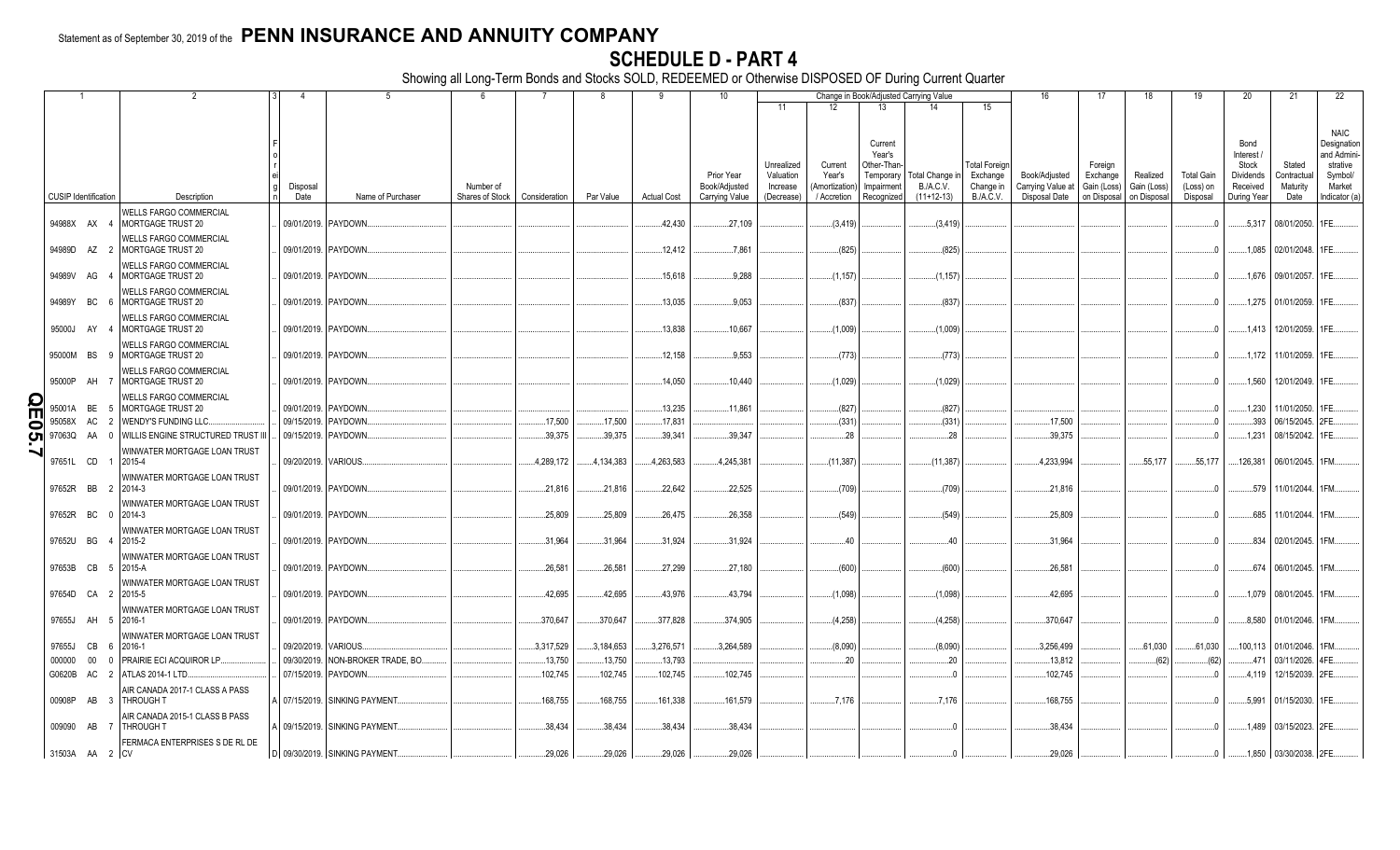# **SCHEDULE D - PART 4**

Showing all Long-Term Bonds and Stocks SOLD, REDEEMED or Otherwise DISPOSED OF During Current Quarter

|                    |                                     |                                                       |             |                                  |                        |               |             |                    |                             |                       |                        | Change in Book/Adjusted Carrying Value                               |                       |                                    | 17                      |                         |                                | -20                   | 21                       | 22                |
|--------------------|-------------------------------------|-------------------------------------------------------|-------------|----------------------------------|------------------------|---------------|-------------|--------------------|-----------------------------|-----------------------|------------------------|----------------------------------------------------------------------|-----------------------|------------------------------------|-------------------------|-------------------------|--------------------------------|-----------------------|--------------------------|-------------------|
|                    |                                     |                                                       |             |                                  |                        |               |             |                    |                             | 11                    | 12                     | 13.                                                                  | 15                    |                                    |                         |                         |                                |                       |                          |                   |
|                    |                                     |                                                       |             |                                  |                        |               |             |                    |                             |                       |                        |                                                                      |                       |                                    |                         |                         |                                |                       |                          |                   |
|                    |                                     |                                                       |             |                                  |                        |               |             |                    |                             |                       |                        |                                                                      |                       |                                    |                         |                         |                                |                       |                          | <b>NAIC</b>       |
|                    |                                     |                                                       |             |                                  |                        |               |             |                    |                             |                       |                        | Current                                                              |                       |                                    |                         |                         |                                | Bond                  |                          | Designation       |
|                    |                                     |                                                       |             |                                  |                        |               |             |                    |                             |                       |                        | Year's                                                               |                       |                                    |                         |                         |                                | Interest              |                          | and Admini-       |
|                    |                                     |                                                       |             |                                  |                        |               |             |                    |                             | Unrealized            | Current                | Other-Than-                                                          | <b>Total Foreign</b>  |                                    | Foreign                 |                         |                                | Stock                 | Stated                   | strative          |
|                    |                                     |                                                       | Disposal    |                                  | Number of              |               |             |                    | Prior Year<br>Book/Adjusted | Valuation<br>Increase | Year's<br>Amortization | Temporary<br><b>Total Change</b> i<br><b>B./A.C.V.</b><br>Impairment | Exchange<br>Change in | Book/Adjusted<br>Carrying Value at | Exchange<br>Gain (Loss) | Realized<br>Gain (Loss) | <b>Total Gain</b><br>(Loss) on | Dividends<br>Received | Contractua<br>Maturity   | Symbol/<br>Market |
|                    | <b>CUSIP</b> Identification         | Description                                           | Date        | Name of Purchaser                | <b>Shares of Stock</b> | Consideration | Par Value   | <b>Actual Cost</b> | <b>Carrying Value</b>       | (Decrease             | / Accretion            | $(11+12-13)$<br>Recognized                                           | B.A.C.V.              | Disposal Date                      | on Disposal             | on Disposal             | Disposal                       | During Year           | Date                     | Indicator (a)     |
| 48244X             | AB                                  | KDAC AVIATION FINANCE LTD.                            | 09/15/2019. | PAYDOWN.                         |                        | .99,778       | 99,778      | .99,778            | 99,778                      |                       |                        |                                                                      |                       | .99,778                            |                         |                         |                                | .3.943                | 12/15/2042.              | 2FE.              |
| 70469X             | AE                                  | PEAKS CLO 2 LTD                                       | 08/09/2019  | CALL 100.                        |                        | .2,550,000    | .2,550,000  | .2,550,000         | .2,550,000                  |                       |                        |                                                                      |                       | .2,550,000                         |                         |                         |                                | .135,749              | 07/20/2029.              | 1FF               |
| 85572R             | AA                                  | <b>START LTD/BERMUDA</b>                              | 09/15/2019  | <b>PAYDOWN</b>                   |                        | .60,177       | .60,177     | .59,621            | .59,652                     |                       | 525                    | .525                                                                 |                       | .60, 177                           |                         |                         |                                | 1.640                 | 05/15/2043.              | 1FF               |
| 85573L             | AB                                  | START IRELAND.                                        | 09/15/2019  | PAYDOWN                          |                        | .44,643       | .44,643     | .44,642            |                             |                       |                        |                                                                      |                       | .44.643                            |                         |                         |                                | 739                   | 03/15/2044.              |                   |
| 88606W             | AA                                  | THUNDERBOLT AIRCRAFT LEASE LTD                        | 09/15/2019  | <b>PAYDOWN</b>                   |                        | .13,451       | .13,451     | 13,530             |                             |                       | (79)                   | (79)                                                                 |                       | .13,451                            |                         |                         |                                | 364                   | 05/17/2032.              |                   |
| 88606W             |                                     | <b>THUNDERBOLT AIRCRAFT LEASE LTD</b>                 | 09/15/2019. | <b>PAYDOWN</b>                   |                        | 9,416         | .9,416      | 9,509              | 9,507                       |                       | (91)                   | (91)                                                                 |                       | .9,416                             |                         |                         |                                | 393                   | 05/17/2032. 2FE          |                   |
| G6160K             | AC                                  | 5 MITCHELLS & BUTLERS FINANCE PLC.                    |             | 09/16/2019. SINKING PAYMENT      |                        | .97.929       | .97.929     | .81.959            | 88.235                      |                       | .9.694                 | .9.694                                                               |                       | .97.929                            |                         |                         |                                | .2.266                | 12/15/2030. 1FE.         |                   |
| 3899999            |                                     | Total - Bonds - Industrial and Miscellaneous          |             |                                  |                        | .75.751.082   | 78.193.443  | .67.484.214        | 64.108.673                  |                       | 124.408                | 124,408                                                              |                       | 74.036.949                         |                         | .1.670.952              | 1.670.952                      | 2.370.362             | <b>XXX</b>               | <b>XXX</b>        |
|                    | <b>Bonds - Hybrid Securities</b>    |                                                       |             |                                  |                        |               |             |                    |                             |                       |                        |                                                                      |                       |                                    |                         |                         |                                |                       |                          |                   |
| 03350F             |                                     | AA 4 ANDEAVOR LOGISTICS LP.                           |             | 07/31/2019. EXCHANGE OFFER       |                        | 3.406.355     | .3,402,000  | 3,406,523          | .3,000,000                  |                       | (167)                  | (167)                                                                |                       | 3.406.355                          |                         |                         |                                |                       | 210,973 12/31/2049. 3FE. |                   |
| 4899999            |                                     | Total - Bonds - Hybrid Securities.                    |             |                                  |                        | .3.406.355    | 3.402.000   | .3.406.523         | .3.000.000                  |                       | (167)                  | (167)                                                                |                       | 3.406.355                          |                         |                         |                                | 210.973               | XXX                      | <b>XXX</b>        |
|                    | <b>Bonds - SVO Identified Funds</b> |                                                       |             |                                  |                        |               |             |                    |                             |                       |                        |                                                                      |                       |                                    |                         |                         |                                |                       |                          |                   |
|                    | 46431W 50                           | 7 ISHARES SHORT MATURITY BOND ETF.                    |             | 08/16/2019. WELLS FARGO SECS LLC | 173.032.000            | .8,700,357    |             | .8,697,159         |                             |                       |                        |                                                                      |                       | .8.697.159                         |                         | .3,198                  | .3,198                         |                       |                          |                   |
| 8199999            |                                     | Total - Bonds - SVO Identified Funds                  |             |                                  |                        | .8.700.357    |             | .8.697.159         |                             |                       |                        |                                                                      |                       | .8.697.159                         |                         | .3.198                  | 3.198                          |                       | <b>XXX</b>               | XXX               |
| n.<br>8399997      |                                     | Total - Bonds - Part 4                                |             |                                  |                        | 219.729.290   | 208.866.364 | .206.044.368       | 124.753.620                 |                       | (176, 576)             | (176, 576)                                                           |                       | .211.393.119                       |                         | 8.292.991               | .8,292,991                     | 4.966.751             | <b>XXX</b>               | XXX               |
| <b>TI</b> 8399999. |                                     | Total - Bonds                                         |             |                                  |                        | 219.729.290   | 208.866.364 | 206.044.368        | .124.753.620                |                       | (176.576)              | (176.576)                                                            |                       | 211.393.119                        |                         | 8.292.991               | 8.292.991                      | 4.966.751             | <b>XXX</b>               | <b>XXX</b>        |
| 0                  |                                     | Common Stocks - Industrial and Miscellaneous          |             |                                  |                        |               |             |                    |                             |                       |                        |                                                                      |                       |                                    |                         |                         |                                |                       |                          |                   |
| 00206R             | 10                                  | <b>AT&amp;T INC</b>                                   | 08/15/2019. | <b>WELLS FARGO SECS LLC</b>      | .263,000.000           | .9,001,400    | XXX         | .8,298,277         | .2,597,140                  | .463,008              |                        | .463,008                                                             |                       | .8,298,277                         |                         | 703,123                 | .703,123                       | 230,520               | <b>XXX</b>               |                   |
| သ<br>05338G        | 10                                  | <b>AVALARA INC</b>                                    | 07/01/2019  | <b>BANC/AMERICA SECUR.I</b>      | .105.000               | .7.917        | <b>XXX</b>  | 7,250              |                             |                       |                        |                                                                      |                       | .7.250                             |                         | .667                    | .667                           |                       | <b>XXX</b>               |                   |
| 31338@             | 10                                  | FHLB OF PITTSBURGH.                                   | 09/04/2019  | NON-BROKER TRADE, BO             | .60,000.000            | .6,000,000    | <b>XXX</b>  | 6,000,000          | .6,000,000                  |                       |                        |                                                                      |                       | 6,000,000                          |                         |                         |                                | .95,481               | <b>XXX</b>               |                   |
| 462260             | 10                                  | <b>IOVANCE BIOTHERAPEUTICS INC</b>                    | 09/11/2019  | <b>BANC/AMERICA SECUR.L</b>      | .5,011.000             | .103,176      | <b>XXX</b>  | .123,170           |                             |                       |                        |                                                                      |                       | .123,170                           |                         | .(19,995                | (19,995)                       |                       | <b>XXX</b>               |                   |
| 828806             | 10 <sup>1</sup>                     | 9 SIMON PROPERTY GROUP INC                            | 09/10/2019. | <b>WELLS FARGO SECS LLC</b>      | .16,000.000            | .2,479,614    | XXX         | 2,855,986          |                             |                       |                        |                                                                      |                       | .2,855,986                         |                         | (376,372                | .(376,372                      | 66,400                | XXX                      |                   |
| 9099999            |                                     | Total - Common Stocks - Industrial and Miscellaneous. |             |                                  |                        | 17,592,107    | XXX         | .17,284,683        | .8,597,140                  | .463,008              |                        | 463.008                                                              |                       | 17,284,683                         |                         | 307,423                 | .307,423                       | 392,401               | <b>XXX</b>               | XXX               |
|                    |                                     | <b>Common Stocks - Mutual Funds</b>                   |             |                                  |                        |               |             |                    |                             |                       |                        |                                                                      |                       |                                    |                         |                         |                                |                       |                          |                   |
| 269808             | 10                                  | EAGLE POINT CREDIT CO INC                             |             | 08/27/2019. WELLS FARGO SECS LLC | .45.300.000            | .760.976      | <b>XXX</b>  | .828.131           | .643.713                    | .184.418              |                        | 184.418                                                              |                       | .828.131                           |                         | (67.155)                | (67, 155)                      | .72.480               | <b>XXX</b>               |                   |
| 9299999            |                                     | Total - Common Stocks - Mutual Funds                  |             |                                  |                        | .760,976      | <b>XXX</b>  | .828.131           | 643.713                     | .184,418              | $\Omega$               | 184,418                                                              | $\sqrt{ }$            | .828,131                           |                         | (67, 155)               | (67, 155)                      | 72,480                | <b>XXX</b>               | XXX               |
| 9799997            |                                     | Total - Common Stocks - Part 4                        |             |                                  |                        | .18,353,083   | <b>XXX</b>  | .18,112,814        | .9,240,853                  | .647.426              | - 0                    | .647,426<br>$\sqrt{ }$                                               | $\ldots 0$            | .18,112,814                        |                         | 240,268                 | 240,268                        | 464,881               | <b>XXX</b>               | XXX               |
| 9799999.           |                                     | Total - Common Stocks.                                |             |                                  |                        | .18,353,083   | <b>XXX</b>  | .18,112,814        | .9,240,853                  | .647.426              | - 0                    | .647,426                                                             | - 0                   | 18,112,814                         |                         | 240,268                 | 240,268                        | 464,881               | <b>XXX</b>               | XXX               |
| 9899999            |                                     | Total - Preferred and Common Stocks                   |             |                                  |                        | .18,353,083   | XXX         | .18,112,814        | .9,240,853                  | .647.426              |                        | .647,426                                                             |                       | 18,112,814                         |                         | 240.268                 | 240,268                        | .464,881              | <b>XXX</b>               | XXX               |
| 9999999.           |                                     | Total - Bonds, Preferred and Common Stocks.           |             |                                  |                        | .238.082.373  | <b>XXX</b>  | 224,157,182        | 133.994.473                 | .647.426              | (176, 576)             | 470.850                                                              |                       | .229.505.933                       |                         | 8.533.259               | 8,533,259                      | .5,431,632            | <b>XXX</b>               | <b>XXX</b>        |

(a) For all common stock bearing the NAIC market indicator "U" provide: the number of such issues: 1.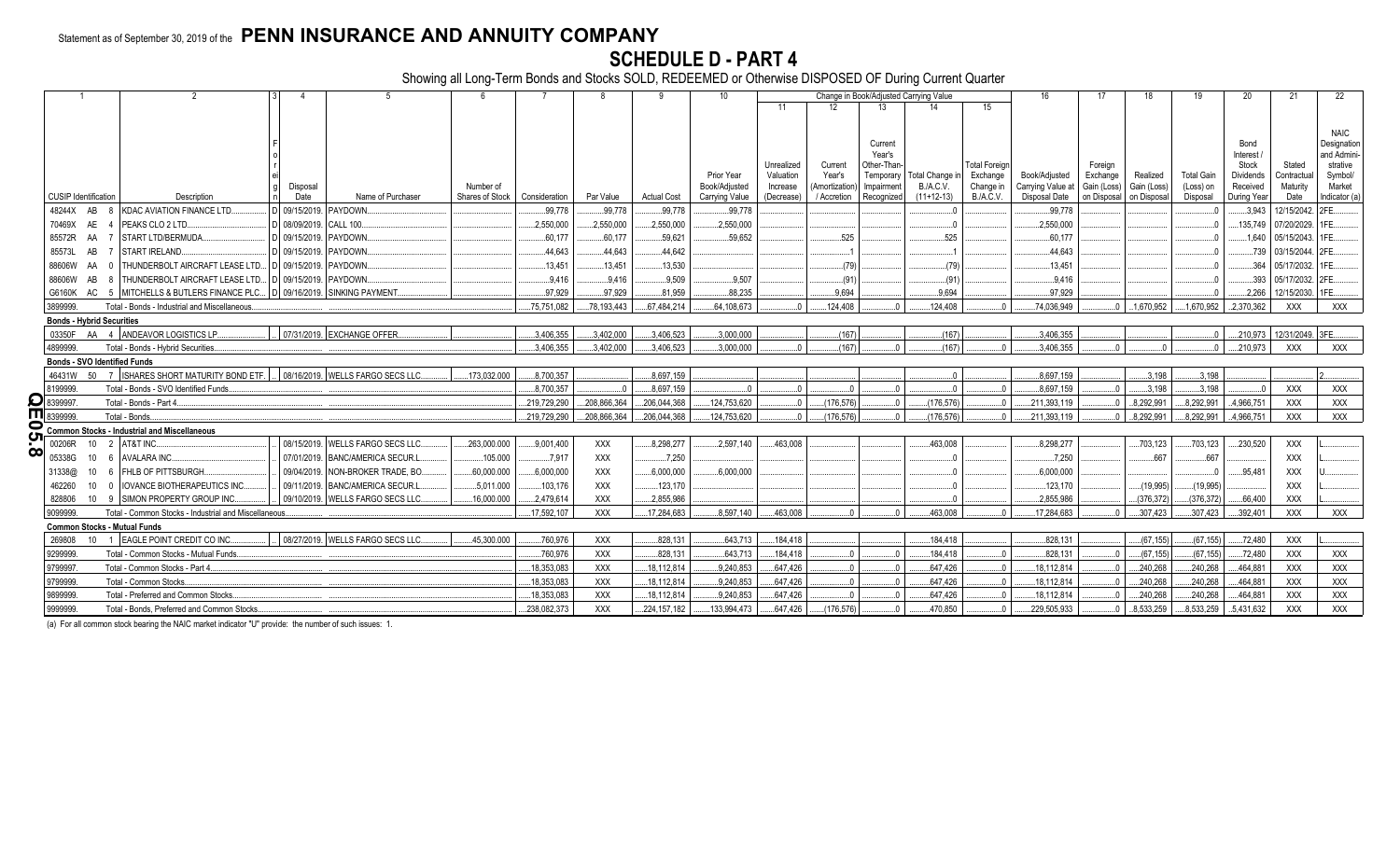## Statement as of September 30, 2019 of the **PENN INSURANCE AND ANNUITY COMPANY SCHEDULE DB - PART A - SECTION 1**

|        | $\overline{1}$                                                    | $\mathcal{L}$                                                              | $\overline{3}$                              | $\mathbf{A}$                                                                         | $\overline{5}$                                                           | 6                        |                                      | $\mathsf{R}$           | $\mathsf{Q}$                               | 10                                                   | 11                                                                                              | 12                                                                                             | 13                            | 14                                | 16                      | 17                                  | 18                                                                      | 19                                                   | 20                                                       | 21                    | 22               | 23                                                                                       |
|--------|-------------------------------------------------------------------|----------------------------------------------------------------------------|---------------------------------------------|--------------------------------------------------------------------------------------|--------------------------------------------------------------------------|--------------------------|--------------------------------------|------------------------|--------------------------------------------|------------------------------------------------------|-------------------------------------------------------------------------------------------------|------------------------------------------------------------------------------------------------|-------------------------------|-----------------------------------|-------------------------|-------------------------------------|-------------------------------------------------------------------------|------------------------------------------------------|----------------------------------------------------------|-----------------------|------------------|------------------------------------------------------------------------------------------|
|        | Description                                                       | Description of Item(s) Hedged, Used for Income<br>Generation or Replicated | Schedule<br>/ Exhibit Risk(s)<br>Identifier | Type(s)<br>of<br>(a)                                                                 | Exchange, Counterparty<br>or Central Clearinghouse                       | Trade<br>Date            | Date of<br>Maturity or<br>Expiration | Number of<br>Contracts | Notional<br>Amount                         | Strike Price,<br>Rate of Index<br>Received<br>(Paid) | Cumulative<br>Prior Year(s)<br>Initial Cost of<br>Undiscounted<br>Premium<br>(Received)<br>Paid | <b>Current Year</b><br>Initial Cost of<br><b>Jndiscounted</b><br>Premium<br>(Received)<br>Paid | <b>Current Year</b><br>Income | Book/Adjusted<br>Carrying Value e | Fair Value              | Valuation<br>Increase<br>(Decrease) | Unrealized   Total Foreign<br>Exchange<br>Change in<br><b>B./A.C.V.</b> | Current<br>Year's<br>(Amortization)<br>) / Accretion | Adjustment<br>to Carrying<br>Value of<br>Hedged<br>Items | Potential<br>Exposure | Credit<br>Entity | Hedge<br>Effectiveness<br>Quality of at Inception<br>Reference and at Year-<br>end $(b)$ |
|        | Purchased Options - Hedging Effective - Call Options and Warrants |                                                                            |                                             |                                                                                      |                                                                          |                          |                                      |                        |                                            |                                                      |                                                                                                 |                                                                                                |                               |                                   |                         |                                     |                                                                         |                                                      |                                                          |                       |                  |                                                                                          |
|        | SPX C 2674 01/16/20                                               | EMBEDDED OPTION IN IUL PRODUCTS                                            | N/A                                         | <b>EQUIT</b><br>Y/INDE<br>EQUIT                                                      | CITIBANK N.A E57ODZWZ7FF32TWEFA76                                        |                          | 01/18/2019 01/16/2020                | 13,655                 | 36,513,470 2674.000                        |                                                      |                                                                                                 | 2,449,707                                                                                      |                               | .2,449,707                        | .4,642,863              |                                     |                                                                         |                                                      |                                                          |                       |                  | 95/94.                                                                                   |
|        | SPX US 2890 03/17/20.                                             | EMBEDDED OPTION IN IUL PRODUCTS                                            | N/A                                         | Y/INDE<br><b>BARCLAYS</b><br>EQUIT                                                   | BANK NEW YO G5GSEF7VJP5I7OUK5573                                         |                          | 03/19/2019 03/17/2020                | 9,912                  | 28,645,680                                 | 2890.000.                                            |                                                                                                 | 1,406,116                                                                                      |                               | 1,406,116                         | .1,911,047              |                                     |                                                                         |                                                      |                                                          |                       |                  | 96/97.                                                                                   |
|        | SPX US C 2398 12/23/19.                                           | EMBEDDED OPTION IN IUL PRODUCTS                                            | N/A                                         | Y/INDE<br><b>BARCLAYS</b><br><b>BANK NEW YO</b><br>EQUIT<br>Y/INDE<br><b>GOLDMAN</b> | G5GSEF7VJP5I7OUK5573                                                     | 12/26/2018               | 12/23/2019                           | .11,322                | 27,150,156 2398.000.                       |                                                      | 2,427,437                                                                                       |                                                                                                |                               | .2,427,437                        | .6,639,043              |                                     |                                                                         |                                                      |                                                          |                       |                  | 97/95.                                                                                   |
|        | SPX US C 2465 12/23/19.<br>SPX US C 2528 12/26/19.                | EMBEDDED OPTION IN IUL PRODUCTS                                            | N/A<br>N/A                                  | EQUIT<br>Y/INDE<br>GOLDMAN                                                           | SACHS INTERN W22LROWP2IHZNBB6K528.<br>SACHS INTERN W22LROWP2IHZNBB6K528. | 12/24/2018<br>12/28/2018 | 12/23/2019<br>12/26/2019             | 9,816<br>.10,381       | 24,196,440 2465.000<br>26,243,168 2528.000 |                                                      | .1,595,100<br>1,904,914                                                                         |                                                                                                |                               | .1,595,100<br>.1,904,914          | 5,124,295<br>.4,811,470 |                                     |                                                                         |                                                      |                                                          |                       |                  | 92/97.<br>99/96.                                                                         |
|        | SPX US C 2535 12/30/19.                                           | EMBEDDED OPTION IN IUL PRODUCTS.<br>EMBEDDED OPTION IN IUL PRODUCTS.       | N/A                                         | X<br>EQUIT<br>Y/INDE<br>WELLS FARGO<br>BANK, N.                                      | KB1H1DSPRFMYMCUFXT09.                                                    | 01/02/2019               | 12/30/2019                           | 13,468                 | 34,141,380                                 | 2535.000.                                            |                                                                                                 | 2,473,129                                                                                      |                               | 2,473,129                         | 6,173,364               |                                     |                                                                         |                                                      |                                                          |                       |                  | 97/96.                                                                                   |
|        | SPX US C 2552 01/02/20                                            | EMBEDDED OPTION IN IUL PRODUCTS.                                           | N/A                                         | EQUIT<br>Y/INDE<br>CANADIAN<br><b>IMPERIAL BA</b><br>EQUIT                           | 2IGI19DL77OX0HC3ZE78                                                     |                          | 01/04/2019 01/02/2020                | 14,538                 | 37,100,976 2552.000.                       |                                                      |                                                                                                 | 2,591,253                                                                                      |                               | 2,591,253                         | 6,445,922               |                                     |                                                                         |                                                      |                                                          |                       |                  | 97/96.                                                                                   |
| ┍<br>U | SPX US C 2562 12/19/19                                            | EMBEDDED OPTION IN IUL PRODUCTS.                                           | N/A                                         | Y/INDE<br><b>GOLDMAN</b><br>EQUIT                                                    | SACHS INTERN W22LROWP2IHZNBB6K528.                                       |                          | 12/21/2018 12/19/2019                | 12,934                 | 33,136,908                                 | 2562.000.                                            | 1,835,981                                                                                       |                                                                                                |                               | 1,835,981                         | 5,571,854               |                                     |                                                                         |                                                      |                                                          |                       |                  | 95/95.                                                                                   |
|        | SPX US C 2583 01/06/20.                                           | EMBEDDED OPTION IN IUL PRODUCTS                                            | N/A                                         | Y/INDE<br><b>WELLS FARGO</b><br>BANK, N.<br>EQUIT<br>Y/INDE<br><b>WELLS FARGO</b>    | KB1H1DSPRFMYMCUFXT09.                                                    | 01/07/2019 01/06/2020    |                                      | 11,991                 | 30,972,753 2583.000                        |                                                      |                                                                                                 | .2,164,495                                                                                     |                               | .2,164,495                        | .4,997,304              |                                     |                                                                         |                                                      |                                                          |                       |                  | 100/97.                                                                                  |
|        | SPX US C 2601 01/06/20.<br>SPX US C 2615 12/16/19.                | EMBEDDED OPTION IN IUL PRODUCTS<br>EMBEDDED OPTION IN IUL PRODUCTS         | N/A<br>N/A                                  | BANK, N.<br>EQUIT<br>Y/INDE<br>GOLDMAN<br>SACHS INTERN                               | KB1H1DSPRFMYMCUFXT09.<br>W22LROWP2IHZNBB6K528.                           | 12/18/2018               | 01/08/2019 01/06/2020<br>12/16/2019  | 13,291<br>13,802       | 34,569,891<br>36,092,230                   | 2601.000.<br>2615.000.                               | 2,463,657                                                                                       | 2,337,621                                                                                      |                               | .2,337,621<br>2,463,657           | 5,322,936<br>5,257,211  |                                     |                                                                         |                                                      |                                                          |                       |                  | 97/96.<br>97/96.                                                                         |
|        | SPX US C 2637 01/09/20.                                           | EMBEDDED OPTION IN IUL PRODUCTS                                            | N/A                                         | EQUIT<br>Y/INDE<br><b>WELLS FARGO</b><br>BANK, N.<br>$\times$                        | KB1H1DSPRFMYMCUFXT09.                                                    |                          | 01/11/2019 01/09/2020                | 9,999                  | 26,367,363 2637.000                        |                                                      |                                                                                                 | .1,640,836                                                                                     |                               | .1,640,836                        | 3,692,576               |                                     |                                                                         |                                                      |                                                          |                       |                  | 98/98.                                                                                   |
|        | SPX US C 2638 01/13/20.                                           | EMBEDDED OPTION IN IUL PRODUCTS.                                           | N/A                                         | EQUIT<br>Y/INDE<br>CANADIAN<br><b>IMPERIAL BA</b><br>X<br>EQUIT                      | 2IGI19DL77OX0HC3ZE78.                                                    |                          | 01/15/2019 01/13/2020                | .10,474                | 27,630,412 2638.000                        |                                                      |                                                                                                 | 1,706,948                                                                                      |                               | 1,706,948                         | 3,878,435               |                                     |                                                                         |                                                      |                                                          |                       |                  | 96/95.                                                                                   |
|        | SPX US C 2689 12/09/19.                                           | EMBEDDED OPTION IN IUL PRODUCTS.                                           | N/A                                         | Y/INDE<br>CANADIAN<br><b>IMPERIAL BA</b><br>EQUIT                                    | 2IGI19DL77OX0HC3ZE78.                                                    | 12/11/2018               | 12/09/2019                           | .12,642                | 33,994,338                                 | 2689.000.                                            | 2,217,028                                                                                       |                                                                                                |                               | 2,217,028                         | 3,932,341               |                                     |                                                                         |                                                      |                                                          |                       |                  | 98/97.                                                                                   |
|        | SPX US C 2692 01/21/20                                            | EMBEDDED OPTION IN IUL PRODUCTS.                                           | N/A                                         | Y/INDE<br>CANADIAN<br><b>IMPERIAL BA</b><br>EQUIT<br>Y/INDE<br><b>BANK OF</b>        | 2IGI19DL77OX0HC3ZE78.                                                    |                          | 1/23/2019 01/21/2020                 | 20,808                 | 56,015,136 2692.000.                       |                                                      |                                                                                                 | 3,125,154                                                                                      |                               | 3,125,154                         | 6,796,467               |                                     |                                                                         |                                                      |                                                          |                       |                  | 97/96.                                                                                   |
|        | SPX US C 2693 11/22/19.                                           | EMBEDDED OPTION IN IUL PRODUCTS                                            | N/A                                         | AMERICA, N.A<br>EQUIT<br>Y/INDE<br><b>GOLDMAN</b>                                    | B4TYDEB6GKMZO031MB27.                                                    | 11/26/2018               | 11/22/2019                           | 14,839                 | 39,961,427                                 | 2693.000.                                            | 2,742,989                                                                                       |                                                                                                |                               | 2,742,989                         | 4,456,07                |                                     |                                                                         |                                                      |                                                          |                       |                  | 97/96.<br>97/96.                                                                         |
|        | SPX US C 2694 10/28/19.<br>SPX US C 2699 12/12/19.                | EMBEDDED OPTION IN IUL PRODUCTS.<br>EMBEDDED OPTION IN IUL PRODUCTS        | N/A<br>N/A                                  | EQUIT<br>Y/INDE<br>CANADIAN<br>IMPERIAL BA                                           | SACHS INTERN W22LROWP2IHZNBB6K528<br>2IGI19DL77OX0HC3ZE78.               | 10/30/2018<br>12/14/2018 | 10/28/2019<br>12/12/2019             | .12,528<br>,7,907      | 33,750,432<br>21,340,993                   | 2694.000.<br>2699.000.                               | 2,221,590<br>1,205,264                                                                          |                                                                                                |                               | .2,221,590<br>1,205,264           | 3,647,327<br>2,399,180  |                                     |                                                                         |                                                      |                                                          |                       |                  | 96/96.                                                                                   |
|        | SPX US C 2700 01/24/20.                                           | EMBEDDED OPTION IN IUL PRODUCTS                                            | N/A                                         | EQUIT<br>Y/INDE<br>$\mathsf{X}$<br>EQUIT                                             | SUNTRUST BANK IYDOJBGJWY9T8XKCSX06.                                      |                          | 01/28/2019 01/24/2020                | 10,386                 | 28,042,200 2700.000.                       |                                                      |                                                                                                 | .1,592,901                                                                                     |                               | .1,592,901                        | 3,335,053               |                                     |                                                                         |                                                      |                                                          |                       |                  | 95/94.                                                                                   |
|        | SPX US C 2727 11/25/19                                            | EMBEDDED OPTION IN IUL PRODUCTS                                            | N/A                                         | Y/INDE<br><b>BANK OF</b><br>AMERICA, N.A<br>EQUIT                                    | B4TYDEB6GKMZO031MB27.                                                    |                          | 11/27/2018 11/25/2019                | .10,357                | 28,243,539 2727.000                        |                                                      | 1,790,104                                                                                       |                                                                                                |                               | 1,790,104                         | 2,807,161               |                                     |                                                                         |                                                      |                                                          |                       |                  | 97/95.                                                                                   |
|        | SPX US C 2735 10/24/19.                                           | EMBEDDED OPTION IN IUL PRODUCTS                                            | N/A                                         | Y/INDE<br>GOLDMAN<br>EQUIT<br>Y/INDE<br><b>GOLDMAN</b>                               | SACHS INTERN W22LROWP2IHZNBB6K528.                                       |                          | 10/29/2018 10/24/2019                | 12,913                 | 35,317,055 2735.000                        |                                                      | 2,120,960                                                                                       |                                                                                                |                               | 2,120,960                         | 3,222,256               |                                     |                                                                         |                                                      |                                                          |                       |                  | 94/94.                                                                                   |
|        | SPX US C 2751 12/05/19.                                           | EMBEDDED OPTION IN IUL PRODUCTS                                            | N/A.                                        | SACHS INTERN<br>$\mathsf{X}$                                                         | W22LROWP2IHZNBB6K528                                                     |                          | 12/07/2018 12/05/2019                | 8,335                  | 22,929,585 2751.000.                       |                                                      | .1,214,410                                                                                      |                                                                                                |                               | 1,214,410                         | 2,119,614               |                                     |                                                                         |                                                      |                                                          |                       |                  | 96/96.                                                                                   |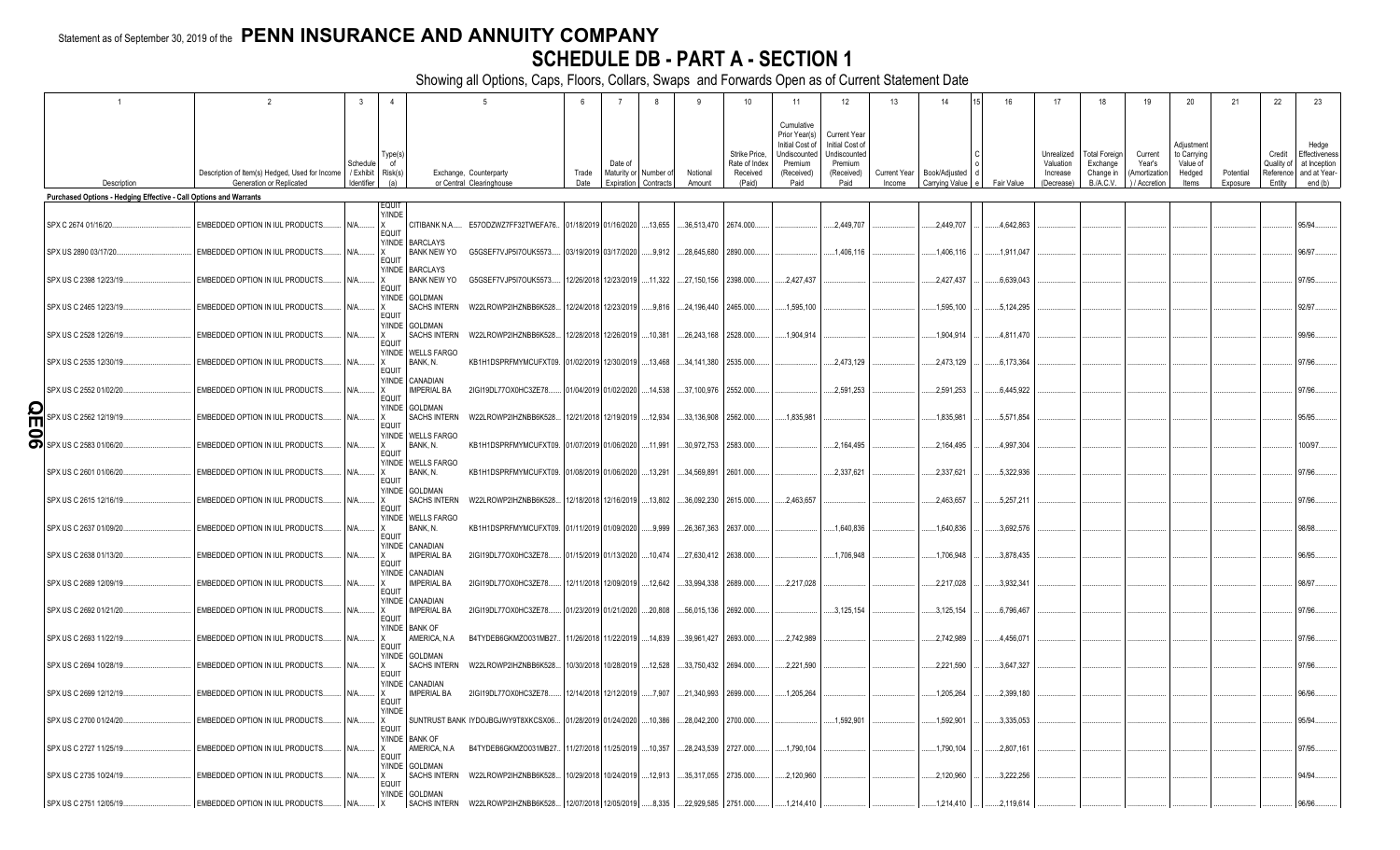# **SCHEDULE DB - PART A - SECTION 1**

|   |                         | $\overline{2}$                                                             | $\mathbf{3}$           | $\overline{4}$                           | 5                                                                                     | 6             |                                 | 8                     | 9                        | 10 <sup>1</sup>                                      | 11                                                                                              | 12                                                                                      | 13     | 14                                                    | 16           | 17                                                | 18                                                                | 19                                                  | 20                                                              | 21                    | 22                             | 23                                                                          |
|---|-------------------------|----------------------------------------------------------------------------|------------------------|------------------------------------------|---------------------------------------------------------------------------------------|---------------|---------------------------------|-----------------------|--------------------------|------------------------------------------------------|-------------------------------------------------------------------------------------------------|-----------------------------------------------------------------------------------------|--------|-------------------------------------------------------|--------------|---------------------------------------------------|-------------------------------------------------------------------|-----------------------------------------------------|-----------------------------------------------------------------|-----------------------|--------------------------------|-----------------------------------------------------------------------------|
|   | Description             | Description of Item(s) Hedged, Used for Income<br>Generation or Replicated | Schedule<br>Identifier | Type(s<br>of<br>/ Exhibit Risk(s)<br>(a) | Exchange, Counterparty<br>or Central Clearinghouse                                    | Trade<br>Date | Date of<br>Expiration Contracts | Maturity or Number of | Notional<br>Amount       | Strike Price,<br>Rate of Index<br>Received<br>(Paid) | Cumulative<br>Prior Year(s)<br>Initial Cost of<br>Undiscounted<br>Premium<br>(Received)<br>Paid | <b>Current Year</b><br>Initial Cost of<br>Jndiscounted<br>Premium<br>(Received)<br>Paid | Income | Current Year   Book/Adjusted<br><b>Carrying Value</b> | Fair Value   | Unrealized<br>Valuation<br>Increase<br>(Decrease) | <b>Total Foreign</b><br>Exchange<br>Change in<br><b>B./A.C.V.</b> | Current<br>Year's<br>(Amortization<br>) / Accretion | <b>\djustment</b><br>to Carrying<br>Value of<br>Hedged<br>ltems | Potential<br>Exposure | Credit<br>Quality of<br>Entity | Hedge<br>Effectiveness<br>at Inception<br>Reference and at Year-<br>end (b) |
|   |                         |                                                                            |                        | <b>EQUIT</b>                             | Y/INDE BANK OF                                                                        |               |                                 |                       |                          |                                                      |                                                                                                 |                                                                                         |        |                                                       |              |                                                   |                                                                   |                                                     |                                                                 |                       |                                |                                                                             |
|   | SPX US C 2756 11/18/19. | EMBEDDED OPTION IN IUL PRODUCTS.                                           | N/A                    | <b>EQUIT</b>                             | AMERICA, N.A B4TYDEB6GKMZO031MB27                                                     |               | 11/20/2018 11/18/2019 11,366    |                       | 31,324,696 2756.000      |                                                      | 1,623,974                                                                                       |                                                                                         |        | 1,623,974                                             | 2,746,326    |                                                   |                                                                   |                                                     |                                                                 |                       |                                | 96/96.                                                                      |
|   | SPX US C 2761 02/03/20. | EMBEDDED OPTION IN IUL PRODUCTS.                                           | $N/A$                  | <b>EQUIT</b>                             | Y/INDE WELLS FARGO<br>BANK, N.<br>KB1H1DSPRFMYMCUFXT09. 02/04/2019 02/03/2020         |               |                                 | 10,784                | 29,774,624 2761.000      |                                                      |                                                                                                 | 1,697,617                                                                               |        | 1,697,617                                             | 2,971,159    |                                                   |                                                                   |                                                     |                                                                 |                       |                                | 96/97.                                                                      |
|   | SPX US C 2763 02/10/20. | EMBEDDED OPTION IN IUL PRODUCTS.                                           | N/A                    | Y/INDE<br><b>EQUIT</b>                   | GOLDMAN<br>SACHS INTERN<br>W22LROWP2IHZNBB6K528                                       |               | 02/12/2019 02/10/2020           | 10,748                | 29,696,724 2763.000      |                                                      |                                                                                                 | 1,792,766                                                                               |        | 1,792,766                                             | 2,970,936    |                                                   |                                                                   |                                                     |                                                                 |                       |                                | 95/95.                                                                      |
|   | SPX US C 2774 11/13/19. | EMBEDDED OPTION IN IUL PRODUCTS.                                           | N/A.                   | Y/INDE<br><b>EQUIT</b>                   | <b>BANK OF</b><br>AMERICA, N.A B4TYDEB6GKMZO031MB27 11/16/2018 11/13/2019             |               |                                 | 8,920                 | 24,744,080 2774.000      |                                                      | 1,576,699                                                                                       |                                                                                         |        | 1,576,699                                             | 1,995,537    |                                                   |                                                                   |                                                     |                                                                 |                       |                                | 96/95.                                                                      |
|   | SPX US C 2776 11/29/19. | EMBEDDED OPTION IN IUL PRODUCTS                                            | N/A                    | Y/INDE<br>ΙX.<br>EQUIT                   | SUNTRUST BANK IYDOJBGJWY9T8XKCSX06                                                    |               | 11/29/2018 11/29/2019           | $\dots$ 15,140        | .42,028,640   2776.000   |                                                      | $\dots$ 2,755,329                                                                               |                                                                                         |        | 2,755,329                                             | 3,478,882    |                                                   |                                                                   |                                                     |                                                                 |                       |                                | 98/95.                                                                      |
|   | SPX US C 2787 11/04/19. | EMBEDDED OPTION IN IUL PRODUCTS.                                           | N/A                    | Y/INDE<br>ΙX<br>EQUIT                    | CITIBANK N.A E57ODZWZ7FF32TWEFA76                                                     |               | 11/06/2018 11/04/2019           | 11,032                | 30,746,184 2787.000      |                                                      | 1,895,077                                                                                       |                                                                                         |        | 1,895,077                                             | 2,293,369    |                                                   |                                                                   |                                                     |                                                                 |                       |                                | 97/96.                                                                      |
|   | SPX US C 2795 11/01/19. | EMBEDDED OPTION IN IUL PRODUCTS                                            | N/A                    | Y/INDE<br>EQUIT                          | <b>GOLDMAN</b><br>SACHS INTERN W22LROWP2IHZNBB6K528                                   |               | 11/02/2018 11/01/2019           | 8,555                 | 23,911,225 2795.000      |                                                      | 1,334,580                                                                                       |                                                                                         |        | 1,334,580                                             | 1,698,538    |                                                   |                                                                   |                                                     |                                                                 |                       |                                | 97/97.                                                                      |
| т | SPX US C 2799 06/01/20. | EMBEDDED OPTION IN IUL PRODUCTS.                                           | $N/A$                  | Y/INDE<br><b>EQUIT</b>                   | GOLDMAN<br>SACHS INTERN W22LROWP2IHZNBB6K528                                          |               | 06/04/2019 06/01/2020           | 12,481                | 34,934,319 2799.000      |                                                      |                                                                                                 | 2,209,886                                                                               |        | 2,209,886                                             | 3,579,481    |                                                   |                                                                   |                                                     |                                                                 |                       |                                | 95/95.                                                                      |
|   | SPX US C 2799 11/11/19. | EMBEDDED OPTION IN IUL PRODUCTS                                            | N/A                    | Y/INDE<br>EQUIT                          | <b>WELLS FARGO</b><br>BANK, N.<br>KB1H1DSPRFMYMCUFXT09. 11/13/2018 11/11/2019  10,937 |               |                                 |                       | 30,612,663 2799.000      |                                                      | 1,717,765                                                                                       |                                                                                         |        | 1,717,765                                             | 2,192,161    |                                                   |                                                                   |                                                     |                                                                 |                       |                                | 95/96.                                                                      |
|   | SPX US C 2802 02/13/20. | EMBEDDED OPTION IN IUL PRODUCTS.                                           | N/A                    | Y/INDE<br><b>EQUIT</b>                   | CANADIAN<br><b>IMPERIAL BA</b><br>2IGI19DL77OX0HC3ZE78.                               |               | 02/15/2019 02/13/2020           | 7,138                 | 20,000,676 2802.000      |                                                      |                                                                                                 | 1,106,890                                                                               |        | 1,106,890                                             | .1,761,708   |                                                   |                                                                   |                                                     |                                                                 |                       |                                | 96/97.                                                                      |
|   | SPX US C 2835 02/18/20. | EMBEDDED OPTION IN IUL PRODUCTS.                                           | N/A                    | Y/INDE<br><b>EQUIT</b>                   | CANADIAN<br><b>IMPERIAL BA</b><br>2IGI19DL77OX0HC3ZE78.                               |               | 02/20/2019 02/18/2020 13,976    |                       | 39,621,960   2835.000    |                                                      |                                                                                                 | 1,985,570                                                                               |        | 1,985,570                                             | .3, 126, 144 |                                                   |                                                                   |                                                     |                                                                 |                       |                                | 94/95.                                                                      |
|   | SPX US C 2846 12/02/19. | EMBEDDED OPTION IN IUL PRODUCTS.                                           | N/A                    | Y/INDE<br><b>EQUIT</b>                   | CANADIAN<br><b>IMPERIAL BA</b><br>2IGI19DL77OX0HC3ZE78.                               |               | 12/04/2018 12/02/2019 13,142    |                       | 37,402,132 2846.000      |                                                      | 1,966,700                                                                                       |                                                                                         |        | 1,966,700                                             | 2,276,302    |                                                   |                                                                   |                                                     |                                                                 |                       |                                | 97/97.                                                                      |
|   | SPX US C 2847 11/07/19. | EMBEDDED OPTION IN IUL PRODUCTS.                                           | N/A.                   | Y/INDE<br>EQUIT                          | CITIBANK N.A<br>E57ODZWZ7FF32TWEFA76                                                  |               | 11/09/2018 11/07/2019           | 8,950                 | 25,480,650 2847.000      |                                                      | 1,305,895                                                                                       |                                                                                         |        | 1,305,895                                             | .1,400,903   |                                                   |                                                                   |                                                     |                                                                 |                       |                                | 96/94.                                                                      |
|   | SPX US C 2855 03/23/20. | EMBEDDED OPTION IN IUL PRODUCTS.                                           | N/A                    | Y/INDE<br><b>EQUIT</b>                   | <b>WELLS FARGO</b><br>BANK, N.<br>KB1H1DSPRFMYMCUFXT09.                               |               | 03/26/2019 03/23/2020           | 10,933                | 31,213,715 2855.000      |                                                      |                                                                                                 | 1,612,508                                                                               |        | 1,612,508                                             | 2,413,727    |                                                   |                                                                   |                                                     |                                                                 |                       |                                | 94/95.                                                                      |
|   | SPX US C 2865 05/26/20. | EMBEDDED OPTION IN IUL PRODUCTS.                                           | N/A                    | Y/INDE<br><b>EQUIT</b>                   | CANADIAN<br><b>IMPERIAL BA</b><br>2IGI19DL77OX0HC3ZE78                                |               | 05/29/2019 05/26/2020           | 18,303                | 52,438,095   2865.000    |                                                      |                                                                                                 | 2,484,632                                                                               |        | 2,484,632                                             | .4,335,319   |                                                   |                                                                   |                                                     |                                                                 |                       |                                | 94/95.                                                                      |
|   | SPX US C 2870 03/30/20. | EMBEDDED OPTION IN IUL PRODUCTS.                                           | N/A                    | Y/INDE<br><b>EQUIT</b>                   | <b>BARCLAYS</b><br><b>BANK NEW YO</b><br>G5GSEF7VJP5I7OUK5573                         |               | 03/29/2019 03/30/2020           | 15,290                | .43,882,300   2870.000   |                                                      |                                                                                                 | 2,285,702                                                                               |        | 2,285,702                                             | .3,249,464   |                                                   |                                                                   |                                                     |                                                                 |                       |                                | 95/96.                                                                      |
|   | SPX US C 2880 06/05/20. | EMBEDDED OPTION IN IUL PRODUCTS.                                           | N/A                    | Y/INDE<br><b>EQUIT</b>                   | <b>BARCLAYS</b><br><b>BANK NEW YO</b><br>G5GSEF7VJP5I7OUK5573                         |               | 06/07/2019 06/05/2020           | 6,976                 | 20,090,880 2880.000.     |                                                      |                                                                                                 | 1,197,291                                                                               |        | 1,197,291                                             | 1,597,500    |                                                   |                                                                   |                                                     |                                                                 |                       |                                | 95/95.                                                                      |
|   | SPX US C 2896 05/11/20. | EMBEDDED OPTION IN IUL PRODUCTS.                                           | N/A                    | Y/INDE<br><b>EQUIT</b>                   | GOLDMAN<br>SACHS INTERN<br>W22LROWP2IHZNBB6K528                                       |               | 05/14/2019 05/11/2020 12,100    |                       | 35,041,600   2896.000.   |                                                      |                                                                                                 | 1,746,030                                                                               |        | 1,746,030                                             | 2,547,994    |                                                   |                                                                   |                                                     |                                                                 |                       |                                | 96/96.                                                                      |
|   | SPX US C 2899 03/20/20. | EMBEDDED OPTION IN IUL PRODUCTS.                                           | N/A                    | Y/INDE<br><b>EQUIT</b>                   | CANADIAN<br><b>IMPERIAL BA</b><br>2IGI19DL77OX0HC3ZE78                                |               | 03/22/2019 03/20/2020           | 10,028                | 29,071,172 2899.000      |                                                      |                                                                                                 | 1,380,254                                                                               |        | 1,380,254                                             | .1,875,276   |                                                   |                                                                   |                                                     |                                                                 |                       |                                | 96/97.                                                                      |
|   | SPX US C 2902 05/18/20. | EMBEDDED OPTION IN IUL PRODUCTS.                                           | N/A                    | Y/INDE<br><b>EQUIT</b>                   | <b>WELLS FARGO</b><br>BANK, N.<br>KB1H1DSPRFMYMCUFXT09. 05/21/2019 05/18/2020  10.935 |               |                                 |                       | $31,733,370$   2902.000  |                                                      |                                                                                                 | 1,678,632                                                                               |        | 1,678,632                                             | .2,278,174   |                                                   |                                                                   |                                                     |                                                                 |                       |                                | 95/96.                                                                      |
|   | SPX US C 2909 05/15/20. | EMBEDDED OPTION IN IUL PRODUCTS.                                           | N/A                    | Y/INDE<br>l X                            | <b>WELLS FARGO</b><br>BANK, N.<br>KB1H1DSPRFMYMCUFXT09. 05/17/2019 05/15/2020  11,007 |               |                                 |                       | $32,019,363$   2909.000. |                                                      |                                                                                                 | 1,696,949                                                                               |        | .1,696,949                                            | .2,227,471   |                                                   |                                                                   |                                                     |                                                                 |                       |                                | 93/93.                                                                      |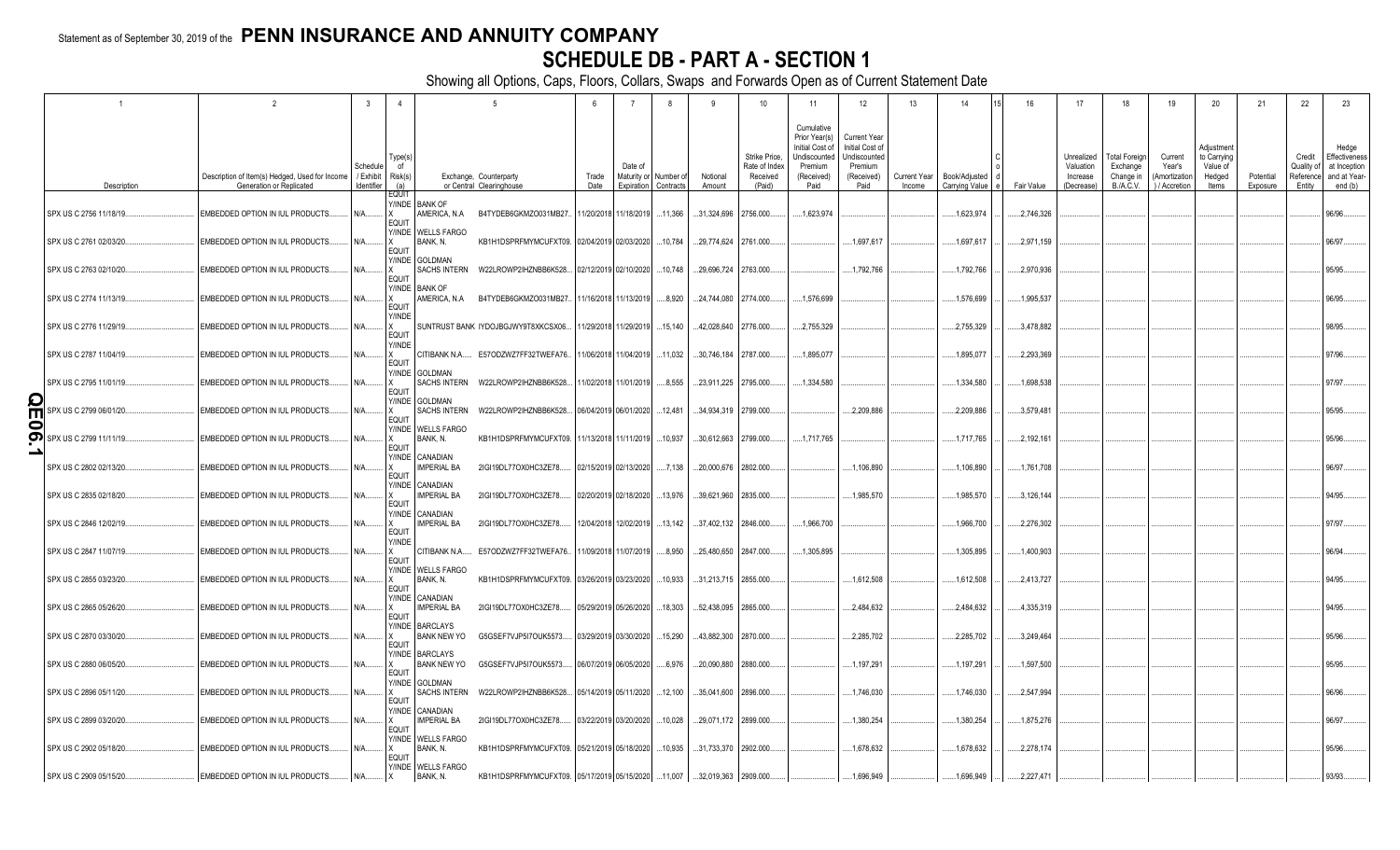# Statement as of September 30, 2019 of the **PENN INSURANCE AND ANNUITY COMPANY SCHEDULE DB - PART A - SECTION 1**

|   | $\overline{1}$            | $\overline{2}$                                                             | $\mathbf{3}$                                | $\Delta$                  | $\overline{5}$                                                               | 6             |                                      | 8                         | 9                        | 10                                                   | 11                                                                                              | 12                                                                                      | 13                     | 14                              | 16          | 17                                                | 18                                                         | 19                                               | 20                                                       | 21                    | 22                             | 23                                                                          |
|---|---------------------------|----------------------------------------------------------------------------|---------------------------------------------|---------------------------|------------------------------------------------------------------------------|---------------|--------------------------------------|---------------------------|--------------------------|------------------------------------------------------|-------------------------------------------------------------------------------------------------|-----------------------------------------------------------------------------------------|------------------------|---------------------------------|-------------|---------------------------------------------------|------------------------------------------------------------|--------------------------------------------------|----------------------------------------------------------|-----------------------|--------------------------------|-----------------------------------------------------------------------------|
|   | Description               | Description of Item(s) Hedged, Used for Income<br>Generation or Replicated | Schedule<br>/ Exhibit Risk(s)<br>Identifier | Type(s)<br>of<br>(a)      | Exchange, Counterparty<br>or Central Clearinghouse                           | Trade<br>Date | Date of<br>Maturity or<br>Expiration | Number<br>of<br>Contracts | Notional<br>Amount       | Strike Price,<br>Rate of Index<br>Received<br>(Paid) | Cumulative<br>Prior Year(s)<br>Initial Cost of<br>Undiscounted<br>Premium<br>(Received)<br>Paid | <b>Current Year</b><br>Initial Cost of<br>Jndiscounted<br>Premium<br>(Received)<br>Paid | Current Year<br>Income | Book/Adjusted<br>Carrying Value | Fair Value  | Unrealized<br>Valuation<br>Increase<br>(Decrease) | <b>Total Foreign</b><br>Exchange<br>Change in<br>B./A.C.V. | Current<br>Year's<br>Amortization<br>/ Accretion | Adjustment<br>to Carrying<br>Value of<br>Hedged<br>Items | Potential<br>Exposure | Credit<br>Quality of<br>Entity | Hedge<br>Effectiveness<br>at Inception<br>Reference and at Year-<br>end (b) |
|   |                           |                                                                            |                                             | <b>EQUIT</b><br>Y/INDE    | <b>GOLDMAN</b>                                                               |               |                                      |                           |                          |                                                      |                                                                                                 |                                                                                         |                        |                                 |             |                                                   |                                                            |                                                  |                                                          |                       |                                |                                                                             |
|   | SPX US C 2919 05/21/2020. | EMBEDDED OPTION IN IUL PRODUCTS.                                           | N/A                                         | EQUIT                     | SACHS INTERN<br>W22LROWP2IHZNBB6K528.                                        | 05/23/2019    | 05/21/2020                           | 7,339                     | 21,422,541               | 2919.000.                                            |                                                                                                 | 918,843                                                                                 |                        | 918,843                         | .1,448,445  |                                                   |                                                            |                                                  |                                                          |                       |                                | 95/96.                                                                      |
|   |                           |                                                                            |                                             | Y/INDE                    | CANADIAN                                                                     |               |                                      |                           |                          |                                                      |                                                                                                 |                                                                                         |                        |                                 |             |                                                   |                                                            |                                                  |                                                          |                       |                                |                                                                             |
|   | SPX US C 2922 8/14/2020.  | EMBEDDED OPTION IN IUL PRODUCTS.                                           | $N/A$                                       | <b>EQUIT</b>              | <b>MPERIAL BA</b><br>2IGI19DL77OX0HC3ZE78.                                   |               | 08/16/2019 08/14/2020                | .7,735                    | 22,601,670               | 2922.000.                                            |                                                                                                 | 1,305,281                                                                               |                        | 1,305,281                       | 1,726,350   |                                                   |                                                            |                                                  |                                                          |                       |                                | 95/95.                                                                      |
|   | SPX US C 2925 04/01/20.   | EMBEDDED OPTION IN IUL PRODUCTS.                                           | N/A.                                        | Y/INDE                    | CANADIAN<br><b>MPERIAL BA</b><br>2IGI19DL77OX0HC3ZE78.                       | 04/02/2019    | 04/01/2020                           | .11,245                   | .32,891,625              | 2925.000.                                            |                                                                                                 | .1,535,842                                                                              |                        | 1,535,842                       | .1,960,602  |                                                   |                                                            |                                                  |                                                          |                       |                                | 94/94.                                                                      |
|   |                           |                                                                            |                                             | EQUIT                     |                                                                              |               |                                      |                           |                          |                                                      |                                                                                                 |                                                                                         |                        |                                 |             |                                                   |                                                            |                                                  |                                                          |                       |                                |                                                                             |
|   | SPX US C 2928 8/24/2020   | EMBEDDED OPTION IN IUL PRODUCTS.                                           | N/A                                         | Y/INDE                    | <b>WELLS FARGO</b><br>BANK, N.<br>KB1H1DSPRFMYMCUFXT09 08/27/2019            |               | 08/24/2020                           | 12,039                    | 35,250,192               | 2928.000.                                            |                                                                                                 | 2,008,587                                                                               |                        | 2,008,587                       | 2,672,005   |                                                   |                                                            |                                                  |                                                          |                       |                                | 94/94.                                                                      |
|   |                           |                                                                            |                                             | EQUIT<br>Y/INDE           | <b>WELLS FARGO</b>                                                           |               |                                      |                           |                          |                                                      |                                                                                                 |                                                                                         |                        |                                 |             |                                                   |                                                            |                                                  |                                                          |                       |                                |                                                                             |
|   | SPX US C 2932 04/03/20    | EMBEDDED OPTION IN IUL PRODUCTS.                                           | N/A                                         | EQUIT                     | BANK, N.<br>KB1H1DSPRFMYMCUFXT09 04/05/2019                                  |               | 04/03/2020                           | .9,372                    | 27,478,704               | 2932.000.                                            |                                                                                                 | 1,421,170                                                                               |                        | 1,421,170                       | .1,595,262  |                                                   |                                                            |                                                  |                                                          |                       |                                | 94/95.                                                                      |
|   |                           |                                                                            |                                             | Y/INDE                    | <b>WELLS FARGO</b>                                                           |               |                                      |                           |                          |                                                      |                                                                                                 |                                                                                         |                        |                                 |             |                                                   |                                                            |                                                  |                                                          |                       |                                |                                                                             |
|   | SPX US C 2940 05/07/20    | EMBEDDED OPTION IN IUL PRODUCTS                                            | N/A                                         | EQUIT                     | BANK, N.<br>KB1H1DSPRFMYMCUFXT09 05/09/2019 05/07/2020                       |               |                                      | 8,218                     | 24,160,920               | 2940.000.                                            |                                                                                                 | 1,181,009                                                                               |                        | 1,181,009                       | 1,471,633   |                                                   |                                                            |                                                  |                                                          |                       |                                | 93/93.                                                                      |
|   | SPX US C 2941 04/09/20.   | EMBEDDED OPTION IN IUL PRODUCTS                                            | N/A                                         | Y/INDE                    | <b>BARCLAYS</b><br>BANK NEW YO<br>G5GSEF7VJP5I7OUK5573                       |               | 04/12/2019 04/09/2020                | .8,537                    | 25,107,317               | 2941.000.                                            |                                                                                                 | 1,279,611                                                                               |                        | 1,279,611                       | .1,422,649  |                                                   |                                                            |                                                  |                                                          |                       |                                | 96/97.                                                                      |
|   |                           |                                                                            |                                             | EQUIT<br>Y/INDE           | CANADIAN                                                                     |               |                                      |                           |                          |                                                      |                                                                                                 |                                                                                         |                        |                                 |             |                                                   |                                                            |                                                  |                                                          |                       |                                |                                                                             |
| П | SPX US C 2941 06/08/20    | EMBEDDED OPTION IN IUL PRODUCTS                                            | N/A                                         |                           | IMPERIAL BA<br>2IGI19DL77OX0HC3ZE78.                                         |               | 06/11/2019 06/08/2020                | 11,523                    | $33,889,143$   2941.000  |                                                      |                                                                                                 | 1,692,959                                                                               |                        | 1,692,959                       | 2,172,613   |                                                   |                                                            |                                                  |                                                          |                       |                                | 94/94.                                                                      |
| 5 |                           |                                                                            |                                             | <b>EQUIT</b><br>Y/INDE    | CANADIAN                                                                     |               |                                      |                           |                          |                                                      |                                                                                                 |                                                                                         |                        |                                 |             |                                                   |                                                            |                                                  |                                                          |                       |                                |                                                                             |
|   | SPX US C 2942 06/12/20.   | EMBEDDED OPTION IN IUL PRODUCTS.                                           | N/A.                                        | <b>EQUIT</b>              | IMPERIAL BA<br>2IGI19DL77OX0HC3ZE78.                                         |               | 06/14/2019 06/12/2020                | 0.8,400                   | $24,712,800$   2942.000. |                                                      |                                                                                                 | 1,175,412                                                                               |                        | 1, 175, 412                     | 1,584,206   |                                                   |                                                            |                                                  |                                                          |                       |                                | 96/96.                                                                      |
|   | SPX US C 2942 8/28/2020.  | EMBEDDED OPTION IN IUL PRODUCTS.                                           | $N/A$                                       | Y/INDE                    | <b>WELLS FARGO</b><br>BANK, N.<br>KB1H1DSPRFMYMCUFXT09 08/29/2019 08/28/2020 |               |                                      | .12,022                   | $35,368,724$   2942.000  |                                                      |                                                                                                 | 2,212,529                                                                               |                        | 2,212,529                       | 0.2,571,775 |                                                   |                                                            |                                                  |                                                          |                       |                                | 94/94.                                                                      |
|   |                           |                                                                            |                                             | <b>EQUIT</b>              |                                                                              |               |                                      |                           |                          |                                                      |                                                                                                 |                                                                                         |                        |                                 |             |                                                   |                                                            |                                                  |                                                          |                       |                                |                                                                             |
|   | SPX US C 2946 06/15/2020  | EMBEDDED OPTION IN IUL PRODUCTS.                                           | N/A                                         | Y/INDE                    | CANADIAN<br>IMPERIAL BA<br>2IGI19DL77OX0HC3ZE78.                             | 06/18/2019    | 06/15/2020                           | 13,57'                    | 39,980,166               | 2946.000.                                            |                                                                                                 | 2,142,589                                                                               |                        | 2,142,589                       | 2,538,743   |                                                   |                                                            |                                                  |                                                          |                       |                                | 94/94.                                                                      |
|   |                           |                                                                            |                                             | <b>EQUIT</b><br>Y/INDE    | goldman                                                                      |               |                                      |                           |                          |                                                      |                                                                                                 |                                                                                         |                        |                                 |             |                                                   |                                                            |                                                  |                                                          |                       |                                |                                                                             |
|   | SPX US C 2951 8/10/2020.  | EMBEDDED OPTION IN IUL PRODUCTS.                                           | N/A                                         | <b>EQUIT</b>              | SACHS INTERN W22LROWP2IHZNBB6K528                                            |               | 08/13/2019 08/10/2020                | 11,114                    | 32,797,414 2951.000      |                                                      |                                                                                                 | 1,933,836                                                                               |                        | 1,933,836                       | 2,261,296   |                                                   |                                                            |                                                  |                                                          |                       |                                | 94/94.                                                                      |
|   | SPX US C 2953 04/07/20.   | EMBEDDED OPTION IN IUL PRODUCTS.                                           | N/A                                         | Y/INDE                    | CANADIAN<br><b>MPERIAL BA</b><br>2IGI19DL77OX0HC3ZE78.                       |               | 04/09/2019 04/07/2020                | .10,438                   | 30,823,414 2953.000      |                                                      |                                                                                                 | .1,355,166                                                                              |                        | 1,355,166                       | 1,650,653   |                                                   |                                                            |                                                  |                                                          |                       |                                | 94/95.                                                                      |
|   |                           |                                                                            |                                             | EQUIT                     |                                                                              |               |                                      |                           |                          |                                                      |                                                                                                 |                                                                                         |                        |                                 |             |                                                   |                                                            |                                                  |                                                          |                       |                                |                                                                             |
|   | SPX US C 2954 08/07/20.   | EMBEDDED OPTION IN IUL PRODUCTS.                                           | N/A                                         | Y/INDE                    | <b>GOLDMAN</b><br>SACHS INTERN<br>W22LROWP2IHZNBB6K528.                      | 08/09/2019    | 08/07/2020                           | 7,793                     | $23,020,522$   2954.000  |                                                      |                                                                                                 | 1,295,976                                                                               |                        | 1,295,976                       | .1,561,388  |                                                   |                                                            |                                                  |                                                          |                       |                                | 95/95.                                                                      |
|   |                           |                                                                            |                                             | EQUIT<br>Y/INDE           | CANADIAN                                                                     |               |                                      |                           |                          |                                                      |                                                                                                 |                                                                                         |                        |                                 |             |                                                   |                                                            |                                                  |                                                          |                       |                                |                                                                             |
|   | SPX US C 2964 04/13/20.   | EMBEDDED OPTION IN IUL PRODUCTS.                                           | N/A                                         | EQUIT                     | <b>MPERIAL BA</b><br>2IGI19DL77OX0HC3ZE78.                                   | 04/16/2019    | 04/13/2020                           | .10,635                   | $31,522,140$ 2964.000.   |                                                      |                                                                                                 | 1,461,249                                                                               |                        | 1,461,249                       | .1,631,954  |                                                   |                                                            |                                                  |                                                          |                       |                                | 92/95.                                                                      |
|   |                           |                                                                            |                                             | Y/INDE                    | <b>BARCLAYS</b>                                                              |               |                                      |                           |                          |                                                      |                                                                                                 |                                                                                         |                        |                                 |             |                                                   |                                                            |                                                  |                                                          |                       |                                | 97/97.                                                                      |
|   | SPX US C 2964 9/1/2020.   | EMBEDDED OPTION IN IUL PRODUCTS.                                           | N/A                                         | EQUIT                     | BANK NEW YO<br>G5GSEF7VJP5I7OUK5573                                          |               | 09/04/2019 09/01/2020                | .13,974                   | .41,418,936 2964.000     |                                                      |                                                                                                 | 2,500,368                                                                               |                        | $\dots$ 2,500,368               | 2,807,914   |                                                   |                                                            |                                                  |                                                          |                       |                                |                                                                             |
|   | SPX US C 2965 04/20/20.   | EMBEDDED OPTION IN IUL PRODUCTS.                                           | N/A.                                        | Y/INDE                    | CANADIAN<br>IMPERIAL BA<br>2IGI19DL77OX0HC3ZE78.                             | 04/23/2019    | 04/20/2020                           | 21,071                    | 62,475,515 2965.000      |                                                      |                                                                                                 | 3,172,028                                                                               |                        | ,3,172,028                      | 3,286,991   |                                                   |                                                            |                                                  |                                                          |                       |                                | 96/96.                                                                      |
|   |                           |                                                                            |                                             | <b>EQUIT</b><br>Y/INDE    | CANADIAN                                                                     |               |                                      |                           |                          |                                                      |                                                                                                 |                                                                                         |                        |                                 |             |                                                   |                                                            |                                                  |                                                          |                       |                                |                                                                             |
|   | SPX US C 2974 8/17/2020.  | EMBEDDED OPTION IN IUL PRODUCTS.                                           | $N/A$                                       | EQUIT                     | IMPERIAL BA<br>2IGI19DL77OX0HC3ZE78.                                         | 08/20/2019    | 08/17/2020                           | 10,371                    | $30,843,354$   2974.000  |                                                      |                                                                                                 | 1,546,938                                                                               |                        | 1,546,938                       | 1,976,702   |                                                   |                                                            |                                                  |                                                          |                       |                                | 94/95.                                                                      |
|   |                           |                                                                            |                                             | Y/INDE                    | GOLDMAN                                                                      |               |                                      |                           |                          |                                                      |                                                                                                 |                                                                                         |                        |                                 |             |                                                   |                                                            |                                                  |                                                          |                       |                                |                                                                             |
|   | SPX US C 2974 8/21/2020.  | EMBEDDED OPTION IN IUL PRODUCTS.                                           | N/A                                         | EQUIT                     | SACHS INTERN W22LROWP2IHZNBB6K528.                                           |               | 08/23/2019 08/21/2020                | .12,484                   | $37,127,416$ 2974.000.   |                                                      |                                                                                                 | 1,676,227                                                                               |                        | 1,676,227                       | 2,388,394   |                                                   |                                                            |                                                  |                                                          |                       |                                | 95/96.                                                                      |
|   | SPX US C 2977 06/26/20.   | EMBEDDED OPTION IN IUL PRODUCTS.                                           | N/A                                         | Y/INDE                    | CANADIAN<br>MPERIAL BA<br>2IGI19DL77OX0HC3ZE78.                              |               | 06/28/2019 06/26/2020                | .6636                     | .19,755,372 2977.000     |                                                      |                                                                                                 | 985,446                                                                                 |                        | 985,446                         | 1,133,811   |                                                   |                                                            |                                                  |                                                          |                       |                                | 95/95.                                                                      |
|   |                           |                                                                            |                                             | EQUIT<br>Y/INDE           |                                                                              |               |                                      |                           |                          |                                                      |                                                                                                 |                                                                                         |                        |                                 |             |                                                   |                                                            |                                                  |                                                          |                       |                                |                                                                             |
|   | SPX US C 2981 05/01/20    | EMBEDDED OPTION IN IUL PRODUCTS.                                           | N/A                                         | <b>EQUIT</b>              | CITIBANK N.A E57ODZWZ7FF32TWEFA76                                            |               | 05/03/2019 05/01/2020                | 13,045                    | $38,887,145$ 2981.000.   |                                                      |                                                                                                 | .2,044,543                                                                              |                        | 2,044,543                       | .1,961,593  |                                                   |                                                            |                                                  |                                                          |                       |                                | 95/95.                                                                      |
|   |                           |                                                                            |                                             | Y/INDE                    |                                                                              |               |                                      |                           |                          |                                                      |                                                                                                 |                                                                                         |                        |                                 |             |                                                   |                                                            |                                                  |                                                          |                       |                                |                                                                             |
|   | SPX US C 2988 04/24/20.   | EMBEDDED OPTION IN IUL PRODUCTS.                                           | N/A                                         | $\boldsymbol{\mathsf{x}}$ | CITIBANK N.A E57ODZWZ7FF32TWEFA76 04/26/2019 04/24/2020                      |               |                                      | 8,303                     | $24,809,364$   2988.000. |                                                      |                                                                                                 | .1,137,926                                                                              |                        | .1,137,926                      | 1,187,614   |                                                   |                                                            |                                                  |                                                          |                       |                                | 93/93.                                                                      |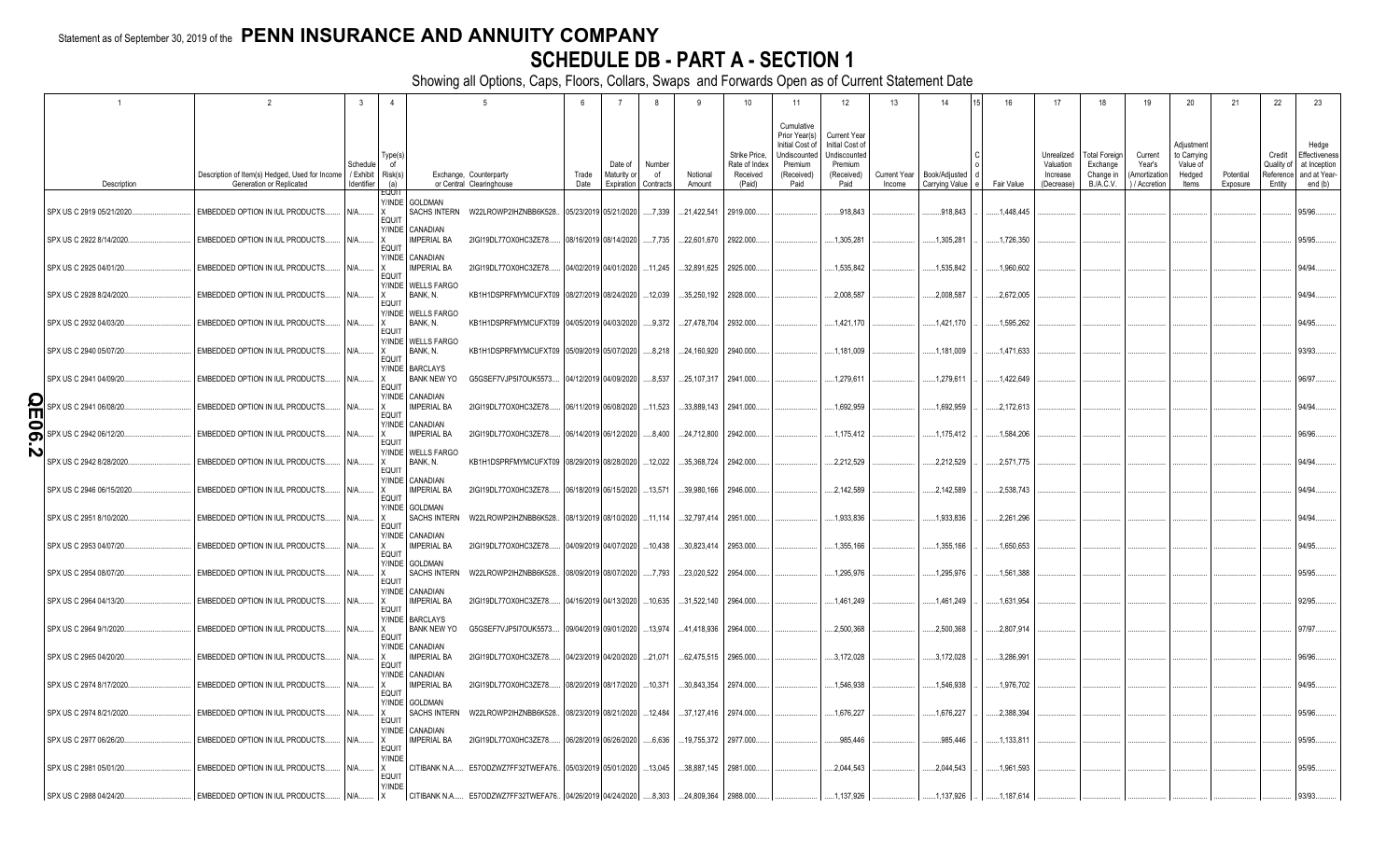**SCHEDULE DB - PART A - SECTION 1**

|   |                                                                                 | $\overline{2}$                                                             | $\mathbf{3}$                      | $\Lambda$                                                                         | $\overline{5}$                                     | 6             |                                                        | -8               | <b>g</b>                           | 10                                                   | 11                                                                                              | 12                                                                                      | 13                     | 14                              | 16                       | 17                                               | 18                                                                | 19                                                  | 20                                                       | 21                    | 22                                          | 23                                                               |
|---|---------------------------------------------------------------------------------|----------------------------------------------------------------------------|-----------------------------------|-----------------------------------------------------------------------------------|----------------------------------------------------|---------------|--------------------------------------------------------|------------------|------------------------------------|------------------------------------------------------|-------------------------------------------------------------------------------------------------|-----------------------------------------------------------------------------------------|------------------------|---------------------------------|--------------------------|--------------------------------------------------|-------------------------------------------------------------------|-----------------------------------------------------|----------------------------------------------------------|-----------------------|---------------------------------------------|------------------------------------------------------------------|
|   | Description                                                                     | Description of Item(s) Hedged, Used for Income<br>Generation or Replicated | Schedul<br>/ Exhibit<br>dentifier | Type(s<br>of<br>Risk(s)<br>(a)                                                    | Exchange, Counterparty<br>or Central Clearinghouse | Trade<br>Date | Date of<br>Maturity or Number<br>Expiration Contracts  |                  | Notional<br>Amount                 | Strike Price,<br>Rate of Index<br>Received<br>(Paid) | Cumulative<br>Prior Year(s)<br>Initial Cost of<br>Undiscounted<br>Premium<br>(Received)<br>Paid | <b>Current Year</b><br>Initial Cost of<br>Undiscounted<br>Premium<br>(Received)<br>Paid | Current Year<br>Income | Book/Adjusted<br>Carrying Value | Fair Value               | Unrealized<br>Valuation<br>Increase<br>(Decrease | <b>Total Foreign</b><br>Exchange<br>Change in<br><b>B./A.C.V.</b> | Current<br>Year's<br>(Amortizatior<br>) / Accretion | Adjustment<br>to Carrying<br>Value of<br>Hedged<br>Items | Potential<br>Exposure | Credit<br>Quality of<br>Reference<br>Entity | Hedge<br>Effectiveness<br>at Inception<br>and at Year-<br>end(b) |
|   | SPX US C 2993 06/19/20.                                                         | EMBEDDED OPTION IN IUL PRODUCTS.                                           | N/A                               | <b>EQUIT</b><br>Y/INDE<br><b>DEUTSCHE</b><br><b>BANK SA</b><br><b>EQUIT</b>       | 7LTWFZYICNSX8D621K86                               |               | 06/21/2019 06/19/2020                                  | 6,601            | 19,756,793                         | 2993.000.                                            |                                                                                                 | 982,427                                                                                 |                        | .982,427                        | .1,042,69                |                                                  |                                                                   |                                                     |                                                          |                       |                                             | 93/93.                                                           |
|   | SPX US C 3006 06/22/20.                                                         | EMBEDDED OPTION IN IUL PRODUCTS                                            | N/A.                              | Y/INDE<br><b>GOLDMAN</b><br><b>SACHS INTERN</b><br>EQUIT                          | W22LROWP2IHZNBB6K528.                              |               | 06/25/2019 06/22/2020                                  | 16,609           | .49,926,654                        | 3006.000.                                            |                                                                                                 | 2,220,623                                                                               |                        | 2,220,623                       | .2,510,240               |                                                  |                                                                   |                                                     |                                                          |                       |                                             | 94/94.                                                           |
|   | SPX US C 3013 8/3/2020.                                                         | EMBEDDED OPTION IN IUL PRODUCTS                                            | N/A.                              | Y/INDE<br><b>GOLDMAN</b><br>SACHS INTERN<br>EQUIT                                 | W22LROWP2IHZNBB6K528.                              |               | 08/02/2019 08/03/2020                                  | 7,929            | 23,890,077                         | 3013.000.                                            |                                                                                                 | 1,083,101                                                                               |                        | 1,083,101                       | .1,290,847               |                                                  |                                                                   |                                                     |                                                          |                       |                                             | 95/95.                                                           |
|   | SPX US C 3025 9/8/2020.                                                         | EMBEDDED OPTION IN IUL PRODUCTS                                            | N/A.                              | Y/INDE<br>CANADIAN<br><b>IMPERIAL BA</b><br>EQUIT<br>Y/INDE<br><b>GOLDMAN</b>     | 2IGI19DL77OX0HC3ZE78.                              |               | 09/09/2019 09/08/2020                                  | 6,143            | 18,582,575                         | 3025.000.                                            |                                                                                                 | 979,440                                                                                 |                        | 979,440                         | .1,015,977               |                                                  |                                                                   |                                                     |                                                          |                       |                                             | 94/94                                                            |
|   | SPX US C 3035 07/07/20.                                                         | EMBEDDED OPTION IN IUL PRODUCTS                                            | N/A.                              | SACHS INTERN<br>EQUIT<br>Y/INDE<br>GOLDMAN                                        | W22LROWP2IHZNBB6K528.                              |               | 07/09/2019 07/07/2020                                  | 8,936            | 27,120,760                         | 3035.000.                                            |                                                                                                 | 1,244,338                                                                               |                        | 1,244,338                       | .1,249,218               |                                                  |                                                                   |                                                     |                                                          |                       |                                             | 94/95.                                                           |
|   | SPX US C 3035 9/24/2020                                                         | EMBEDDED OPTION IN IUL PRODUCTS                                            | N/A                               | SACHS INTERN<br><b>EQUIT</b><br>Y/INDE<br><b>BANK OF</b>                          | W22LROWP2IHZNBB6K528.                              |               | 09/27/2019 09/24/2020                                  | 8,136            | 24,692,760                         | 3035.000.                                            |                                                                                                 | 1,299,075                                                                               |                        | 1,299,075                       | .1,334,432               |                                                  |                                                                   |                                                     |                                                          |                       |                                             | 93/94                                                            |
|   | SPX US C 3038 9/8/2020.<br>SPX US C 3043 07/20/20.                              | EMBEDDED OPTION IN IUL PRODUCTS<br>EMBEDDED OPTION IN IUL PRODUCTS         | N/A<br>N/A.                       | AMERICA, N.A<br><b>EQUIT</b><br>Y/INDE<br>CITIBANK N.A.,                          | B4TYDEB6GKMZO031MB27.<br>E57ODZWZ7FF32TWEFA76.     |               | 09/10/2019 09/08/2020<br>07/23/2019 07/20/2020         | 16,860<br>13,925 | 51,220,680<br>42,373,775           | 3038.000.<br>3043.000.                               |                                                                                                 | 2,462,909<br>2,130,525                                                                  |                        | 2,462,909<br>2,130,525          | .2,659,790<br>.1,949,689 |                                                  |                                                                   |                                                     |                                                          |                       |                                             | 97/97<br>95/95.                                                  |
| m | SPX US C 3051 07/10/2020                                                        | EMBEDDED OPTION IN IUL PRODUCTS.                                           | N/A.                              | <b>EQUIT</b><br>Y/INDE<br>GOLDMAN<br>SACHS INTERN                                 | W22LROWP2IHZNBB6K528.                              |               | 07/12/2019 07/10/2020                                  | 8,012            | 24,444,612                         | 3051.000.                                            |                                                                                                 | , 1, 173, 758                                                                           |                        | 1,173,758                       | .1,053,467               |                                                  |                                                                   |                                                     |                                                          |                       |                                             | 94/94.                                                           |
|   | SPX US C 3052 07/06/20.                                                         | EMBEDDED OPTION IN IUL PRODUCTS.                                           | N/A.                              | <b>EQUIT</b><br>Y/INDE<br><b>WELLS FARGO</b><br>BANK, N.                          | KB1H1DSPRFMYMCUFXT09.                              |               | 07/08/2019 07/06/2020                                  | 5,989            | .18,278,428                        | 3052.000.                                            |                                                                                                 | 759,824                                                                                 |                        | .759,824                        | 776,313                  |                                                  |                                                                   |                                                     |                                                          |                       |                                             | 94/94.                                                           |
|   | SPX US C 3052 07/17/2020 OTC                                                    | EMBEDDED OPTION IN IUL PRODUCTS                                            | N/A.                              | <b>EQUIT</b><br>Y/INDE<br>CANADIAN<br><b>MPERIAL BA</b><br><b>EQUIT</b>           | 2IGI19DL77OX0HC3ZE78.                              |               | 07/19/2019 07/17/2020                                  | 9,009            | 27,495,468                         | 3052.000.                                            |                                                                                                 | 1,287,206                                                                               |                        | 1,287,206                       | .1,203,716               |                                                  |                                                                   |                                                     |                                                          |                       |                                             | 93/94.                                                           |
|   | SPX US C 3052 9/21/2020.                                                        | EMBEDDED OPTION IN IUL PRODUCTS                                            | N/A.                              | Y/INDE<br>CANADIAN<br><b>MPERIAL BA</b><br><b>EQUIT</b>                           | 2IGI19DL77OX0HC3ZE78.                              |               | 09/24/2019 09/21/2020                                  | 15,395           | .46,985,540                        | 3052.000.                                            |                                                                                                 | 2,306,479                                                                               |                        | 2,306,479                       | .2,357,409               |                                                  |                                                                   |                                                     |                                                          |                       |                                             | 93/93.                                                           |
|   | SPX US C 3058 9/14/2020.                                                        | EMBEDDED OPTION IN IUL PRODUCTS.                                           | N/A.                              | Y/INDE<br><b>GOLDMAN</b><br>SACHS INTERN<br><b>EQUIT</b>                          | W22LROWP2IHZNBB6K528.                              |               | 09/17/2019 09/14/2020                                  | 8,373            | 25,604,634                         | 3058.000.                                            |                                                                                                 | 1,358,938                                                                               |                        | 1,358,938                       | .1,236,043               |                                                  |                                                                   |                                                     |                                                          |                       |                                             | 94/93.                                                           |
|   | SPX US C 3061 9/14/2020.                                                        | EMBEDDED OPTION IN IUL PRODUCTS                                            | N/A                               | Y/INDE<br>CANADIAN<br><b>IMPERIAL BA</b><br>EQUIT<br>Y/INDE<br><b>WELLS FARGO</b> | 2IGI19DL77OX0HC3ZE78.                              |               | 09/16/2019 09/14/2020                                  | 8,701            | .26,633,761                        | 3061.000.                                            |                                                                                                 | 1,352,483                                                                               |                        | 1,352,483                       | .1,269,762               |                                                  |                                                                   |                                                     |                                                          |                       |                                             | 94/93.                                                           |
|   | SPX US C 3066 9/17/2020.                                                        | EMBEDDED OPTION IN IUL PRODUCTS                                            | N/A                               | BANK, N.<br><b>EQUIT</b><br>Y/INDE<br><b>WELLS FARGO</b>                          | KB1H1DSPRFMYMCUFXT09.                              |               | 09/20/2019 09/17/2020                                  | 8,024            | 24,601,584                         | 3066.000.                                            |                                                                                                 | 1,229,197                                                                               |                        | 1,229,197                       | 1,154,587                |                                                  |                                                                   |                                                     |                                                          |                       |                                             | 95/94                                                            |
|   | SPX US C 3073 7/24/2020.                                                        | EMBEDDED OPTION IN IUL PRODUCTS                                            | N/A                               | BANK, N.<br><b>EQUIT</b><br><b>BARCLAYS</b><br>Y/INDE                             | KB1H1DSPRFMYMCUFXT09.                              |               | 07/26/2019 07/24/2020                                  | 8,834            | 27,146,882                         | 3073.000.                                            |                                                                                                 | 1,262,820                                                                               |                        | 1,262,820                       | 1,100,636                |                                                  |                                                                   |                                                     |                                                          |                       |                                             | 96/95.                                                           |
|   | SPX US C 3074 7/13/2020.<br>SPX US C 3082 7/28/2020                             | EMBEDDED OPTION IN IUL PRODUCTS<br>EMBEDDED OPTION IN IUL PRODUCTS         | N/A.<br>N/A                       | BANK NEW YO<br><b>EQUIT</b><br>CANADIAN<br>Y/INDE<br><b>IMPERIAL BA</b>           | G5GSEF7VJP5I7OUK5573<br>2IGI19DL77OX0HC3ZE78.      |               | 07/16/2019 07/13/2020  10,781<br>07/30/2019 07/28/2020 | .12.402          | 33,140,794<br>38,222,964 3082.000. | 3074.000.                                            |                                                                                                 | 1,419,103<br>1,657,899                                                                  |                        | 1,419,103<br>1,657,899          | 1,293,889<br>.1,504,294  |                                                  |                                                                   |                                                     |                                                          |                       |                                             | 94/94.<br>94/94                                                  |
|   | 0019999999. Total-Purchased Options-Hedging Effective-Call Options and Warrants |                                                                            |                                   |                                                                                   |                                                    |               |                                                        |                  |                                    |                                                      | .37,915,453                                                                                     | 106,556,567                                                                             |                        | .144,472,020<br>XX              | 219,215,754              | $\Omega$                                         |                                                                   |                                                     |                                                          |                       | XXX                                         | XXX                                                              |
|   | 0079999999. Total-Purchased Options-Hedging Effective.                          |                                                                            |                                   |                                                                                   |                                                    |               |                                                        |                  |                                    |                                                      | .37,915,453                                                                                     | .106,556,567                                                                            |                        | 144,472,020 XX                  | 219,215,754              | $\sqrt{2}$                                       |                                                                   |                                                     |                                                          |                       | <b>XXX</b>                                  | <b>XXX</b>                                                       |
|   | Purchased Options - Hedging Other - Call Options and Warrants                   |                                                                            |                                   |                                                                                   |                                                    |               |                                                        |                  |                                    |                                                      |                                                                                                 |                                                                                         |                        |                                 |                          |                                                  |                                                                   |                                                     |                                                          |                       |                                             |                                                                  |
|   | SPX C US 2824 03/09/20.                                                         | EMBEDDED OPTION IN IUL PRODUCTS                                            | N/A                               | EQUIT<br>Y/INDE<br>CANADIAN<br><b>MPERIAL BA</b><br>EQUIT<br>Y/INDE               | 2IGI19DL77OX0HC3ZE78.                              |               | 03/12/2019 03/09/2020 10,420                           |                  | $29,426,080$   2824.000.           |                                                      |                                                                                                 | 1,563,521                                                                               |                        | 2,493,434                       | 2,493,434                | 929,913                                          |                                                                   |                                                     |                                                          |                       |                                             |                                                                  |
|   | SPX US C 2545 12/16/19.                                                         | EMBEDDED OPTION IN IUL PRODUCTS                                            | N/A.                              | CITIBANK N.A                                                                      | E57ODZWZ7FF32TWEFA76 01/09/2019 12/16/2019         |               |                                                        | 4,365            | $11,108,925$   2545.000            |                                                      |                                                                                                 | .943.364                                                                                |                        | 1.945.944                       | .1,945,944               | 1,002,581                                        |                                                                   |                                                     |                                                          |                       |                                             |                                                                  |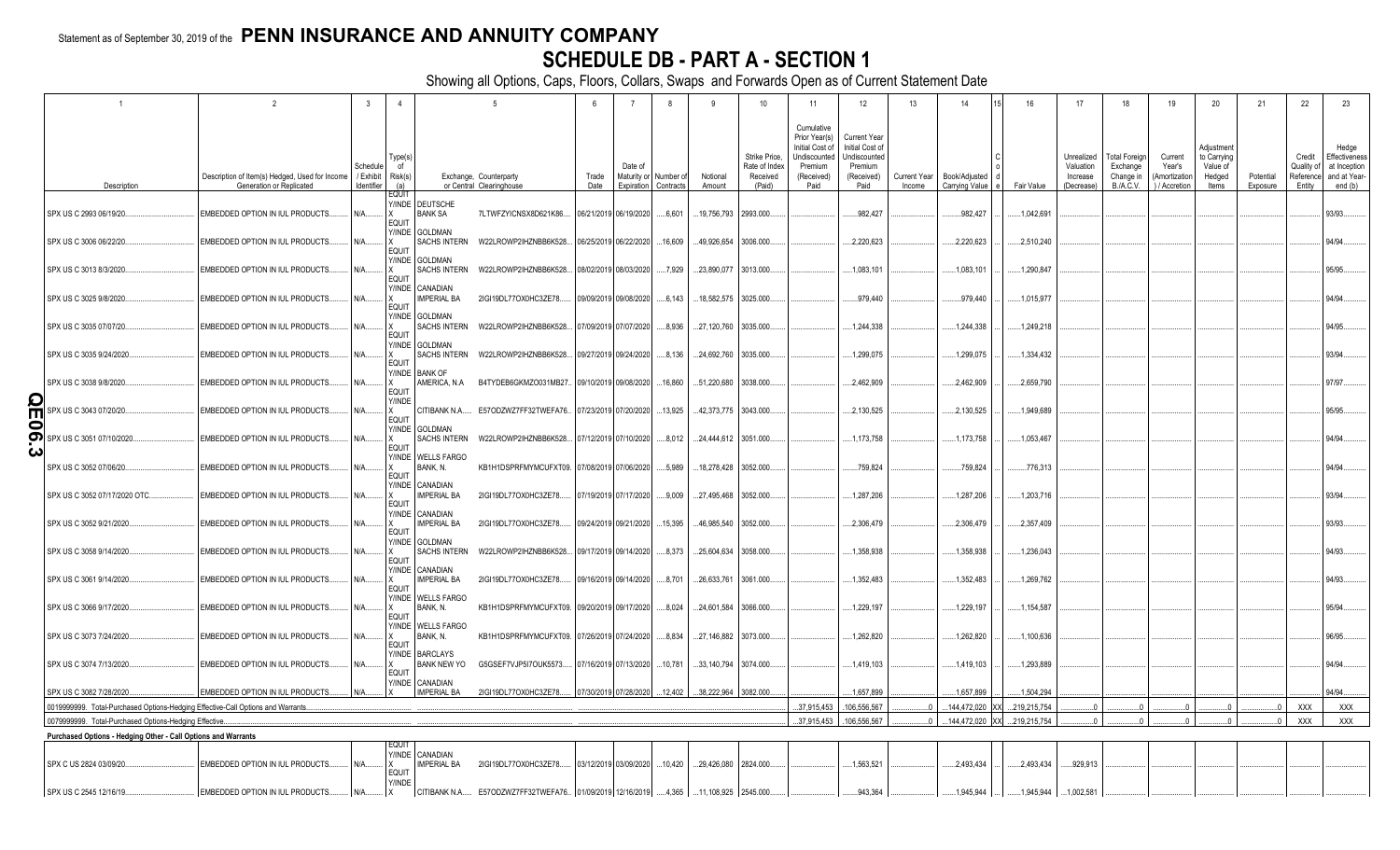**SCHEDULE DB - PART A - SECTION 1**

|                           | $\overline{2}$                                                             | $\overline{3}$                     | $\Delta$                                                                             | 5                                                  | 6             |                                                          | -8    | -9                       | 10 <sup>10</sup>                                     | 11                                                                                              | 12                                                                                      | 13     | 14                                               | 16          | 17                                                | 18                                                         | 19                                                  | 20                                                              | 21                    | 22                             | 23                                                                          |
|---------------------------|----------------------------------------------------------------------------|------------------------------------|--------------------------------------------------------------------------------------|----------------------------------------------------|---------------|----------------------------------------------------------|-------|--------------------------|------------------------------------------------------|-------------------------------------------------------------------------------------------------|-----------------------------------------------------------------------------------------|--------|--------------------------------------------------|-------------|---------------------------------------------------|------------------------------------------------------------|-----------------------------------------------------|-----------------------------------------------------------------|-----------------------|--------------------------------|-----------------------------------------------------------------------------|
| Description               | Description of Item(s) Hedged, Used for Income<br>Generation or Replicated | Schedul<br>/ Exhibit<br>Identifier | Type(s<br>of<br>Risk(s)<br>(a)                                                       | Exchange, Counterparty<br>or Central Clearinghouse | Trade<br>Date | Date of<br>Maturity or Number of<br>Expiration Contracts |       | Notional<br>Amount       | Strike Price,<br>Rate of Index<br>Received<br>(Paid) | Cumulative<br>Prior Year(s)<br>Initial Cost of<br>Undiscounted<br>Premium<br>(Received)<br>Paid | <b>Current Year</b><br>Initial Cost of<br>Undiscounted<br>Premium<br>(Received)<br>Paid | Income | Current Year   Book/Adjusted<br>Carrying Value e | Fair Value  | Unrealized<br>Valuation<br>Increase<br>(Decrease) | <b>Total Foreign</b><br>Exchange<br>Change in<br>B./A.C.V. | Current<br>Year's<br>(Amortization<br>) / Accretion | <b>\diustment</b><br>to Carrying<br>Value of<br>Hedged<br>Items | Potential<br>Exposure | Credit<br>Quality of<br>Entity | Hedge<br>Effectiveness<br>at Inception<br>Reference and at Year-<br>end (b) |
|                           |                                                                            |                                    | equit<br>Y/INDE<br>GOLDMAN                                                           |                                                    |               |                                                          |       |                          |                                                      |                                                                                                 |                                                                                         |        |                                                  |             |                                                   |                                                            |                                                     |                                                                 |                       |                                |                                                                             |
| SPX US C 2615 01/15/20.   | EMBEDDED OPTION IN IUL PRODUCTS.                                           | N/A                                | <b>EQUIT</b>                                                                         | SACHS INTERN W22LROWP2IHZNBB6K528                  |               | 02/26/2019 01/15/2020                                    | 6,084 | 15,909,660               | 2615.000.                                            |                                                                                                 | .1,728,160                                                                              |        | 2,381,242                                        | .2,381,242  | 653,082                                           |                                                            |                                                     |                                                                 |                       |                                |                                                                             |
| SPX US C 2697 01/27/20.   | EMBEDDED OPTION IN IUL PRODUCTS.                                           | N/A                                | Y/INDE<br>BARCLAYS<br><b>EQUIT</b>                                                   | BANK NEW YO G5GSEF7VJP5I7OUK5573                   |               |                                                          |       | .49,956,531              | 2697.000.                                            |                                                                                                 | 2,793,083                                                                               |        | 6,023,892                                        | .6,023,892  | 3,230,809                                         |                                                            |                                                     |                                                                 |                       |                                |                                                                             |
| SPX US C 2729 11/22/19.   | EMBEDDED OPTION IN IUL PRODUCTS.                                           | N/A                                | Y/INDE                                                                               | SUNTRUST BANK IYDOJBGJWY9T8XKCSX06.                |               | 1/29/2018 11/22/2019 3,746                               |       | .10,222,834              | 2729.000.                                            | 782,165                                                                                         |                                                                                         |        | 1,002,369                                        | .1,002,369  | 220,205                                           |                                                            |                                                     |                                                                 |                       |                                |                                                                             |
| SPX US C 2775 02/14/20.   | EMBEDDED OPTION IN IUL PRODUCTS                                            | N/A.                               | <b>EQUIT</b><br>Y/INDE<br>Goldman<br><b>EQUIT</b>                                    | SACHS INTERN W22LROWP2IHZNBB6K528                  |               | 02/26/2019 02/14/2020                                    | 2,544 | 7,059,600                | 2775.000.                                            |                                                                                                 | 464,026                                                                                 |        | 681,799                                          | .681,799    | 217,773                                           |                                                            |                                                     |                                                                 |                       |                                |                                                                             |
| SPX US C 2779 02/04/20.   | EMBEDDED OPTION IN IUL PRODUCTS                                            | N/A.                               | Y/INDE                                                                               | SUNTRUST BANK IYDOJBGJWY9T8XKCSX06                 |               | 02/05/2019 02/04/2020 11,077                             |       | 30,782,983 2779.000.     |                                                      |                                                                                                 | 1,676,504                                                                               |        | 2,898,391                                        | .2,898,391  | 1,221,887                                         |                                                            |                                                     |                                                                 |                       |                                |                                                                             |
| SPX US C 2781 02/06/20.   | EMBEDDED OPTION IN IUL PRODUCTS                                            | N/A                                | <b>EQUIT</b><br>Y/INDE<br>CANADIAN<br>IMPERIAL BA<br>EQUIT                           | 2IGI19DL77OX0HC3ZE78.                              |               | 02/08/2019 02/06/2020                                    | 9,464 | 26,319,384               | 2781.000.                                            |                                                                                                 | 1,269,312                                                                               |        | 2,466,754                                        | .2,466,754  | .1,197,442                                        |                                                            |                                                     |                                                                 |                       |                                |                                                                             |
| SPX US C 2793 10/15/19.   | EMBEDDED OPTION IN IUL PRODUCTS                                            | N/A                                | Y/INDE<br>GOLDMAN<br><b>EQUIT</b>                                                    | SACHS INTERN W22LROWP2IHZNBB6K528.                 |               | 01/09/2019 10/15/2019 4,128                              |       | 11,529,504               | 2793.000.                                            |                                                                                                 | 299,280                                                                                 |        | 779,267                                          | .779,267    | 479,987                                           |                                                            |                                                     |                                                                 |                       |                                |                                                                             |
| SPX US C 2799 11/29/19.   | EMBEDDED OPTION IN IUL PRODUCTS                                            | N/A                                | Y/INDE<br><b>NELLS FARGO</b><br>BANK, N.<br><b>EQUIT</b>                             | KB1H1DSPRFMYMCUFXT09.                              |               | 12/03/2018 11/29/2019 2,651                              |       | 7,420,149 2799.000       |                                                      | .487,174                                                                                        |                                                                                         |        | .557,064                                         | .557,064    | 399,014                                           |                                                            |                                                     |                                                                 |                       |                                |                                                                             |
| SPX US C 2806 10/14/2019. | EMBEDDED OPTION IN IUL PRODUCTS                                            | N/A                                | Y/INDE<br>GOLDMAN                                                                    | SACHS INTERN W22LROWP2IHZNBB6K528.                 |               | 10/26/2018 10/14/2019 12,032                             |       | 33,761,792 2806.000      |                                                      | 1,331,100                                                                                       |                                                                                         |        | 2,113,963                                        | .2,113,963  | .1,521,805                                        |                                                            |                                                     |                                                                 |                       |                                |                                                                             |
| SPX US C 2815 10/21/2019. | EMBEDDED OPTION IN IUL PRODUCTS                                            | N/A                                | EQUIT<br>Y/INDE<br><b>BARCLAYS</b><br>EQUIT                                          | BANK NEW YO G5GSEF7VJP5I7OUK5573                   |               | 10/26/2018 10/21/2019  15,246                            |       | .42,917,490   2815.000   |                                                      | .1,742,618                                                                                      |                                                                                         |        | 2,631,556                                        | .2,631,556  | 1,891,957                                         |                                                            |                                                     |                                                                 |                       |                                |                                                                             |
| SPX US C 2816 10/14/2019  | EMBEDDED OPTION IN IUL PRODUCTS.                                           | N/A                                | Y/INDE<br>GOLDMAN<br><b>EQUIT</b>                                                    | SACHS INTERN W22LROWP2IHZNBB6K528.                 |               | 10/26/2018 10/14/2019                                    | 9,021 | 25,403,136 2816.000      |                                                      | .956,948                                                                                        |                                                                                         |        | 1,499,584                                        | 1,499,584   | 1,077,651                                         |                                                            |                                                     |                                                                 |                       |                                |                                                                             |
| SPX US C 2823 03/06/20.   | EMBEDDED OPTION IN IUL PRODUCTS.                                           | N/A                                | Y/INDE<br><b>WELLS FARGO</b><br>BANK, N.<br><b>EQUIT</b>                             | KB1H1DSPRFMYMCUFXT09.                              |               | 03/08/2019 03/06/2020                                    | 8,226 | 23,221,998               | 2823.000.                                            |                                                                                                 | 1,049,391                                                                               |        | 1,963,527                                        | .1,963,527  | 914,137                                           |                                                            |                                                     |                                                                 |                       |                                |                                                                             |
| SPX US C 2838 02/21/20.   | EMBEDDED OPTION IN IUL PRODUCTS.                                           | N/A                                | Y/INDE<br>CANADIAN<br><b>IMPERIAL BA</b><br><b>EQUIT</b>                             | 2IGI19DL77OX0HC3ZE78.                              |               | 02/25/2019 02/21/2020 9,653                              |       | 27,395,214               | 2838.000.                                            |                                                                                                 | 1,453,645                                                                               |        | 2,139,803                                        | .2,139,803  | 686,158                                           |                                                            |                                                     |                                                                 |                       |                                |                                                                             |
| SPX US C 2848 02/28/20.   | EMBEDDED OPTION IN IUL PRODUCTS.                                           | N/A                                | Y/INDE<br>CANADIAN<br>IMPERIAL BA<br><b>EQUIT</b>                                    | 2IGI19DL77OX0HC3ZE78.                              |               | 02/28/2019 02/28/2020  10,621                            |       | 30,248,608               | 2848.000.                                            |                                                                                                 | 1,446,686                                                                               |        | 2,303,458                                        | .2,303,458  | 856,772                                           |                                                            |                                                     |                                                                 |                       |                                |                                                                             |
| SPX US C 2849 03/03/20.   | EMBEDDED OPTION IN IUL PRODUCTS                                            | N/A.                               | Y/INDE<br><b>WELLS FARGO</b><br>BANK, N.<br><b>EQUIT</b>                             | KB1H1DSPRFMYMCUFXT09.                              |               | 03/05/2019 03/03/2020                                    | 9,650 | 27,492,850               | 2849.000.                                            |                                                                                                 | 1,315,585                                                                               |        | , 2, 105, 154                                    | 2, 105, 154 | 789,570                                           |                                                            |                                                     |                                                                 |                       |                                |                                                                             |
| SPX US C 2852 02/24/20.   | EMBEDDED OPTION IN IUL PRODUCTS.                                           | N/A.                               | Y/INDE<br>CANADIAN<br><b>MPERIAL BA</b><br><b>EQUIT</b>                              | 2IGI19DL77OX0HC3ZE78.                              |               | 02/27/2019 02/24/2020                                    | 9,505 | 27,108,260               | 2852.000.                                            |                                                                                                 | 1,228,141                                                                               |        | 2,018,638                                        | .2,018,638  | 790,497                                           |                                                            |                                                     |                                                                 |                       |                                |                                                                             |
| SPX US C 2857 10/16/2019. | EMBEDDED OPTION IN IUL PRODUCTS                                            | N/A                                | <b>BARCLAYS</b><br>Y/INDE<br>BANK NEW YO<br>EQUIT                                    | G5GSEF7VJP5I7OUK5573                               |               | 10/26/2018 10/16/2019                                    | 8,772 | 25,061,604               | 2857.000                                             | .835,972                                                                                        |                                                                                         |        | 1,142,190                                        | .1,142,190  | 806,956                                           |                                                            |                                                     |                                                                 |                       |                                |                                                                             |
| SPX US C 2860 03/02/20.   | EMBEDDED OPTION IN IUL PRODUCTS.                                           | N/A                                | Y/INDE<br><b>GOLDMAN</b><br>SACHS INTERN<br><b>EQUIT</b><br>Y/INDE<br><b>GOLDMAN</b> | W22LROWP2IHZNBB6K528                               |               | 03/04/2019 03/02/2020                                    | 7,323 | 20,943,780               | 2860.000.                                            |                                                                                                 | 931,852                                                                                 |        | 1,532,884                                        | .1,532,884  | 601,032                                           |                                                            |                                                     |                                                                 |                       |                                |                                                                             |
| SPX US C 2866 03/16/20.   | EMBEDDED OPTION IN IUL PRODUCTS.                                           | N/A                                | SACHS INTERN<br><b>EQUIT</b><br>Y/INDE<br><b>GOLDMAN</b>                             | W22LROWP2IHZNBB6K528                               |               | 03/18/2019 03/16/2020                                    | 8,979 | .25,733,814              | 2866.000.                                            |                                                                                                 | 1,367,681                                                                               |        | .1,885,942                                       | 1,885,942   | 518,261                                           |                                                            |                                                     |                                                                 |                       |                                |                                                                             |
| SPX US C 2889 5/15/2020   | EMBEDDED OPTION IN IUL PRODUCTS                                            | N/A                                | <b>EQUIT</b><br>Y/INDE<br>CANADIAN                                                   | SACHS INTERN W22LROWP2IHZNBB6K528.                 |               | 09/30/2019 05/15/2020                                    | 6,494 | .18,761,166 2889.000     |                                                      |                                                                                                 | 1,397,184                                                                               |        | 1,397,184                                        | .1,397,184  |                                                   |                                                            |                                                     |                                                                 |                       |                                |                                                                             |
| SPX US C 2928 08/04/20.   | EMBEDDED OPTION IN IUL PRODUCTS                                            |                                    | <b>IMPERIAL BA</b>                                                                   | 2IGI19DL77OX0HC3ZE78                               |               | 08/06/2019 08/04/2020                                    | 9,227 | $27,016,656$   2928.000. |                                                      |                                                                                                 | .1,442,826                                                                              |        | .2,003,023                                       | .2,003,023  | 560,197                                           |                                                            |                                                     |                                                                 |                       |                                |                                                                             |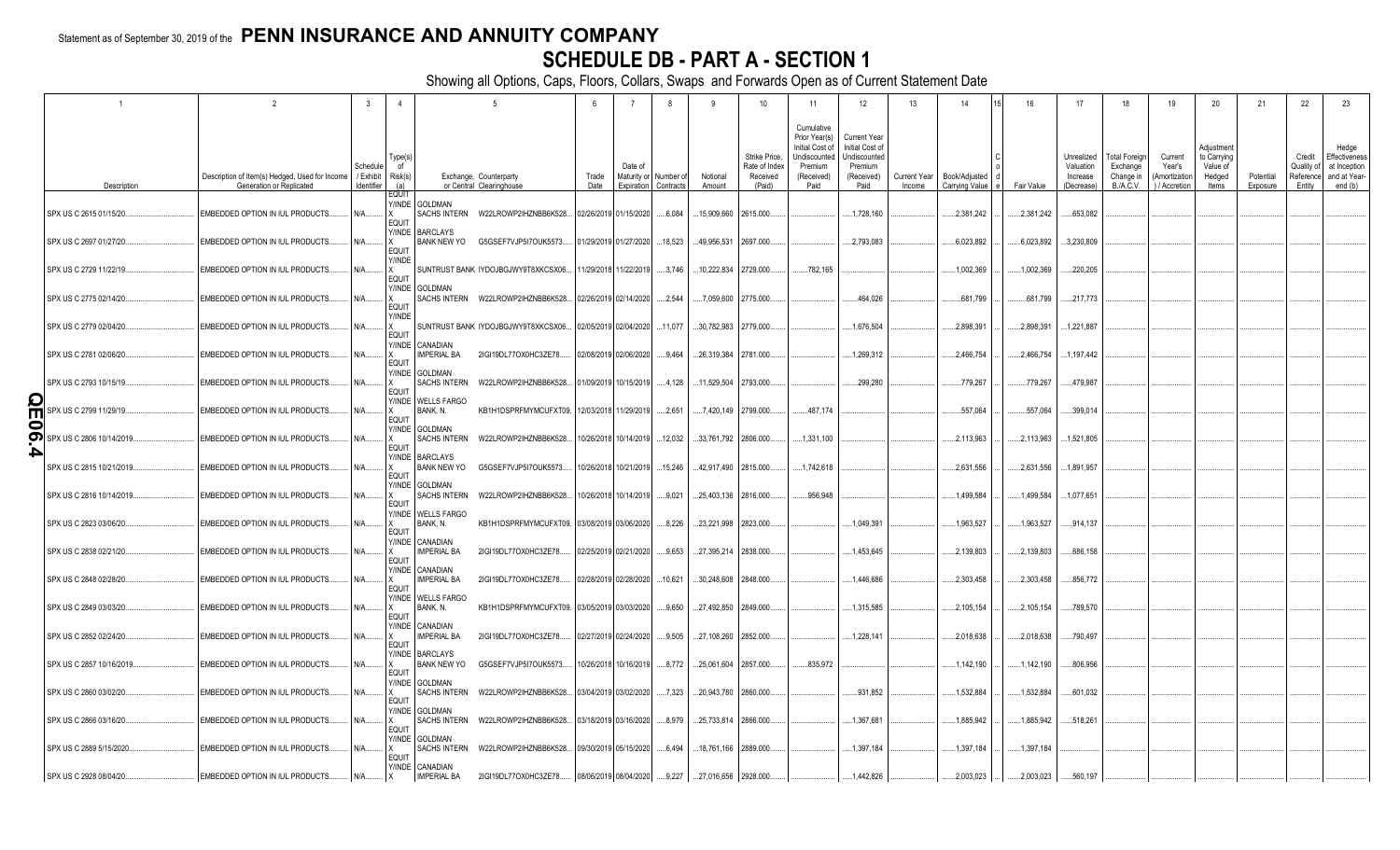# **SCHEDULE DB - PART A - SECTION 1**

|        |                                                                             | $\overline{2}$                                                             | $\mathbf{3}$           |                                           | $\overline{5}$                                                                        | $\epsilon$    |                               | 8                                             | q                        | 10 <sup>1</sup>                                      | 11                                                                                              | 12                                                                                      | 13              | 14                                             | 16          | 17                                                | 18                                                         | 19                                                  | 20                                                       | 21                    | 22                             | 23                                                                            |
|--------|-----------------------------------------------------------------------------|----------------------------------------------------------------------------|------------------------|-------------------------------------------|---------------------------------------------------------------------------------------|---------------|-------------------------------|-----------------------------------------------|--------------------------|------------------------------------------------------|-------------------------------------------------------------------------------------------------|-----------------------------------------------------------------------------------------|-----------------|------------------------------------------------|-------------|---------------------------------------------------|------------------------------------------------------------|-----------------------------------------------------|----------------------------------------------------------|-----------------------|--------------------------------|-------------------------------------------------------------------------------|
|        | Description                                                                 | Description of Item(s) Hedged, Used for Income<br>Generation or Replicated | Schedule<br>Identifier | Type(s)<br>of<br>/ Exhibit Risk(s)<br>(a) | Exchange, Counterparty<br>or Central Clearinghouse                                    | Trade<br>Date | Date of                       | Maturity or Number of<br>Expiration Contracts | Notional<br>Amount       | Strike Price.<br>Rate of Index<br>Received<br>(Paid) | Cumulative<br>Prior Year(s)<br>Initial Cost of<br>Undiscounted<br>Premium<br>(Received)<br>Paid | <b>Current Year</b><br>Initial Cost of<br>Undiscounted<br>Premium<br>(Received)<br>Paid | Income          | Current Year   Book/Adjusted<br>Carrying Value | Fair Value  | Unrealized<br>Valuation<br>Increase<br>(Decrease) | <b>Total Foreign</b><br>Exchange<br>Change in<br>B./A.C.V. | Current<br>Year's<br>(Amortization<br>) / Accretion | Adjustment<br>to Carrying<br>Value of<br>Hedged<br>Items | Potential<br>Exposure | Credit<br>Quality of<br>Entity | Hedge<br>Effectiveness<br>at Inception<br>Reference and at Year-<br>end $(b)$ |
|        |                                                                             |                                                                            |                        | <b>EQUIT</b>                              | Y/INDE   WELLS FARGO                                                                  |               |                               |                                               |                          |                                                      |                                                                                                 |                                                                                         |                 |                                                |             |                                                   |                                                            |                                                     |                                                          |                       |                                |                                                                               |
|        | SPX US C 2935 04/15/20.                                                     | EMBEDDED OPTION IN IUL PRODUCTS.                                           | N/A                    | <b>EQUIT</b>                              | BANK, N.<br>KB1H1DSPRFMYMCUFXT09. 05/06/2019 04/15/2020                               |               |                               | 4,649                                         | .13,644,815 2935.000     |                                                      |                                                                                                 | 754,207                                                                                 |                 | .806,765                                       | 806,765     | .52,557                                           |                                                            |                                                     |                                                          |                       |                                |                                                                               |
|        | SPX US C 2941 10/8/2019.                                                    | EMBEDDED OPTION IN IUL PRODUCTS.                                           | N/A                    | Y/INDE                                    | <b>GOLDMAN</b><br>SACHS INTERN W22LROWP2IHZNBB6K528                                   |               | 10/26/2018 10/08/2019         | 12,680                                        | 37,291,880 2941.000      |                                                      | 727,705                                                                                         |                                                                                         |                 | .631,758                                       | .631,758    | 345,793                                           |                                                            |                                                     |                                                          |                       |                                |                                                                               |
|        | SPX US C 2947 10/7/2019.                                                    | EMBEDDED OPTION IN IUL PRODUCTS.                                           | N/A                    | <b>EQUIT</b><br>Y/INDE<br><b>EQUIT</b>    | <b>GOLDMAN</b><br>SACHS INTERN W22LROWP2IHZNBB6K528                                   |               | 10/26/2018 10/07/2019         | 10,157                                        | 29,932,679 2947.000      |                                                      | 561,377                                                                                         |                                                                                         |                 | .442,732                                       | 442,732     | .223,622                                          |                                                            |                                                     |                                                          |                       |                                |                                                                               |
|        | SPX US C 2976 05/05/20.                                                     | EMBEDDED OPTION IN IUL PRODUCTS.                                           | N/A                    | Y/INDE<br>l X<br>EQUIT                    | <b>WELLS FARGO</b><br>BANK, N.<br>KB1H1DSPRFMYMCUFXT09. 05/06/2019 05/05/2020  11,474 |               |                               |                                               | 34,146,624 2976.000      |                                                      |                                                                                                 | 1,766,422                                                                               |                 | 1,782,980                                      | .1,782,980  | .16,558                                           |                                                            |                                                     |                                                          |                       |                                |                                                                               |
|        | SPX US C 2983 10/01/19.                                                     | EMBEDDED OPTION IN IUL PRODUCTS                                            | N/A                    | Y/INDE<br><b>EQUIT</b><br>Y/INDE          | CANADIAN<br><b>IMPERIAL BA</b><br>2IGI19DL77OX0HC3ZE78.<br>CANADIAN                   |               | 10/04/2018 10/01/2019 17,258  |                                               | 51,480,614 2983.000      |                                                      | 2,240,261                                                                                       |                                                                                         |                 | .95,979                                        | .95,979     | (2, 144, 282)                                     |                                                            |                                                     |                                                          |                       |                                |                                                                               |
|        | SPX US C 2995 07/01/20.                                                     | EMBEDDED OPTION IN IUL PRODUCTS.                                           | N/A                    | EQUIT<br>Y/INDE                           | <b>IMPERIAL BA</b><br>2IGI19DL77OX0HC3ZE78<br><b>BARCLAYS</b>                         |               | 06/28/2019 07/01/2020 20,388  |                                               | 61,062,060   2995.000    |                                                      |                                                                                                 | 2,838,010                                                                               |                 | 3,291,766                                      | 3,291,766   | .453,757                                          |                                                            |                                                     |                                                          |                       |                                |                                                                               |
|        | SPX US C 3001 04/28/20.                                                     | EMBEDDED OPTION IN IUL PRODUCTS.                                           | N/A                    | EQUIT                                     | <b>BANK NEW YO</b><br>G5GSEF7VJP5I7OUK5573                                            |               | 04/30/2019 04/28/2020         | 16,500                                        | .49,516,500 3001.000     |                                                      |                                                                                                 | 2,331,120                                                                               |                 | 2,258,293                                      | .2,258,293  | (72, 827)                                         |                                                            |                                                     |                                                          |                       |                                |                                                                               |
| m<br>∍ | SPX US C 3017 9/14/2020                                                     | EMBEDDED OPTION IN IUL PRODUCTS.                                           | N/A                    | Y/INDE<br>EQUIT<br>Y/INDE                 | CANADIAN<br><b>IMPERIAL BA</b><br>2IGI19DL77OX0HC3ZE78<br>CANADIAN                    |               | 09/26/2019 09/14/2020         | 3,451                                         | .10,411,667 3017.000     |                                                      |                                                                                                 | .595,228                                                                                |                 | .591,751                                       | .591,751    | (3, 477)                                          |                                                            |                                                     |                                                          |                       |                                |                                                                               |
|        | SPX US C 3023 7/15/2020.                                                    | EMBEDDED OPTION IN IUL PRODUCTS                                            | N/A                    | EQUIT                                     | <b>IMPERIAL BA</b><br>2IGI19DL77OX0HC3ZE78.                                           |               | 09/26/2019 07/15/2020         | 3,881                                         | .11,732,263 3023.000     |                                                      |                                                                                                 | .584,711                                                                                |                 | .581,062                                       | .581,062    | (3,650)                                           |                                                            |                                                     |                                                          |                       |                                |                                                                               |
| ת      | SPX US C 3037 9/28/2020                                                     | EMBEDDED OPTION IN IUL PRODUCTS.                                           |                        | Y/INDE                                    | <b>GOLDMAN</b><br><b>SACHS INTERN</b><br>W22LROWP2IHZNBB6K528.                        |               | 09/27/2019 09/28/2020         | 11.469                                        | .34.831.353 3037.000.    |                                                      |                                                                                                 | .1.833.549                                                                              |                 | 1,888,449                                      | .1,888,449  | .54.900                                           |                                                            |                                                     |                                                          |                       |                                |                                                                               |
|        | 0089999999. Total-Purchased Options-Hedging Other-Call Options and Warrants |                                                                            |                        |                                           |                                                                                       |               |                               |                                               |                          |                                                      | .9,665,320                                                                                      | 33,073,488                                                                              |                 | .58,338,597                                    | 58,338,597  | 19,490,637                                        |                                                            |                                                     |                                                          |                       | <b>XXX</b>                     | XXX                                                                           |
|        | 0149999999. Total-Purchased Options-Hedging Other                           |                                                                            |                        |                                           |                                                                                       |               |                               |                                               |                          |                                                      | .9,665,320                                                                                      | 33,073,488                                                                              |                 | .58,338,597                                    | 58,338,597  | 19,490,637                                        |                                                            |                                                     |                                                          |                       | XXX                            | XXX                                                                           |
|        | 0369999999. Total-Purchased Options-Call Options and Warrants.              |                                                                            |                        |                                           |                                                                                       |               |                               |                                               |                          |                                                      | .47,580,773                                                                                     | 139,630,055                                                                             | .0 <sub>1</sub> | 202,810,617                                    | 277,554,351 | 19,490,637                                        |                                                            |                                                     |                                                          |                       | <b>XXX</b>                     | XXX                                                                           |
|        | 0429999999. Total-Purchased Options.                                        |                                                                            |                        |                                           |                                                                                       |               |                               |                                               |                          |                                                      |                                                                                                 | .47,580,773 .139,630,055                                                                |                 | $.0$ 202,810,617                               | 277,554,351 | .19,490,637                                       |                                                            |                                                     |                                                          | $\overline{0}$        | <b>XXX</b>                     | XXX                                                                           |
|        | Written Options - Hedging Effective - Call Options and Warrants             |                                                                            |                        |                                           |                                                                                       |               |                               |                                               |                          |                                                      |                                                                                                 |                                                                                         |                 |                                                |             |                                                   |                                                            |                                                     |                                                          |                       |                                |                                                                               |
|        | SPX US 3114 03/17/20.                                                       | EMBEDDED OPTION IN IUL PRODUCTS.                                           | N/A                    | <b>EQUIT</b><br>Y/INDE<br>EQUIT           | <b>BARCLAYS</b><br>BANK NEW YO G5GSEF7VJP5I7OUK5573                                   |               | 03/19/2019 03/17/2020         | 9,912                                         | 30,865,968 3114.000      |                                                      |                                                                                                 | (426,216)                                                                               |                 | (426, 216)                                     | (567, 327)  |                                                   |                                                            |                                                     |                                                          |                       |                                | 96/97.                                                                        |
|        | SPX US C 2588 12/23/19.                                                     | EMBEDDED OPTION IN IUL PRODUCTS.                                           | N/A                    | Y/INDE<br>EQUIT                           | <b>BARCLAYS</b><br><b>BANK NEW YO</b><br>G5GSEF7VJP5I7OUK5573                         |               | 12/26/2018 12/23/2019 11,322  |                                               | $.29,301,336$   2588.000 |                                                      | (1,358,640)                                                                                     |                                                                                         |                 | (1,358,640)                                    | (4,606,927) |                                                   |                                                            |                                                     |                                                          |                       |                                | )7/95.                                                                        |
|        | SPX US C 2654 12/23/19.                                                     | EMBEDDED OPTION IN IUL PRODUCTS.                                           | N/A                    | Y/INDE<br>EQUIT<br>Y/INDE                 | GOLDMAN<br>SACHS INTERN W22LROWP2IHZNBB6K528.<br><b>GOLDMAN</b>                       |               | 12/24/2018 12/23/2019         | 9,816                                         | 26,051,664               | 2654.000.                                            | (817,059)                                                                                       |                                                                                         |                 | (817,059)                                      | (3,407,698) |                                                   |                                                            |                                                     |                                                          |                       |                                | 92/97.                                                                        |
|        | SPX US C 2725 12/26/19.                                                     | EMBEDDED OPTION IN IUL PRODUCTS                                            | N/A                    | EQUIT<br>Y/INDE                           | SACHS INTERN W22LROWP2IHZNBB6K528<br><b>WELLS FARGO</b>                               |               | 12/28/2018 12/26/2019 10,381  |                                               | 28,288,225 2725.000      |                                                      | (979,603)                                                                                       |                                                                                         |                 | (979,603                                       | (2,972,741  |                                                   |                                                            |                                                     |                                                          |                       |                                | 99/96.                                                                        |
|        | SPX US C 2734 12/30/19.                                                     | EMBEDDED OPTION IN IUL PRODUCTS.                                           | N/A                    | EQUIT<br>Y/INDE                           | BANK, N.<br>KB1H1DSPRFMYMCUFXT09. 01/02/2019 12/30/2019<br>CANADIAN                   |               |                               | 13,468                                        | .36,821,512   2734.000   |                                                      |                                                                                                 | (1,225,588)                                                                             |                 | (1,225,588)                                    | (3,780,943) |                                                   |                                                            |                                                     |                                                          |                       |                                | 97/96.                                                                        |
|        | SPX US C 2752 01/02/20.                                                     | EMBEDDED OPTION IN IUL PRODUCTS.                                           | N/A                    | EQUIT<br>Y/INDE                           | <b>IMPERIAL BA</b><br>2IGI19DL77OX0HC3ZE78<br><b>GOLDMAN</b>                          |               | 01/04/2019 01/02/2020  14,538 |                                               | .40,008,576 2752.000     |                                                      |                                                                                                 | (1,235,730)                                                                             |                 | , (1, 235, 730)                                | (3,879,903) |                                                   |                                                            |                                                     |                                                          |                       |                                | 17/96.                                                                        |
|        | SPX US C 2765 12/19/19.                                                     | EMBEDDED OPTION IN IUL PRODUCTS.                                           | N/A                    | EQUIT<br>Y/INDE                           | SACHS INTERN W22LROWP2IHZNBB6K528<br><b>WELLS FARGO</b>                               |               | 12/21/2018 12/19/2019         | 12,934                                        | 35,762,510 2765.000      |                                                      | (843,876)                                                                                       |                                                                                         |                 | . (843, 876)                                   | (3,230,836) |                                                   |                                                            |                                                     |                                                          |                       |                                | 95/95.                                                                        |
|        | SPX US C 2781 01/06/20.                                                     | EMBEDDED OPTION IN IUL PRODUCTS                                            | N/A                    | EQUIT<br>Y/INDE<br>$\mathsf{I} \times$    | BANK, N.<br>KB1H1DSPRFMYMCUFXT09. 01/07/2019 01/06/2020  11,991<br><b>WELLS FARGO</b> |               |                               |                                               | 33,346,971               | 2781.000.                                            |                                                                                                 | (1,055,208                                                                              |                 | (1,055,208)                                    | (2,940,218) |                                                   |                                                            |                                                     |                                                          |                       |                                | 100/97                                                                        |
|        | SPX US C 2805 01/06/20.                                                     | EMBEDDED OPTION IN IUL PRODUCTS.                                           | N/A                    |                                           | BANK, N.<br>KB1H1DSPRFMYMCUFXT09. 01/08/2019 01/06/2020  13,291                       |               |                               |                                               | 37,281,255 2805.000.     |                                                      |                                                                                                 | (1, 103, 153)                                                                           |                 | (1, 103, 153)                                  | (3,000,225) |                                                   |                                                            |                                                     |                                                          |                       |                                | 97/96                                                                         |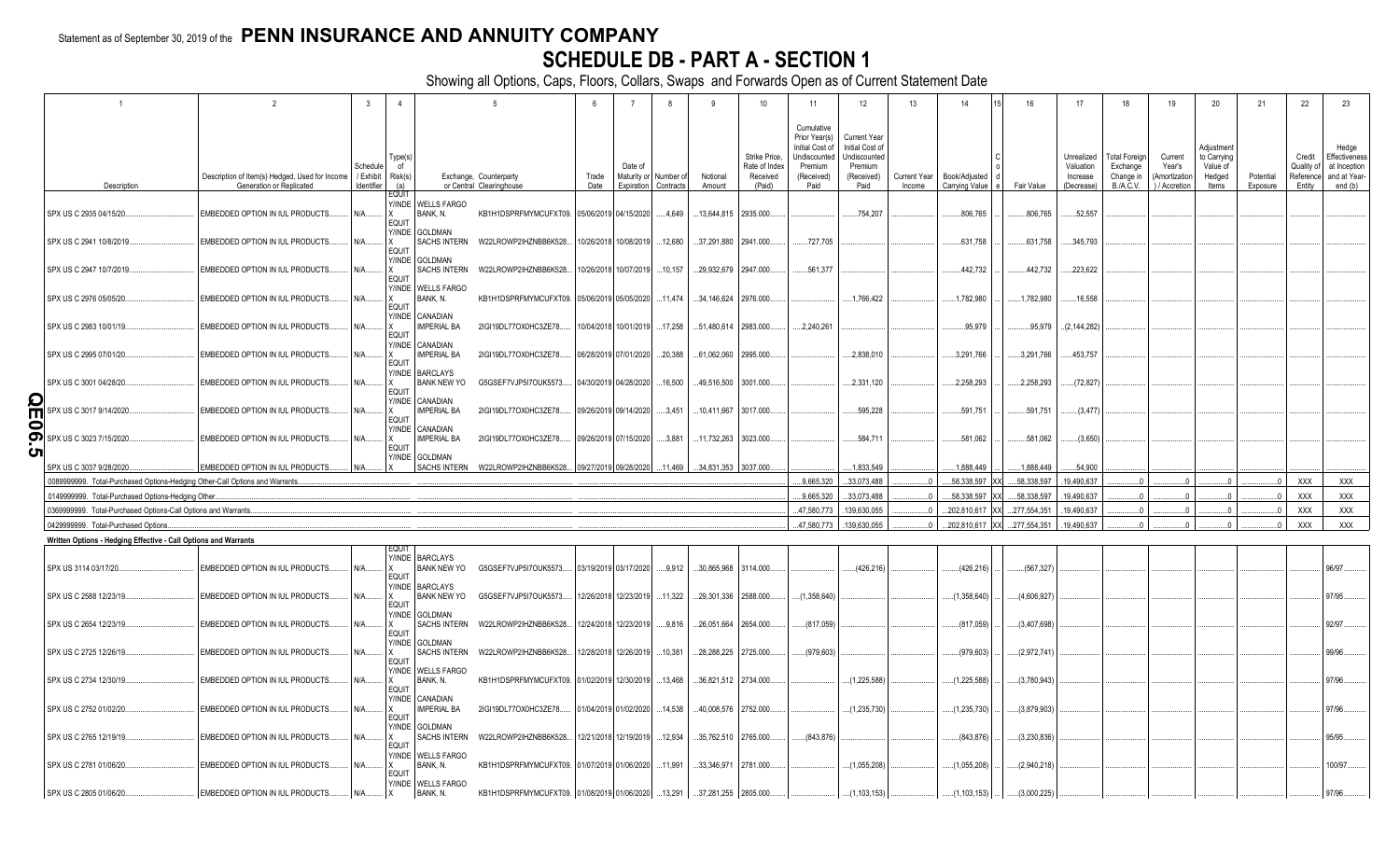# Statement as of September 30, 2019 of the **PENN INSURANCE AND ANNUITY COMPANY SCHEDULE DB - PART A - SECTION 1**

|   | $\overline{1}$          | $\overline{2}$                                                             | $\mathbf{3}$                                | $\Delta$                                                | $\overline{5}$                                     | 6             |                                      | 8                         | 9                       | 10                                                   | 11                                                                                              | 12                                                                                      | 13                     | 14                              | 16          | 17                                                | 18                                                        | 19                                               | 20                                                       | 21                    | 22                             | 23                                                                          |
|---|-------------------------|----------------------------------------------------------------------------|---------------------------------------------|---------------------------------------------------------|----------------------------------------------------|---------------|--------------------------------------|---------------------------|-------------------------|------------------------------------------------------|-------------------------------------------------------------------------------------------------|-----------------------------------------------------------------------------------------|------------------------|---------------------------------|-------------|---------------------------------------------------|-----------------------------------------------------------|--------------------------------------------------|----------------------------------------------------------|-----------------------|--------------------------------|-----------------------------------------------------------------------------|
|   | Description             | Description of Item(s) Hedged, Used for Income<br>Generation or Replicated | Schedule<br>/ Exhibit Risk(s)<br>Identifier | Type(s)<br>of<br>(a)                                    | Exchange, Counterparty<br>or Central Clearinghouse | Trade<br>Date | Date of<br>Maturity or<br>Expiration | Number<br>of<br>Contracts | Notional<br>Amount      | Strike Price,<br>Rate of Index<br>Received<br>(Paid) | Cumulative<br>Prior Year(s)<br>Initial Cost of<br>Undiscounted<br>Premium<br>(Received)<br>Paid | <b>Current Year</b><br>Initial Cost of<br>Jndiscounted<br>Premium<br>(Received)<br>Paid | Current Year<br>Income | Book/Adjusted<br>Carrying Value | Fair Value  | Unrealized<br>Valuation<br>Increase<br>(Decrease) | <b>Total Foreign</b><br>Exchange<br>Change in<br>B.A.C.V. | Current<br>Year's<br>Amortization<br>/ Accretion | Adjustment<br>to Carrying<br>Value of<br>Hedged<br>Items | Potential<br>Exposure | Credit<br>Quality of<br>Entity | Hedge<br>Effectiveness<br>at Inception<br>Reference and at Year-<br>end (b) |
|   |                         |                                                                            |                                             | <b>EQUIT</b><br>Y/INDE<br><b>GOLDMAN</b>                |                                                    |               |                                      |                           |                         |                                                      |                                                                                                 |                                                                                         |                        |                                 |             |                                                   |                                                           |                                                  |                                                          |                       |                                |                                                                             |
|   | SPX US C 2820 12/16/19. | EMBEDDED OPTION IN IUL PRODUCTS.                                           | N/A                                         |                                                         | SACHS INTERN W22LROWP2IHZNBB6K528.                 | 12/18/2018    | 12/16/2019                           | 13,802                    | .38,921,640             | 2820.000.                                            | (1,225,894)                                                                                     |                                                                                         |                        | (1,225,894)                     | (2,796,281) |                                                   |                                                           |                                                  |                                                          |                       |                                | 97/96.                                                                      |
|   |                         |                                                                            |                                             | EQUIT<br>Y/INDE                                         | <b>WELLS FARGO</b>                                 |               |                                      |                           |                         |                                                      |                                                                                                 |                                                                                         |                        |                                 |             |                                                   |                                                           |                                                  |                                                          |                       |                                |                                                                             |
|   | SPX US C 2845 01/09/20. | EMBEDDED OPTION IN IUL PRODUCTS.                                           | $N/A$                                       | Bank, N.                                                | KB1H1DSPRFMYMCUFXT09 01/11/2019 01/09/2020         |               |                                      | 9,999                     | $28,447,155$   2845.000 |                                                      |                                                                                                 | (709,929)                                                                               |                        | (709,929)                       | (1,954,941  |                                                   |                                                           |                                                  |                                                          |                       |                                | 98/98.                                                                      |
|   | SPX US C 2845 01/13/20. | EMBEDDED OPTION IN IUL PRODUCTS.                                           | N/A                                         | <b>EQUIT</b><br>Y/INDE<br>CANADIAN<br><b>MPERIAL BA</b> | 2IGI19DL77OX0HC3ZE78.                              | 01/15/2019    | 01/13/2020                           | .10,474                   | 29,798,530              | 2845.000.                                            |                                                                                                 |                                                                                         |                        |                                 |             |                                                   |                                                           |                                                  |                                                          |                       |                                | 96/95.                                                                      |
|   |                         |                                                                            |                                             | EQUIT                                                   |                                                    |               |                                      |                           |                         |                                                      |                                                                                                 | (691,284)                                                                               |                        | (691,284)                       | (2,072,753) |                                                   |                                                           |                                                  |                                                          |                       |                                |                                                                             |
|   | SPX US C 2888 01/16/20  | EMBEDDED OPTION IN IUL PRODUCTS.                                           | N/A                                         | Y/INDE<br>X                                             | CITIBANK N.A E57ODZWZ7FF32TWEFA76                  | 01/18/2019    | 01/16/2020                           | 13,655                    | 39,435,640              | 2888.000.                                            |                                                                                                 | (996,815)                                                                               |                        | (996,815)                       | (2,274,563) |                                                   |                                                           |                                                  |                                                          |                       |                                | 95/94                                                                       |
|   |                         |                                                                            |                                             | EQUIT                                                   |                                                    |               |                                      |                           |                         |                                                      |                                                                                                 |                                                                                         |                        |                                 |             |                                                   |                                                           |                                                  |                                                          |                       |                                |                                                                             |
|   | SPX US C 2898 12/09/19  | EMBEDDED OPTION IN IUL PRODUCTS.                                           | N/A                                         | Y/INDE<br>CANADIAN<br>IMPERIAL BA                       | 2IGI19DL77OX0HC3ZE78.                              | 12/11/2018    | 12/09/2019                           | .12,642                   | 36,636,516              | 2898.000.                                            | (1,036,644)                                                                                     |                                                                                         |                        | (1,036,644)                     | (1,726,024) |                                                   |                                                           |                                                  |                                                          |                       |                                | 98/97                                                                       |
|   |                         |                                                                            |                                             | EQUIT<br>Y/INDE<br>CANADIAN                             |                                                    |               |                                      |                           |                         |                                                      |                                                                                                 |                                                                                         |                        |                                 |             |                                                   |                                                           |                                                  |                                                          |                       |                                |                                                                             |
|   | SPX US C 2903 01/21/20. | EMBEDDED OPTION IN IUL PRODUCTS                                            | N/A                                         | <b>MPERIAL BA</b>                                       | 2IGI19DL77OX0HC3ZE78.                              |               | 1/23/2019 01/21/2020                 | 20,808                    | 60,405,624 2903.000     |                                                      |                                                                                                 | (1, 165, 248)                                                                           |                        | (1, 165, 248)                   | (3,289,615) |                                                   |                                                           |                                                  |                                                          |                       |                                | 97/96.                                                                      |
|   |                         |                                                                            |                                             | EQUIT<br>Y/INDE<br>CANADIAN                             |                                                    |               |                                      |                           |                         |                                                      |                                                                                                 |                                                                                         |                        |                                 |             |                                                   |                                                           |                                                  |                                                          |                       |                                |                                                                             |
|   | SPX US C 2905 10/28/19. | EMBEDDED OPTION IN IUL PRODUCTS                                            | N/A                                         | <b>MPERIAL BA</b>                                       | 2IGI19DL77OX0HC3ZE78.                              | 10/30/2018    | 10/28/2019                           | .12,528                   | 36,393,840              | 2905.000.                                            | (987,206)                                                                                       |                                                                                         |                        | (987, 206)                      | (1,262,393) |                                                   |                                                           |                                                  |                                                          |                       |                                | 97/96.                                                                      |
|   |                         |                                                                            |                                             | EQUIT<br>Y/INDE<br><b>BANK OF</b>                       |                                                    |               |                                      |                           |                         |                                                      |                                                                                                 |                                                                                         |                        |                                 |             |                                                   |                                                           |                                                  |                                                          |                       |                                |                                                                             |
| П | SPX US C 2905 11/22/19  | EMBEDDED OPTION IN IUL PRODUCTS                                            | N/A                                         |                                                         | AMERICA, N.A<br>B4TYDEB6GKMZO031MB27               | 1/26/2018     | 11/22/2019                           | 14,839                    | .43,107,295 2905.000    |                                                      | (1,216,798)                                                                                     |                                                                                         |                        | (1,216,798)                     | (1,770,438) |                                                   |                                                           |                                                  |                                                          |                       |                                | 97/96.                                                                      |
| 0 |                         |                                                                            |                                             | <b>EQUIT</b><br>Y/INDE<br>CANADIAN                      |                                                    |               |                                      |                           |                         |                                                      |                                                                                                 |                                                                                         |                        |                                 |             |                                                   |                                                           |                                                  |                                                          |                       |                                |                                                                             |
|   | SPX US C 2912 12/12/19. | EMBEDDED OPTION IN IUL PRODUCTS.                                           | N/A.                                        | IMPERIAL BA<br><b>EQUIT</b>                             | 2IGI19DL77OX0HC3ZE78.                              | 12/14/2018    | 12/12/2019                           | 7,907                     | 23,025,184              | 2912.000.                                            | (521,862)                                                                                       |                                                                                         |                        | (521,862)                       | (1,013,328) |                                                   |                                                           |                                                  |                                                          |                       |                                | 96/96.                                                                      |
|   |                         |                                                                            |                                             | Y/INDE<br><b>SUNTRUST</b>                               |                                                    |               |                                      |                           |                         |                                                      |                                                                                                 |                                                                                         |                        |                                 |             |                                                   |                                                           |                                                  |                                                          |                       |                                |                                                                             |
|   | SPX US C 2919 01/24/20. | EMBEDDED OPTION IN IUL PRODUCTS.                                           | $N/A$                                       | <b>BANK</b><br><b>EQUIT</b>                             | IYDOJBGJWY9T8XKCSX06                               |               | 01/28/2019 01/24/2020                | .10,386                   | $30,316,734$   2919.000 |                                                      |                                                                                                 | (602, 388)                                                                              |                        | (602,388)                       | (1,541,125) |                                                   |                                                           |                                                  |                                                          |                       |                                | 95/94.                                                                      |
|   |                         |                                                                            |                                             | Y/INDE<br><b>BANK OF</b>                                |                                                    |               |                                      |                           |                         |                                                      |                                                                                                 |                                                                                         |                        |                                 |             |                                                   |                                                           |                                                  |                                                          |                       |                                |                                                                             |
|   | SPX US C 2947 11/25/19. | EMBEDDED OPTION IN IUL PRODUCTS.                                           | N/A                                         | <b>EQUIT</b>                                            | AMERICA, N.A<br>B4TYDEB6GKMZO031MB27.              | 1/27/2018     | 1/25/2019                            | 10,357                    | 30,522,079              | 2947.000.                                            | (766,418)                                                                                       |                                                                                         |                        | (766,418)                       | (939, 578)  |                                                   |                                                           |                                                  |                                                          |                       |                                | 97/95.                                                                      |
|   | SPX US C 2959 10/24/19. | EMBEDDED OPTION IN IUL PRODUCTS.                                           |                                             | Y/INDE<br>goldman                                       |                                                    |               | 10/24/2019                           | 12,913                    | 38,209,567              | 2959.000.                                            |                                                                                                 |                                                                                         |                        |                                 |             |                                                   |                                                           |                                                  |                                                          |                       |                                | 94/94.                                                                      |
|   |                         |                                                                            | N/A                                         | <b>EQUIT</b>                                            | SACHS INTERN W22LROWP2IHZNBB6K528                  | 10/29/2018    |                                      |                           |                         |                                                      | (812,628)                                                                                       |                                                                                         |                        | (812,628)                       | (715,813)   |                                                   |                                                           |                                                  |                                                          |                       |                                |                                                                             |
|   | SPX US C 2970 12/05/19. | EMBEDDED OPTION IN IUL PRODUCTS.                                           | N/A                                         | Y/INDE<br><b>GOLDMAN</b>                                | SACHS INTERN W22LROWP2IHZNBB6K528.                 | 12/07/2018    | 12/05/2019                           | .8,335                    | 24,754,950              | 2970.000.                                            | (481, 888)                                                                                      |                                                                                         |                        | (481, 888)                      | (684, 675)  |                                                   |                                                           |                                                  |                                                          |                       |                                | 96/96.                                                                      |
|   |                         |                                                                            |                                             | EQUIT                                                   |                                                    |               |                                      |                           |                         |                                                      |                                                                                                 |                                                                                         |                        |                                 |             |                                                   |                                                           |                                                  |                                                          |                       |                                |                                                                             |
|   | SPX US C 2972 11/18/19. | EMBEDDED OPTION IN IUL PRODUCTS.                                           | N/A                                         | Y/INDE<br><b>BANK OF</b>                                | AMERICA, N.A<br>B4TYDEB6GKMZO031MB27.              | 1/20/2018     | 11/18/2019                           | 11,366                    | 33,779,752 2972.000     |                                                      | (613,764)                                                                                       |                                                                                         |                        | (613, 764)                      | (775, 625)  |                                                   |                                                           |                                                  |                                                          |                       |                                | 96/96.                                                                      |
|   |                         |                                                                            |                                             | EQUIT<br>Y/INDE                                         | <i>N</i> ELLS FARGO                                |               |                                      |                           |                         |                                                      |                                                                                                 |                                                                                         |                        |                                 |             |                                                   |                                                           |                                                  |                                                          |                       |                                |                                                                             |
|   | SPX US C 2975 02/03/20. | EMBEDDED OPTION IN IUL PRODUCTS.                                           | N/A                                         | Bank, N.                                                | KB1H1DSPRFMYMCUFXT09                               | 02/04/2019    | 02/03/2020                           | 10,784                    | 32,082,400 2975.000     |                                                      |                                                                                                 | (647,040)                                                                               |                        | (647,040)                       | (1,253,892) |                                                   |                                                           |                                                  |                                                          |                       |                                | 96/97.                                                                      |
|   |                         |                                                                            |                                             | EQUIT<br>Y/INDE<br><b>GOLDMAN</b>                       |                                                    |               |                                      |                           |                         |                                                      |                                                                                                 |                                                                                         |                        |                                 |             |                                                   |                                                           |                                                  |                                                          |                       |                                |                                                                             |
|   | SPX US C 2983 02/10/20. | EMBEDDED OPTION IN IUL PRODUCTS.                                           | N/A                                         |                                                         | SACHS INTERN<br>W22LROWP2IHZNBB6K528.              | 02/12/2019    | 02/10/2020                           | 10,748                    | 32,061,284 2983.000     |                                                      |                                                                                                 | (666,994)                                                                               |                        | (666,994)                       | (1,228,764) |                                                   |                                                           |                                                  |                                                          |                       |                                | 95/95.                                                                      |
|   |                         |                                                                            |                                             | EQUIT<br>Y/INDE<br><b>BANK OF</b>                       |                                                    |               |                                      |                           |                         |                                                      |                                                                                                 |                                                                                         |                        |                                 |             |                                                   |                                                           |                                                  |                                                          |                       |                                |                                                                             |
|   | SPX US C 2994 11/13/19. | EMBEDDED OPTION IN IUL PRODUCTS.                                           | N/A.                                        | <b>EQUIT</b>                                            | AMERICA, N.A<br>B4TYDEB6GKMZO031MB27.              | 11/16/2018    | 11/13/2019                           | 0.8,920                   | $26,706,480$ 2994.000.  |                                                      | (642,240)                                                                                       |                                                                                         |                        | (642,240)                       | (453,073)   |                                                   |                                                           |                                                  |                                                          |                       |                                | 96/95.                                                                      |
|   |                         |                                                                            |                                             | Y/INDE<br>SUNTRUST                                      |                                                    |               |                                      |                           |                         |                                                      |                                                                                                 |                                                                                         |                        |                                 |             |                                                   |                                                           |                                                  |                                                          |                       |                                |                                                                             |
|   | SPX US C 2996 11/29/19. | EMBEDDED OPTION IN IUL PRODUCTS.                                           | N/A                                         | <b>BANK</b><br>X<br>EQUIT                               | IYDOJBGJWY9T8XKCSX06.                              | 1/29/2018     | 11/29/2019                           | 15,140                    | .45,359,440   2996.000  |                                                      | (1, 165, 780)                                                                                   |                                                                                         |                        | (1, 165, 780)                   | (926, 749)  |                                                   |                                                           |                                                  |                                                          |                       |                                | 98/95.                                                                      |
|   |                         |                                                                            |                                             | Y/INDE                                                  |                                                    |               |                                      |                           |                         |                                                      |                                                                                                 |                                                                                         |                        |                                 |             |                                                   |                                                           |                                                  |                                                          |                       |                                |                                                                             |
|   | SPX US C 3004 11/04/19  | EMBEDDED OPTION IN IUL PRODUCTS.                                           | N/A                                         | Χ<br>EQUIT                                              | CITIBANK N.A E57ODZWZ7FF32TWEFA76                  | 1/06/2018     | 11/04/2019                           | 11,032                    | $33,140,128$ 3004.000.  |                                                      | (744,660)                                                                                       |                                                                                         |                        | .(744,660)                      | (413,970)   |                                                   |                                                           |                                                  |                                                          |                       |                                | 97/96.                                                                      |
|   |                         | EMBEDDED OPTION IN IUL PRODUCTS.                                           |                                             | Y/INDE<br>GOLDMAN                                       |                                                    |               |                                      | 0.8,555                   |                         |                                                      |                                                                                                 |                                                                                         |                        |                                 |             |                                                   |                                                           |                                                  |                                                          |                       |                                | 97/97.                                                                      |
|   | SPX US C 3011 11/01/19. |                                                                            | N/A                                         | EQUIT                                                   | SACHS INTERN W22LROWP2IHZNBB6K528.                 |               | 11/02/2018 11/01/2019                |                           | $25,759,105$ 3011.000   |                                                      | (523, 587)                                                                                      |                                                                                         |                        | (523, 587)                      | (265,778)   |                                                   |                                                           |                                                  |                                                          |                       |                                |                                                                             |
|   | SPX US C 3019 11/11/19. | EMBEDDED OPTION IN IUL PRODUCTS                                            | N/A                                         | Y/INDE<br>BANK, N.                                      | <b>NELLS FARGO</b><br>KB1H1DSPRFMYMCUFXT09         |               | 11/13/2018 11/11/2019                | 10,937                    | 33,018,803 3019.000     |                                                      | (612, 472)                                                                                      |                                                                                         |                        | (612, 472)                      | (381, 951)  |                                                   |                                                           |                                                  |                                                          |                       |                                | 95/96.                                                                      |
|   |                         |                                                                            |                                             | EQUIT                                                   |                                                    |               |                                      |                           |                         |                                                      |                                                                                                 |                                                                                         |                        |                                 |             |                                                   |                                                           |                                                  |                                                          |                       |                                |                                                                             |
|   | SPX US C 3020 02/13/20. | EMBEDDED OPTION IN IUL PRODUCTS.                                           | N/A                                         | Y/INDE<br>CANADIAN<br>IMPERIAL BA                       | 2IGI19DL77OX0HC3ZE78                               |               | 02/15/2019 02/13/2020                | ,7,138                    | $21,556,760$ 3020.000.  |                                                      |                                                                                                 | (399, 728)                                                                              |                        | (399, 728)                      | (661, 323)  |                                                   |                                                           |                                                  |                                                          |                       |                                | 96/97                                                                       |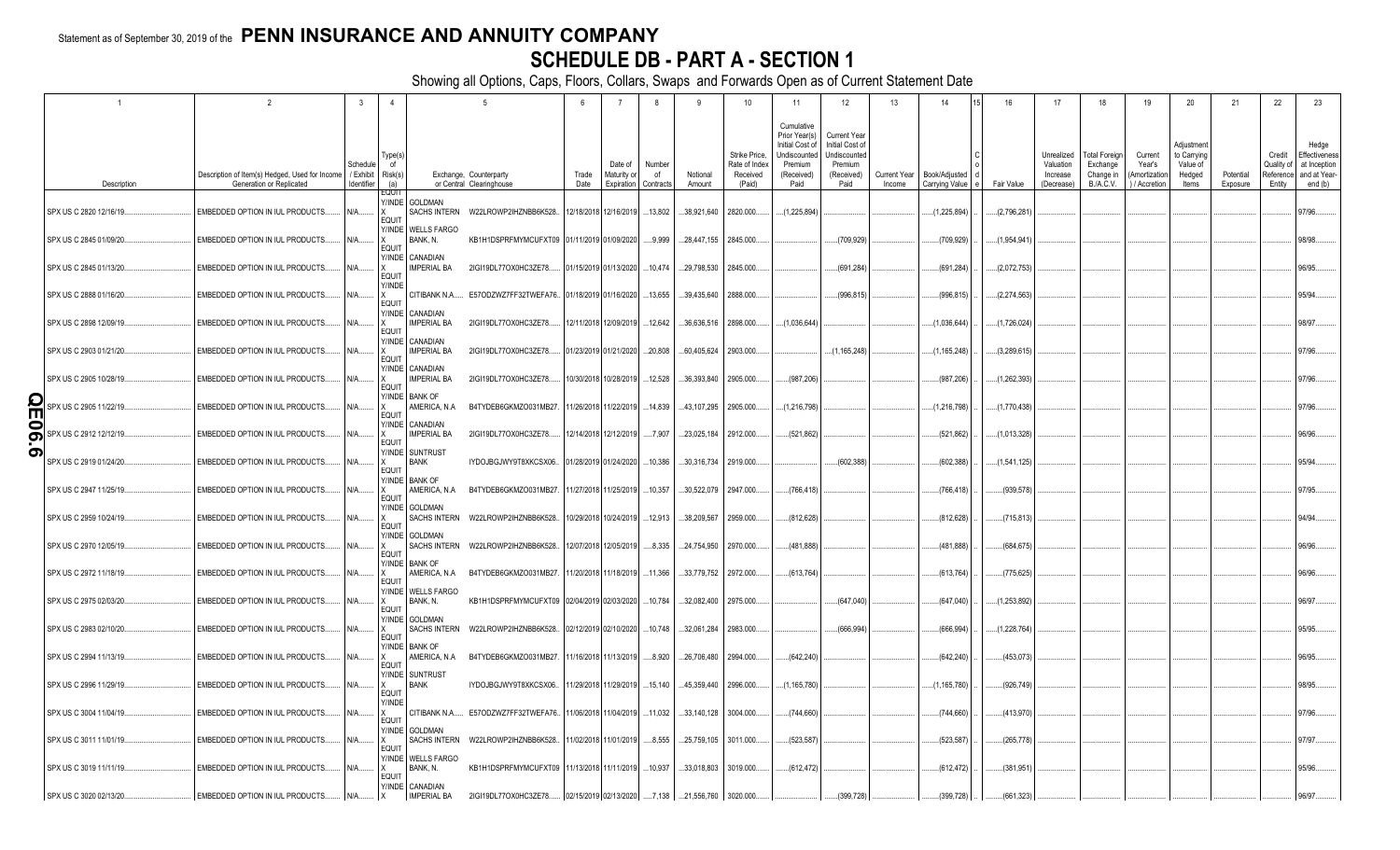# **SCHEDULE DB - PART A - SECTION 1**

|   |                          | $\overline{2}$                                                             | $\mathbf{3}$           | $\overline{4}$                           | 5                                                                                     | 6             |                                                          | 8             | 9                       | 10 <sup>1</sup>                                      | 11                                                                                              | 12                                                                                     | 13     | 14                                             | 16          | 17                                                | 18                                                                | 19                                                  | 20                                                      | 21                    | 22                             | 23                                                                            |
|---|--------------------------|----------------------------------------------------------------------------|------------------------|------------------------------------------|---------------------------------------------------------------------------------------|---------------|----------------------------------------------------------|---------------|-------------------------|------------------------------------------------------|-------------------------------------------------------------------------------------------------|----------------------------------------------------------------------------------------|--------|------------------------------------------------|-------------|---------------------------------------------------|-------------------------------------------------------------------|-----------------------------------------------------|---------------------------------------------------------|-----------------------|--------------------------------|-------------------------------------------------------------------------------|
|   | Description              | Description of Item(s) Hedged, Used for Income<br>Generation or Replicated | Schedule<br>Identifier | Type(s<br>of<br>/ Exhibit Risk(s)<br>(a) | Exchange, Counterparty<br>or Central Clearinghouse                                    | Trade<br>Date | Date of<br>Maturity or Number of<br>Expiration Contracts |               | Notional<br>Amount      | Strike Price.<br>Rate of Index<br>Received<br>(Paid) | Cumulative<br>Prior Year(s)<br>Initial Cost of<br>Undiscounted<br>Premium<br>(Received)<br>Paid | <b>Current Year</b><br>Initial Cost o<br>Undiscounted<br>Premium<br>(Received)<br>Paid | Income | Current Year   Book/Adjusted<br>Carrying Value | Fair Value  | Unrealized<br>Valuation<br>Increase<br>(Decrease) | <b>Total Foreign</b><br>Exchange<br>Change in<br><b>B./A.C.V.</b> | Current<br>Year's<br>(Amortization<br>) / Accretion | Adiustmen<br>to Carrying<br>Value of<br>Hedged<br>Items | Potential<br>Exposure | Credit<br>Quality of<br>Entity | Hedge<br>Effectiveness<br>at Inception<br>Reference and at Year-<br>end $(b)$ |
|   |                          |                                                                            |                        | <b>EQUIT</b>                             | Y/INDE GOLDMAN                                                                        |               |                                                          |               |                         |                                                      |                                                                                                 |                                                                                        |        |                                                |             |                                                   |                                                                   |                                                     |                                                         |                       |                                |                                                                               |
|   | SPX US C 3020 06/01/20.  | EMBEDDED OPTION IN IUL PRODUCTS.                                           | N/A                    | <b>EQUIT</b>                             | SACHS INTERN W22LROWP2IHZNBB6K528                                                     |               | 06/04/2019 06/01/2020 12,481                             |               | 37,692,620 3020.000     |                                                      |                                                                                                 | . (847, 834)                                                                           |        | (847,834)                                      | (1,705,196) |                                                   |                                                                   |                                                     |                                                         |                       |                                | 95/95.                                                                        |
|   | SPX US C 3057 02/18/20.  | EMBEDDED OPTION IN IUL PRODUCTS.                                           | N/A                    | Y/INDE<br>EQUIT                          | CANADIAN<br><b>IMPERIAL BA</b><br>2IGI19DL77OX0HC3ZE78.                               |               | 02/20/2019 02/18/2020                                    | 13,976        | .42,724,632 3057.000    |                                                      |                                                                                                 | (628,920                                                                               |        | (628, 920)                                     | (1,038,735) |                                                   |                                                                   |                                                     |                                                         |                       |                                | 94/95.                                                                        |
|   | SPX US C 3068 12/02/19.  | EMBEDDED OPTION IN IUL PRODUCTS.                                           | N/A                    | Y/INDE<br><b>EQUIT</b>                   | CANADIAN<br>IMPERIAL BA<br>2IGI19DL77OX0HC3ZE78.                                      |               | 12/04/2018 12/02/2019                                    | 13,142        | .40,319,656 3068.000    |                                                      | (722,810)                                                                                       |                                                                                        |        | (722,810)                                      | (350, 961)  |                                                   |                                                                   |                                                     |                                                         |                       |                                | 97/97.                                                                        |
|   | SPX US C 3074 11/07/19.  | EMBEDDED OPTION IN IUL PRODUCTS.                                           | N/A                    | Y/INDE<br>EQUIT                          | CITIBANK N.A E57ODZWZ7FF32TWEFA76                                                     |               | 11/09/2018 11/07/2019                                    | 8,950         | 27,512,300 3074.000     |                                                      | (420,650)                                                                                       |                                                                                        |        | (420, 650)                                     | (94,808)    |                                                   |                                                                   |                                                     |                                                         |                       |                                | 96/94.                                                                        |
|   | SPX US C 3081 03/23/20.  | EMBEDDED OPTION IN IUL PRODUCTS                                            | N/A                    | Y/INDE<br><b>EQUIT</b>                   | <b>WELLS FARGO</b><br>BANK, N.<br>KB1H1DSPRFMYMCUFXT09. 03/26/2019 03/23/2020         |               |                                                          | 10,933        | 33,684,573 3081.000     |                                                      |                                                                                                 | (502, 918)                                                                             |        | . (502, 918)                                   | (815, 955)  |                                                   |                                                                   |                                                     |                                                         |                       |                                | 94/95.                                                                        |
|   | SPX US C 3092 05/26/20.  | EMBEDDED OPTION IN IUL PRODUCTS                                            | N/A                    | Y/INDE<br>EQUIT                          | CANADIAN<br><b>IMPERIAL BA</b><br>2IGI19DL77OX0HC3ZE78.                               |               | 05/29/2019 05/26/2020                                    | 18,303        | .56,592,876 3092.000    |                                                      |                                                                                                 | (768,726)                                                                              |        | (768,726)                                      | (1,734,361  |                                                   |                                                                   |                                                     |                                                         |                       |                                | 94/95                                                                         |
|   | SPX US C 3097 03/30/20.  | EMBEDDED OPTION IN IUL PRODUCTS                                            | N/A                    | Y/INDE<br>EQUIT                          | <b>BARCLAYS</b><br>BANK NEW YO G5GSEF7VJP5I7OUK5573                                   |               | 03/29/2019 03/30/2020  15,290                            |               | .47,353,130 3097.000    |                                                      |                                                                                                 | (703, 340)                                                                             |        | (703, 340)                                     | (1,078,818) |                                                   |                                                                   |                                                     |                                                         |                       |                                | 95/96.                                                                        |
| П | SPX US C 3107 06/05/2020 | EMBEDDED OPTION IN IUL PRODUCTS.                                           | N/A                    | Y/INDE<br><b>EQUIT</b>                   | <b>BARCLAYS</b><br>BANK NEW YO G5GSEF7VJP5I7OUK5573                                   |               | 06/07/2019 06/05/2020                                    | 6,976         | 21,674,432 3107.000     |                                                      |                                                                                                 | (425, 536)                                                                             |        | (425, 536)                                     | (627,711    |                                                   |                                                                   |                                                     |                                                         |                       |                                | 95/95.                                                                        |
| 3 | SPX US C 3123 05/11/20.  | EMBEDDED OPTION IN IUL PRODUCTS.                                           | N/A                    | Y/INDE                                   | <b>GOLDMAN</b><br>SACHS INTERN W22LROWP2IHZNBB6K528                                   |               | 05/14/2019 05/11/2020 12,100                             |               | 37,788,300 3123.000     |                                                      |                                                                                                 | . (548, 644)                                                                           |        | . (548, 644)                                   | (908,598).  |                                                   |                                                                   |                                                     |                                                         |                       |                                | 96/96.                                                                        |
|   | SPX US C 3126 03/20/20.  | EMBEDDED OPTION IN IUL PRODUCTS.                                           | N/A                    | EQUIT<br>Y/INDE<br><b>EQUIT</b>          | CANADIAN<br><b>IMPERIAL BA</b><br>2IGI19DL77OX0HC3ZE78                                |               | 03/22/2019 03/20/2020                                    | 10,028        | 31,347,528 3126.000     |                                                      |                                                                                                 | (461,288)                                                                              |        | (461,288)                                      | (529, 908)  |                                                   |                                                                   |                                                     |                                                         |                       |                                | 96/97.                                                                        |
|   | SPX US C 3131 05/18/20.  | EMBEDDED OPTION IN IUL PRODUCTS.                                           | N/A                    | Y/INDE<br>l X<br><b>EQUIT</b>            | <b>WELLS FARGO</b><br>BANK, N.<br>KB1H1DSPRFMYMCUFXT09. 05/21/2019 05/18/2020         |               |                                                          | 10,935        | 34,237,485 3131.000     |                                                      |                                                                                                 | (503,010                                                                               |        | (503,010)                                      | (801,934).  |                                                   |                                                                   |                                                     |                                                         |                       |                                | 95/96.                                                                        |
|   | SPX US C 3146 05/15/20.  | EMBEDDED OPTION IN IUL PRODUCTS.                                           | $N/A$                  | Y/INDE<br><b>EQUIT</b>                   | <b>WELLS FARGO</b><br>BANK, N.<br>KB1H1DSPRFMYMCUFXT09. 05/17/2019 05/15/2020  11,007 |               |                                                          |               | 34,628,022 3146.000     |                                                      |                                                                                                 | (484, 308)                                                                             |        | (484,308)                                      | (722, 740)  |                                                   |                                                                   |                                                     |                                                         |                       |                                | 93/93.                                                                        |
|   | SPX US C 3147 05/21/20.  | EMBEDDED OPTION IN IUL PRODUCTS.                                           | N/A.                   | Y/INDE<br><b>EQUIT</b>                   | <b>GOLDMAN</b><br>SACHS INTERN<br>W22LROWP2IHZNBB6K528                                |               | 05/23/2019 05/21/2020                                    | 7,339         | 23,095,833              | 3147.000.                                            |                                                                                                 | (260, 901)                                                                             |        | (260,901)                                      | (491, 196)  |                                                   |                                                                   |                                                     |                                                         |                       |                                | 95/96.                                                                        |
|   | SPX US C 3152 8/14/2020. | EMBEDDED OPTION IN IUL PRODUCTS.                                           | N/A                    | Y/INDE<br>EQUIT                          | CANADIAN<br><b>IMPERIAL BA</b><br>2IGI19DL77OX0HC3ZE78                                |               | 08/16/2019 08/14/2020                                    | $\dots$ 7,735 | 24,380,720 3152.000     |                                                      |                                                                                                 | (456, 365)                                                                             |        | (456,365)                                      | (703,008).  |                                                   |                                                                   |                                                     |                                                         |                       |                                | 95/95.                                                                        |
|   | SPX US C 3157 04/01/20.  | EMBEDDED OPTION IN IUL PRODUCTS.                                           | N/A                    | Y/INDE<br><b>EQUIT</b>                   | CANADIAN<br><b>IMPERIAL BA</b><br>2IGI19DL77OX0HC3ZE78.                               |               | 04/02/2019 04/01/2020 11,245                             |               | 35,500,465 3157.000     |                                                      |                                                                                                 | (427,310                                                                               |        | (427,310)                                      | (514, 078)  |                                                   |                                                                   |                                                     |                                                         |                       |                                | 94/94.                                                                        |
|   | SPX US C 3158 8/24/2020. | EMBEDDED OPTION IN IUL PRODUCTS.                                           | N/A                    | Y/INDE<br><b>EQUIT</b>                   | <b>WELLS FARGO</b><br>BANK, N.<br>KB1H1DSPRFMYMCUFXT09. 08/27/2019 08/24/2020         |               |                                                          | 12,039        | 38,019,162 3158.000     |                                                      |                                                                                                 | (722, 340)                                                                             |        | (722, 340)                                     | (1,093,027) |                                                   |                                                                   |                                                     |                                                         |                       |                                | 94/94.                                                                        |
|   | SPX US C 3163 04/03/20.  | EMBEDDED OPTION IN IUL PRODUCTS.                                           | N/A                    | Y/INDE<br><b>EQUIT</b>                   | <b>WELLS FARGO</b><br>BANK, N.<br>KB1H1DSPRFMYMCUFXT09. 04/05/2019 04/03/2020         |               |                                                          | 9,372         | 29,643,636 3163.000.    |                                                      |                                                                                                 | (449, 856)                                                                             |        | (449,856)                                      | .(414,147   |                                                   |                                                                   |                                                     |                                                         |                       |                                | 94/95.                                                                        |
|   | SPX US C 3170 04/09/20.  | EMBEDDED OPTION IN IUL PRODUCTS.                                           | N/A                    | Y/INDE<br><b>EQUIT</b>                   | <b>BARCLAYS</b><br><b>BANK NEW YO</b><br>G5GSEF7VJP5I7OUK5573                         |               | 04/12/2019 04/09/2020                                    | 8,537         | 27,062,290 3170.000     |                                                      |                                                                                                 | (392, 702)                                                                             |        | (392, 702)                                     | (374, 772)  |                                                   |                                                                   |                                                     |                                                         |                       |                                | 96/97                                                                         |
|   | SPX US C 3173 06/08/20.  | EMBEDDED OPTION IN IUL PRODUCTS.                                           | N/A                    | Y/INDE<br><b>EQUIT</b>                   | CANADIAN<br><b>IMPERIAL BA</b><br>2IGI19DL77OX0HC3ZE78.                               |               | 06/11/2019 06/08/2020 11,523                             |               | 36,562,479 3173.000     |                                                      |                                                                                                 | (530,058)                                                                              |        | (530,058)                                      | (705,668).  |                                                   |                                                                   |                                                     |                                                         |                       |                                | 94/94.                                                                        |
|   | SPX US C 3174 06/12/20.  | EMBEDDED OPTION IN IUL PRODUCTS.                                           | N/A                    | Y/INDE<br><b>EQUIT</b>                   | CANADIAN<br><b>IMPERIAL BA</b><br>2IGI19DL77OX0HC3ZE78                                |               | 06/14/2019 06/12/2020                                    | 8,400         | $0.26,661,600$ 3174.000 |                                                      |                                                                                                 | (352,800                                                                               |        | (352, 800)                                     | (517, 163)  |                                                   |                                                                   |                                                     |                                                         |                       |                                | 96/96.                                                                        |
|   | SPX US C 3175 05/07/20.  | EMBEDDED OPTION IN IUL PRODUCTS.                                           |                        | Y/INDE<br>l X                            | <b>WELLS FARGO</b><br>BANK, N.<br>KB1H1DSPRFMYMCUFXT09. 05/09/2019 05/07/2020         |               |                                                          | 8,218         | $26,092,150$ 3175.000.  |                                                      |                                                                                                 | (378,028)                                                                              |        | (378, 028)                                     | (425, 415)  |                                                   |                                                                   |                                                     |                                                         |                       |                                | 93/93.                                                                        |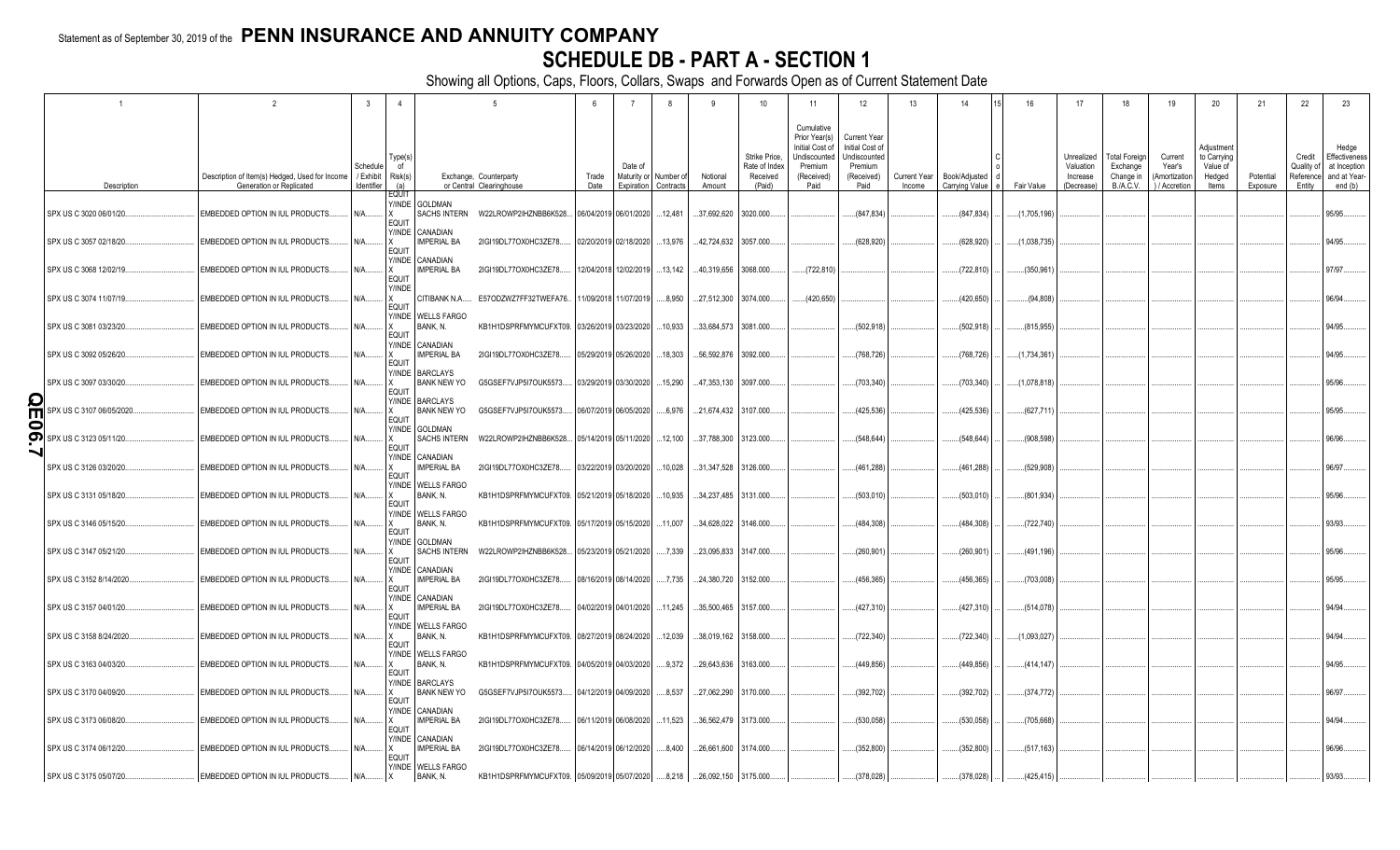# Statement as of September 30, 2019 of the **PENN INSURANCE AND ANNUITY COMPANY SCHEDULE DB - PART A - SECTION 1**

|         |                           | $\overline{2}$                                                             | $\mathbf{3}$                                | $\overline{4}$            |                                                                              | 6                     |                                      | -8                        | 9                      | 10                                                   | 11                                                                                              | 12                                                                                      | 13                     | 14                                     | 16         |             | 17                                                | 18                                                                | 19                                                  | 20                                                       | 21                    | 22                                          | 23                                                                |
|---------|---------------------------|----------------------------------------------------------------------------|---------------------------------------------|---------------------------|------------------------------------------------------------------------------|-----------------------|--------------------------------------|---------------------------|------------------------|------------------------------------------------------|-------------------------------------------------------------------------------------------------|-----------------------------------------------------------------------------------------|------------------------|----------------------------------------|------------|-------------|---------------------------------------------------|-------------------------------------------------------------------|-----------------------------------------------------|----------------------------------------------------------|-----------------------|---------------------------------------------|-------------------------------------------------------------------|
|         | Description               | Description of Item(s) Hedged, Used for Income<br>Generation or Replicated | Schedule<br>/ Exhibit Risk(s)<br>Identifier | Type(s<br>of<br>(a)       | Exchange, Counterparty<br>or Central Clearinghouse                           | Trade<br>Date         | Date of<br>Maturity or<br>Expiration | Number<br>of<br>Contracts | Notional<br>Amount     | Strike Price,<br>Rate of Index<br>Received<br>(Paid) | Cumulative<br>Prior Year(s)<br>Initial Cost of<br>Undiscounted<br>Premium<br>(Received)<br>Paid | <b>Current Year</b><br>Initial Cost of<br>Jndiscounted<br>Premium<br>(Received)<br>Paid | Current Year<br>Income | Book/Adjusted<br><b>Carrying Value</b> | Fair Value |             | Unrealized<br>Valuation<br>Increase<br>(Decrease) | <b>Total Foreign</b><br>Exchange<br>Change in<br><b>B./A.C.V.</b> | Current<br>Year's<br>(Amortization<br>) / Accretion | Adjustment<br>to Carrying<br>Value of<br>Hedged<br>Items | Potential<br>Exposure | Credit<br>Quality of<br>Reference<br>Entity | Hedge<br>Effectiveness<br>at Inception<br>and at Year-<br>end (b) |
|         |                           |                                                                            |                                             | <b>EQUI</b>               |                                                                              |                       |                                      |                           |                        |                                                      |                                                                                                 |                                                                                         |                        |                                        |            |             |                                                   |                                                                   |                                                     |                                                          |                       |                                             |                                                                   |
|         | SPX US C 3177 8/28/2020.  | EMBEDDED OPTION IN IUL PRODUCTS.                                           | $N/A$                                       | Y/INDE<br>EQUIT           | <b>WELLS FARGO</b><br>BANK, N.<br>KB1H1DSPRFMYMCUFXT09 08/29/2019 08/28/2020 |                       |                                      | .12,022                   | 38,193,894             | 3177.000.                                            |                                                                                                 | (817,496)                                                                               |                        | (817, 496)                             |            | (1,004,385) |                                                   |                                                                   |                                                     |                                                          |                       |                                             | 94/94.                                                            |
|         | SPX US C 3181 06/15/2020. | EMBEDDED OPTION IN IUL PRODUCTS.                                           | N/A                                         | Y/INDE<br>EQUIT           | CANADIAN<br><b>IMPERIAL BA</b><br>2IGI19DL77OX0HC3ZE78.                      |                       | 06/18/2019 06/15/2020                | 13,571                    | .43,169,351 3181.000   |                                                      |                                                                                                 | (678,550)                                                                               |                        | (678, 550)                             |            | (809, 953)  |                                                   |                                                                   |                                                     |                                                          |                       |                                             | 94/94.                                                            |
|         | SPX US C 3184 8/10/2020.  | EMBEDDED OPTION IN IUL PRODUCTS.                                           | N/A                                         | Y/INDE<br>EQUIT           | <b>GOLDMAN</b><br>SACHS INTERN W22LROWP2IHZNBB6K528.                         |                       | 08/13/2019 08/10/2020                | 11,114                    | 35,386,976 3184.000    |                                                      |                                                                                                 | (680,619)                                                                               |                        | (680, 619)                             |            | (847, 367)  |                                                   |                                                                   |                                                     |                                                          |                       |                                             | 94/94.                                                            |
|         | SPX US C 3186 04/07/20    | EMBEDDED OPTION IN IUL PRODUCTS.                                           | $N/A$                                       | Y/INDE<br>EQUIT           | CANADIAN<br><b>IMPERIAL BA</b><br>2IGI19DL77OX0HC3ZE78.                      |                       | 04/09/2019 04/07/2020                | 10,438                    | 33,255,468             | 3186.000.                                            |                                                                                                 | (365, 330)                                                                              |                        | (365, 330)                             |            | (395, 598)  |                                                   |                                                                   |                                                     |                                                          |                       |                                             | 94/95.                                                            |
|         | SPX US C 3189 08/07/20.   | EMBEDDED OPTION IN IUL PRODUCTS.                                           | N/A                                         | Y/INDE<br>EQUIT           | <b>GOLDMAN</b><br>SACHS INTERN W22LROWP2IHZNBB6K528.                         |                       | 08/09/2019 08/07/2020                | 7,793                     | 24,851,877             | 3189.000.                                            |                                                                                                 | (434, 557)                                                                              |                        | (434, 557)                             |            | (570, 835)  |                                                   |                                                                   |                                                     |                                                          |                       |                                             | 95/95.                                                            |
|         | SPX US C 3195 9/1/2020    | EMBEDDED OPTION IN IUL PRODUCTS                                            | N/A                                         | Y/INDE<br>EQUIT           | <b>BARCLAYS</b><br>BANK NEW YO G5GSEF7VJP5I7OUK5573                          |                       | 09/04/2019 09/01/2020                | 13,974                    | 44,646,930 3195.000    |                                                      |                                                                                                 | (950, 232)                                                                              |                        | (950, 232)                             |            | (1,079,118) |                                                   |                                                                   |                                                     |                                                          |                       |                                             | 97/97.                                                            |
|         | SPX US C 3197 04/20/20.   | EMBEDDED OPTION IN IUL PRODUCTS                                            | N/A                                         | Y/INDE<br>EQUIT           | CANADIAN<br><b>IMPERIAL BA</b><br>2IGI19DL77OX0HC3ZE78.                      |                       | 04/23/2019 04/20/2020                | 21,07'                    | 67,363,987             | 3197.000.                                            |                                                                                                 | (906, 053)                                                                              |                        | (906, 053)                             |            | .(816,674)  |                                                   |                                                                   |                                                     |                                                          |                       |                                             | 96/96.                                                            |
| г       | SPX US C 3198 04/13/20.   | EMBEDDED OPTION IN IUL PRODUCTS                                            | $N/A$                                       | Y/INDE<br>EQUIT           | CANADIAN<br><b>IMPERIAL BA</b><br>2IGI19DL77OX0HC3ZE78.                      |                       | 04/16/2019 04/13/2020                | 10,635                    | $34,010,730$ 3198.000. |                                                      |                                                                                                 | (393,495)                                                                               |                        | (393, 495)                             |            | (383, 765)  |                                                   |                                                                   |                                                     |                                                          |                       |                                             | 92/95.                                                            |
| 0<br>וס | SPX US C 3205 8/21/2020.  | EMBEDDED OPTION IN IUL PRODUCTS.                                           | $N/A$                                       | Y/INDE<br><b>EQUIT</b>    | <b>GOLDMAN</b><br>SACHS INTERN<br>W22LROWP2IHZNBB6K528.                      |                       | 08/23/2019 08/21/2020                | .12,484                   | 40,011,220 3205.000    |                                                      |                                                                                                 | (520,694)                                                                               |                        | (520, 694)                             |            | (879, 520)  |                                                   |                                                                   |                                                     |                                                          |                       |                                             | 95/96.                                                            |
|         | SPX US C 3207 8/17/2020.  | EMBEDDED OPTION IN IUL PRODUCTS.                                           | N/A                                         | Y/INDE<br>EQUIT           | CANADIAN<br><b>IMPERIAL BA</b><br>2IGI19DL77OX0HC3ZE78.                      |                       | 08/20/2019 08/17/2020                | 10,371                    | 33,259,797 3207.000    |                                                      |                                                                                                 | (477,066)                                                                               |                        | (477,066)                              |            | (715, 039)  |                                                   |                                                                   |                                                     |                                                          |                       |                                             | 94/95.                                                            |
|         | SPX US C 3211 06/26/20.   | EMBEDDED OPTION IN IUL PRODUCTS.                                           | N/A                                         | Y/INDE<br>EQUIT           | CANADIAN<br>IMPERIAL BA<br>2IGI19DL77OX0HC3ZE78.                             |                       | 06/28/2019 06/26/2020                | 6,636                     | 21,308,196 3211.000    |                                                      |                                                                                                 | (291,984)                                                                               |                        | (291,984)                              |            | (345, 259)  |                                                   |                                                                   |                                                     |                                                          |                       |                                             | 95/95.                                                            |
|         | SPX US C 3218 05/01/20.   | EMBEDDED OPTION IN IUL PRODUCTS.                                           | N/A                                         | Y/INDE<br>EQUIT           | CITIBANK N.A E57ODZWZ7FF32TWEFA76                                            |                       | 05/03/2019 05/01/2020                | 13,045                    | 41,978,810 3218.000    |                                                      |                                                                                                 | (621,203)                                                                               |                        | (621, 203)                             |            | (464, 679)  |                                                   |                                                                   |                                                     |                                                          |                       |                                             | 95/95.                                                            |
|         | SPX US C 3226 04/24/20.   | EMBEDDED OPTION IN IUL PRODUCTS.                                           | N/A                                         | Y/INDE<br>EQUIT           | CITIBANK N.A<br>E57ODZWZ7FF32TWEFA76                                         | 04/26/2019 04/24/2020 |                                      | .8,303                    | 26,785,478 3226.000    |                                                      |                                                                                                 | (298,908)                                                                               |                        | (298,908)                              |            | (260, 307)  |                                                   |                                                                   |                                                     |                                                          |                       |                                             | 93/93.                                                            |
|         | SPX US C 3233 06/19/20.   | EMBEDDED OPTION IN IUL PRODUCTS.                                           | N/A                                         | Y/INDE<br>EQUIT           | <b>DEUTSCHE</b><br><b>BANK SA</b><br>7LTWFZYICNSX8D621K86                    |                       | 06/21/2019 06/19/2020                | 6,601                     | $21,341,033$ 3233.000  |                                                      |                                                                                                 | (290,444)                                                                               |                        | (290, 444)                             |            | (279, 105)  |                                                   |                                                                   |                                                     |                                                          |                       |                                             | 93/93.                                                            |
|         | SPX US C 3242 06/22/20.   | EMBEDDED OPTION IN IUL PRODUCTS.                                           | N/A                                         | Y/INDE<br>EQUIT<br>Y/INDE | <b>GOLDMAN</b><br>SACHS INTERN<br>W22LROWP2IHZNBB6K528.                      |                       | 06/25/2019 06/22/2020                | .16,609                   | 53,846,378 3242.000    |                                                      |                                                                                                 | (656, 720)                                                                              |                        | (656, 720)                             |            | (669, 922)  |                                                   |                                                                   |                                                     |                                                          |                       |                                             | 94/94.                                                            |
|         | SPX US C 3247 8/3/2020    | EMBEDDED OPTION IN IUL PRODUCTS.                                           | N/A.,                                       | EQUIT<br>Y/INDE           | <b>GOLDMAN</b><br>SACHS INTERN<br>W22LROWP2IHZNBB6K528.<br>CANADIAN          |                       | 08/02/2019 08/03/2020                | 7,929                     | 25,745,463             | 3247.000.                                            |                                                                                                 | (325,485)                                                                               |                        | (325, 485)                             |            | (407, 501)  |                                                   |                                                                   |                                                     |                                                          |                       |                                             | 95/95.                                                            |
|         | SPX US C 3267 9/8/2020    | EMBEDDED OPTION IN IUL PRODUCTS.                                           | N/A.                                        | EQUIT<br>Y/INDE           | <b>IMPERIAL BA</b><br>2IGI19DL77OX0HC3ZE78.<br><b>BANK OF</b>                |                       | 09/09/2019 09/08/2020                | 6,143                     | 20,069,181             | 3267.000.                                            |                                                                                                 | (301,007)                                                                               |                        | (301,007)                              |            | (322, 676)  |                                                   |                                                                   |                                                     |                                                          |                       |                                             | 94/94.                                                            |
|         | SPX US C 3270 9/8/2020    | EMBEDDED OPTION IN IUL PRODUCTS.                                           | N/A.,                                       | EQUIT<br>Y/INDE           | AMERICA, N.A<br>B4TYDEB6GKMZO031MB27.<br>GOLDMAN                             |                       | 09/10/2019 09/08/2020                | 16,860                    | $55,132,200$ 3270.000. |                                                      |                                                                                                 | (741,840)                                                                               |                        | (741, 840)                             |            | (869, 124)  |                                                   |                                                                   |                                                     |                                                          |                       |                                             | 97/97.                                                            |
|         | SPX US C 3278 07/07/20    | EMBEDDED OPTION IN IUL PRODUCTS.                                           | N/A                                         | EQUIT<br>Y/INDE           | SACHS INTERN W22LROWP2IHZNBB6K528.<br><b>BARCLAYS</b>                        |                       | 07/09/2019 07/07/2020                | 8,936                     | $29,292,208$ 3278.000. |                                                      |                                                                                                 | (341,355)                                                                               |                        | (341, 355)                             |            | (310, 547)  |                                                   |                                                                   |                                                     |                                                          |                       |                                             | 94/95.                                                            |
|         | SPX US C 3278 9/24/2020.  | EMBEDDED OPTION IN IUL PRODUCTS.                                           | N/A                                         | EQUIT<br>Y/INDE           | BANK NEW YO G5GSEF7VJP5I7OUK5573                                             |                       | 09/27/2019 09/24/2020                | 8,136                     | 26,669,808             | 3278.000.                                            |                                                                                                 | (442,110)                                                                               |                        | (442, 110)                             |            | (430, 959)  |                                                   |                                                                   |                                                     |                                                          |                       |                                             | 93/94.                                                            |
|         | SPX US C 3280 07/20/20    | EMBEDDED OPTION IN IUL PRODUCTS                                            | N/A                                         | EQUIT<br>Y/INDE           | CITIBANK N.A E57ODZWZ7FF32TWEFA76<br>CANADIAN                                |                       | 07/23/2019 07/20/2020                | 13,925                    | 45,674,000 3280.000    |                                                      |                                                                                                 | .(654,997)                                                                              |                        | (654, 997)                             |            | (522, 621)  |                                                   |                                                                   |                                                     |                                                          |                       |                                             | 95/95.                                                            |
|         | SPX US C 3290 9/21/2020.  | EMBEDDED OPTION IN IUL PRODUCTS.                                           | $N/A$ .                                     |                           | <b>IMPERIAL BA</b><br>2IGI19DL77OX0HC3ZE78                                   |                       | 09/24/2019 09/21/2020                | .15,395                   | 50,649,550 3290.000.   |                                                      |                                                                                                 | (738,960).                                                                              |                        | (738,960)                              |            | (739, 309)  |                                                   |                                                                   |                                                     |                                                          |                       |                                             | 93/93.                                                            |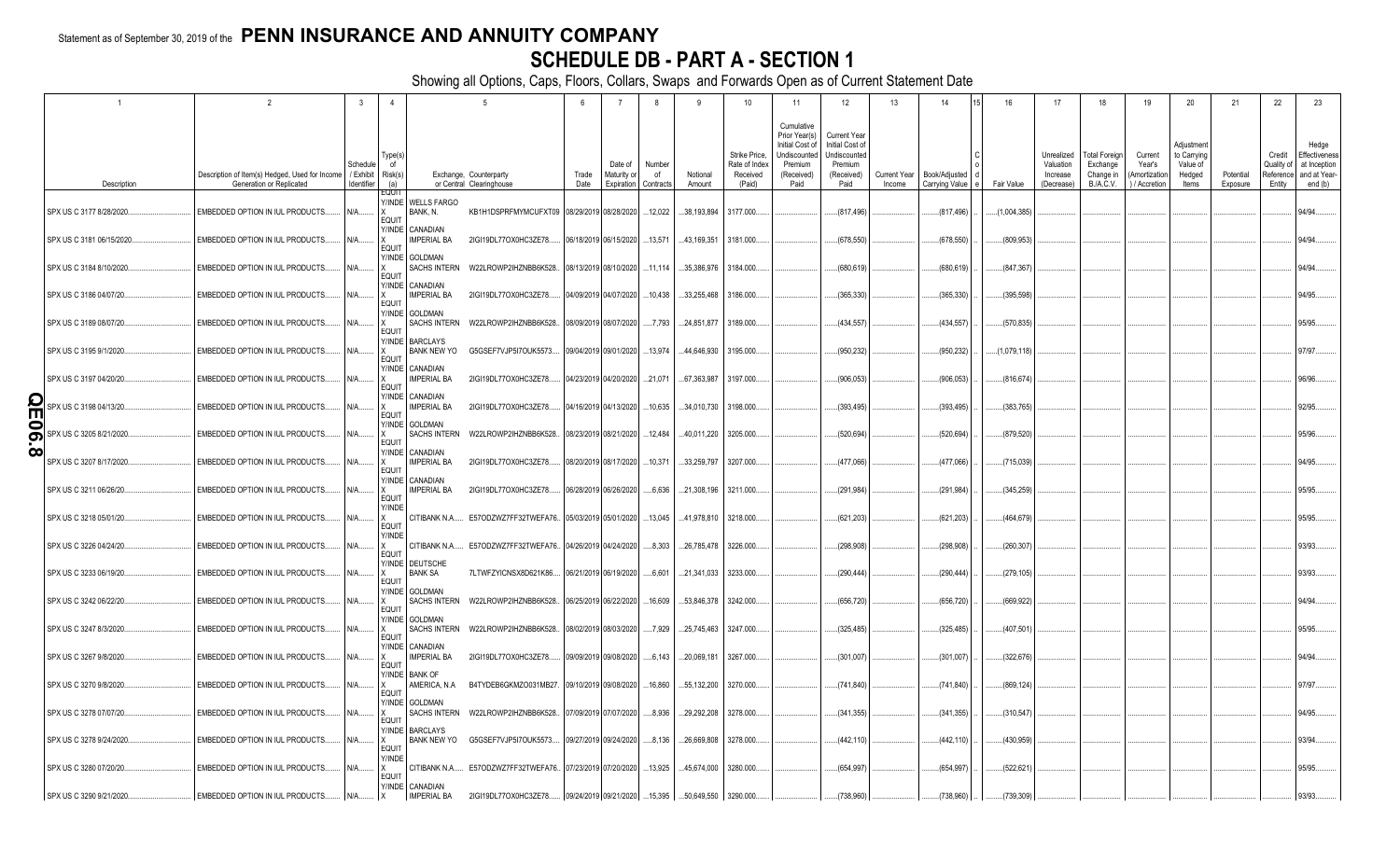# **SCHEDULE DB - PART A - SECTION 1**

|    |                                                                               | $\overline{2}$                                                             | $\mathbf{3}$           | $\overline{4}$                           | $\overline{5}$                                                            | 6             |                              | 8                                             | $\mathbf{q}$           | 10                                                   | 11                                                                                              | 12                                                                                      | 13                     | 14                                     |            | 16            | 17                                                | 18                                                                | 19                                                  | 20                                                      | 21                    | 22                                          | 23                                                                  |
|----|-------------------------------------------------------------------------------|----------------------------------------------------------------------------|------------------------|------------------------------------------|---------------------------------------------------------------------------|---------------|------------------------------|-----------------------------------------------|------------------------|------------------------------------------------------|-------------------------------------------------------------------------------------------------|-----------------------------------------------------------------------------------------|------------------------|----------------------------------------|------------|---------------|---------------------------------------------------|-------------------------------------------------------------------|-----------------------------------------------------|---------------------------------------------------------|-----------------------|---------------------------------------------|---------------------------------------------------------------------|
|    | Description                                                                   | Description of Item(s) Hedged, Used for Income<br>Generation or Replicated | Schedule<br>Identifier | Type(s<br>of<br>/ Exhibit Risk(s)<br>(a) | Exchange, Counterparty<br>or Central Clearinghouse                        | Trade<br>Date | Date of                      | Maturity or Number of<br>Expiration Contracts | Notional<br>Amount     | Strike Price,<br>Rate of Index<br>Received<br>(Paid) | Cumulative<br>Prior Year(s)<br>Initial Cost of<br>Undiscounted<br>Premium<br>(Received)<br>Paid | <b>Current Year</b><br>Initial Cost of<br>Undiscounted<br>Premium<br>(Received)<br>Paid | Current Year<br>Income | Book/Adjusted<br><b>Carrying Value</b> | Fair Value |               | Unrealized<br>Valuation<br>Increase<br>(Decrease) | <b>Total Foreign</b><br>Exchange<br>Change in<br><b>B./A.C.V.</b> | Current<br>Year's<br>(Amortization<br>) / Accretion | Adiustmen<br>to Carrying<br>Value of<br>Hedged<br>Items | Potential<br>Exposure | Credit<br>Quality of<br>Reference<br>Entity | Hedge<br>Effectiveness<br>at Inception<br>and at Year-<br>end $(b)$ |
|    |                                                                               |                                                                            |                        | <b>EQUIT</b>                             | Y/INDE WELLS FARGO                                                        |               |                              |                                               |                        |                                                      |                                                                                                 |                                                                                         |                        |                                        |            |               |                                                   |                                                                   |                                                     |                                                         |                       |                                             |                                                                     |
|    | SPX US C 3293 07/06/20.                                                       | EMBEDDED OPTION IN IUL PRODUCTS.                                           | N/A                    | EQUIT                                    | BANK, N.<br>KB1H1DSPRFMYMCUFXT09.                                         |               | 07/08/2019 07/06/2020        | 5,989                                         | .19,721,777            | 3293.000.                                            |                                                                                                 | (191,648)                                                                               |                        | (191,648)                              |            | (184, 455)    |                                                   |                                                                   |                                                     |                                                         |                       |                                             | 94/94.                                                              |
|    | SPX US C 3293 07/10/2020                                                      | EMBEDDED OPTION IN IUL PRODUCTS.                                           | N/A.                   | Y/INDE                                   | <b>GOLDMAN</b><br>SACHS INTERN<br>W22LROWP2IHZNBB6K528.                   |               | 07/12/2019 07/10/2020        | 8,012                                         |                        | .26,383,516 3293.000                                 |                                                                                                 | (332,458)                                                                               |                        | (332,458)                              |            | (253, 742)    |                                                   |                                                                   |                                                     |                                                         |                       |                                             | 94/94.                                                              |
|    |                                                                               |                                                                            |                        | EQUIT<br>Y/INDE                          | CANADIAN                                                                  |               |                              |                                               |                        |                                                      |                                                                                                 |                                                                                         |                        |                                        |            |               |                                                   |                                                                   |                                                     |                                                         |                       |                                             |                                                                     |
|    | SPX US C 3295 07/17/2020 OTC                                                  | EMBEDDED OPTION IN IUL PRODUCTS.                                           | N/A.                   | EQUIT<br>Y/INDE                          | <b>IMPERIAL BA</b><br>2IGI19DL77OX0HC3ZE78<br>GOLDMAN                     |               | 07/19/2019 07/17/2020        | 0.9,009                                       |                        | 29,684,655 3295.000                                  |                                                                                                 | (351, 351)                                                                              |                        | (351, 351)                             |            | (296, 369)    |                                                   |                                                                   |                                                     |                                                         |                       |                                             | 93/94.                                                              |
|    | SPX US C 3300 9/14/2020                                                       | EMBEDDED OPTION IN IUL PRODUCTS.                                           | N/A.                   | EQUIT                                    | SACHS INTERN<br>W22LROWP2IHZNBB6K528.                                     |               | 09/17/2019 09/14/2020        | 8,373                                         |                        | 27,630,900 3300.000                                  |                                                                                                 | (441, 257)                                                                              |                        | (441,257)                              |            | (365, 867)    |                                                   |                                                                   |                                                     |                                                         |                       |                                             | 94/93.                                                              |
|    | SPX US C 3306 9/14/2020                                                       | EMBEDDED OPTION IN IUL PRODUCTS                                            | N/A.                   | Y/INDE                                   | CANADIAN<br><b>IMPERIAL BA</b><br>2IGI19DL77OX0HC3ZE78                    |               | 09/16/2019 09/14/2020        | 8,701                                         |                        | .28,765,506 3306.000                                 |                                                                                                 | (417, 648)                                                                              |                        | (417,648)                              |            | (366, 159)    |                                                   |                                                                   |                                                     |                                                         |                       |                                             | 94/93.                                                              |
|    |                                                                               |                                                                            |                        | EQUIT<br>Y/INDE                          | <b>WELLS FARGO</b>                                                        |               |                              |                                               |                        |                                                      |                                                                                                 |                                                                                         |                        |                                        |            |               |                                                   |                                                                   |                                                     |                                                         |                       |                                             |                                                                     |
|    | SPX US C 3308 9/17/2020                                                       | EMBEDDED OPTION IN IUL PRODUCTS.                                           | N/A.                   | EQUIT                                    | BANK, N.<br>KB1H1DSPRFMYMCUFXT09. 09/20/2019 09/17/2020                   |               |                              | 8,024                                         | 26,543,392             | 3308.000.                                            |                                                                                                 | (369,104)                                                                               |                        | (369,104)                              |            | (337, 846)    |                                                   |                                                                   |                                                     |                                                         |                       |                                             | 95/94.                                                              |
|    | SPX US C 3315 7/13/2020                                                       | EMBEDDED OPTION IN IUL PRODUCTS.                                           | N/A.                   | Y/INDE                                   | <b>BARCLAYS</b><br><b>BANK NEW YO</b><br>G5GSEF7VJP5I7OUK5573             |               | 07/16/2019 07/13/2020        | 10,781                                        |                        | 35,739,015 3315.000                                  |                                                                                                 | (366, 554)                                                                              |                        | (366,554)                              |            | (297, 316)    |                                                   |                                                                   |                                                     |                                                         |                       |                                             | 94/94.                                                              |
|    |                                                                               |                                                                            |                        | <b>EQUIT</b><br>Y/INDE                   | <b>WELLS FARGO</b>                                                        |               |                              |                                               |                        |                                                      |                                                                                                 |                                                                                         |                        |                                        |            |               |                                                   |                                                                   |                                                     |                                                         |                       |                                             |                                                                     |
| Шi | SPX US C 3315 7/24/2020                                                       | EMBEDDED OPTION IN IUL PRODUCTS.                                           | $N/A$                  | <b>EQUIT</b>                             | BANK, N.<br>KB1H1DSPRFMYMCUFXT09. 07/26/2019 07/24/2020                   |               |                              | 8,834                                         |                        | 29,284,710 3315.000                                  |                                                                                                 | (335,692)                                                                               |                        | (335, 692)                             |            | (264, 609)    |                                                   |                                                                   |                                                     |                                                         |                       |                                             | 96/95.                                                              |
|    | SPX US C 3327 7/28/2020.                                                      | EMBEDDED OPTION IN IUL PRODUCTS                                            | N/A.                   | Y/INDE                                   | CANADIAN<br><b>IMPERIAL BA</b><br>2IGI19DL77OX0HC3ZE78.                   |               | 07/30/2019 07/28/2020        | .12,402                                       | .41,261,454 3327.000.  |                                                      |                                                                                                 | .(409,266                                                                               |                        | (409, 266)                             |            | (350, 925)    |                                                   |                                                                   |                                                     |                                                         |                       |                                             | 94/94                                                               |
|    | 0439999999. Total-Written Options-Hedging Effective-Call Options and Warrants |                                                                            |                        |                                          |                                                                           |               |                              |                                               |                        |                                                      | (16, 494, 479)                                                                                  | .(35,914,288                                                                            | 0                      | .(52,408,767                           |            | (88,279,220)  | $\Omega$                                          |                                                                   |                                                     |                                                         | $\Omega$              | <b>XXX</b>                                  | XXX                                                                 |
|    | 0499999999. Total-Written Options-Hedging Effective                           |                                                                            |                        |                                          |                                                                           |               |                              |                                               |                        |                                                      | (16, 494, 479)                                                                                  | (35,914,288)                                                                            | …o∣                    | (52,408,767                            |            | (88,279,220)  | $\sqrt{ }$                                        |                                                                   |                                                     |                                                         | $\cap$                | <b>XXX</b>                                  | XXX                                                                 |
|    | Written Options - Hedging Other - Call Options and Warrants                   |                                                                            |                        |                                          |                                                                           |               |                              |                                               |                        |                                                      |                                                                                                 |                                                                                         |                        |                                        |            |               |                                                   |                                                                   |                                                     |                                                         |                       |                                             |                                                                     |
|    |                                                                               |                                                                            |                        | <b>EQUIT</b><br>Y/INDE                   | CANADIAN                                                                  |               |                              |                                               |                        |                                                      |                                                                                                 |                                                                                         |                        |                                        |            |               |                                                   |                                                                   |                                                     |                                                         |                       |                                             |                                                                     |
|    | SPX C 3171 10/8/19.                                                           | EMBEDDED OPTION IN IUL PRODUCTS.                                           | N/A                    | <b>EQUIT</b>                             | <b>IMPERIAL BA</b><br>2IGI19DL77OX0HC3ZE78.                               |               | 10/10/2018 10/08/2019        | 12,680                                        |                        | .40,208,280 3171.000.                                | (487,292)                                                                                       |                                                                                         |                        | .(49                                   |            | (49)          | .62,572                                           |                                                                   |                                                     |                                                         |                       |                                             |                                                                     |
|    | SPX C US 3044 03/09/20.                                                       | EMBEDDED OPTION IN IUL PRODUCTS                                            | N/A                    | Y/INDE<br>EQUIT                          | CANADIAN<br><b>IMPERIAL BA</b><br>2IGI19DL77OX0HC3ZE78                    |               | 03/12/2019 03/09/2020 10,420 |                                               | $31,718,480$ 3044.000. |                                                      |                                                                                                 | (479,320)                                                                               |                        | (929,105)                              |            | (929, 105)    | (449,785)                                         |                                                                   |                                                     |                                                         |                       |                                             |                                                                     |
|    |                                                                               |                                                                            |                        | Y/INDE                                   |                                                                           |               |                              |                                               |                        |                                                      |                                                                                                 |                                                                                         |                        |                                        |            |               |                                                   |                                                                   |                                                     |                                                         |                       |                                             |                                                                     |
|    | SPX US C 2668 12/16/19.                                                       | EMBEDDED OPTION IN IUL PRODUCTS.                                           | N/A                    | ΙX.<br>EQUIT<br>Y/INDE                   | CITIBANK N.A E57ODZWZ7FF32TWEFA76 01/09/2019 12/16/2019<br><b>GOLDMAN</b> |               |                              | 4,365                                         |                        | .11,645,820 2668.000                                 |                                                                                                 | (646,020                                                                                |                        | (1,452,994)                            |            | (1,452,994)   | (806, 974)                                        |                                                                   |                                                     |                                                         |                       |                                             |                                                                     |
|    | SPX US C 2768 01/15/20.                                                       | EMBEDDED OPTION IN IUL PRODUCTS.                                           | N/A                    | EQUIT                                    | SACHS INTERN W22LROWP2IHZNBB6K528                                         |               | 02/26/2019 01/15/2020        | 6,084                                         |                        | .16,840,512   2768.000                               |                                                                                                 | (1,075,043)                                                                             |                        | (1,584,096)                            |            | (1,584,096)   | (509, 053)                                        |                                                                   |                                                     |                                                         |                       |                                             |                                                                     |
|    |                                                                               |                                                                            |                        | Y/INDE                                   |                                                                           |               |                              |                                               |                        |                                                      |                                                                                                 |                                                                                         |                        |                                        |            |               |                                                   |                                                                   |                                                     |                                                         |                       |                                             |                                                                     |
|    | SPX US C 2865 11/22/19.                                                       | EMBEDDED OPTION IN IUL PRODUCTS.                                           | N/A                    | X<br>EQUIT<br>Y/INDE                     | SUNTRUST BANK IYDOJBGJWY9T8XKCSX06<br><b>BARCLAYS</b>                     |               | 11/29/2018 11/22/2019        | 3,746                                         |                        | .10,732,290 2865.000                                 | .(494, 472)                                                                                     |                                                                                         |                        | (565,198)                              |            | (565, 198)    | (70, 726)                                         |                                                                   |                                                     |                                                         |                       |                                             |                                                                     |
|    | SPX US C 2910 01/27/20.                                                       | EMBEDDED OPTION IN IUL PRODUCTS.                                           | N/A                    | X<br>EQUIT                               | BANK NEW YO G5GSEF7VJP5I7OUK5573                                          |               | 01/29/2019 01/27/2020        | 18,523                                        |                        | 53,901,930 2910.000                                  |                                                                                                 | (1,018,765)                                                                             |                        | (2,905,121                             |            | (2,905,121)   | (1,886,356)                                       |                                                                   |                                                     |                                                         |                       |                                             |                                                                     |
|    | SPX US C 2911 10/15/19.                                                       | EMBEDDED OPTION IN IUL PRODUCTS.                                           | N/A                    | Y/INDE                                   | <b>GOLDMAN</b><br>SACHS INTERN W22LROWP2IHZNBB6K528                       |               | 01/09/2019 10/15/2019        | 4,128                                         |                        | .12,016,608 2911.000                                 |                                                                                                 | (153,520)                                                                               |                        | (339, 330)                             |            | (339, 330)    | (185,810)                                         |                                                                   |                                                     |                                                         |                       |                                             |                                                                     |
|    |                                                                               |                                                                            |                        | <b>EQUIT</b><br>Y/INDE                   | <b>GOLDMAN</b>                                                            |               |                              |                                               |                        |                                                      |                                                                                                 |                                                                                         |                        |                                        |            |               |                                                   |                                                                   |                                                     |                                                         |                       |                                             |                                                                     |
|    | SPX US C 2938 02/14/20.                                                       | EMBEDDED OPTION IN IUL PRODUCTS.                                           | N/A                    | EQUIT                                    | SACHS INTERN W22LROWP2IHZNBB6K528                                         |               | 02/26/2019 02/14/2020        | 2,544                                         |                        | 7,474,272 2938.000                                   |                                                                                                 | (231,072)                                                                               |                        | (371,128)                              |            | (371, 128)    | (140,056)                                         |                                                                   |                                                     |                                                         |                       |                                             |                                                                     |
|    | SPX US C 2997 02/04/20.                                                       | EMBEDDED OPTION IN IUL PRODUCTS                                            | N/A                    | Y/INDE<br>ΙX.                            | SUNTRUST BANK IYDOJBGJWY9T8XKCSX06                                        |               | 02/05/2019 02/04/2020 11,077 |                                               |                        | 33,197,769 2997.000                                  |                                                                                                 | (620, 312)                                                                              |                        | (1, 138, 420)                          |            | (1, 138, 420) | (518,108)                                         |                                                                   |                                                     |                                                         |                       |                                             |                                                                     |
|    |                                                                               |                                                                            |                        | EQUIT<br>Y/INDE                          | CANADIAN                                                                  |               |                              |                                               |                        |                                                      |                                                                                                 |                                                                                         |                        |                                        |            |               |                                                   |                                                                   |                                                     |                                                         |                       |                                             |                                                                     |
|    | SPX US C 2998 02/06/20.                                                       | EMBEDDED OPTION IN IUL PRODUCTS                                            | N/A                    | EQUIT                                    | <b>IMPERIAL BA</b><br>2IGI19DL77OX0HC3ZE78                                |               | 02/08/2019 02/06/2020        | 9,464                                         |                        | 28,373,072 2998.000                                  |                                                                                                 | (444,808)                                                                               |                        | (974,336                               |            | (974, 336)    | (529, 528)                                        |                                                                   |                                                     |                                                         |                       |                                             |                                                                     |
|    | SPX US C 3029 10/14/2019.                                                     | EMBEDDED OPTION IN IUL PRODUCTS.                                           | N/A.                   | Y/INDE                                   | <b>BARCLAYS</b><br>BANK NEW YO<br>G5GSEF7VJP5I7OUK5573                    |               | 10/16/2018 10/14/2019 12,032 |                                               |                        | 36,444,928 3029.000.                                 | (785,088).                                                                                      |                                                                                         |                        | (95.480)                               |            | (95, 480)     | 61,125                                            |                                                                   |                                                     |                                                         |                       |                                             |                                                                     |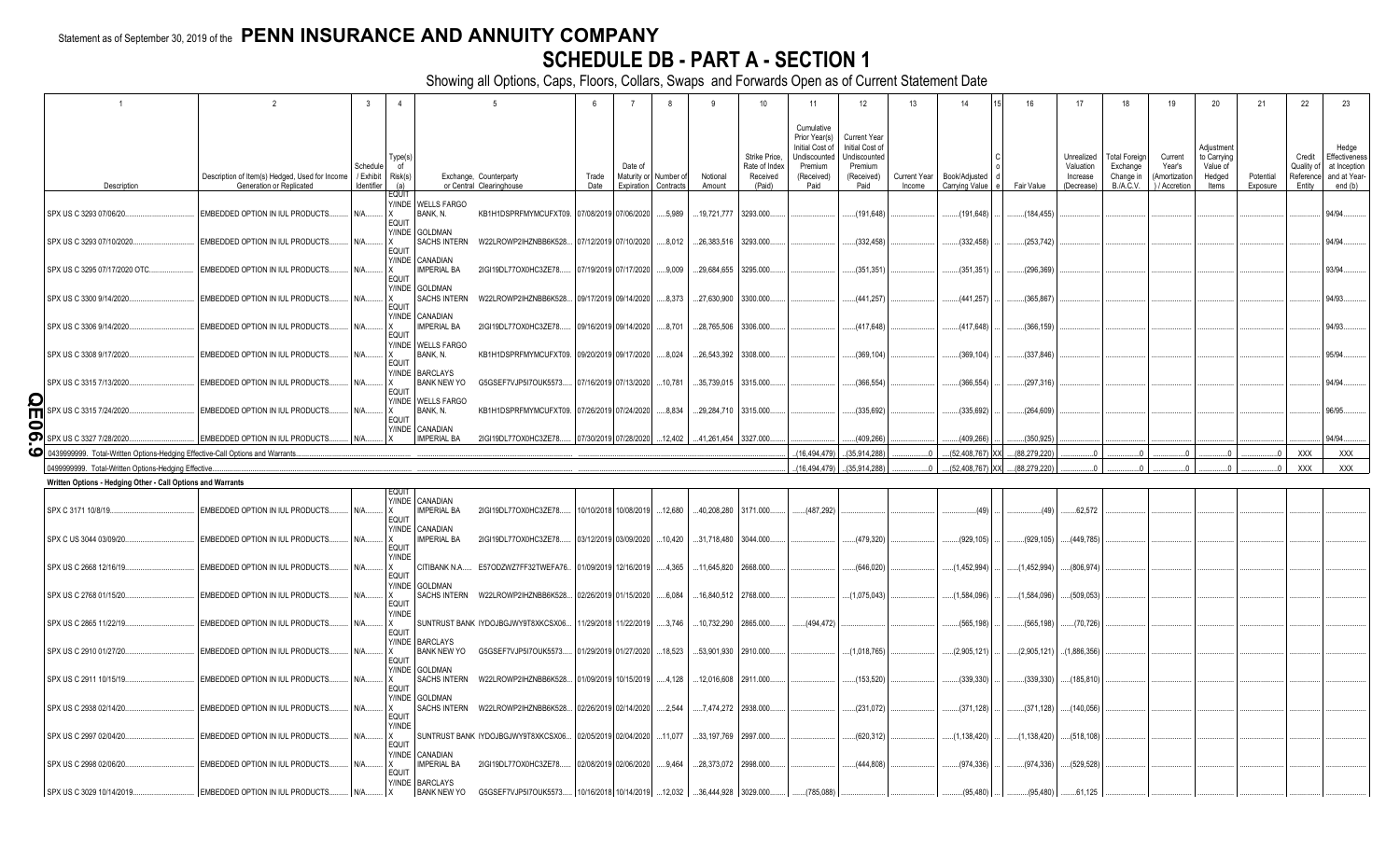**SCHEDULE DB - PART A - SECTION 1**

|         |                           | $\overline{2}$                                                             | $\mathbf{3}$           | $\overline{4}$                           | 5                                                                             | $\epsilon$    |                                 | 8                     | 9                      | 10 <sup>1</sup>                                      | 11                                                                                              | 12                                                                                     | 13     | 14                                             | 16         | 17                                                | 18                                                                | 19                                                  | 20                                                       | 21                    | 22                             | 23                                                                          |
|---------|---------------------------|----------------------------------------------------------------------------|------------------------|------------------------------------------|-------------------------------------------------------------------------------|---------------|---------------------------------|-----------------------|------------------------|------------------------------------------------------|-------------------------------------------------------------------------------------------------|----------------------------------------------------------------------------------------|--------|------------------------------------------------|------------|---------------------------------------------------|-------------------------------------------------------------------|-----------------------------------------------------|----------------------------------------------------------|-----------------------|--------------------------------|-----------------------------------------------------------------------------|
|         | Description               | Description of Item(s) Hedged, Used for Income<br>Generation or Replicated | Schedule<br>Identifier | Type(s<br>of<br>/ Exhibit Risk(s)<br>(a) | Exchange, Counterparty<br>or Central Clearinghouse                            | Trade<br>Date | Date of<br>Expiration Contracts | Maturity or Number of | Notional<br>Amount     | Strike Price.<br>Rate of Index<br>Received<br>(Paid) | Cumulative<br>Prior Year(s)<br>Initial Cost of<br>Undiscounted<br>Premium<br>(Received)<br>Paid | <b>Current Year</b><br>Initial Cost o<br>Undiscounted<br>Premium<br>(Received)<br>Paid | Income | Current Year   Book/Adjusted<br>Carrying Value | Fair Value | Unrealized<br>Valuation<br>Increase<br>(Decrease) | <b>Total Foreign</b><br>Exchange<br>Change in<br><b>B./A.C.V.</b> | Current<br>Year's<br>(Amortization<br>) / Accretion | Adjustment<br>to Carrying<br>Value of<br>Hedged<br>ltems | Potential<br>Exposure | Credit<br>Quality of<br>Entity | Hedge<br>Effectiveness<br>at Inception<br>Reference and at Year-<br>end (b) |
|         | SPX US C 3032 11/29/19.   | EMBEDDED OPTION IN IUL PRODUCTS.                                           | N/A                    | <b>EQUIT</b>                             | Y/INDE WELLS FARGO<br>BANK, N.<br>KB1H1DSPRFMYMCUFXT09. 12/03/2018 11/29/2019 |               |                                 | 2,651                 | $.8,037,832$ 3032.000  |                                                      | (190,872)                                                                                       |                                                                                        |        | (108,568)                                      | (108, 568) | (63, 628)                                         |                                                                   |                                                     |                                                          |                       |                                |                                                                             |
|         | SPX US C 3034 10/21/2019  | EMBEDDED OPTION IN IUL PRODUCTS.                                           | N/A                    | <b>EQUIT</b><br>Y/INDE                   | <b>GOLDMAN</b><br>SACHS INTERN<br>W22LROWP2IHZNBB6K528                        |               | 10/23/2018 10/21/2019           | 15,246                | .46,256,364            | 3034.000.                                            | (873,070)                                                                                       |                                                                                        |        | (175,177)                                      | (175, 177) | 0.27,010                                          |                                                                   |                                                     |                                                          |                       |                                |                                                                             |
|         | SPX US C 3041 10/14/2019  | EMBEDDED OPTION IN IUL PRODUCTS.                                           | N/A                    | <b>EQUIT</b><br>Y/INDE                   | CANADIAN<br><b>IMPERIAL BA</b><br>2IGI19DL77OX0HC3ZE78                        |               | 10/15/2018 10/14/2019           | 9,021                 | 27,432,861 3041.000    |                                                      | (507,882)                                                                                       |                                                                                        |        | .(46,316                                       | .(46,316)  | .62,059                                           |                                                                   |                                                     |                                                          |                       |                                |                                                                             |
|         | SPX US C 3046 03/06/20.   | EMBEDDED OPTION IN IUL PRODUCTS.                                           | N/A                    | <b>EQUIT</b><br>Y/INDE                   | <b>WELLS FARGO</b><br>BANK, N.<br>KB1H1DSPRFMYMCUFXT09. 03/08/2019 03/06/2020 |               |                                 | 8,226                 | 25,056,396 3046.000    |                                                      |                                                                                                 | (320, 814)                                                                             |        | (713,387)                                      | (713, 387) | (392,573)                                         |                                                                   |                                                     |                                                          |                       |                                |                                                                             |
|         | SPX US C 3059 02/21/20.   | EMBEDDED OPTION IN IUL PRODUCTS                                            | N/A                    | EQUIT<br>Y/INDE                          | CANADIAN<br><b>IMPERIAL BA</b><br>2IGI19DL77OX0HC3ZE78.                       |               | 02/25/2019 02/21/2020           | 9,653                 | 29,528,527             | 3059.000.                                            |                                                                                                 | (482, 650)                                                                             |        | (714,113)                                      | (714,113)  | (231,463)                                         |                                                                   |                                                     |                                                          |                       |                                |                                                                             |
|         | SPX US C 3070 02/28/20.   | EMBEDDED OPTION IN IUL PRODUCTS.                                           | N/A                    | EQUIT<br>Y/INDE                          | CANADIAN<br><b>IMPERIAL BA</b><br>2IGI19DL77OX0HC3ZE78                        |               | 02/28/2019 02/28/2020           | 10,621                | 32,606,470 3070.000    |                                                      |                                                                                                 | (424, 840)                                                                             |        | (756, 117)                                     | (756, 117) | (331,277)                                         |                                                                   |                                                     |                                                          |                       |                                |                                                                             |
|         |                           |                                                                            |                        | EQUIT<br>Y/INDE                          | <b>WELLS FARGO</b>                                                            |               |                                 |                       |                        |                                                      |                                                                                                 |                                                                                        |        |                                                |            |                                                   |                                                                   |                                                     |                                                          |                       |                                |                                                                             |
| n       | SPX US C 3073 03/03/20.   | EMBEDDED OPTION IN IUL PRODUCTS                                            | N/A                    | EQUIT<br>Y/INDE                          | BANK, N.<br>KB1H1DSPRFMYMCUFXT09. 03/05/2019 03/03/2020<br>CANADIAN           |               |                                 | 9,650                 | 29,654,450 3073.000    |                                                      |                                                                                                 | (376,350)                                                                              |        | (690,407                                       | (690, 407) | (314,057)                                         |                                                                   |                                                     |                                                          |                       |                                |                                                                             |
| 0<br>တ၊ | SPX US C 3076 02/24/20.   | EMBEDDED OPTION IN IUL PRODUCTS                                            | N/A                    | EQUIT<br>Y/INDE                          | <b>IMPERIAL BA</b><br>2IGI19DL77OX0HC3ZE78.<br><b>DEUTSCHE</b>                |               | 02/27/2019 02/24/2020           | 9,505                 | 29,237,380 3076.000    |                                                      |                                                                                                 | (342,180)                                                                              |        | (633,988                                       | (633,988)  | (291,808)                                         |                                                                   |                                                     |                                                          |                       |                                |                                                                             |
| 0       | SPX US C 3083 10/16/19.   | EMBEDDED OPTION IN IUL PRODUCTS                                            | N/A                    | X<br>EQUIT<br>Y/INDE                     | <b>BANK SA</b><br>7LTWFZYICNSX8D621K86<br>GOLDMAN                             |               | 10/19/2018 10/16/2019           | $\dots 8,772$         | $27,044,076$ 3083.000. |                                                      | (443,775)                                                                                       |                                                                                        |        | (8,595)                                        | (8,595)    | 72,582                                            |                                                                   |                                                     |                                                          |                       |                                |                                                                             |
|         | SPX US C 3084 03/02/20.   | EMBEDDED OPTION IN IUL PRODUCTS.                                           | N/A                    | EQUIT<br>Y/INDE                          | SACHS INTERN W22LROWP2IHZNBB6K528<br>GOLDMAN                                  |               | 03/04/2019 03/02/2020           | 7,323                 | 22,584,132 3084.000    |                                                      |                                                                                                 | (263, 427)                                                                             |        | (481,060)                                      | (481,060)  | (217,633)                                         |                                                                   |                                                     |                                                          |                       |                                |                                                                             |
|         | SPX US C 3090 03/16/20.   | EMBEDDED OPTION IN IUL PRODUCTS                                            | N/A                    | EQUIT<br>Y/INDE                          | SACHS INTERN W22LROWP2IHZNBB6K528<br><b>GOLDMAN</b>                           |               | 03/18/2019 03/16/2020           | 8,979                 | $27,745,110$ 3090.000. |                                                      |                                                                                                 | (439,971                                                                               |        | (608,951                                       | (608, 951) | (168,980)                                         |                                                                   |                                                     |                                                          |                       |                                |                                                                             |
|         | SPX US C 3116 5/15/2020.  | EMBEDDED OPTION IN IUL PRODUCTS.                                           | N/A                    | <b>EQUIT</b><br>Y/INDE                   | SACHS INTERN W22LROWP2IHZNBB6K528 09/30/2019 05/15/2020<br><b>WELLS FARGO</b> |               |                                 | 6,494                 | 20,235,304 3116.000    |                                                      |                                                                                                 | (504,178)                                                                              |        | (504,178)                                      | (504, 178) |                                                   |                                                                   |                                                     |                                                          |                       |                                |                                                                             |
|         | SPX US C 3128 04/15/2020  | EMBEDDED OPTION IN IUL PRODUCTS.                                           | N/A                    | EQUIT<br>Y/INDE                          | BANK, N.<br>KB1H1DSPRFMYMCUFXT09. 05/06/2019 04/15/2020<br>CANADIAN           |               |                                 | 4,649                 | .14,542,072 3128.000   |                                                      |                                                                                                 | (292,887                                                                               |        | (293,923                                       | (293, 923) | (1,036).                                          |                                                                   |                                                     |                                                          |                       |                                |                                                                             |
|         | SPX US C 3159 08/04/20.   | EMBEDDED OPTION IN IUL PRODUCTS.                                           | $N/A$                  | <b>EQUIT</b><br>Y/INDE                   | <b>IMPERIAL BA</b><br>2IGI19DL77OX0HC3ZE78<br><b>WELLS FARGO</b>              |               | 08/06/2019 08/04/2020           | 9,227                 | 29,148,093 3159.000    |                                                      |                                                                                                 | (489,031                                                                               |        | (788,537)                                      | (788, 537) | (299, 506)                                        |                                                                   |                                                     |                                                          |                       |                                |                                                                             |
|         | SPX US C 3178 10/07/2019. | EMBEDDED OPTION IN IUL PRODUCTS.                                           | N/A.                   | <b>EQUIT</b><br>Y/INDE                   | BANK, N.<br>KB1H1DSPRFMYMCUFXT09. 10/08/2018 10/07/2019<br><b>WELLS FARGO</b> |               |                                 | 10,157                | 32,278,946 3178.000    |                                                      | (469,355)                                                                                       |                                                                                        |        | (17)                                           | .(17)      | .47,558                                           |                                                                   |                                                     |                                                          |                       |                                |                                                                             |
|         | SPX US C 3209 05/05/20.   | EMBEDDED OPTION IN IUL PRODUCTS.                                           | N/A.                   | EQUIT<br>Y/INDE                          | BANK, N.<br>KB1H1DSPRFMYMCUFXT09.<br>CANADIAN                                 |               | 05/06/2019 05/05/2020           | 11,474                | .36,820,066 3209.000.  |                                                      |                                                                                                 | (608, 122)                                                                             |        | (454,946)                                      | (454, 946) | .153,176                                          |                                                                   |                                                     |                                                          |                       |                                |                                                                             |
|         | SPX US C 3215 10/01/19.   | EMBEDDED OPTION IN IUL PRODUCTS.                                           | N/A                    | <b>EQUIT</b><br>Y/INDE                   | <b>IMPERIAL BA</b><br>2IGI19DL77OX0HC3ZE78<br>CANADIAN                        |               | 10/04/2018 10/01/2019           | 17,258                | .55,484,470 3215.000   |                                                      | (552, 256)                                                                                      |                                                                                        |        |                                                |            | .552,256                                          |                                                                   |                                                     |                                                          |                       |                                |                                                                             |
|         | SPX US C 3230 07/01/20.   | EMBEDDED OPTION IN IUL PRODUCTS.                                           | N/A                    | <b>EQUIT</b><br>Y/INDE                   | <b>IMPERIAL BA</b><br>2IGI19DL77OX0HC3ZE78<br><b>BARCLAYS</b>                 |               | 06/28/2019 07/01/2020 20,388    |                       | .65,853,240 3230.000   |                                                      |                                                                                                 | (795,132)                                                                              |        | (965,041)                                      | (965,041)  | (169,909).                                        |                                                                   |                                                     |                                                          |                       |                                |                                                                             |
|         | SPX US C 3237 04/28/20.   | EMBEDDED OPTION IN IUL PRODUCTS.                                           | N/A                    | <b>EQUIT</b>                             | BANK NEW YO<br>G5GSEF7VJP5I7OUK5573                                           |               | 04/30/2019 04/28/2020           | 16,500                | 53,410,500 3237.000    |                                                      |                                                                                                 | (643,500)                                                                              |        | (488,461                                       | (488, 461) | 155,039                                           |                                                                   |                                                     |                                                          |                       |                                |                                                                             |
|         | SPX US C 3243 7/15/2020.  | EMBEDDED OPTION IN IUL PRODUCTS.                                           | N/A.                   | Y/INDE<br><b>EQUIT</b>                   | CANADIAN<br>IMPERIAL BA<br>2IGI19DL77OX0HC3ZE78                               |               | 09/26/2019 07/15/2020           | 3,881                 | .12,586,083 3243.000   |                                                      |                                                                                                 | (178,526)                                                                              |        | (183,532)                                      | (183, 532) | (5,006)                                           |                                                                   |                                                     |                                                          |                       |                                |                                                                             |
|         | SPX US C 3249 9/14/2020   | EMBEDDED OPTION IN IUL PRODUCTS.                                           |                        | Y/INDE<br>$\sf X$                        | CANADIAN<br><b>IMPERIAL BA</b><br>2IGI19DL77OX0HC3ZE78                        |               | 09/26/2019 09/14/2020           | 3,451                 | 11,212,299 3249.000.   |                                                      |                                                                                                 | (203, 609)                                                                             |        | (206, 374)                                     | (206, 374) | (2,765)                                           |                                                                   |                                                     |                                                          |                       |                                |                                                                             |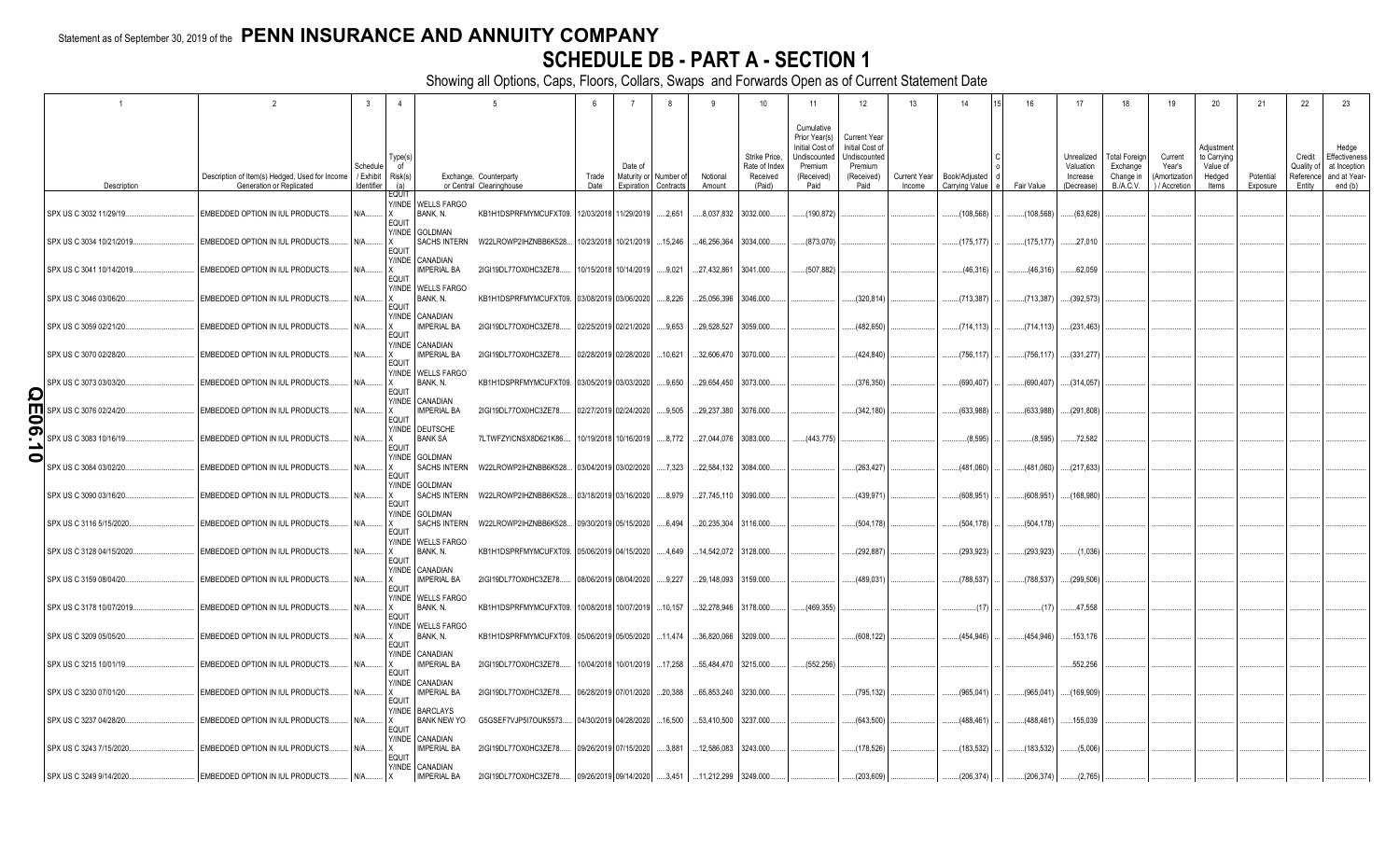**SCHEDULE DB - PART A - SECTION 1**

|                                                                           |                                                                            |                                            |                |                                                                         |       |                                                                |  |                       |                                                      |                                                                                | 12                                                                                             |        |                                                  |                                            |                                                   |                                                          | 19                                                | 20                                                      | 21                    | 22               |                                                                                        |
|---------------------------------------------------------------------------|----------------------------------------------------------------------------|--------------------------------------------|----------------|-------------------------------------------------------------------------|-------|----------------------------------------------------------------|--|-----------------------|------------------------------------------------------|--------------------------------------------------------------------------------|------------------------------------------------------------------------------------------------|--------|--------------------------------------------------|--------------------------------------------|---------------------------------------------------|----------------------------------------------------------|---------------------------------------------------|---------------------------------------------------------|-----------------------|------------------|----------------------------------------------------------------------------------------|
| Description                                                               | Description of Item(s) Hedged, Used for Income<br>Generation or Replicated | Schedul<br>/ Exhibit Risk(s)<br>Identifier | Type(s)<br>(a) | Exchange, Counterparty<br>or Central Clearinghouse                      | Trade | Date of<br>Maturity or Number<br>Date   Expiration   Contracts |  | Notional<br>Amount    | Strike Price,<br>Rate of Index<br>Received<br>(Paid) | Cumulative<br>Initial Cost of<br>Undiscounted<br>Premium<br>(Received)<br>Paid | Prior Year(s) Current Year<br>Initial Cost of<br>Undiscounted<br>Premium<br>(Received)<br>Paid | Income | Current Year   Book/Adjusted<br>Carrving Value e | Fair Value                                 | Unrealized<br>Valuation<br>Increase<br>(Decrease) | <b>Total Foreign</b><br>Exchange<br>Change in<br>B.A.C.V | Current<br>Year's<br>(Amortization<br>/ Accretion | Adjustmen<br>to Carrying<br>Value of<br>Hedged<br>Items | Potential<br>Exposure | Credit<br>Entity | Hedge<br>Effectiveness<br>Quality of at Inception<br>Reference and at Year-<br>end (b) |
|                                                                           |                                                                            |                                            |                | Y/INDE BARCLAYS                                                         |       |                                                                |  |                       |                                                      |                                                                                |                                                                                                |        |                                                  |                                            |                                                   |                                                          |                                                   |                                                         |                       |                  |                                                                                        |
| SPX US C 3275 9/28/2020                                                   | <b>EMBEDDED OPTION IN IUL PRODUCTS</b>                                     |                                            |                | G5GSEF7VJP5I7OUK5573 09/27/2019 09/28/2020 11,469<br><b>BANK NEW YO</b> |       |                                                                |  | $37,560,975$ 3275.000 |                                                      |                                                                                | (645,705)                                                                                      |        | $(637, 226)$ .                                   | (637, 226)                                 | .8,479                                            |                                                          |                                                   |                                                         |                       |                  |                                                                                        |
| 0509999999. Total-Written Options-Hedging Other-Call Options and Warrants |                                                                            |                                            |                |                                                                         |       |                                                                |  |                       |                                                      |                                                                                | $(4,804,062)$ (11,679,782)                                                                     |        | . (6,384,181). [(19,814,171) XX (19,814,171)     |                                            |                                                   |                                                          |                                                   |                                                         |                       | <b>XXX</b>       | <b>XXX</b>                                                                             |
| 0569999999. Total-Written Options-Hedging Other                           |                                                                            |                                            |                |                                                                         |       |                                                                |  |                       |                                                      |                                                                                | $(4,804,062)$ (11,679,782)                                                                     |        | $(19,814,171)$ XX $(19,814,171)$ $(6,384,181)$   |                                            |                                                   |                                                          |                                                   |                                                         |                       | <b>XXX</b>       | XXX                                                                                    |
| 0789999999. Total-Written Options-Call Options and Warrants               |                                                                            |                                            |                |                                                                         |       |                                                                |  |                       |                                                      |                                                                                | $(21, 298, 541)$ (47,594,070)                                                                  |        |                                                  | (6,384,181)   (72,222,938) XX (72,222,938) |                                                   |                                                          |                                                   |                                                         |                       | XXX              | XXX                                                                                    |
| 0849999999. Total-Written Options                                         |                                                                            |                                            |                |                                                                         |       |                                                                |  |                       |                                                      |                                                                                | $(21, 298, 541)$ (47,594,070)                                                                  |        |                                                  | (108,093,391) XX (72,222,938).             | (6,384,181)                                       |                                                          |                                                   |                                                         |                       | <b>XXX</b>       | XXX                                                                                    |
| 1399999999. Total-Hedging Effective.                                      |                                                                            |                                            |                |                                                                         |       |                                                                |  |                       |                                                      |                                                                                | 70,642,279                                                                                     |        | .92,063,253 XX                                   | 130,936,534                                |                                                   |                                                          |                                                   |                                                         |                       | <b>XXX</b>       | XXX                                                                                    |
|                                                                           |                                                                            |                                            |                |                                                                         |       |                                                                |  |                       |                                                      | 21,420,974<br>4,861,258                                                        |                                                                                                |        |                                                  |                                            |                                                   |                                                          |                                                   |                                                         |                       |                  |                                                                                        |
| 1409999999. Total-Hedging Other                                           |                                                                            |                                            |                |                                                                         |       |                                                                |  |                       |                                                      |                                                                                | 21,393,706                                                                                     |        | .38,524,426 XX                                   | 38,524,426                                 | .13,106,456                                       |                                                          |                                                   |                                                         |                       | XXX              | XXX                                                                                    |
| 1449999999. TOTAL                                                         |                                                                            |                                            |                |                                                                         |       |                                                                |  |                       |                                                      | .26,282,232                                                                    | 92,035,985                                                                                     |        | .130,587,679 XX 169,460,960 .13,106,456          |                                            |                                                   |                                                          |                                                   |                                                         |                       | XXX              | <b>XXX</b>                                                                             |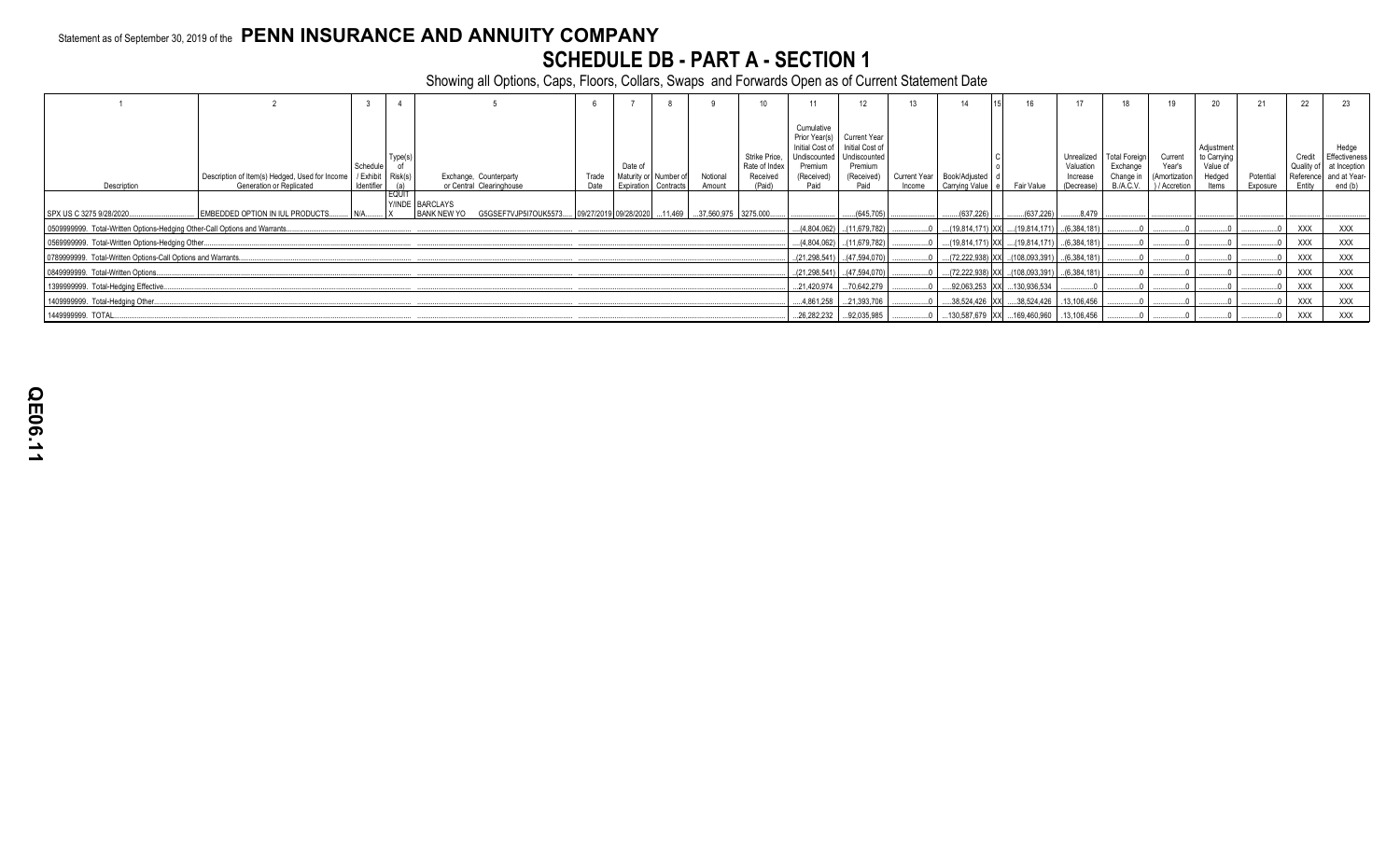# **SCHEDULE DB - PART B - SECTION 1**

Futures Contracts Open as of the Current Statement Date

|        |                  |          |             |                                                                      |                        |       |             |            |            |                |            | <b>Highly Effective Hedges</b> |                          | 18         |                                              |           | 21                     |              |
|--------|------------------|----------|-------------|----------------------------------------------------------------------|------------------------|-------|-------------|------------|------------|----------------|------------|--------------------------------|--------------------------|------------|----------------------------------------------|-----------|------------------------|--------------|
|        |                  |          |             |                                                                      |                        |       |             |            |            |                |            |                                |                          |            |                                              |           |                        |              |
|        |                  |          |             |                                                                      |                        |       |             |            |            |                |            |                                |                          |            |                                              |           |                        |              |
|        |                  |          |             |                                                                      |                        |       |             |            |            |                |            |                                |                          |            |                                              |           |                        |              |
|        |                  |          |             |                                                                      |                        |       |             |            |            |                |            |                                | Change in                |            | Change in                                    |           |                        |              |
|        |                  |          |             |                                                                      |                        |       |             |            |            |                |            |                                | Variation<br>Margin Gain | Cumulative | Variation<br>Margin Gain                     |           | Hedge<br>Effectiveness |              |
|        | Number           |          |             | Description of Item(s) Hedged, Schedule Type(s)                      | Date of                |       |             |            |            |                | Cumulative | Deferred                       | (Loss) Used to           | Variation  | (Loss)                                       |           | at Inception           |              |
| Ticker | of               | Notional |             | Used for Income Generation or   / Exhibit   of Risk(s)   Maturity or |                        | Trade | Transaction | Reporting  |            | Book/Adjusted  | Variation  | Variation                      |                          |            | Adjust Basis of Margin for All Recognized in | Potential | and at Year-           | Value of One |
|        | Symbol Contracts | Amount   | Description | Replicated<br>Identifier                                             | Exchange<br>Expiration | Date  | Price       | Date Price | Fair Value | Carrying Value | Margin     | Margin                         |                          |            | Hedged Item   Other Hedges   Current Year    | Exposure  | end (b)                | $(1)$ Point  |

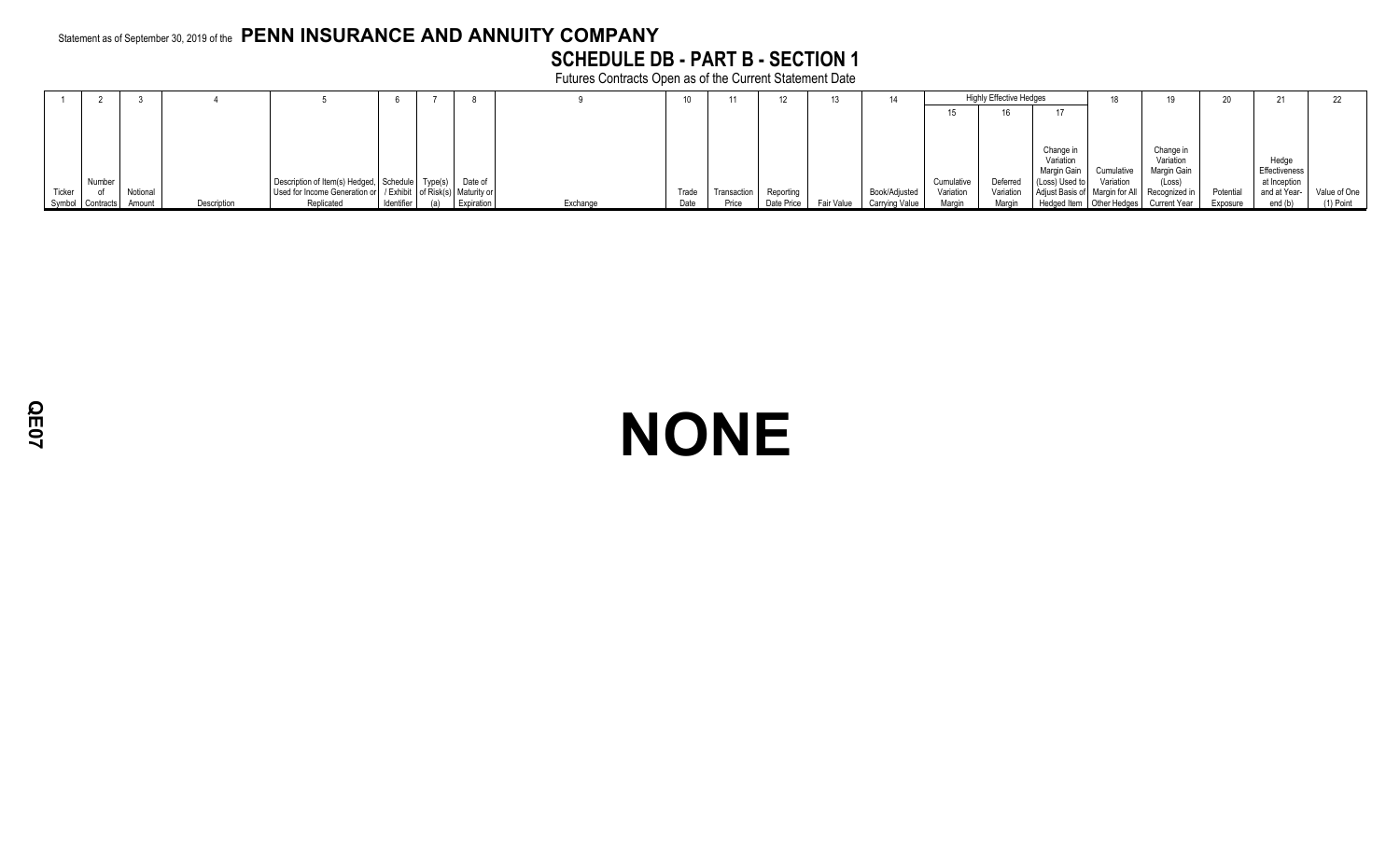# **SCHEDULE DB - PART D - SECTION 1**

Counterparty Exposure for Derivative Instruments Open as of Current Statement Date

|                                                                |                     |                                |                          |                                          | Book Adjusted Carrying Value             |               |                | Fair Value     |               | 11        | 12             |
|----------------------------------------------------------------|---------------------|--------------------------------|--------------------------|------------------------------------------|------------------------------------------|---------------|----------------|----------------|---------------|-----------|----------------|
|                                                                |                     |                                |                          |                                          |                                          |               |                |                | 10            |           |                |
|                                                                |                     |                                |                          |                                          |                                          |               |                |                |               |           |                |
|                                                                |                     |                                |                          |                                          |                                          |               |                |                |               |           |                |
|                                                                | Master<br>Agreement | <b>Credit Support</b><br>Annex | Fair Value of Acceptable | Contracts with<br>Book/Adjusted Carrying | Contracts with<br>Book/Adjusted Carrying | Exposure Net  | Contracts with | Contracts with | Exposure Net  | Potential | Off-Balance    |
| Description of Exchange, Counterparty or Central Clearinghouse | (Y or N)            | $(Y \text{ or } N)$            | Collateral               | Value $> 0$                              | Value $< 0$                              | of Collateral | Fair Value > 0 | Fair Value < 0 | of Collateral | Exposure  | Sheet Exposure |
| <b>NAIC 1 Designation</b>                                      |                     |                                |                          |                                          |                                          |               |                |                |               |           |                |
| <b>BANK OF AMERICA, N.A.</b><br>B4TYDEB6GKMZO031MB27           |                     |                                | 9,630,000                | 10,196,675                               | (3,981,060)                              |               | 14,664,885     | (4,807,837)    | .227,048      |           |                |
| <b>BARCLAYS BANK NEW YO.</b><br>G5GSEF7VJP5I7OUK5573.          |                     |                                | .18,320,000              | 24,571,559                               | (9, 191, 618)                            |               | .30,977,437    | (13,189,235)   |               |           |                |
| 2IGI19DL77OX0HC3ZE78<br>CANADIAN IMPERIAL BA.                  |                     |                                | .47,880,000              | .61,711,779                              | (21, 914, 197)                           |               | .81,826,545    | (31, 738, 457) | .2.208.088    |           |                |
| CITIBANK N.A.<br>E57ODZWZ7FF32TWEFA76                          |                     |                                | 9,525,829                | 12,909,617                               | (5, 190, 227)                            |               | .15,381,975    | (5,483,942)    | 372,204       |           |                |
| DEUTSCHE BANK SA.<br>7LTWFZYICNSX8D621K86                      |                     |                                | .830,000                 | .982.427                                 | (299, 039)                               |               | .1,042,691     | (287,700)      |               |           |                |
| <b>GOLDMAN SACHS INTERN</b><br>W22LROWP2IHZNBB6K528.           |                     |                                | .39,760,000              | .49,879,394                              | (15,805,975)                             |               | .72,119,551    | (26,776,797)   | 5,582,754     |           |                |
| <b>WELLS FARGO BANK, N.</b><br>KB1H1DSPRFMYMCUFXT09 Y          |                     |                                | .28,370,000              | 34,310,179                               | (12,369,037)                             |               | .50,826,573    | (21,637,930)   | .818,643      |           |                |
| 0299999999. Total NAIC 1 Designation.                          |                     |                                | .154,315,829             | 194,561,630                              | (68, 751, 153)                           |               | .266,839,657   | (103,921,898)  | .9,208,737    |           |                |
| <b>NAIC 2 Designation</b>                                      |                     |                                |                          |                                          |                                          |               |                |                |               |           |                |
| IYDOJBGJWY9T8XKCSX06. Y<br><b>SUNTRUST BANK.</b>               |                     |                                | 6,370,000                | .8,248,990                               | (3,471,786)                              |               | 10,714,695     | (4, 171, 492)  | .173,203      |           |                |
| 0399999999. Total NAIC 2 Designation.                          |                     |                                | 6,370,000                | .8,248,990                               | (3,471,786)                              |               | .10,714,695    | (4, 171, 492)  | .173,203      |           |                |
| 0999999999. Gross Totals                                       |                     |                                | 160,685,829              | .202,810,620                             | (72, 222, 939)                           |               | .277,554,352   | (108,093,390)  | .9,381,940    |           |                |
| 1. Offset per SSAP No. 64.                                     |                     |                                |                          |                                          |                                          |               |                |                |               |           |                |
| 2. Net after right of offset per SSAP No. 64.                  |                     |                                |                          | .202,810,620                             | (72, 222, 939)                           |               |                |                |               |           |                |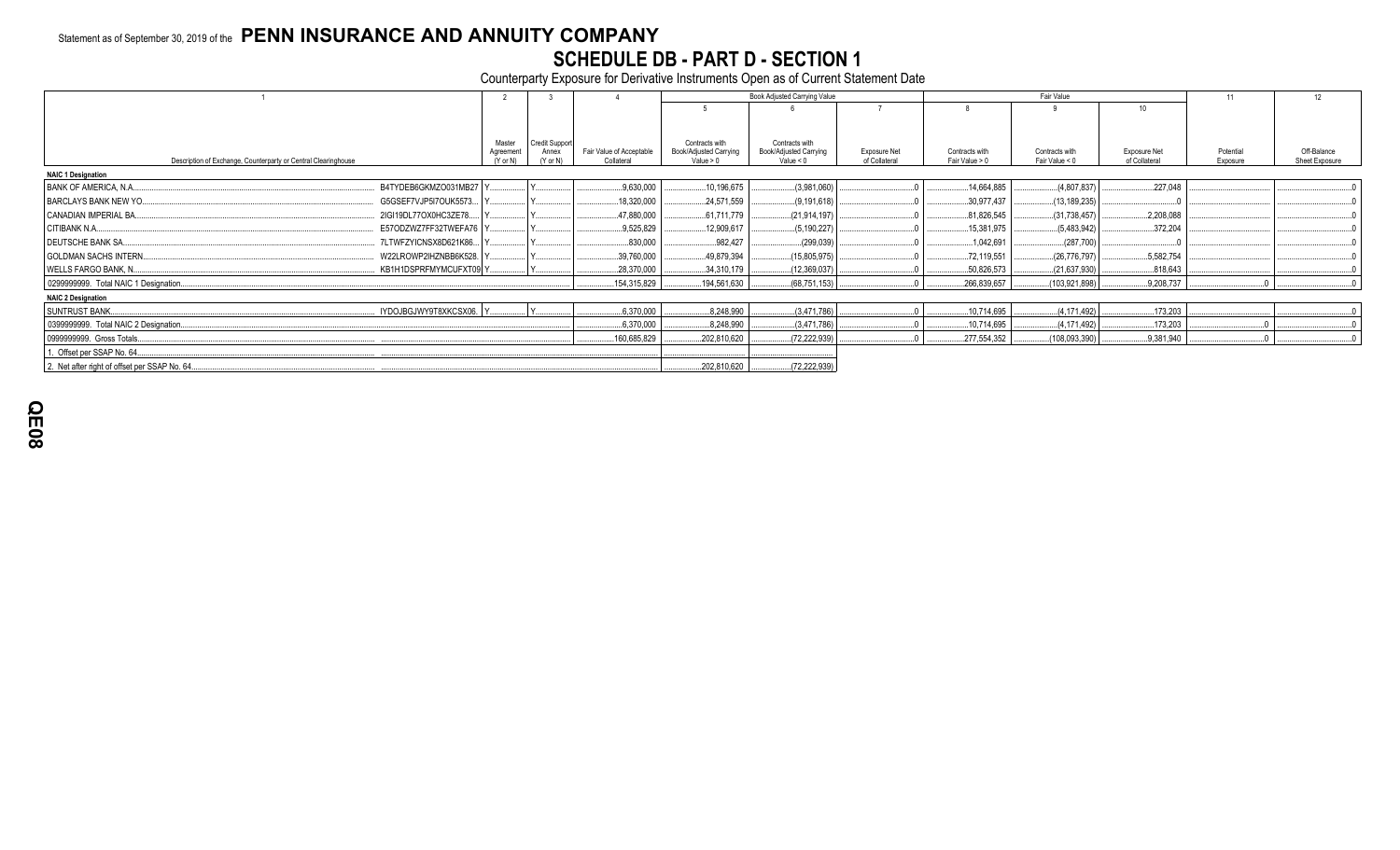# Statement as of September 30, 2019 of the PENN INSURANCE AND ANNUITY COMPANY **SCHEDULE DB - PART D - SECTION 2**

Collateral for Derivative Instruments Open as of Current Statement Date

|                                               |                                                 |                       |                             |              |              |              | Book/Adjusted  | Maturity | Type of Margir |
|-----------------------------------------------|-------------------------------------------------|-----------------------|-----------------------------|--------------|--------------|--------------|----------------|----------|----------------|
|                                               | Exchange, Counterparty or Central Clearinghouse | Type of Asset Pledged | <b>CUSIP</b> Identification | Description  | Fair Value   | Par Value    | Carrying Value | Date     | (I, V or IV)   |
| <b>Collateral Pledged to Reporting Entity</b> |                                                 |                       |                             |              |              |              |                |          |                |
| <b>GOLDMAN SACHS INTERN</b>                   | W22LROWP2IHZNBB6K528 CASH.                      |                       | 000000 00 0 CASHUSD         |              | .39.760.000  | 39.760.000   | XXX            |          |                |
| CITIBANK N.A                                  | E57ODZWZ7FF32TWEFA76 CASH.                      |                       | 000000                      | 00 0 CASHUSD | .9.525.829   | .9.525.829   | <b>XXX</b>     |          |                |
| <b>SUNTRUST BANK</b>                          | IYDOJBGJWY9T8XKCSX06 CASH.                      |                       | 000000                      | 00 0 CASHUSD | .6.370.000   | .6,370,000   | <b>XXX</b>     |          |                |
| BANK OF AMERICA, N.A.,                        | B4TYDEB6GKMZO031MB27lCASH.                      |                       | 000000 00 0 CASHUSD         |              | .9,630,000   | .9.630.000   | <b>XXX</b>     |          |                |
| <b>DEUTSCHE BANK SA</b>                       | 7LTWFZYICNSX8D621K86 CASH.                      |                       | 000000 00 0 CASHUSD         |              | .830,000     | .830.000     | XXX            |          |                |
| <b>WELLS FARGO BANK, N.,</b>                  | . KB1H1DSPRFMYMCUFXT09. CASH.                   |                       | 000000                      | 00 0 CASHUSD | .28.370.000  | 28.370.000   | <b>XXX</b>     |          |                |
| CANADIAN IMPERIAL BA                          | 2IGI19DL77OX0HC3ZE78<br>I CASH.                 |                       | 000000                      | 00 0 CASHUSD | .47.880.000  | .47.880.000  | <b>XXX</b>     |          |                |
| <b>BARCLAYS BANK NEW YO</b>                   | G5GSEF7VJP5I7OUK5573 CASH                       |                       | 000000 00 0 CASHUSD         |              | 18,320,000   | .18,320,000  | XXX            |          |                |
| 0299999999. Totals                            |                                                 |                       |                             |              | .160,685,829 | .160,685,829 | XXX            | XXX      | <b>XXX</b>     |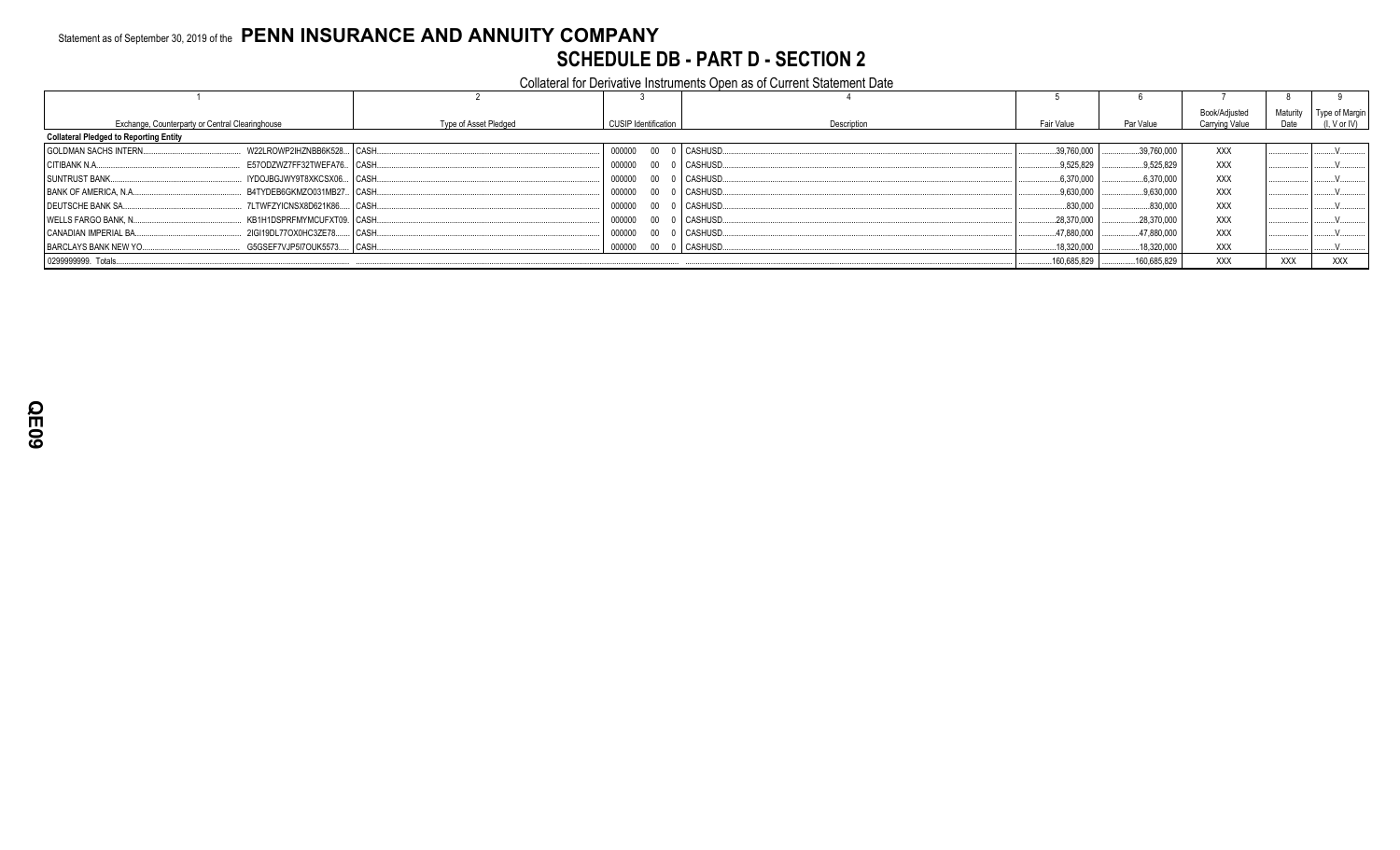**Sch. DL - Pt. 1 NONE**

**Sch. DL - Pt. 2 NONE**

**QE10, QE11**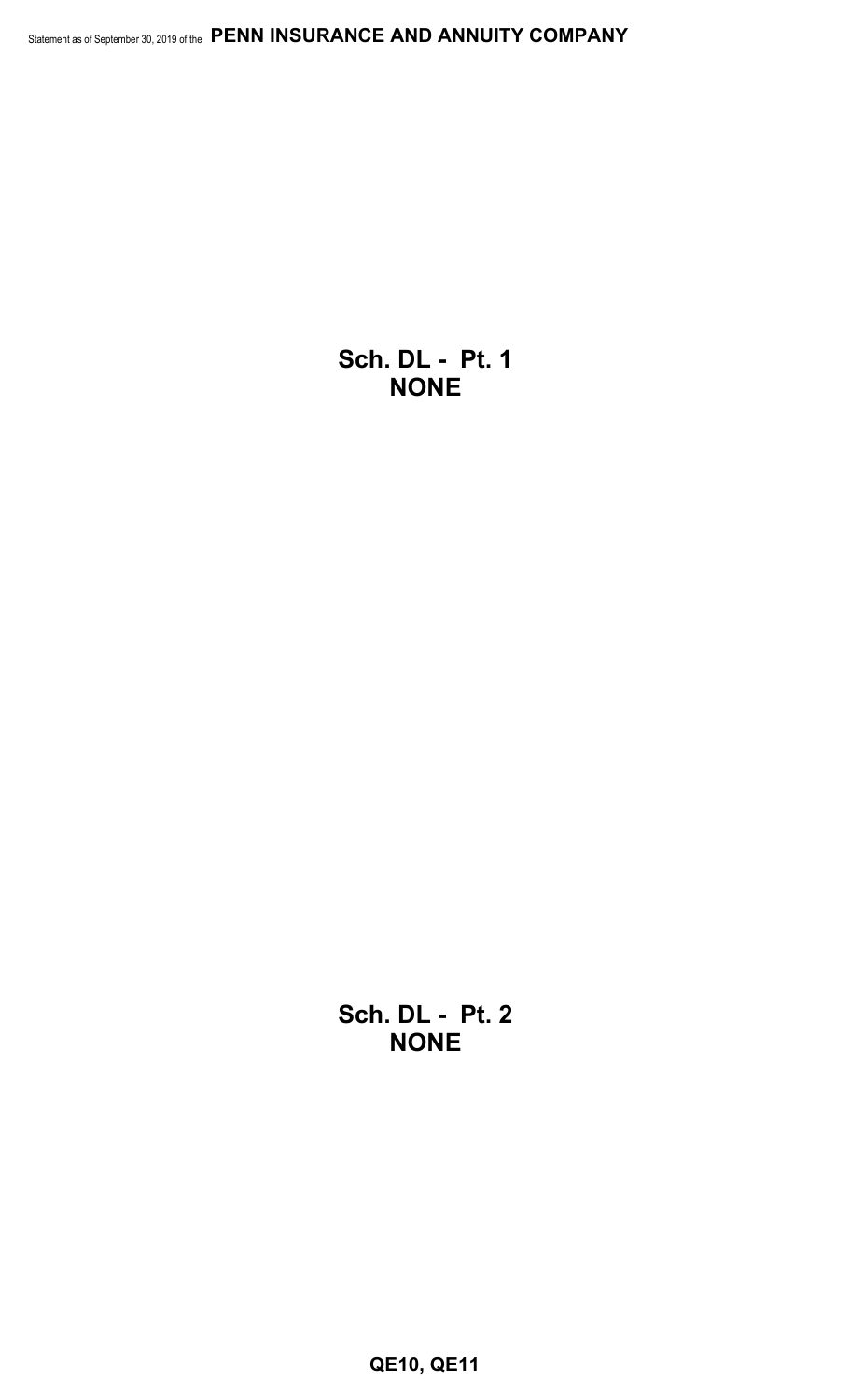# Statement as of September 30, 2019 of the PENN INSURANCE AND ANNUITY COMPANY **SCHEDULE E - PART 1 - CASH**

| <b>Month End Depository Balances</b> |            |            |            |                        |                                     |                             |                              |             |            |  |  |  |
|--------------------------------------|------------|------------|------------|------------------------|-------------------------------------|-----------------------------|------------------------------|-------------|------------|--|--|--|
|                                      |            |            |            |                        |                                     | Book Balance at End of Each |                              |             |            |  |  |  |
|                                      |            |            |            |                        |                                     |                             | Month During Current Quarter |             |            |  |  |  |
|                                      |            |            |            |                        |                                     | 6                           |                              |             |            |  |  |  |
|                                      |            |            |            | Amount of Interest     | Amount of Interest<br>Accrued at    |                             |                              |             |            |  |  |  |
|                                      |            |            | Rate of    |                        | Received During   Current Statement |                             |                              |             |            |  |  |  |
|                                      | Depository | Code       | Interest   | <b>Current Quarter</b> | Date                                | First Month                 | Second Month                 | Third Month |            |  |  |  |
| <b>Open Depositories</b>             |            |            |            |                        |                                     |                             |                              |             |            |  |  |  |
|                                      |            |            |            |                        |                                     |                             |                              | 84,443      | <b>XXX</b> |  |  |  |
|                                      |            |            |            |                        |                                     |                             |                              | 6,782,469   | XXX        |  |  |  |
|                                      |            |            |            |                        |                                     |                             |                              |             | XXX        |  |  |  |
|                                      |            |            |            |                        |                                     |                             |                              |             | XXX        |  |  |  |
|                                      |            |            |            |                        |                                     |                             |                              | 789,036     | <b>XXX</b> |  |  |  |
|                                      |            |            |            |                        |                                     |                             |                              |             | <b>XXX</b> |  |  |  |
|                                      |            | XXX        | XXX        |                        |                                     |                             |                              |             | XXX        |  |  |  |
|                                      |            | XXX        | <b>XXX</b> |                        |                                     |                             |                              |             | XXX        |  |  |  |
|                                      |            | <b>XXX</b> | <b>XXX</b> |                        |                                     |                             |                              |             | XXX        |  |  |  |